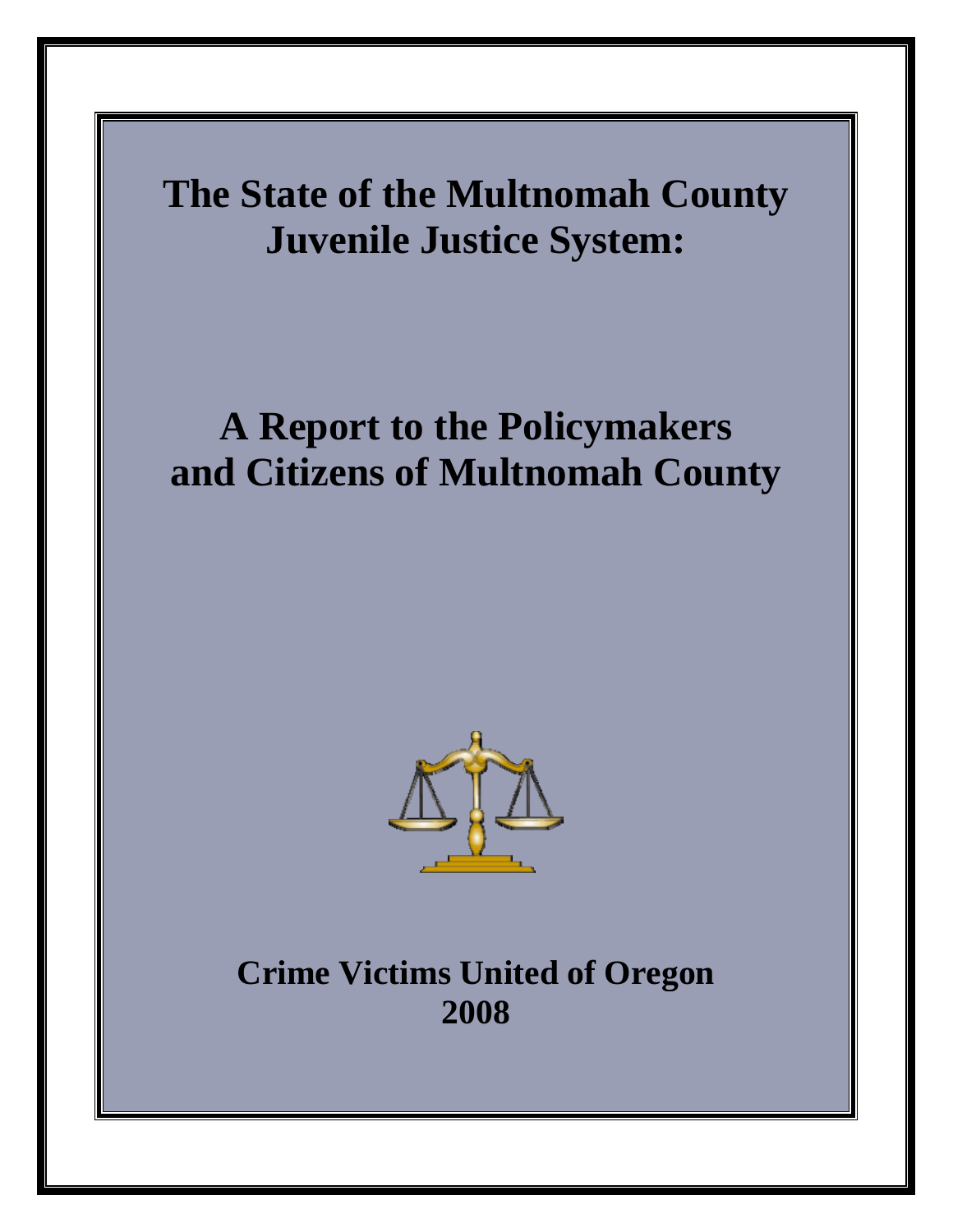# **"We're Not Law Enforcement**"

# **Multnomah Juvenile Services, The Annie E. Casey Foundation, and The Juvenile Detention Alternatives Initiative**



## **"My grandfather would be very disturbed to see the system in its present condition."**

Mitch Copp, Portland Police Officer and Grandson of Donald E. Long, the namesake of Donald E. Long Home; Juvenile Detention Center for Multnomah County.

Crime Victims United of Oregon [www.crimevictimsunited.org](http://www.crimevictimsunited.org/) Ken Chapman Juvenile Justice Policy Advisor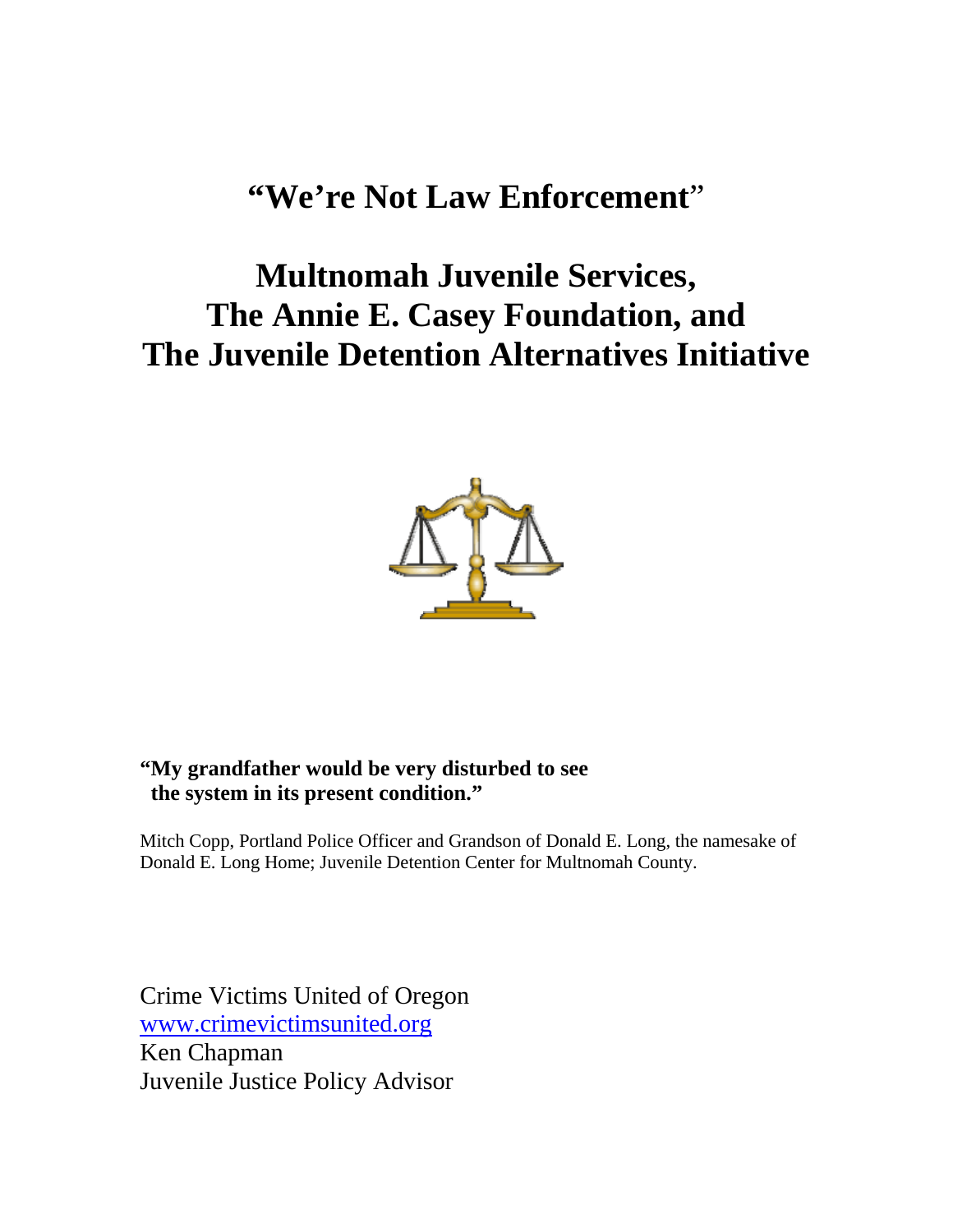## **Dedication**

This report is dedicated to the memory of Davonte Lightfoot, a troubled but talented and articulate 14 year old on probation. Davonte was murdered on the streets of Portland after his mother begged that he be detained but was refused.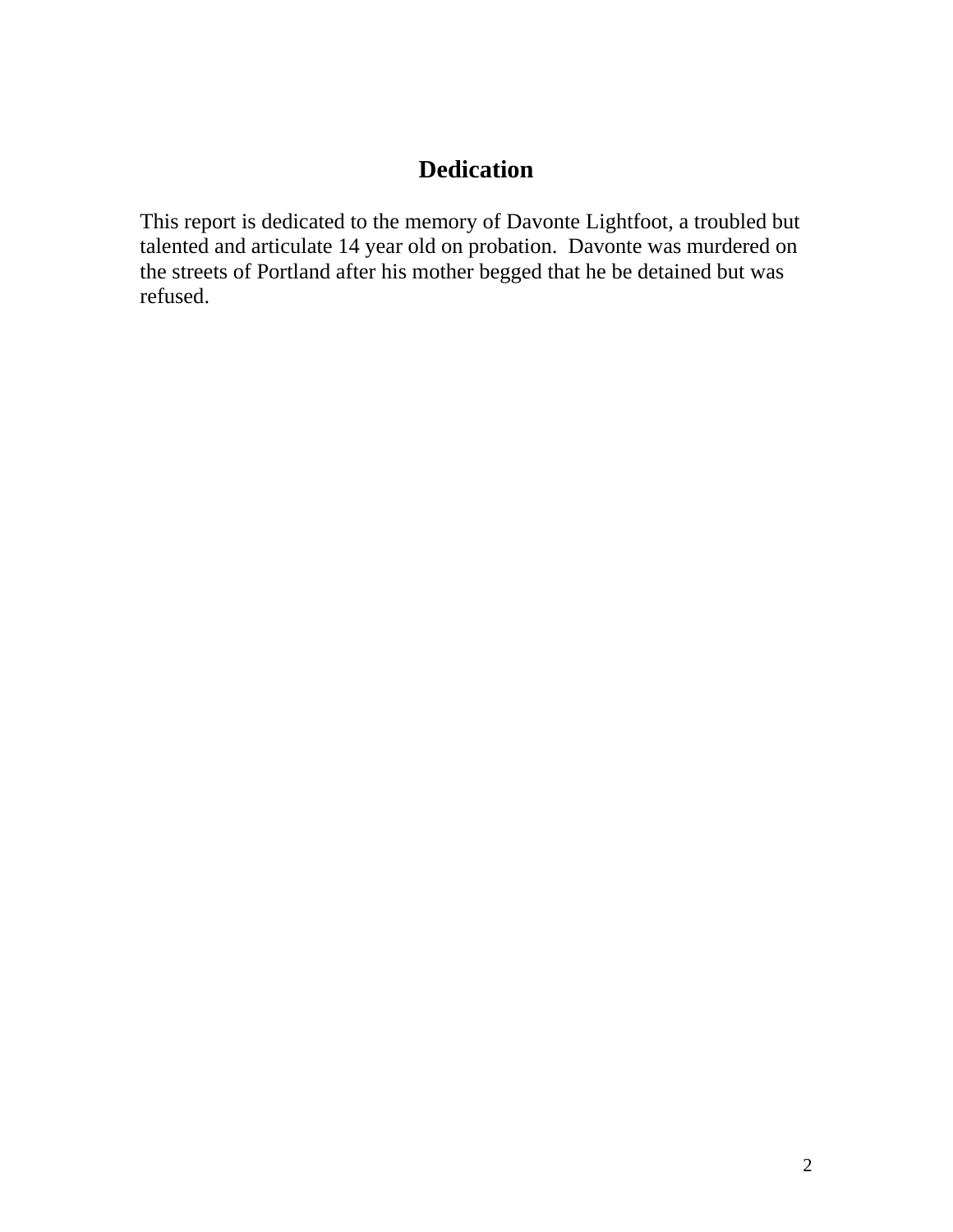# **TABLE OF CONTENTS**

| Part 1: The Casey Foundation And The Juvenile Detention Alternatives Initiative 11 |  |
|------------------------------------------------------------------------------------|--|
|                                                                                    |  |
|                                                                                    |  |
|                                                                                    |  |
|                                                                                    |  |
|                                                                                    |  |
|                                                                                    |  |
|                                                                                    |  |
|                                                                                    |  |
|                                                                                    |  |
|                                                                                    |  |
|                                                                                    |  |
|                                                                                    |  |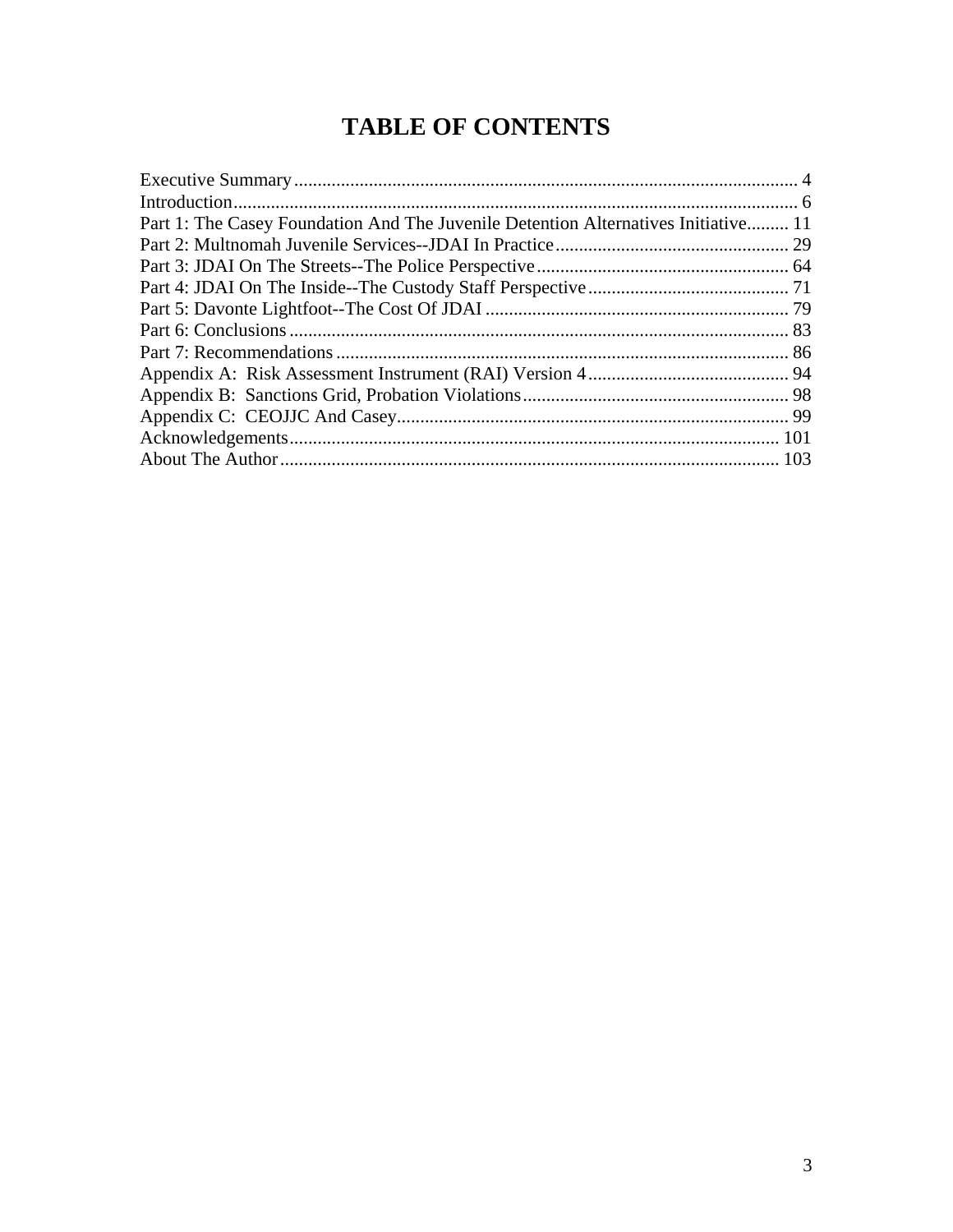## **EXECUTIVE SUMMARY**

<span id="page-4-0"></span>For over a decade, Multnomah County Juvenile Services has made assertions that it has greatly reduced juvenile crime while reducing the need for the use of secure detention and commitments to juvenile correctional facilities. A careful examination of these claims, however, shows them to be unsubstantiated. Such is the conclusion of this report which is based on over a year of investigation. The report examines in detail the philosophy behind those claims and the effect it has had in practice in Multnomah County.

This comprehensive document explains that Juvenile Services has come to fully embrace the philosophy of the well-funded and influential Annie E. Casey Foundation which in 1992 started the Juvenile Detention Alternatives Initiative (JDAI). Since adopting that initiative, Juvenile Services has gradually stopped viewing itself as being part of law enforcement, hence the title, a quote from Dave Koch, Assistant Director of Multnomah County Department of Community Justice—Juvenile Services Division. This was at the same time that a significant change in state law made it quite clear that the juvenile justice had an important role in protecting the community and holding youth accountable. Instead of complying with the purpose of the Oregon juvenile justice system, Juvenile Services has adopted the Casey philosophy which is based on their prior work with abused and neglected children. As a result, detaining youth, many of whom have committed serious crimes, is seen as being ineffective, too damaging to the youth and too expensive to the community. In fact, holding youth accountable for their crimes in almost any meaningful way is frowned upon for the same reasons. The report provides many pages of extensive analysis and corroborating statistics and charts, as well as specific examples to refute those claims. It includes the heartbreaking story of a mother who begs Juvenile Services, unsuccessfully, to detain her child and put him somewhere safe before he meets his death on the street. As a symbol of how the current philosophy puts youth at risk by obstinately refusing to use all tools available to it, this report is dedicated to the slain fourteen-year-old.

The report discusses other serious concerns about Multnomah County Juvenile Services. It has alienated police officers, those who see youthful offenders in their daily lives. It plays misleading games with numbers, such as failing to compare its mildly declining recidivism rates with a statewide average, which is declining at a significantly higher rate. Juvenile Services has virtually made it legal for Multnomah County youth to use alcohol and marijuana by refusing to take any action to hold the offenders accountable, as would happen in other counties. Juvenile Services leadership discourages its employees from expressing opinions which are not consistent with the Casey philosophy.

The report includes the results of a survey of police officers on the street toward the juvenile justice system in Multnomah County. Over 250 officers completed the survey. The results are troubling, especially considering the number of surveys returned. Less than one half of one percent of the officers rated Juvenile Services as being good. Only 8% considered it to be fair, and the remaining 92% called it poor. Another example: only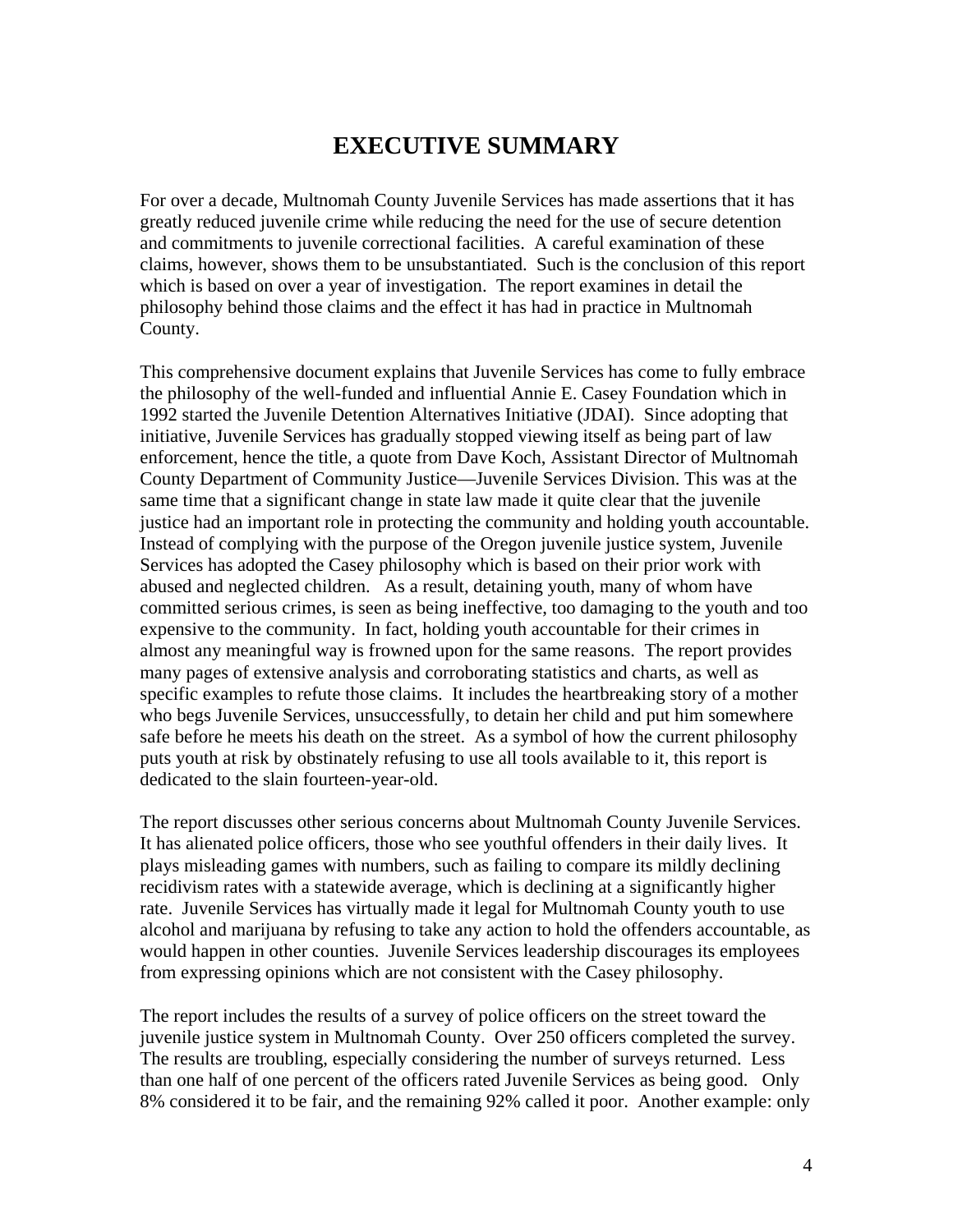2% said that it was easy to get a youth lodged in detention. Many officers volunteered additional comments and examples in the margins and on the back of pages. One mentioned a case in which four juveniles charged with assaulting two young adults were released almost immediately and were later given probation without additional time in detention.

A comparable questionnaire given to those who work in detention, yielded similar sentiments, though only just over one quarter of the workers completed the surveys. According to some of those who work in detention, there was considerable pressure to not criticize current policies. For those who did complete the survey, the results of a question about their general impression of the effect of the Casey-sponsored JDAI is dramatic: very favorable 0%, neutral 19%, somewhat negative 31% and very negative 50%.

The report raises serious issues about the functioning and mission of Juvenile Services that need to be addressed by responsible management and political authorities.

The report ends with general conclusions and with specific recommendations for change. If adopted, those recommendations would fundamentally change the direction of Multnomah County Juvenile Services from a de facto child welfare agency to a functioning part of the law enforcement system.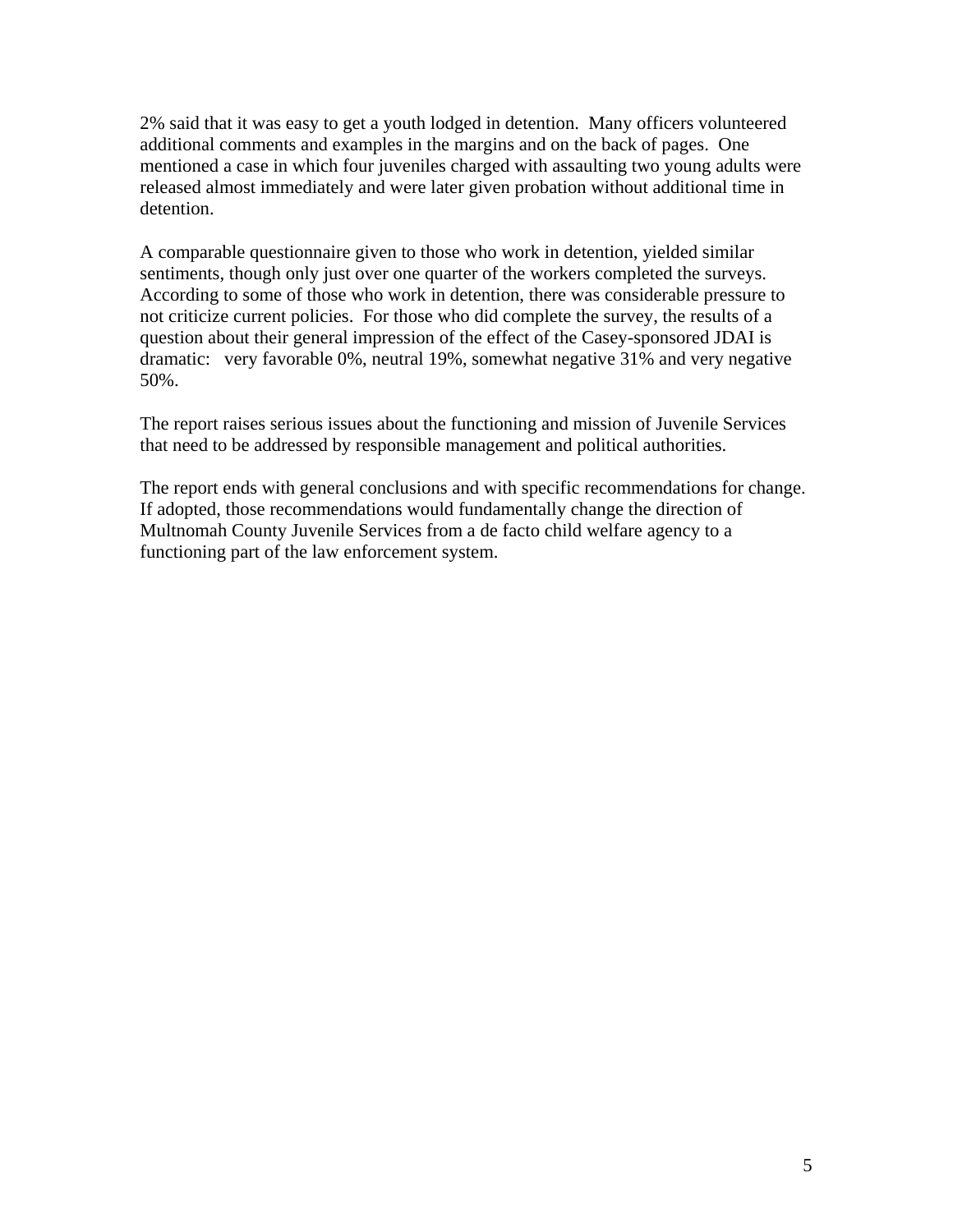## **Introduction**

<span id="page-6-0"></span>The title of this report refers to a statement made by Dave Koch, the Assistant Director of Multnomah County Department of Community Justice—Juvenile Services Division (referred to in this report as Juvenile Services). During a tour of the Donald E. Long Home with members of Crime Victims United, he was asked whether Juvenile Services inquired about the immigration status of those lodged in detention. Since only the most serious crimes qualify for detention, this seemed a reasonable question. Mr. Koch answered no, that they do not ask about immigration status. When pressed as to why, he answered, "We're not law enforcement."

Mr. Koch's statement seemed to accurately reflect the nature of our concerns about Juvenile Services—that it has been designed far more as a child welfare agency than a juvenile justice agency. Through hundreds of hours of reading documents and talking with those involved in juvenile justice in Multnomah County, it has become apparent that there is significant conflict between the policies and practice of Juvenile Services and the letter and spirit of Oregon law. Further, it has been our experience that the public's expectation is that its juvenile justice agency would not only offer youth appropriate treatment, but would also make decisions that hold youth accountable for their behavior and protect the community. Unfortunately, the public's expectations have not been met by Juvenile Services.

The current state of juvenile justice in Multnomah County is the product of an administration which has wholeheartedly adopted the model proposed by the Annie E. Casey Foundation. The Casey philosophy and model will be discussed during the first part of this report. The Casey Foundation has done admirable work with abused and neglected children and has run a system of foster care which truly is a model for others to follow. As it started into the area of criminal conduct by juveniles, however, the Casey Foundation has viewed juvenile justice as merely an extension of the child welfare system which it espouses for needy and law-abiding children. This approach assumes that needy children and delinquent youth have the same problems. It ignores the fact that delinquent youth have given themselves permission to violate the rights of others in a criminal manner; needy children have not. Changing that criminal behavior takes a far different and more intensive effort. While the circumstances of needy and abused children are traumatic and damaging, the serious criminal behavior of youth represents values which need to be replaced. This is a challenge far different from the nurturing and support so necessary for the abused and neglected.

The model adopted by the administration of Juvenile Services has left little room for staff input. While we understand that no department can be run by vote, there seems to have been no avenue for staff who do the every day work of the department to have their opinions heard and their expertise considered. This top-down implementation of change seems encouraged by the Casey Foundation, which appears to view staff as an impediment to their recommended changes. While we had great difficulty getting staff input due to their stated fear of retaliation, the input we have received is unanimous in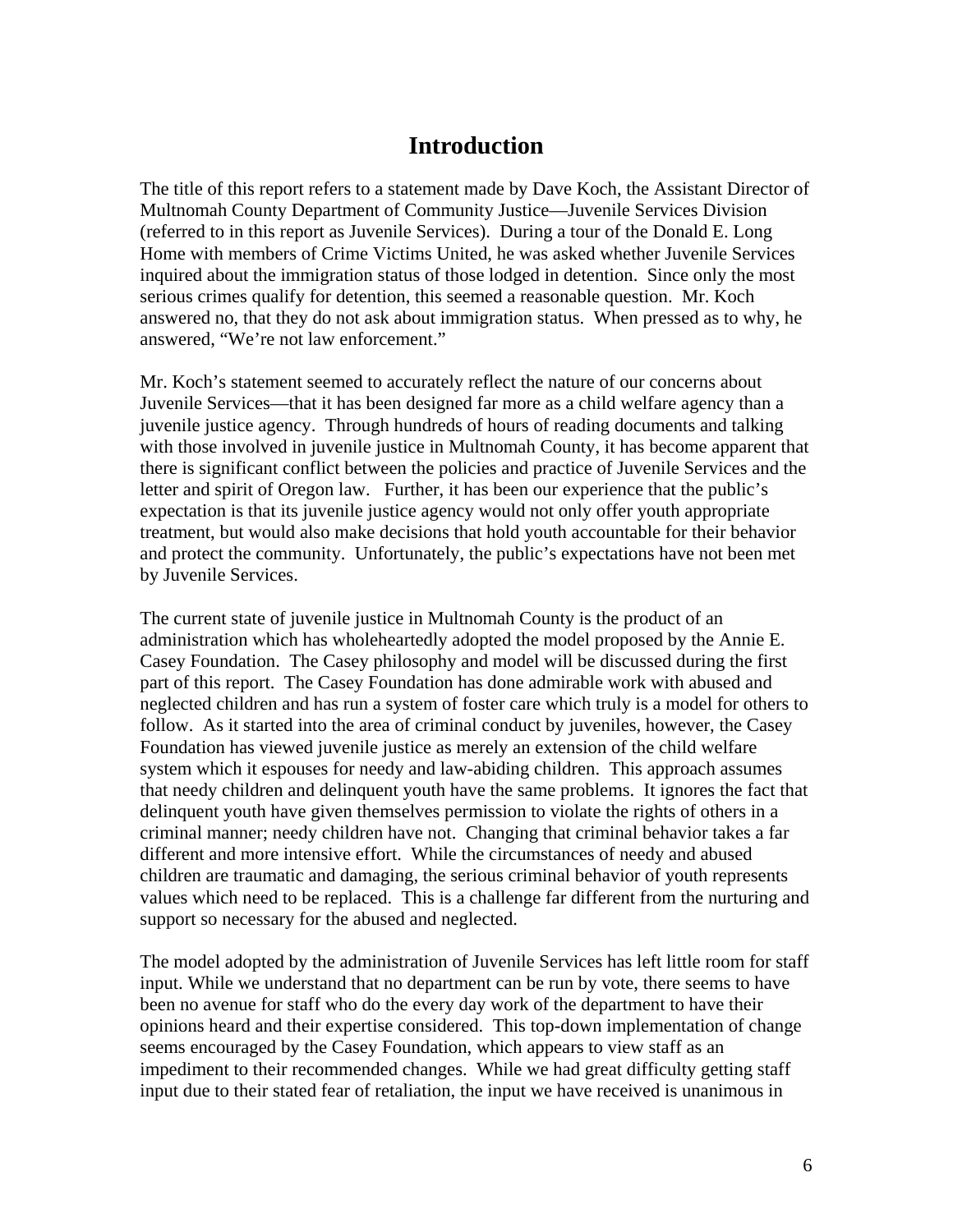stating that direct-service staff were not consulted prior to the changes, nor have their opinions been sought in any significant manner. In fact, there are statements on the Casey website which criticize the attitude of direct-service staff—at least prior to the implementation of the Casey reforms. This failure to appreciate the opinions of direct service staff creates a problem for both the political and appointed leadership of the county in getting an accurate reflection of staff opinions and ideas. Even if staff views were solicited, there is little indication that it would lead to a candid conversation due to the pervasive fear of retaliation and isolation in the workplace.

This report was originally intended to deal solely with the issue of when and how detention is used. As we investigated the scope of the Casey model and the policies of Juvenile Services which implemented that model, however, it became clear that we were dealing with a system-wide philosophy of working with the criminal merely as the needy. The model eventually adopted by the administration of Juvenile Services prescribes extraordinary steps to minimize accountability throughout the system from beginning to end. From the intake of cases, through court proceedings and probation, delinquent youth are given few credible reasons to change. Effective enforcement of court-ordered mandates is scarce to non-existent. Use of residential treatment or youth correctional facilities is discouraged by policy and philosophy, even though those options are part of the continuum of services which provide youth the advantages and protection of a juvenile justice system.

One result of this under use of the juvenile justice system is that Multnomah County has an overabundance of older, violent youth going into the adult court system through Measure 11 offenses. While Crime Victims United cannot prove a causal link between Juvenile Services' lack of accountability at the front end and the over representation of older Multnomah youth engaged in seriously violent crime, the correlation between the two should be a matter of great concern to the citizens of the county, and the subject of further study.

During our investigation, Crime Victims United has been accused of being confrontational. That was not our intention. On the contrary, we believe that we have conducted this investigation in a discreet and professional manner. We have met with the administration of Juvenile Services on two occasions. We met once with the Chair of the Multnomah County Commission and the Director of the Department of Community Justice. The administration of Juvenile Services was provided an early draft of our report. There have been no leaks of damaging information; nor have we selectively released some of the more troubling aspects of this report. We believe that the criticism of our approach was based on the fact that we did not expect this to be a consensus report. We had no requirement to satisfy the various interest groups.

Government reports can often be the product of a watering-down process, wherein strong statements are softened to gain support and minimize opposition. Such exercises are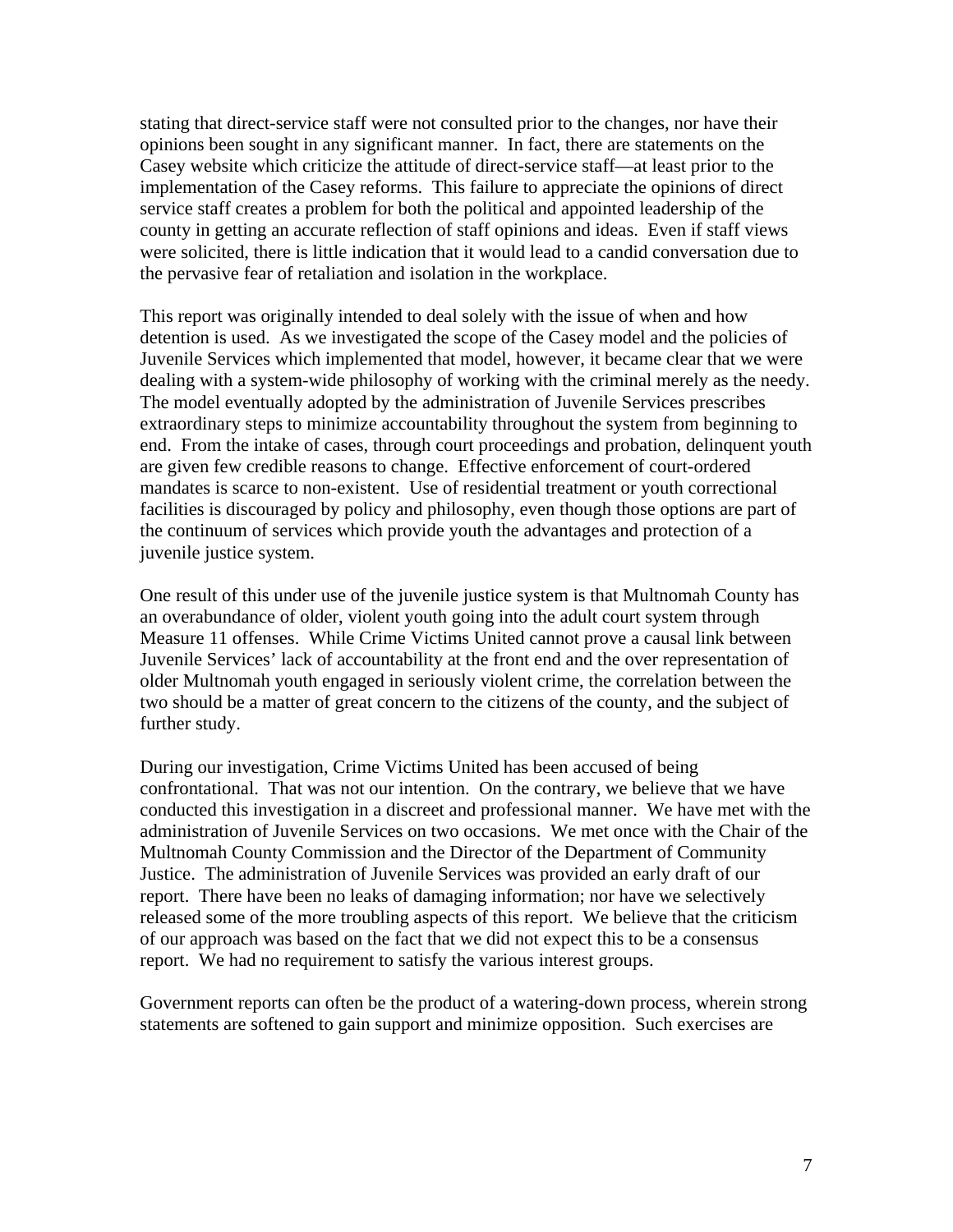valuable, and it would be our hope that our report might lead to further investigation and a consensus report for significant change. We did not, however, engage in that sort of process. After only a few months of investigation, it was quite apparent to us that we needed to start the discussion by releasing a report that was written from the viewpoint of community safety, offender accountability and a realistic view of what juvenile offenders require for behavioral change.

This report is organized into a number of distinct parts. Part 1 is a discussion of the Casey Foundation philosophy of reducing detention population, its view of delinquency as largely a child welfare issue and the way it deals with dissenting viewpoints. National and state realities which contradict the Casey philosophy are discussed in detail. There is an extended discussion of the methods used to lower detention admissions, all of which have been implemented in Multnomah County.

Part 2 deals specifically with the implementation of the Casey philosophy in Multnomah County Juvenile Services. Information presented includes a discussion of the low rate of incarceration, and the lack of timely enforcement of court mandates. The specifics of the Risk Assessment Instrument, which is the primary vehicle for restricting detention admissions, are presented. Cases are discussed and scored according to the Risk Assessment Instrument to give the reader an accurate view of just how restrictive the instrument is. The issue of Juvenile Services' very high cost per youth in detention is discussed and related to the lack of use of available detention resources. This section ends with an analysis of Multnomah County's higher rate of recidivism as compared to other large Oregon counties in particular and a statewide average in general.

Part 3 summarizes police officer's response on the functioning of Juvenile Services. It could and perhaps should have been the basis for a full report. Two hundred and fiftyfive police officers from Portland, Gresham and Troutdale completed our survey, an amazing response. The Portland Police Association said that it got a larger response than had been received on any issue in a long time. As important as the number, however, is the fact that over 90% of the surveys had written comments. Several officers wrote a whole page of comments separate from the survey. Clearly, the survey touched on a very important issue for the officers. There were far too many comments to include all of them; however, a number of comments are used throughout the report. These are not the official views of their agencies, but the views of individual law enforcement officers who deal directly with Multnomah County youth and Juvenile Services. Their opinions should be a matter of concern to those who view the police as a crucial link in the justice system. Far too often, the term "cop mentality" is viewed as a pejorative term. This minimizing of the role of police occurs when a part or parts of the justice system see a fundamental difference between enforcement and treatment, rather than viewing the two as fundamental parts of a whole system. To Crime Victims United, the "cop mentality" is the first and most crucial step in protecting the public and getting help to delinquent youth.

Seldom do police officers on the street have the opportunity to give their opinions for a substantive report. We tried to reverse that trend. The opinions of police management are critical in the process of deciding on fundamental change in the Multnomah County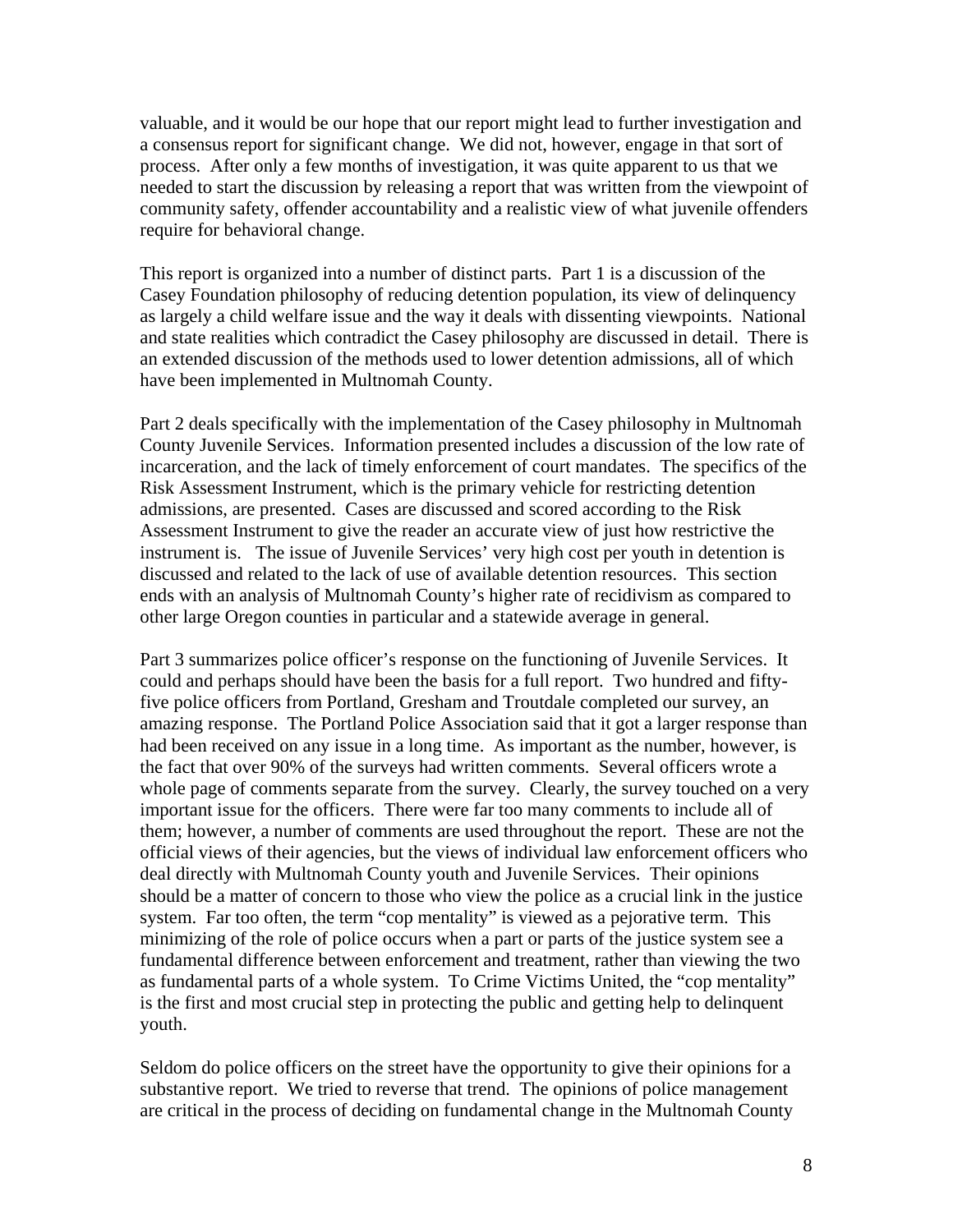juvenile justice system. Those opinions will be most helpful when a multi-agency team works on a consensus report.

Part 4 involves a discussion of the views of a number of custody staff in the Donald E. Long Home who completed a survey prepared by Crime Victims United. This in itself took some courage, as the administration of Juvenile Services had already complained about one of our questionnaires to the county commissioners' office. The commissioner's office then made an inquiry to the union, which was helping with the distribution, but did not take a position in the investigation. As we had made clear to the union that we did not want to get it involved in a county vs. union conflict, the distribution of probation officer questionnaires was suspended immediately. Custody staff, however, did their own circulation. The results and their comments are discussed in detail. Concerns about a lack of accountability and growing concerns about discipline within the facility are apparent in the results. Also quite clear is the generally negative view of the Casey Foundation and the risk assessment instrument (RAI). The recommendations of custody staff are quite revealing. The willingness of custody staff to give their views despite the obvious opposition of management and a realistic fear of retaliation represents a degree of professionalism and concern for the community that is in the best traditions of public service.

Part 5 is the story of Davonte Lightfoot, the young man to whom this report is dedicated. His story provides a tragic example of what happens when philosophy trumps reality. His is an illustration of how the philosophical need to maintain a low rate of commitment to state correctional facilities became more important than the moral and legal mandate to use the full continuum of juvenile justice alternatives to help youth change their behavior.

Part 6 is the conclusions reached after investigating these issues for just over a year. The conclusions are presented as clearly and unambiguously as possible.

Part 7 contains Crime Victims United's recommendations for fundamental change of the juvenile justice system in Multnomah County. These recommendations are contrary to the recent history of the juvenile justice system in Multnomah County and call for very significant change from the current system to one far more in tune with the legislative mandate for the juvenile justice system which is written into state law.

Originally, this report was also planned to deal with a number of Eastern Oregon counties which appeared to have adopted the Casey model. After meeting with those counties, our concerns appeared to have been at least partially addressed. See appendix C for a more detailed discussion of this issue.

We have undoubtedly left out issues which ideally would be explored. We lacked sufficient contact with some direct-service staff, especially probation, to make the sort of firm statements of their views which would have been helpful to the report. Due to concerns of employment safety for our sources, we were unable to make contact with other persons, such as probationers and their parents, whose personal stories would have added depth to this report. A logical extension of this report would be an examination of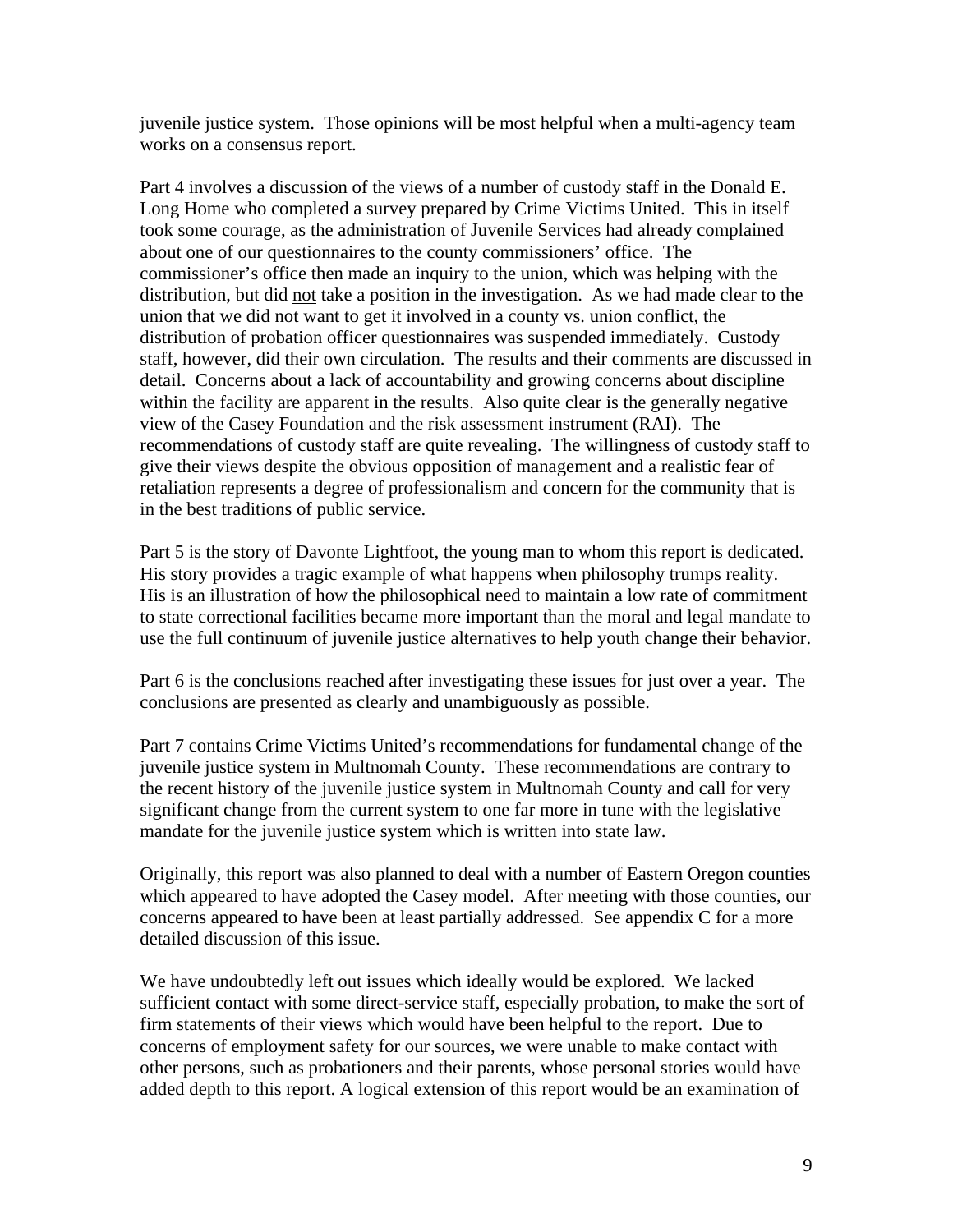the judiciary's contribution to the current system. That was an addition to the report which we chose not to make.

On balance, however, we believe that the report provides an accurate view of the philosophy adopted by Juvenile Services and the current state of juvenile justice in Multnomah County, when considered from a community safety viewpoint. This viewpoint has been ignored by the administration of Juvenile Services but not by those who must live with the consequences of these well-meaning but unfortunate and counterproductive policies.

Ken Chapman May, 2008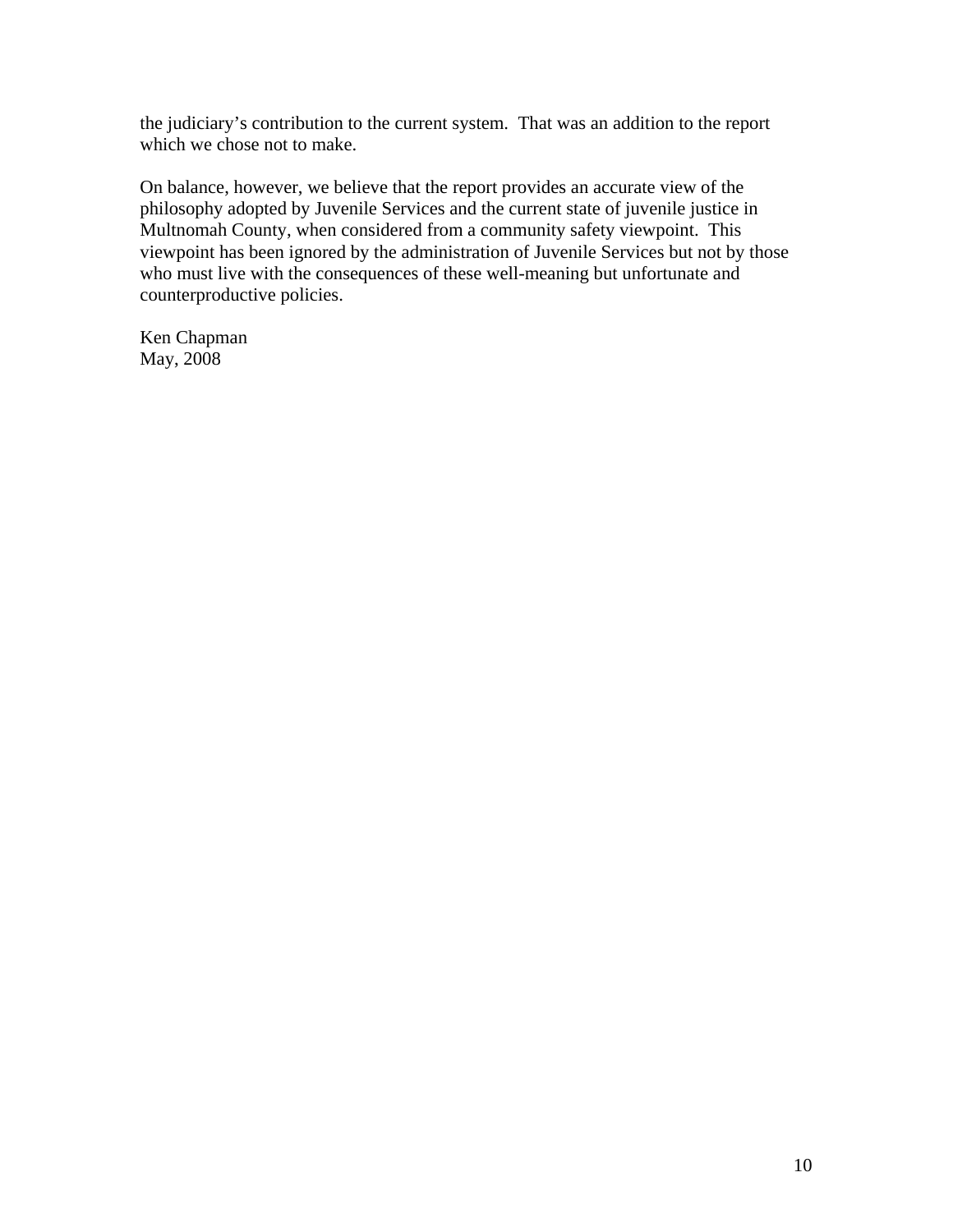## <span id="page-11-0"></span>**PART 1: THE CASEY FOUNDATION AND THE JUVENILE DETENTION ALTERNATIVES INITIATIVE**

In l992, the Annie E. Casey Foundation expanded its mission and scope. Where it had previously been associated with foster care and advocating for the needs of abused and neglected children, they moved into the field of juvenile justice through their Juvenile Detention Alternatives Initiative (JDAI). The Casey Foundation was quite clear that it saw detention as something which was inherently harmful and that it should be used in only the most serious of cases. Articles on the Casey website discuss the need to have "objective criteria" determine detention admissions, the expense of juvenile detention, the negative effects of juvenile detention, and the correlation of JDAI reforms with lower crime rates.

There are four stated objectives to Casey's JDAI program: (1) Reduce "inappropriate" detention admissions (2) reduce the incidence of Failure to Appear and further criminal conduct, (3) redirect money to more "responsible" programs than detention, and (4) monitor and evaluate detention programs for their level of offender care.

Even after only a brief time of reading material on the Casey website [\(www.aecf.org](http://www.aecf.org/) ), it would be impossible not to read about the unparalleled success of its "model sites," which include Multnomah County. They are the "learning laboratories" for other jurisdictions. Further, their success has "…saved their jurisdictions millions of dollars…" (see Casey's document "Preface to Pathways 14").

Phrases such as "extraordinary progress," "pioneering work," and "impressive results," chronicle the relentless progress of what can only be called the Casey Enlightenment.

The Casey Foundation in its latest updates of the JDAI program, Pathways 14, continues the assault on the use of detention, railing against the confinement of "misbehaving children." The trivialization of juvenile crime is a continuing theme in their publications. After citing anecdotes of abuse perpetrated on youth in detention, the Director of Casey's Program for High Risk Youth, Bart Lubow, questions "….whether the profound challenges inherent in trying to operate safe, humane (dare I add 'effective') secure juvenile facilities are actually surmountable."

Having questioned the moral basis to incarcerate any youth offender, the Casey Foundation has put itself in clear and stark contrast with Oregon law.

## **DIFFERING MISSIONS**

The Casey Foundation and Oregon law have radically different visions of the purpose of the juvenile justice system. Prior to 1995, however, those visions would not have been so dissimilar. While the Oregon juvenile code did not have a written purpose clause prior to l995, a reasonable interpretation of its various provisions could lead to the conclusion that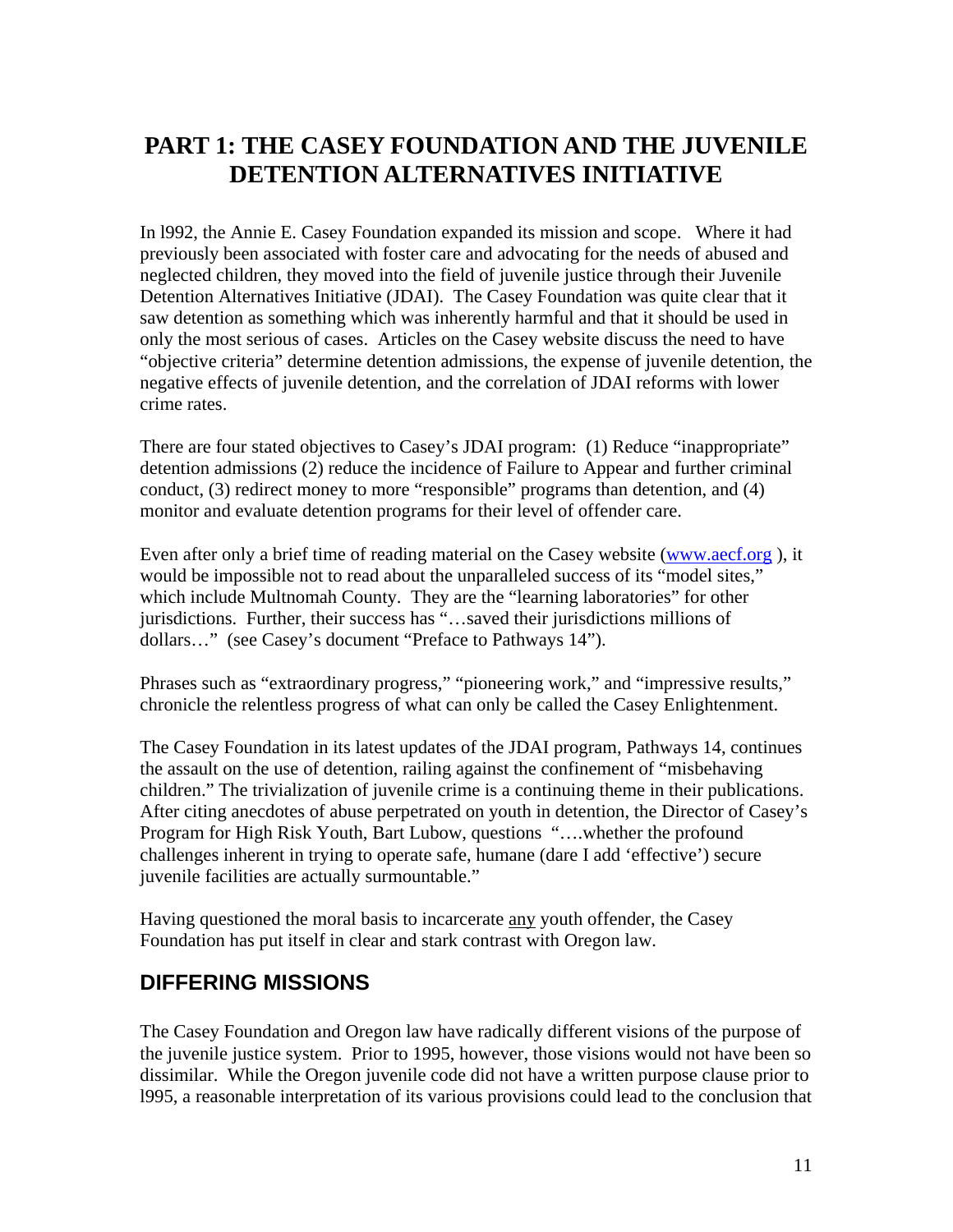it was essentially a child or youth-offender welfare system in which the best interests of the child (both a dependent youth and a delinquent youth were referred to as a child) and "least restrictive" requirements were the guiding principles. Giving further credence to that assumption, the state juvenile justice agency was operated through the department dealing with child welfare, the Oregon Children's Services Division.

Following the soaring crime rates of the 1980's and early1990's, Oregon's decades-long failure to build enough prison space to stay up with crime and population growth, and the resistance of the Oregon juvenile justice system to make changes to deal with violent offenders, voters approved Measure 11 by a substantial margin in November of 1994. Measure 11 made the most serious and violent crimes punishable in adult court for all defendants 15 years of age and older. While adult minimum mandatory sentences are part of the measure, for those sentenced prior to their  $18<sup>th</sup>$  birthday, the sentence is generally served in a juvenile correctional institution, up to the age of 25. An attempt to repeal the measure was overwhelmingly defeated in 2000.

Measure 11 precipitated a further significant change in the Oregon juvenile justice system with the passage of Senate Bill 1 in 1995. This major overhaul of juvenile justice in Oregon changed the purposes of the system to (1) protection of the community, (2) reduction of crime, and (3) reformation when it could be done "within the context of public safety." The Oregon Youth Authority was created as the statewide juvenile justice agency, replacing the Children's Services Division.

Most striking was the purpose clause added to the very beginning of the Oregon delinquency code (ORS 419C):

#### **" 419C.001 Purposes of juvenile justice system in delinquency cases; audits.** (1) The Legislative Assembly declares that in delinquency cases, the purposes of the Oregon juvenile justice system from apprehension forward are to protect the public and reduce juvenile delinquency and to provide fair and impartial procedures for the initiation, adjudication and disposition of allegations of delinquent conduct. The system is founded on the principles of personal responsibility, accountability and reformation within the context of public safety and restitution to the victims and to the community. The system shall provide a continuum of services that emphasize prevention of further criminal activity by the use of early and certain sanctions, reformation and rehabilitation programs and swift and decisive intervention in delinquent behavior. The system shall be open and accountable to the people of Oregon and their elected representatives."

Compare the Oregon purpose clause with the mission statements that are mentioned on the Casey website. The most common is:

#### **"Helping to build better futures for disadvantaged youth"**

or this one: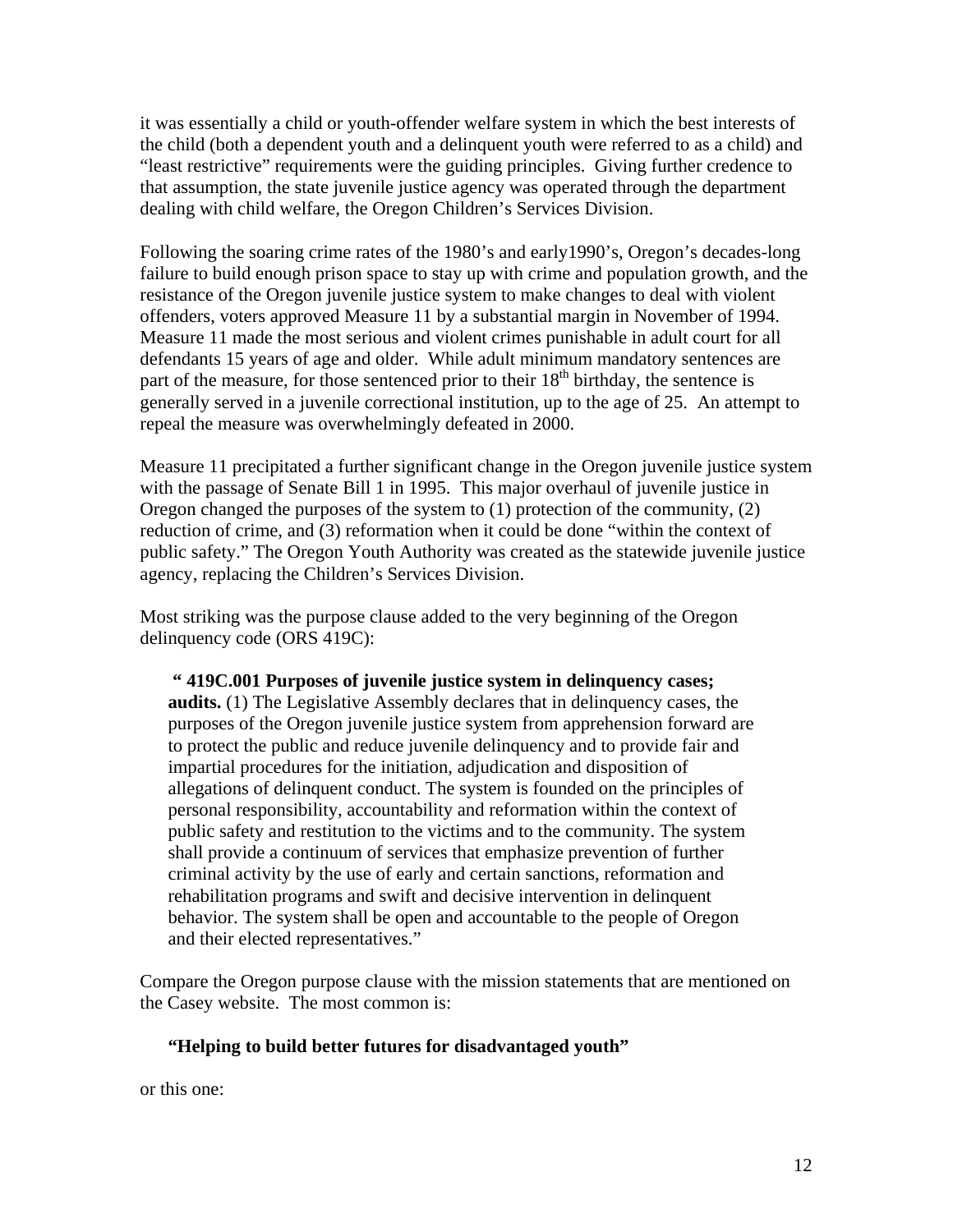#### **"Helping vulnerable kids and families succeed"**

These are admirable goals, but hardly adequate as the basis for a justice agency which deals with the aftermath of criminal and violent conduct. There is no mention of safer communities, victims protected, accountability, swift and certain sanctions, etc.

To see how far Juvenile Services has gone to adopt the Casey model, consider their own mission statement printed in bold on their website:

#### **"We are invested in continuing to develop, implement and provide efficient and effective services that are customer focused, culturally competent, and based on best practices to reduce recidivism rate, to increase high school completion and to increase good government."**

In another document on engaging the police and developing a reception center for youth, Juvenile Services talks about developing community capacity to "…protect and serve the rights of youth within the constructs of the Juvenile Detention Reform Initiative."

How about operating within the constructs of Oregon law? These are obviously not the statements of an agency which sees itself as part of the law enforcement process. As with the Casey statements, there are no references to protection of the community, restitution to the victim, accountability, or the other elements of the Oregon juvenile delinquency purpose clause. The only hint in their statement that Juvenile Services works with crime is the use of the word "recidivism." Even this statement doesn't fully address the issue of crime reduction. There also is no indication that "customer focused" includes anyone other than the youth offenders.

In this view of juvenile crime, there appears to be no room for victims. Victims of crime or the citizens of the community, in general, who must deal with the reality of crime are seldom mentioned. In the world according to Casey, when victimization is discussed, it is usually to portray young offenders as victims of their social circumstances or the juvenile system which is attempting to deal with their criminal conduct.

A tour of the Annie E. Casey website and more specifically their publication "The JDAI Story—Building a Better Juvenile Detention System" shows that the term "juvenile detention alternatives" refers most obviously to not detaining as many youth. Looking for other alternatives, the articles mention settling cases earlier, lowering or eliminating time spent in detention for probation violations, day reporting centers, court schools and youth advocates. They state that most alternatives come under the general description of house arrest or home confinement. Sometimes these restrictions are strengthened by electronic monitoring.

One program mentioned has an "expediter" calling victims who might object to the release of a youth offender to reassure them of the strict conditions that would be imposed and soliciting their approval of the release.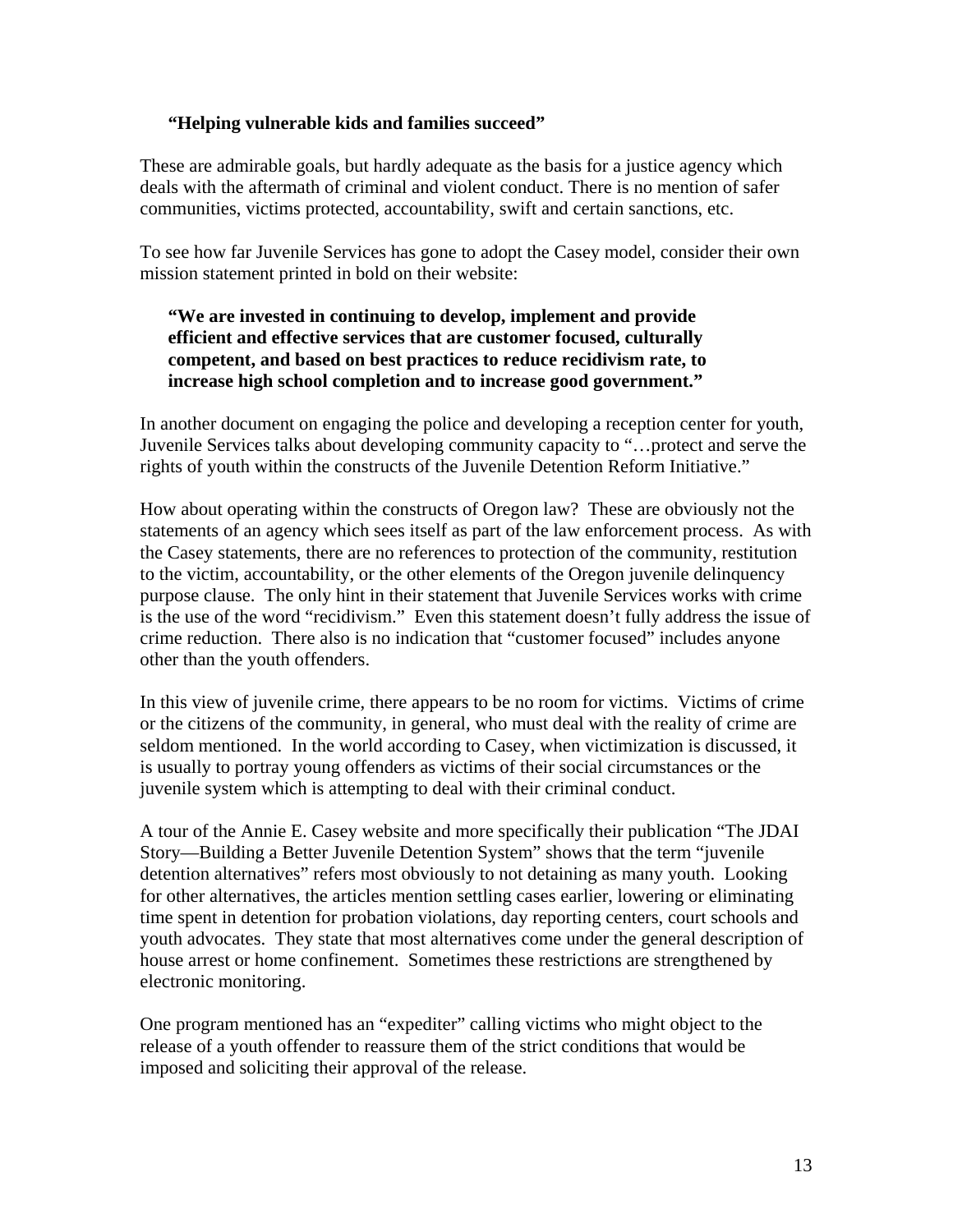None of these alternatives are particularly groundbreaking nor are they exclusive to jurisdictions adopting the Casey model of lowering detention admissions, with the possible exception of the "expediter" mentioned above.

To make their view of detention as clear as possible, the document "Consider the Alternative," by Paul DeMuro (Casey website publications, page 13) gives as one of the "guiding principles" of juvenile detention alternatives, that they should "reduce detention admissions" and not be used to "widen the net". Therefore, juvenile detention alternatives should not be viewed as a way to more efficiently and appropriately use detention, but simply as a tool to reduce detention admissions.

The Multnomah County document on the Juvenile Detention Alternative Initiative, Section 9 "Risk Assessment Instrument", has a glossary that lists several programs that would be alternatives to detention, such as house arrest, electronic monitoring, and community detention (see Part 2). These alternatives sound far more formidable than they are in reality since none of these alternatives have a significant and timely enforcement mechanism. Those who deal with delinquent youth in Multnomah County, by practice, policy and tradition, are not allowed to use the police powers granted in ORS 419A.016. Youth who violate conditions of release are warned, and even if found in chronic violation are just given a summons to appear in court at a later date.

The lack of timely enforcement of conditions of release seems to be specifically endorsed by the Casey Foundation and Mr. DeMuro when he states on page 16 of "Consider the Alternatives":

"When a youth violates a condition of home detention, he or she need not automatically be returned to secure detention. Staff can first consider increasing the level of supervision**…..In Cook County a youth is liable to be returned to secure detention if he or she is not available on 3 occasions when the probation staff do a home visit."** [Emphasis added]

Notice the lack of consistent or credible consequences in the Casey model. This is a 3 strikes-and-maybe-you're-out philosophy. Even after 3 documented violations, the offender is only "liable" to be detained. There is plenty of wiggle-room in that statement to allow for even more violations. Further, a lack of credible supervision resulting in a violation of home detention is followed by even more "supervision" lacking credibility. Cook County, by the way, is one of the "model sites", which along with Multnomah County is touted as being such a success.

The lack of enforcement which permeates the Casey model is made even clearer as it endorses the use of private, non-profit agencies to make the contacts with youth, a practice adopted by Juvenile Services. Those personnel would specifically lack the authority to take enforcement action. In effect, they monitor rather than supervise. One wonders whether the "expediter" mentioned above is giving false assurance to victims who are unaware of the reality of minimum enforcement and maximum offender advocacy.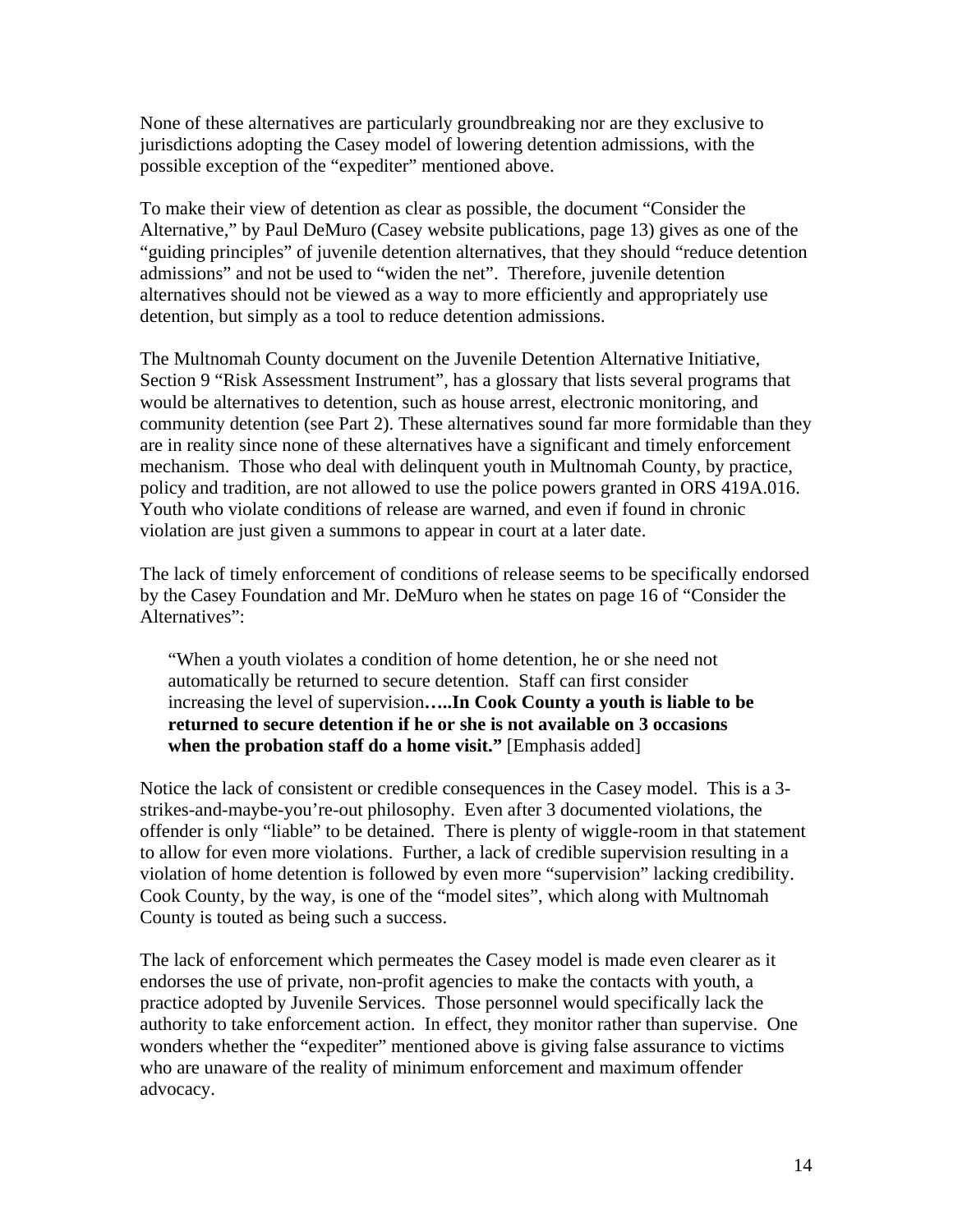The differing priorities for the juvenile justice system are also shown in the different ways that the State of Oregon and the Casey Foundation justify pre-adjudicatory detention. In "Controlling the Gates—Effective Admission Policies and Procedures," the Casey Foundation states: "….effective admissions practices should be based upon the principles of using the least restrictive alternative necessary to ensure that the youth appear in court and remain arrest free pending adjudication."

Oregon law, however, is significantly different. It gives a description of crimes which are subject to pre-adjudicatory detention (weapons crimes, assaults and any felony), states a preference for a return home when possible, and then gives the two additional conditions for detention: ORS 419C.145:

(2) (a) No means less restrictive of the youth's liberty gives reasonable assurance that the youth will attend the adjudicative hearing; or

 (b) The youth's behavior endangers the physical welfare of the youth or another person, or endangers the community.

The Casey Foundation implies that the "least restrictive" requirement applies to their two approved reasons for detention: to ensure appearance in court and remain arrest-free. Oregon law, however, uses the "least restrictive" language only to apply to appearance in court. Section (2)(b) "The youth's behavior endangers the physical welfare of the youth or another person, or endangers the community," has no least restrictive requirement. This section also allows detention based on the seriousness of the behavior alleged, and is not dependent on an assessment of the risk of rearrest.

A failure to consider the dangerousness of the behavior alleged could lead to some rather disturbing decisions. If the "risk of rearrest" standard were to be adopted, it would seem that those charged with homicide would be the first released, since there is a low rate of recidivism for that crime. Generally, the more serious a crime, the less frequently it is committed. The most prolific rapist or armed robber is not nearly as active as the most prolific thief. Refusing to give weight to the exponentially increased level of trauma caused by serious crime is just another example of the JDAI reforms' failure to look at interests other than that of the offender.

### **DIFFERING PERSPECTIVES**

The very first justification for the Juvenile Detention Alternatives Initiative, (Annie E. Casey website, Juvenile Detention Alternative Initiative, About JDAI) is labeled "Crowding Crisis." The discussion continues by stating that by the beginning of the 90's, "two out of every three youth admitted to secure detention was (sic) entering a place that was crowded..." They give one instance in New Jersey where "...a youth detention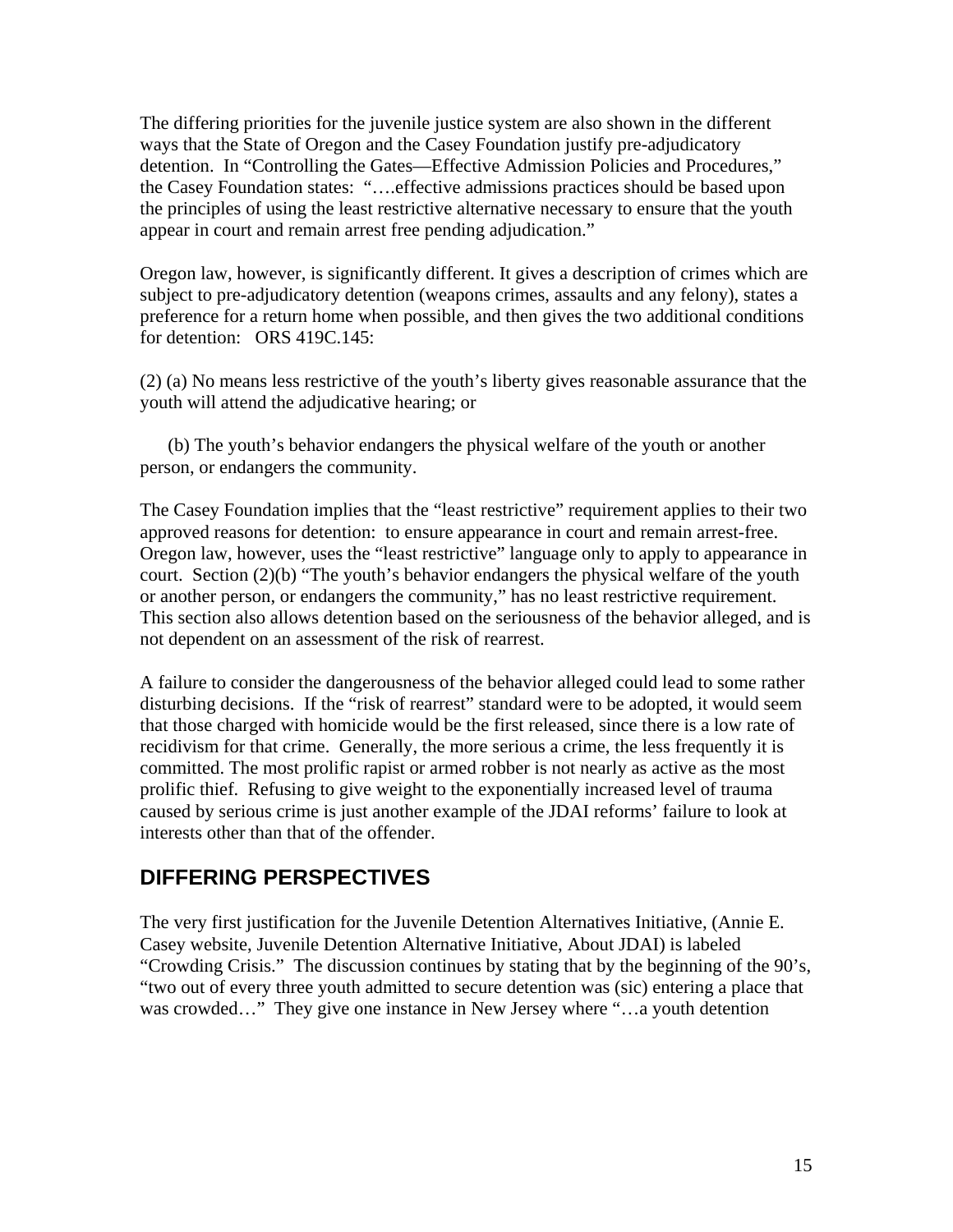facility designed for 37 was home to 90 to 100 juveniles." (Casey website , JDAI in the News). No one could seriously dispute the destructive effects of such crowding.

The two-thirds figure is out of date, at the very least. The Juvenile Residential Facility Census, 2000 (Office of Juvenile Justice and Delinquency Prevention), states that 39% of juvenile facilities have had more residents than standard beds at some time during the previous year. This figure does not appear to differentiate between occasionally and chronically overcrowded facilities.

In Oregon the sort of egregious example cited by the Casey Foundation simply does not exist. Juvenile detention facilities have operated on a general policy that when a facility is full, a new admission leads to a fairly rapid release. In Multnomah County, until very recently, there have been a significant number of available detention beds. Overcrowding simply does not occur.

Another perspective of the Casey Foundation which differs from a community safety approach to detention is its general view on law violations which is contained in the "Crowding Crisis" mentioned above: "Less than a third of the youth in detention were charged with violent crime. Indeed, as many youth were in detention for violating rules (e.g. technical probation violations) as were there for violent crime."

This passage contains at least three assumptions: (1) that a detention admission for other than a violent offense should always be suspect, (2) that non-violent offenses such as residential burglary, theft, and drug dealing do not endanger or degrade the community and (3) that probation rules are guidelines rather than court-ordered mandates, which should not--or should seldom-- be enforced through the use of detention. These assumptions are consistent with a philosophy where mandates and requirements are replaced by goals—worthy targets which we hope to reach sometime in the future.

Also in "Controlling the Front Gates," the Casey Foundation makes a number of assertions that are not true in Oregon and that reveal a view of juvenile crime which is not supported by Oregon law. For instance, it is stated that "…an effective juvenile justice system does not use detention as a sanction" (page 10). Their view clashes with an important element of Oregon juvenile law that authorizes court-ordered detention, and evidently criticizes a sanction which is used hundreds of times a year by….Multnomah County judges. It is further stated in the same publication that 33.9% of those in detention are admitted for "status offenses and technical violations." Technical violations are violations of court ordered conditions. The use of the word "technical" therefore seems intended to minimize the seriousness of violating a court order. Further, status offenders, such as runaways or those who have violated curfew, have not been lodged in Oregon for over 30 years, except for a very small number of runaways having out-ofstate warrants.

Even the short term use of detention, which generally has more support than long-term incarceration, is reason for criticism in the view of the Casey Foundation. For instance in the Preface to Pathways, page 14, it is stated that the majority of youth, "…were released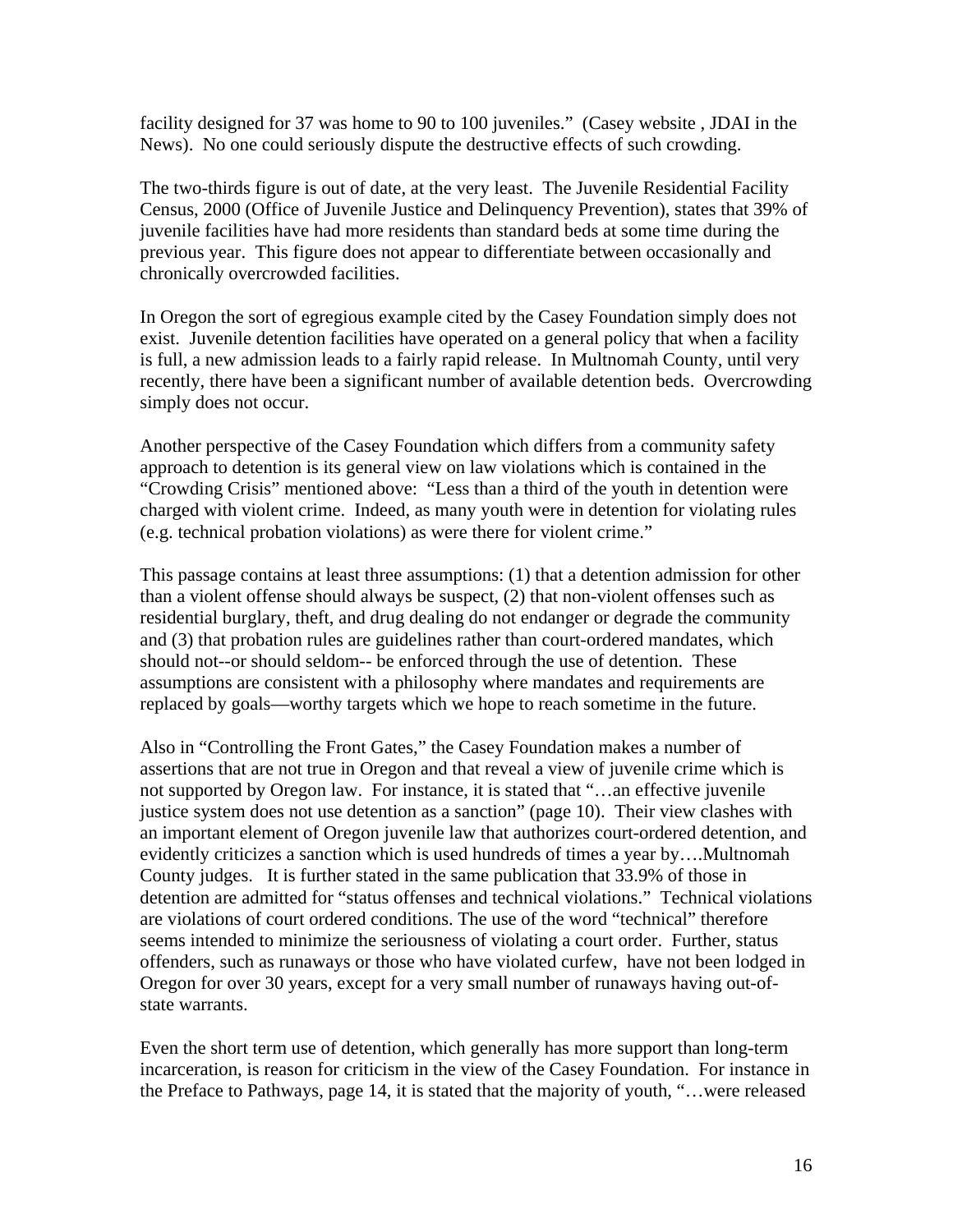within five days." This leads to their conclusion that "Locking up so many alleged delinquents for low-level offenses" represents a waste of resources and is a seriously negative experience for the youth. They also state that "temporarily mischievous youth" might be inappropriately labeled. In another publication (Preface to Pathways 14), Casey continues its attempt to view crime as just another typical rite of passage by referring to detention as the "sometimes arbitrary exercise of power by adults frustrated or angered by misbehaving children."

The terms "temporarily mischievous youth" and "misbehaving children" are examples of minimizing serious crime. The terms might properly apply to minor vandalism or lowlevel theft, neither of which qualify for pre-adjudicatory detention in Oregon. When used as they are by Casey in justifying its JDAI, they are more in a long line of examples showing disdain for interests other than lessening consequences for the offender.

## **A BENIGN VIEW OF JUVENILE CRIME AND DELINQUENCY**

One of the most serious flaws of the Casey philosophy is what can only be characterized as the trivialization of crime. The implied message of the Casey Foundation is that a very significant percentage of juveniles who are likely to be locked up in detention are minor offenders who do not belong there.

Crime Victims United can actually agree with the Casey Foundation that the clear majority of juveniles referred for a criminal offense do not need formal court intervention or the use of detention. Those cases, however, are not the cases which result in detention. We would also agree that harsh punishment is not effective. We do not, however, define "harsh" as appropriate periods of confinement for those who were involved in dangerous or chronic criminal behavior or who failed to live up to court-ordered mandates.

When the Casey Foundation uses phrases such as "misbehaving children," "temporarily mischievous children," "non-violent crimes," or "technical violations," it conveys the message that many if not most juvenile offenders are neither dangerous nor particularly non-compliant. They are, in the Casey perspective, just "children" needing more compassion and patience. The use of the word "children" seems particularly manipulative, with its image of rascally but loveable little munchkins.

The use of such benign words and phrases can only be done by those with little interest in or contact with the victims of serious crime, whether it be property or violent crime. To imply equivalence between law-abiding and delinquent juveniles is to insult one group and misjudge the other.

But even if we were to agree that juvenile offenders are "children", we wonder what behavioral theory or evidence demonstrates that setting limits, but then enforcing them only with constant reminders rather than credible sanctions, is helpful to a child?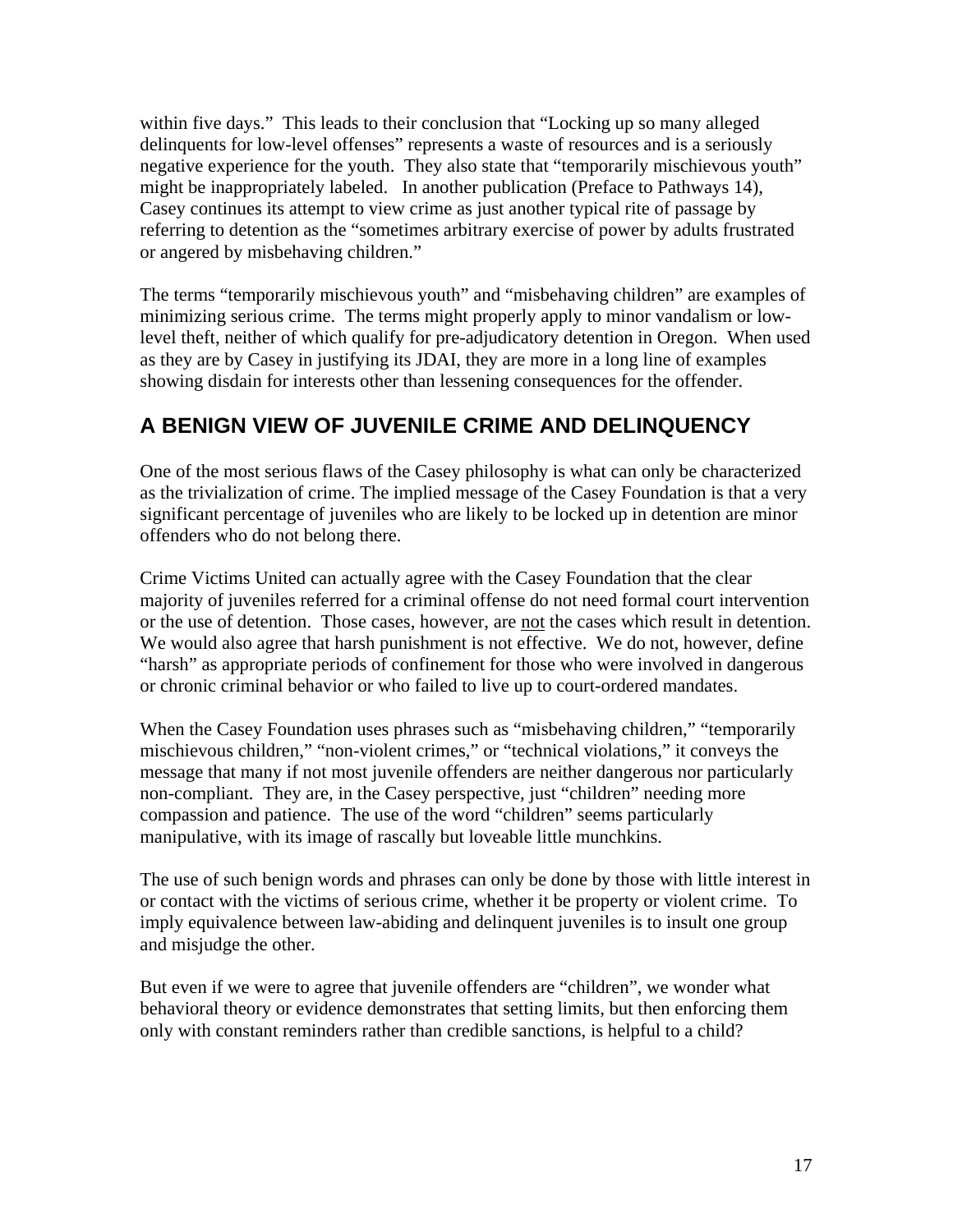Crime Victims United believes that the vast majority of delinquent youth can be helped to make significant behavioral change, but that change is not facilitated by a view which fails to acknowledge the seriousness of crime and the thinking which precedes it.

Contrary to the "there-but-for-the-grace-of-God-go-you-or-I" argument, not all disadvantaged juveniles have it in them to commit serious crimes. Perhaps nearly all juveniles could commit a minor crime or offense such as stealing a small item, drinking alcohol, smoking marijuana, breaking curfew. Few juveniles, however, are capable of entering a house, removing the property and then selling it. Few juveniles are willing to possess a firearm and use it to intimidate or injure another person. Few juveniles can commit a predatory and unprovoked assault. Very few juveniles are willing or able to commit a sex offense.

Most of us feel badly if we treat someone in a rude or harsh manner. We can't even imagine how we would feel if we intentionally hurt someone or stole something of significant value. That projected guilt, which Psychiatrist, William Gaylin, calls "the guardian of goodness", deters the vast majority of people young or mature, advantaged or disadvantaged, from serious crime. When that deterrent doesn't work, it will take far more than repeated admonitions to change the behavior.

Serious criminal behavior represents a value system fundamentally different than those who do not engage in such behavior. Dealing with delinquent youth allows us to intervene before there are decades of repeated criminal behavior, however it still involves the hard and time-consuming work of deterring old behaviors and encouraging new ones. Breaking the criminal cycle takes consistent and credible action—treatment and enforcement working together as a team. Advocacy of such action is absent in the Casey publications and the practices of Juvenile Services.

Dr. Stanton Samenow, the author of Inside the Criminal Mind has a memorable phrase which describes the difference between working with the needy and the delinquent: "Our job is not to comfort the afflicted, but to afflict the comfortable." Making seriously delinquent youth consider changing their thinking, values and behavior is hardly facilitated by making them comfortable before they change.

## **HOW DANGEROUS IS DETENTION?**

There is a general perception that juvenile detention is extremely dangerous. More specifically, Casey Foundation publications and the entire Juvenile Detention Alternatives Initiative are unambiguous about their belief that it is far better for delinquent youth to be living with their families and in their communities. This is undeniable for the vast majority of youth. For seriously delinquent youth, however, it is appropriate to make a sober assessment about the offender's home, community and peer group. What is often overlooked is that the juveniles placed in detention or other facilities, learned their criminal behavior while living in their communities and with their families and peer groups. Adolescents spend far more time with their peer group than with their families. When trying to deal with serious or chronic criminal conduct, a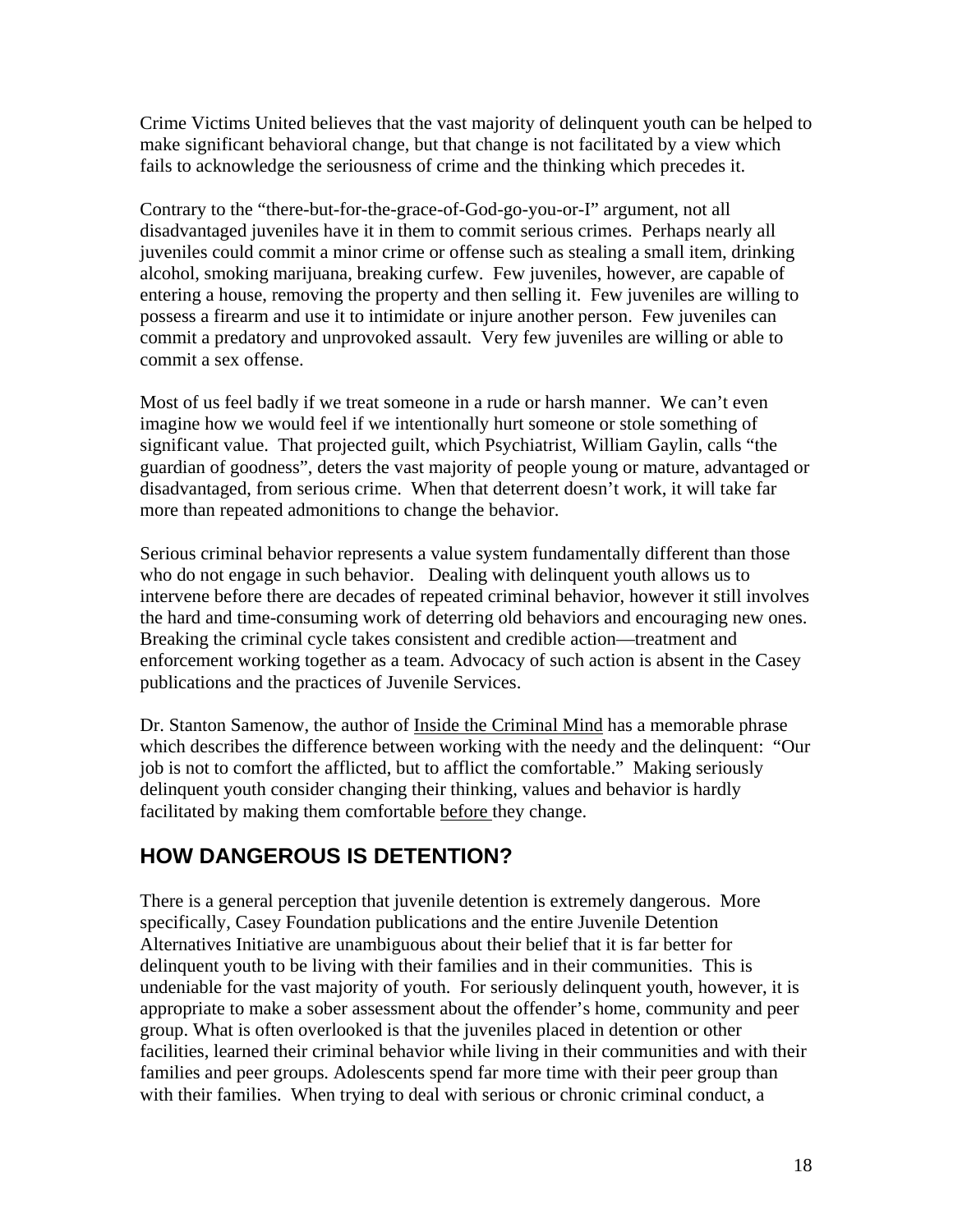family that lacks effective controls on the youth's behavior, for whatever reason, and a peer group which supports criminal behavior hardly represent a prudent alternative to detention. An unexamined and unrealistic view of family and community is unfair to both the family and the youth.

Casey publications play up sensational and tragic examples of abuse and death while in a juvenile facility. In their most recent publication, Pathways 14, examples of sexual abuse, inadequate medical care and suicide are mentioned. We don't doubt that the incidents took place, however, context is everything. What is the rate of sexual abuse, inadequate medical care and suicide for out-of-control delinquent youth who are not in a juvenile facility? Casey continues with its shrill hyperbole, stating that **"…persistent and flagrant violations of human rights in juvenile detention and corrections are simply far too common to be rationalized as the exceptions to rules of basic decency**." [emphasis added]

This statement indicates that Casey believes that many of those who run juvenile detention institutions lack basic decency, and that to say otherwise is to engage in rationalization. Given the Casey preference for charts, especially when it buttresses their position, you would think that such an inflammatory statement would be backed up by some data showing that detention is dangerous. You would be disappointed. Further, the broad and encompassing designation of problems in detention as being "persistent and flagrant violations of human rights" is an escalation in rhetoric which should embarrass the Casey Foundation. In this statement, the Casey Foundation has made the transition from advocacy to zealotry, and in the process has impugned the integrity of those who supervise youth in secure settings. Worst of all, this insulting statement has no factual basis. We believe that the Casey Foundation owes detention workers across the country an apology.

Juvenile detention is hardly a benign environment. A delinquent youth should stay in custody only as long as is necessary to insure public safety or fulfill the requirements of a court order. Further, we agree that poorly run facilities can have long-lasting, negative effects on a delinquent youth. It has to be acknowledged, for instance, that the exposure of chronic abuse in the Texas Youth Commission gives Oregon even more reason to vigilant about background checks, staff training, oversight of facilities and prosecution of adult offenders. The relative danger of juvenile facilities nationally, however, has been: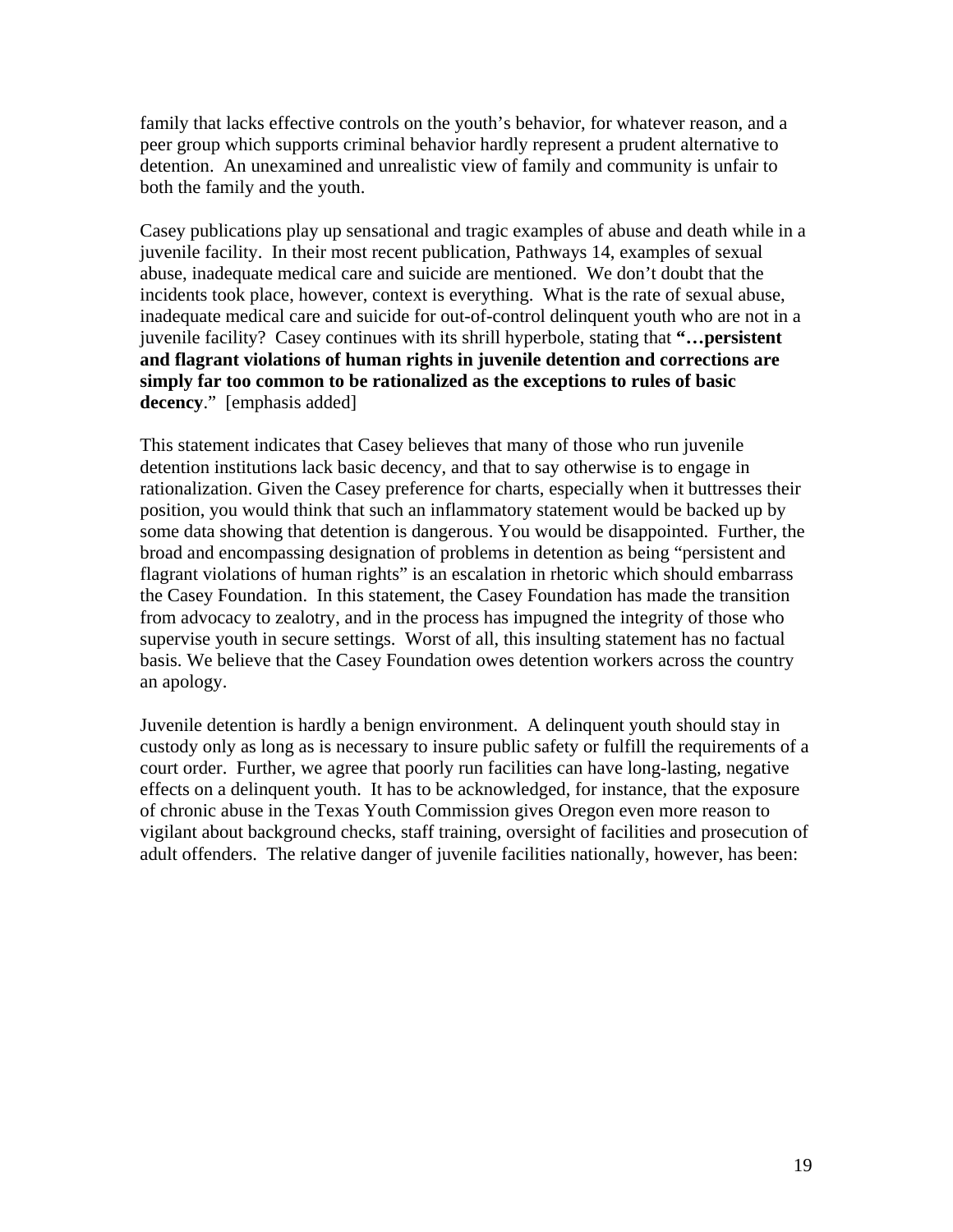



# **Fatalities While in Juvenile Custody**

greatly exaggerated, as shown in Figure A, which is based on information from the Office of Juvenile Justice and Delinquency Prevention residential census. Of the 30 fatalities in juvenile facilities in the United States in 2000, only 4 were homicides. **None** of those occurred within the facilities, and none were committed by those in custody. The homicide figures for 2002 were even less. Two homicides occurred, none of them while inside the facilities, and none committed by those in custody.

Even more to the point, the danger faced by youth in juvenile facilities should be compared to the danger faced by youth in the general population. Using figures provided in the OJJDP Census for 2000, the death rate per 100,000 for those in juvenile facilities was about half that experienced by the general population of youth. The OJJDP Bulletin for June, 2006, states that in 2002, if youth in juvenile facilities faced the same rate of mortality as youth in the general population, there would have been 60 deaths. This would make the death rate in juvenile facilities less than half that of the general youth population.

#### **Figure B**



## **Death Rate per 100,000 for Youth in the General Population and Youth in Juvenile Facilities**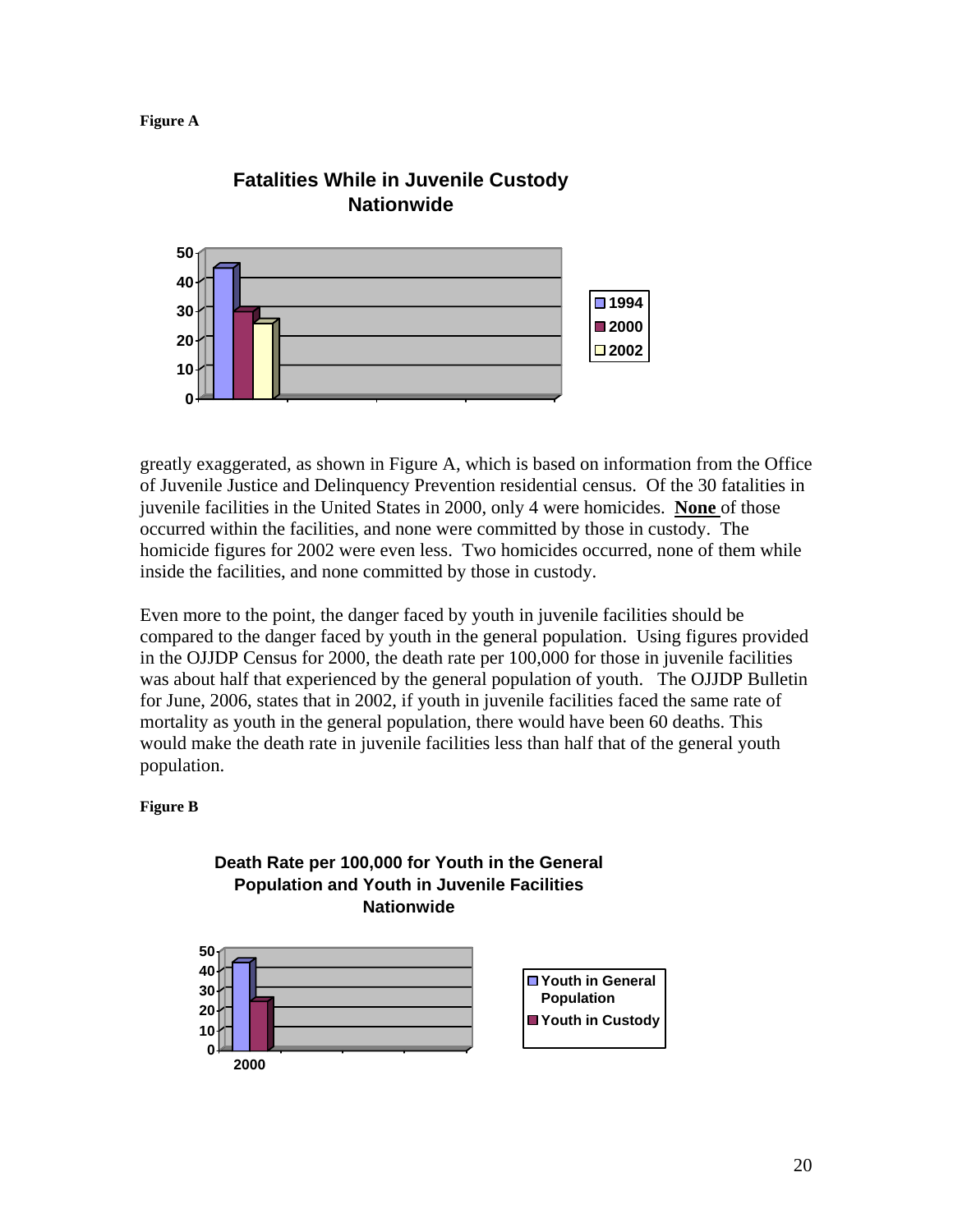What these data do not show is the death rate of delinquent youth who remain in the community in an endless cycle of catch and release.

Fortunately, however, the Robert Wood Johnson Foundation co-funded a study to compare the death rates of delinquent youth and youth in the general population. Its conclusion is shown in the summary on their website: "**Delinquent Youth Die at Rates Four Times Greater Than General Population."** Since we know that this disproportionate death rate did not occur in a juvenile facility, we can conclude that it took place in the communities and homes that Casey is so quick to embrace as an alternative to detention.

Despite all the problems alleged by the Casey Foundation, juvenile facilities are obviously doing a good job (with some undeniable exceptions) of protecting the physical safety of juveniles in their custody, and they are getting better at it. That safety record would tend to argue more for detention than for alternatives to detention, for the chronic, serious, and/or out-of-control offender.

In addition to the admirable safety record in detention, school attendance should be mentioned. All facilities housing youth in custody in Oregon must, by law, have an accredited school program. Whereas many, if not most, youth in custody have had poor to non-existent school attendance, school attendance while in custody is mandatory and enforceable.

## **REDUCTIONS IN CRIME?**

The Annie E. Casey website displays charts showing the reduction in crime in the counties which have implemented its risk assessment instruments. Specifically, it cites a statistic claiming that from 1994 to 2000, felony arrests were down 45% in Multnomah County, implying a connection with the Juvenile Detention Alternatives Initiative. During this time, however, juvenile crime was dramatically down throughout the country and the State of Oregon. In addition, the charts do not compare other counties to the Casey Foundation sponsored counties during the same period of time.

While the data supporting such claims are not easily retrievable (the citation is for JDAI Reports, 2005), there are reliable data through the Oregon Juvenile Justice Information System covering all 36 counties during the period of 2002-2005. Arrest rates vary from county to county based at least in part on the tolerance of crime, and the availability of law enforcement. For the purposes of this analysis, the data involving homicide and robbery will be used, as they tend to be universally reported, whatever the level of police protection.

The following chart shows statewide totals for juvenile homicide and robbery arrests, the totals for Multnomah County, Multnomah County's percentage of the state homicide and robbery arrests and Multnomah County's percentage of the state population during the four listed years.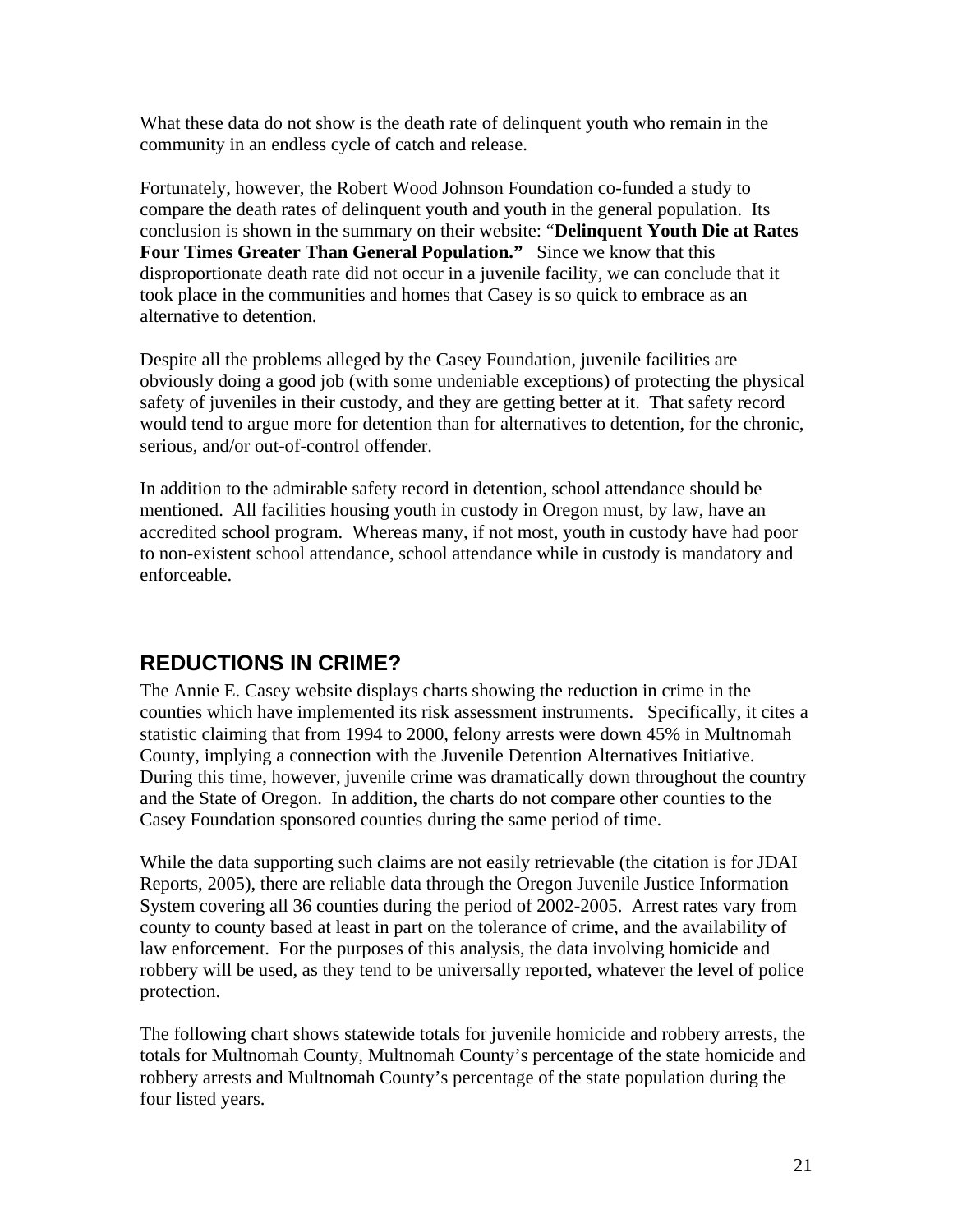#### **Figure C**

| Year | <b>Juvenile</b><br><b>Homicides</b><br><b>State</b> | <b>Juvenile</b><br><b>Robberies</b><br><b>State</b> | Homicide<br>Multno. | <b>Robberies</b><br>Multno. | % of<br><b>Statewide</b><br><b>Homicides</b><br><b>Multno</b> | % of<br><b>Statewide</b><br><b>Robberies</b><br>Multno. | $%$ of<br><b>Statewide</b><br><b>Population</b><br>Multno. |
|------|-----------------------------------------------------|-----------------------------------------------------|---------------------|-----------------------------|---------------------------------------------------------------|---------------------------------------------------------|------------------------------------------------------------|
| 2002 | 28                                                  | 259                                                 | 8                   | 102                         | 29%                                                           | 39%                                                     | 19%                                                        |
| 2003 | 32                                                  | 232                                                 | 14                  | 89                          | 41%                                                           | 41%                                                     | 19%                                                        |
| 2004 | 31                                                  | 258                                                 | 10                  | 110                         | 32%                                                           | 43%                                                     | 19%                                                        |
| 2005 | 34                                                  | 216                                                 | 12                  | 95                          | 35%                                                           | 44%                                                     | 19%                                                        |

#### **Sources: OYA data and evaluation reports, 2002-2005, Oregon Employment Division**

These data, tracking the most serious and violent offenses in one of its model sites, fail to support the implied claims of the Casey Foundation of crime reduction as a result of reductions in detention use. Throughout the period, Multnomah has continued to have a disproportionate level of violent crime as compared to its share of the population. These data cover a period of 8 to 11 years after Multnomah County adopted the Casey model, which would seem to be a reasonable period of time to show to significant improvement vis-à-vis the other 35 counties in Oregon. That period of time is certainly sufficient to back up some of the more breathless pronouncements of progress that are periodically issued by both Casey and Juvenile Services.

Other indications of a lack of progress as opposed to other Oregon counties will be discussed in Part 2 of this report.

A representative of the Casey Foundation, Stephanie Vetter, when shown an early draft of this report, denied that the intent of the Casey Foundation was to show a correlation between detention reduction and a reduction in crime or to imply a cause and effect relationship. The reader is free to peruse the Casey website on Juvenile Detention Initiatives and make an independent decision. Crime Victims United, however, believes that the information provided by Casey when not paired with information from other counties is inherently misleading.

## **RISK ASSESSMENT INSTRUMENTS—THE ESSENTIAL ELEMENT OF JDAI**

Significantly reducing detention admissions would be impossible without the implementation of the various risk assessment instruments sponsored by the JDAI. While there are always exceptions, most personnel working at the street level in any justice system will respond to the need for community safety. If left unchecked, this desire for a safer community will inevitably lead to a robust use of incarceration. To accomplish the desired reduction in detention admissions, it is necessary to have a system which takes away decision making power from direct service staff (one Casey article laments the fact that too many people have "keys to the facility", meaning that a number of staff can decide who is admitted) and gives such decision solely to a matrix designed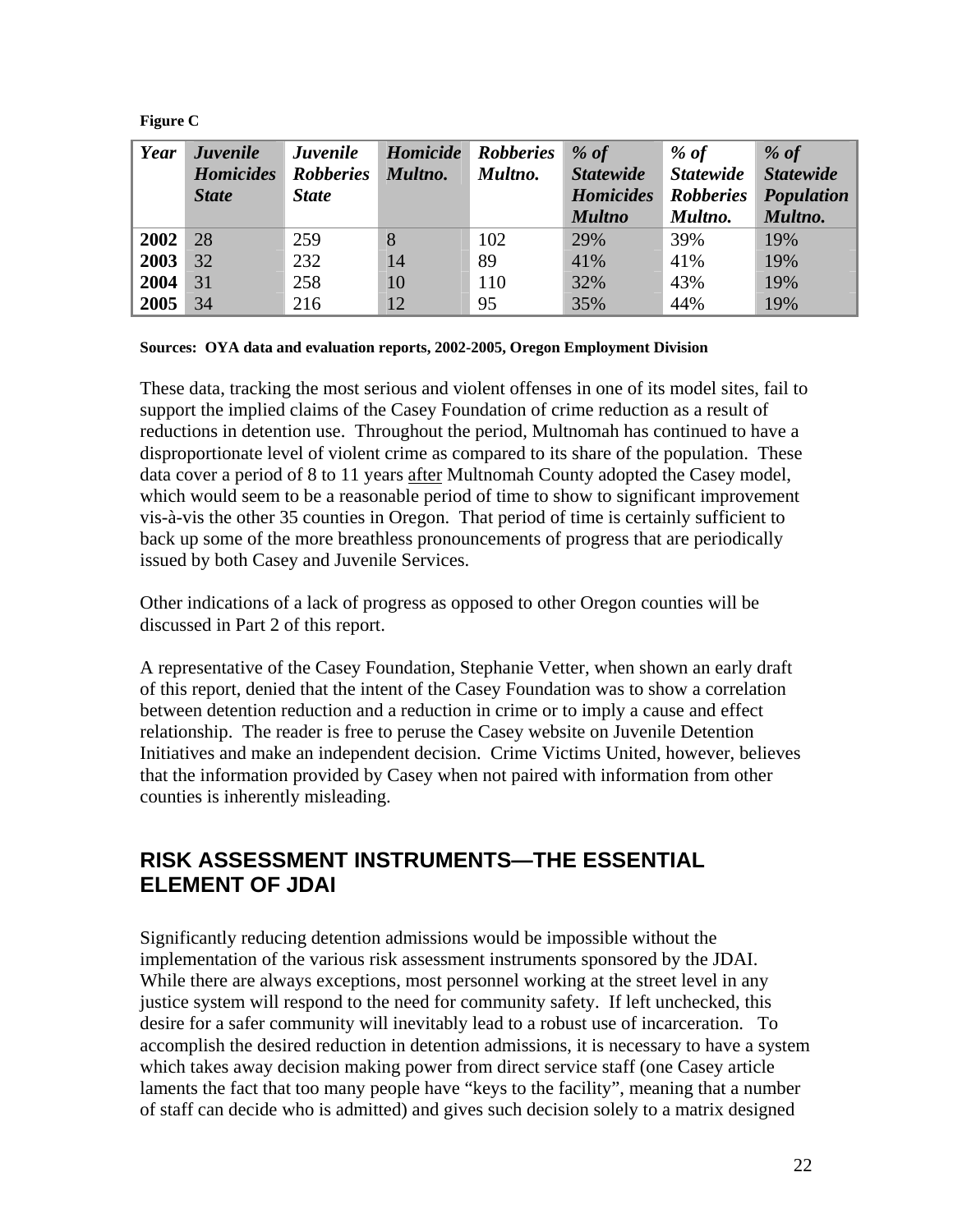to reduce admissions and a supervisor who must decide on any exceptions— "overrides"—to the decision mandated by the risk assessment instrument.

The basic premise of the instruments, from the Casey perspective, is to substitute "subjective judgments" of risk with objective, "data-driven" decisions. Of course, there is nothing objective about the underlying philosophy of reducing detention admissions at all costs. That is a highly value-driven judgment.

The specific risk assessments instruments used by Multnomah Juvenile Services will be discussed in detail later in this report. Copies are included in the appendix. While the specific format of the various Casey sites might differ in some respects, the general outlines seem essentially the same. The heart of the instrument-- and the heart of the issue-- is the scoring for those possible admissions which are not automatically detained. In all of the instruments the screener goes through the list of offenses to score the number of points assigned to the crime, and then goes through other sections, assigning points for the youth's current legal status, prior offenses, etc. The instruments have sections that add points for aggravating factors such as being on probation and deduct points for mitigating factors, such as going to school. Based on the total score, the youth is detained, released unconditionally, or released with conditions barring a decision to override.

All of the instruments have automatic admissions. For Juvenile Services they include Measure 11 offenses (serious, violent crimes committed by a youth at least 15 years of age) intentional homicide, out-of-state warrants and court orders. Decisions per the risk assessment instrument can be overridden either way—to detain or not detain, or release with or without conditions. Overrides, however, have to be approved by a supervisor. The person screening the case is not allowed to make such a decision. The Casey Foundation provides a good many perks in the form of free travel for managers to training, publicity and praise for being a model site which has reduced detention admissions. It is clear where the default setting is for deciding on detention admissions and overrides.

According to Juvenile Services, its policy on overrides includes detention for gun offenses and generally for sex offenses, although for sex offenses they also provide for an almost immediate release if a "safety plan" can be worked out. This "safety plan" seldom, if ever, involves a home visit or any meaningful attempt to get the information which is normally received over the phone from a parent or guardian.

Juvenile Services had been working with roughly the same version of the risk assessment instrument for several years. It made the detention of serious offenses difficult, to say the least. For instance, it took a score of 12 to lodge a juvenile. The only crimes which immediately received enough points to detain were intentional homicide and Class A person felonies involving the use of a weapon or physical violence. For all other crimes, the youth had to have other aggravating factors to be lodged, or an override had to be approved.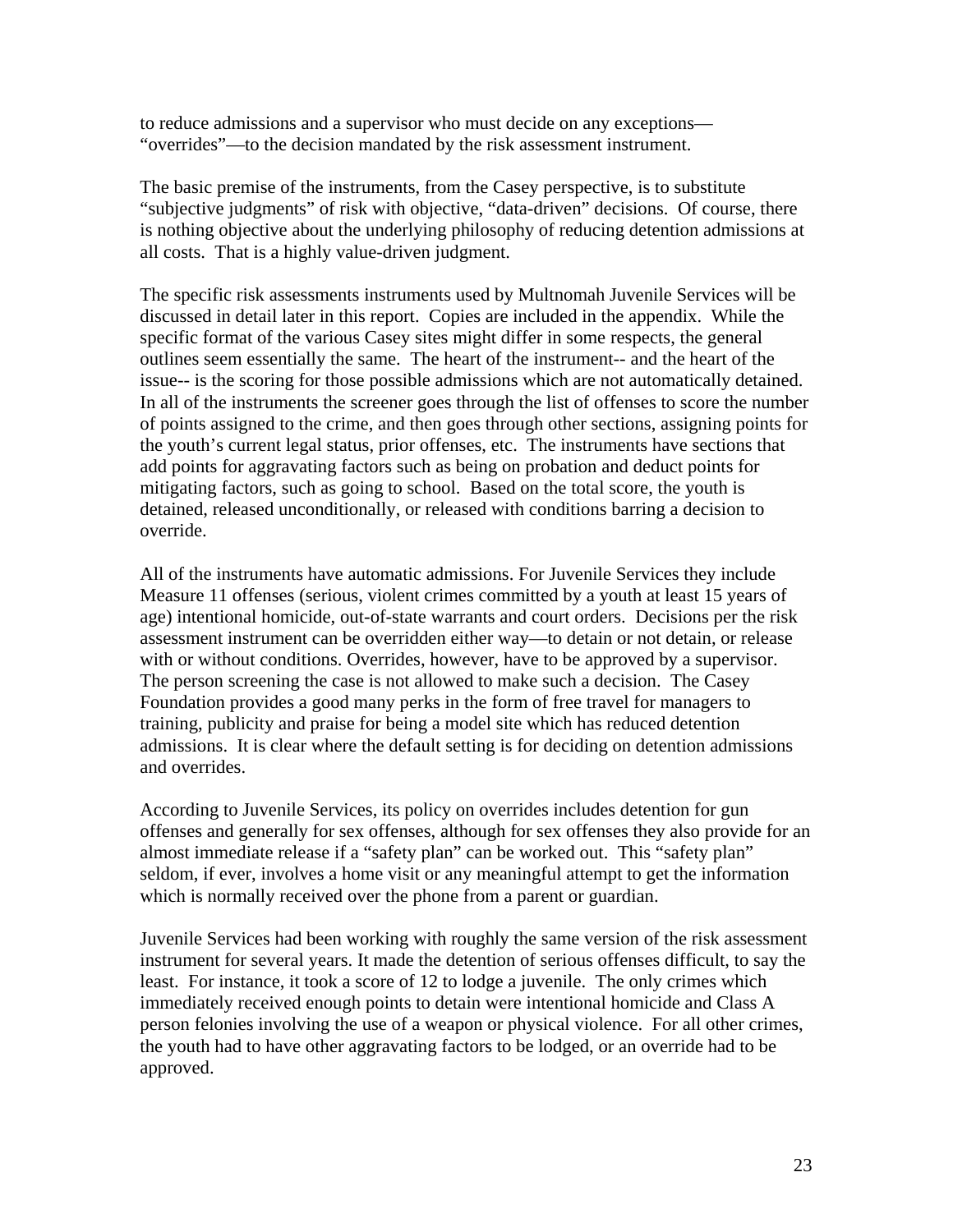After Crime Victims United began this investigation, we became aware of plans to revise the risk assessment instrument. During the summer of 2007, the Juvenile Services website posted a study of the existing risk assessment instrument, which concluded that detention admissions could be safely reduced another 40% by eliminating any scoring for the offense which the youth was arrested for, or any scoring for the fact that the youth was on a warrant, which is a document signed by a judge authorizing the arrest and detention of a youth (this new instrument will be discussed in detail in Part 2 of this report). The only scoring for an offense is now on crimes that had already been filed in juvenile court. While there are two aggravating factors--whether the youth was currently on supervision or had runaway from home or placement in the past year--there are three mitigating factors:

- Whether the youth is attending school or employed
- Whether the youth's first offense occurred when the youth was 16 or older.
- Whether the youth's instant offense is the youth's first offense.

Detaining a youth without supervisory approval would take a score of 6.

This new risk assessment instrument was adopted in late October of 2007. It is therefore likely that a youth arrested in Multnomah County for a serious offense, for instance Robbery III (the use of force without a weapon in committing a theft), a felony, would be scored as follows. If the youth had numerous prior charges, but none of them were awaiting court action, he was not on probation and was attending school; he would have a score of -3. He had no points for a crime, since none were active at the time of his arrest, and he received credit of -3 for being enrolled in school. No points would be scored solely for prior offenses. Unless overridden, the youth would not only be released, but be released without conditions.

Having decided that the current crime of arrest is irrelevant to the issue of community protection in most situations, Juvenile Services has obviously attained a level of understanding of crime and delinquency that has eluded the rest of us, and even the rest of the Casey model sites.

## **OTHER ASSESSMENT INSTRUMENTS**

It is not enough to restrict admissions to detention for new offenses only. Under the Casey model, it is important to restrict admissions for the two other significant sources of detention admissions: probation violations and warrants.

Juvenile Services has dealt with these issues through specific policies which will be discussed in Part 2 of this report. The general trend of JDAI, however, is to minimize probation violations by calling them "technical violations" and recommending that detention use be subjected to the "least restrictive" requirement mentioned earlier in this report. Casey does not acknowledge the need to credibly enforce what is mandated.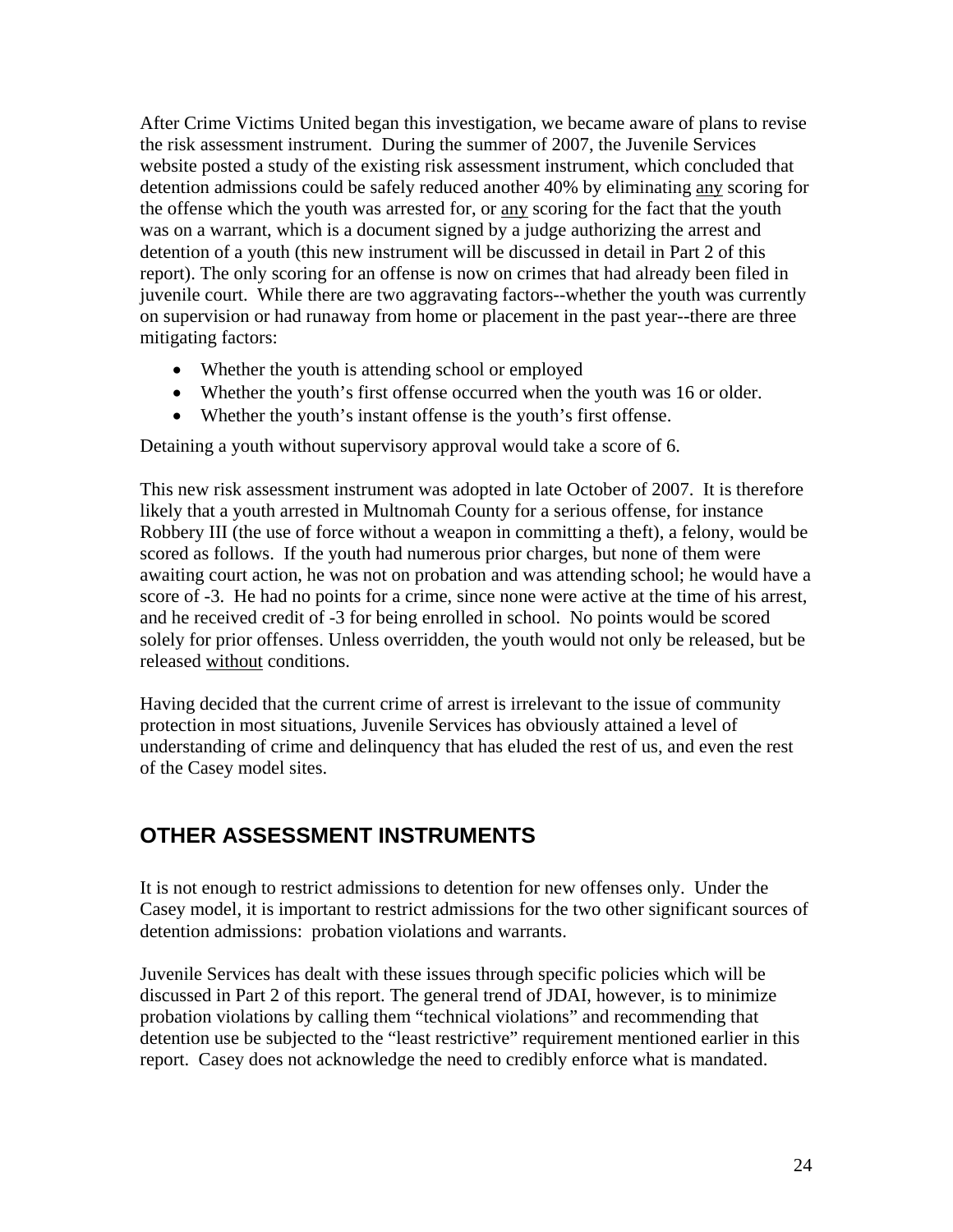Evidently if a probation requirement, such as community service, were given as an alternative to detention, the failure to meet that requirement is no reason for the youth to spend a few days in detention.

Warrants, which mandate the incarceration of the youth until brought before a judge, are diminished by increasing the requirements on the probation officer or group monitoring the youth. As mentioned earlier, Casey endorses a Cook County, Illinois, procedure in which a youth on conditional release has to be in violation on three occasions before he is subject to being detained and even that figure does not appear to be firm. In Multnomah County, probation officers must meet specific criteria which are not required by law, prior to getting a warrant. There is something wrong when the lack of compliance on the part of an offender results in more requirements for the supervising personnel than for the offender.

## **ADVOCACY AT THE EXPENSE OF ACCURACY**

The Casey Foundation talks about the need for reasoned dialogue. The Casey website, however, contains numerous statements that seem designed to provoke emotions rather than reasoned discussion. For example, they use a quote from the Justice Policy Institute (an anti-incarceration advocacy group) which states "…it is not clear whether the **mass detention of youth** (emphasis added) is necessary." (Casey website, JDAI in the News). Mass detention of youth? With approximately 26,000 juveniles in secure detention on any given day in the U.S--the figure given by Casey-- and with approximately 29 million youth aged 12-18, there is in rough figures, one youth in secure detention for every 1100 youth. There can be a discussion over whether that is too many, or for that matter too few, but it is hardly "mass detention". The phrase, however, is eye-catching, alarming and disingenuous. Perhaps just as eye-catching, but far more accurate would be to put these figures into a chart showing just how few youth are detained at any one time.

**Figure D** 



 **"Mass Detention of Youth"?-- 1 in 1100 Nationwide**

The chart can barely even show the number of youth in secure custody. Any implication that the country is following a "mass detention" strategy regarding youth is simply false.

In reporting on resistance to the Casey initiatives, one supporter, a Deputy District Attorney, commented that initially "the macho, kick-ass prosecutors….refused to make use of community based alternatives..." (Casey Website, publications, The JDAI Story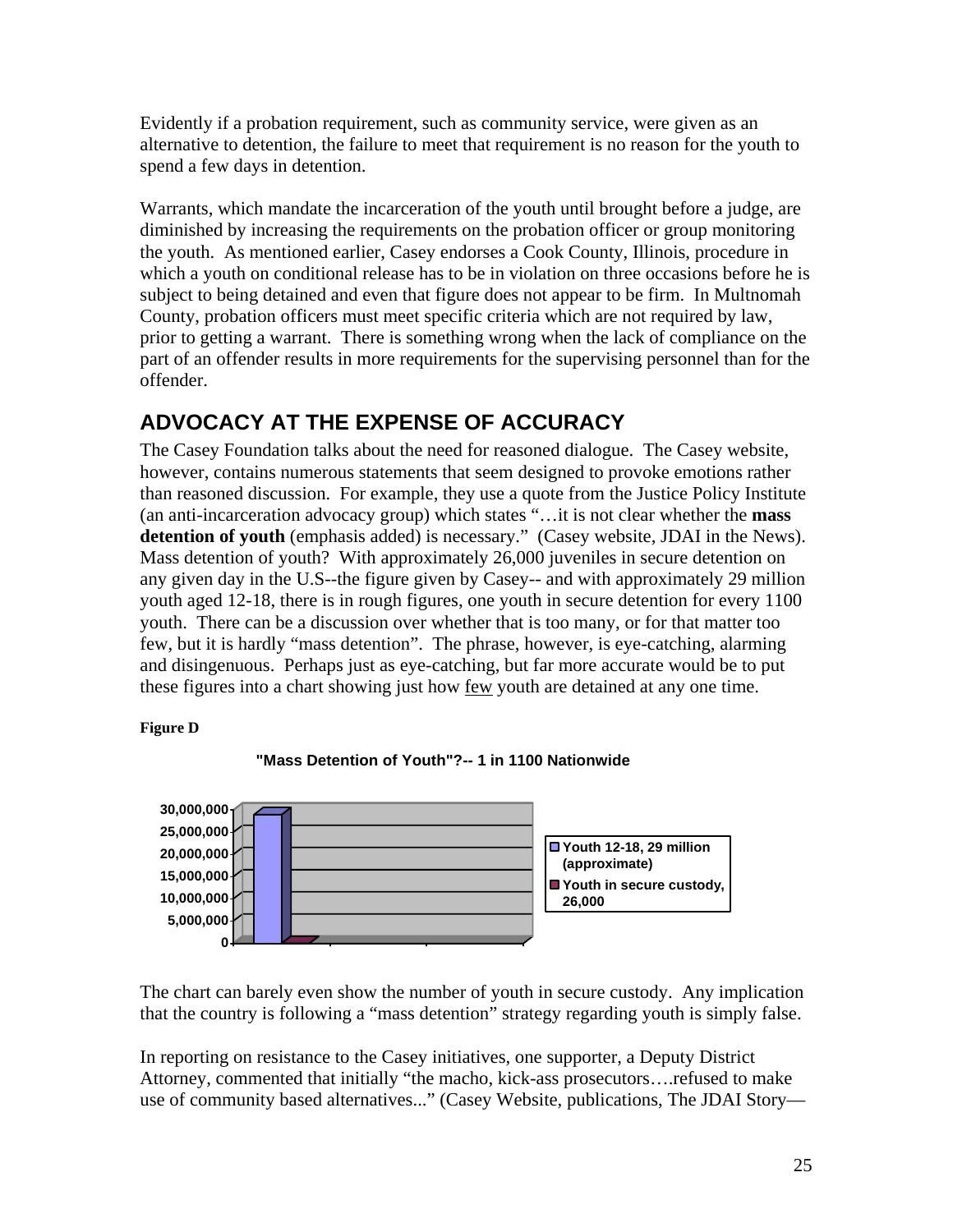Building a Better Juvenile Detention System, p 6) The idea that those "macho, kick-ass" prosecutors could actually have been concerned about community safety rather than just preening and flexing their prosecutorial muscles seems not to have occurred to the Casey Foundation, or to the Deputy District Attorney who was quoted. We also have to wonder what the reaction of the Casey Foundation would be if proponents of its initiatives had been described with less than complimentary female stereotypes.

The implication of over-zealous "kick ass" prosecution in the Oregon juvenile system is inaccurate, to put it mildly. In 2005, of all referrals received by juvenile departments, 46% were neither formally charged nor diverted through a behavioral contract. Only 20% of the referrals resulted in adjudication. Of those cases that were adjudicated, less than 800 of 5570 adjudicated cases were sent to the Oregon Youth Authority, and only 354 of those were sent to closed custody. The figures for Multnomah County are even less accurately described as "kick ass". Sixty-nine percent of all referrals received no action whatever in 2005 and only 11% of all youth referred were adjudicated. In 2006, those figures were 75% receiving no action and 9% being formally adjudicated. .

While the phrase "data driven" shows up frequently in Casey literature, many claims are often more rhetoric driven than data driven. For instance, as mentioned previously, in the Preface to Pathways 14, the statement is made that the model sites (Multnomah County, Cook County, Illinois and Santa Cruz, California) have "….saved their jurisdictions millions of dollars…" Reading on further, however, the only data given are from Multnomah County, which does not document money saved, but only money "redeployed", i.e. money spent differently.

The Preface also makes another irresponsible claim that "School-based zero tolerance policies and practices" are making detention centers "the dumping ground for high-need youth who ought to be served in other systems." That statement makes a number of unsupported claims, but what follows is what might be described as the antithesis of "data driven". Casey concludes that the continued filling of juvenile detention centers with "...youth who pose minimal risks..." is the result of the school-based polices, "**with many jurisdictions now reporting that a sizable percentage—in some instances, a majority—of court referrals originated in schools, many for minor misbehaviors that previously were the responsibility of the education system."**  (emphasis added).

Casey's views elicit many questions. How many unsupported conclusions were made in just that one statement?

- How many jurisdictions?
- They report to whom?
- What is a "sizable percentage"?
- What jurisdictions reported a majority of court referrals being school based?
- What were those "minor misbehaviors"? Drug dealing? Drug possession? Assault?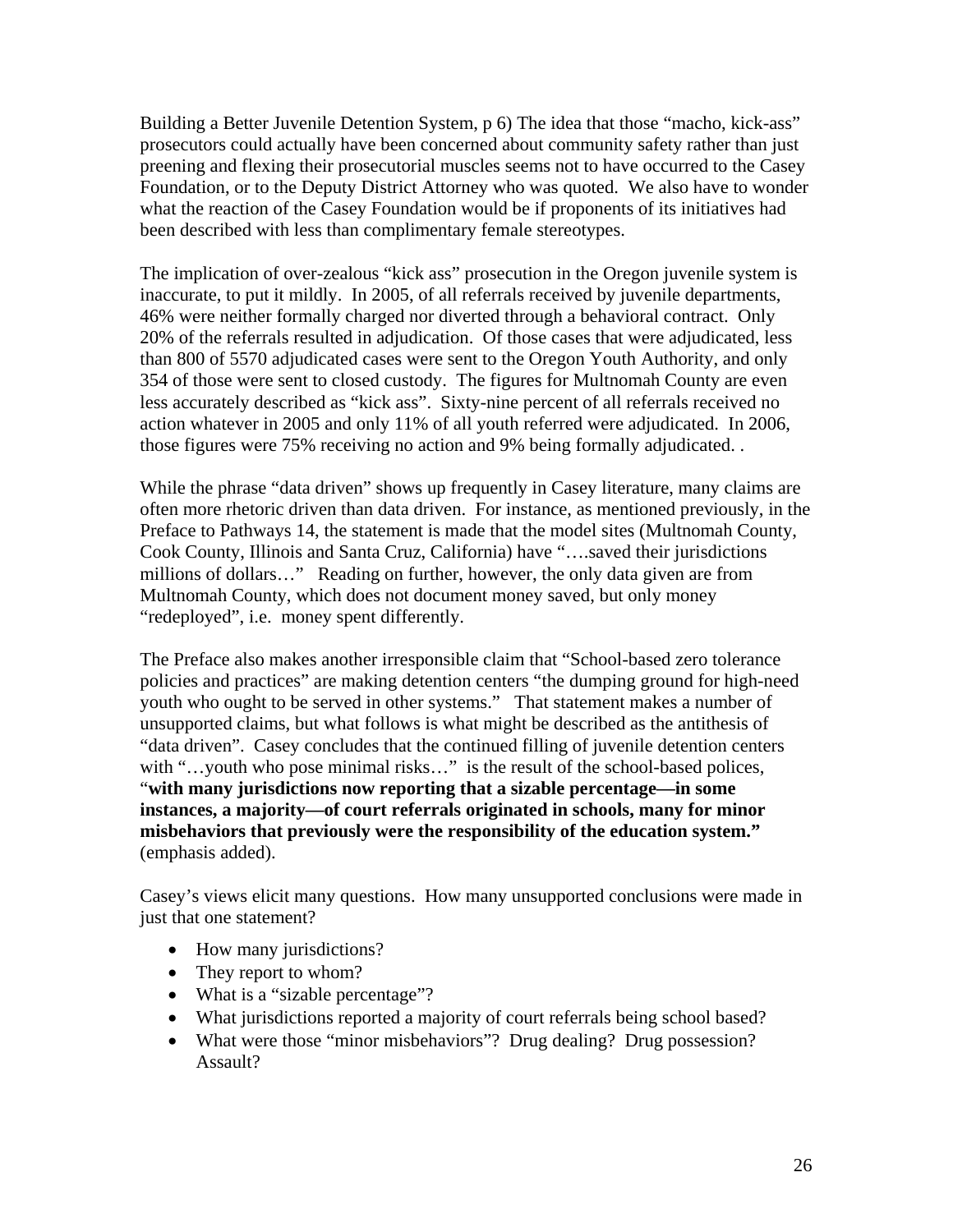No data accompany such inflammatory statements. Add schools to the list of those the Casey Foundation owes an apology.

The Casey Foundation also uses an old cliché when it quotes one of its own authors and consultants, Paul DeMuro. In discussing a reduction in detention admissions, Mr. DeMuro states: "I think there's been more an abatement of the lock 'em up and throw away the key philosophy" (Casey website, JDAI in the News). With 35 years in the juvenile justice system, I have yet to meet anyone whose juvenile justice philosophy can accurately be described as "lock 'em up and throw away the key." The statement is frequently used, however, to put someone on the defensive. It may be good politics, but it is poor scholarship and hardly leads to the sort of healthy, community dialogue which is promoted by the Casey Foundation in its advocacy for abused and neglected children.

#### **Figure E**





#### **Source: JJIS data and evaluation reports.**

The Casey Foundation mentions that some original sites have dropped out of the JDAI. When that happens, the Casey Foundation seems not to reflect on whether the model was appropriate for that jurisdiction or whether the model had serious flaws. The response is to blame a diminishing of "political will", the rush for politicians "…to prove they were tougher on juvenile crime than their opponents" and administrators who didn't want to be seen as "soft on delinquents." (Controlling the Gates, p 8). This is a familiar theme in the Casey publications on juvenile detention—the thoughtful proponents of reducing detention admissions versus the shallow, reactive opponents of change with their "simplistic law and order rhetoric" (Pathways 14, p 27). Any consideration that a local politician or administrator could be acting out of principle and concern for both public safety and delinquent youth is abandoned for the portrayal of weak and pandering officials apparently lacking the courage and commitment of the Casey proponents.

Although Casey projects a flaccid response to juvenile crime, it is hardly lacking in verbal aggressiveness when it comments on its policy opponents.

In their publication "The JDAI Story—Building a Better Juvenile Detention System" (p 10) the Casey Foundation highlights the following quote: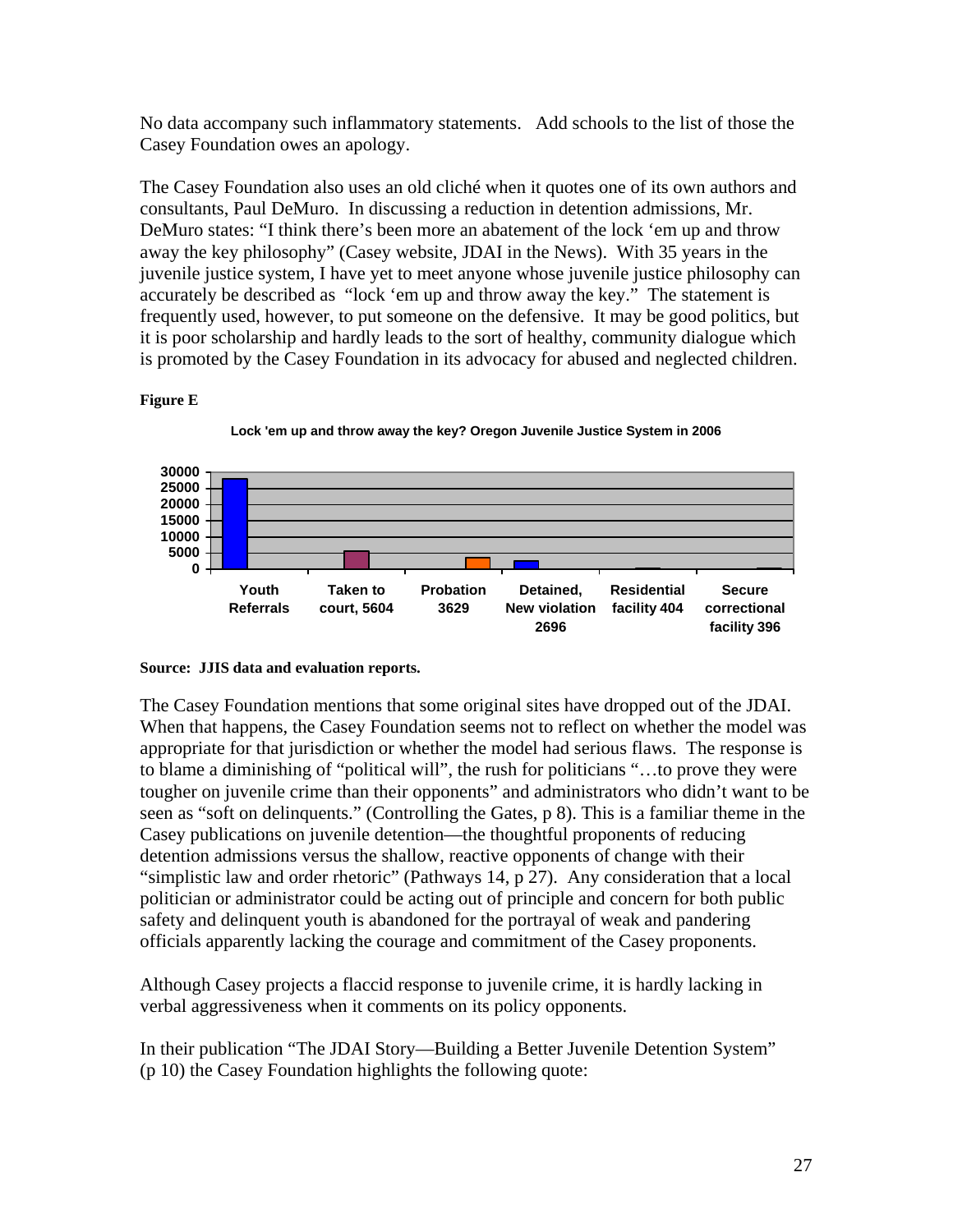"It is probably fair to say that no area of domestic policy—not even welfare has been so thoroughly abandoned to misinformation, oversimplification, emotion and disregard for consequences as has the arena of juvenile justice."

To the extent that this statement is true, it is unfortunate that the Casey Foundation has contributed to the problem rather than to the solution.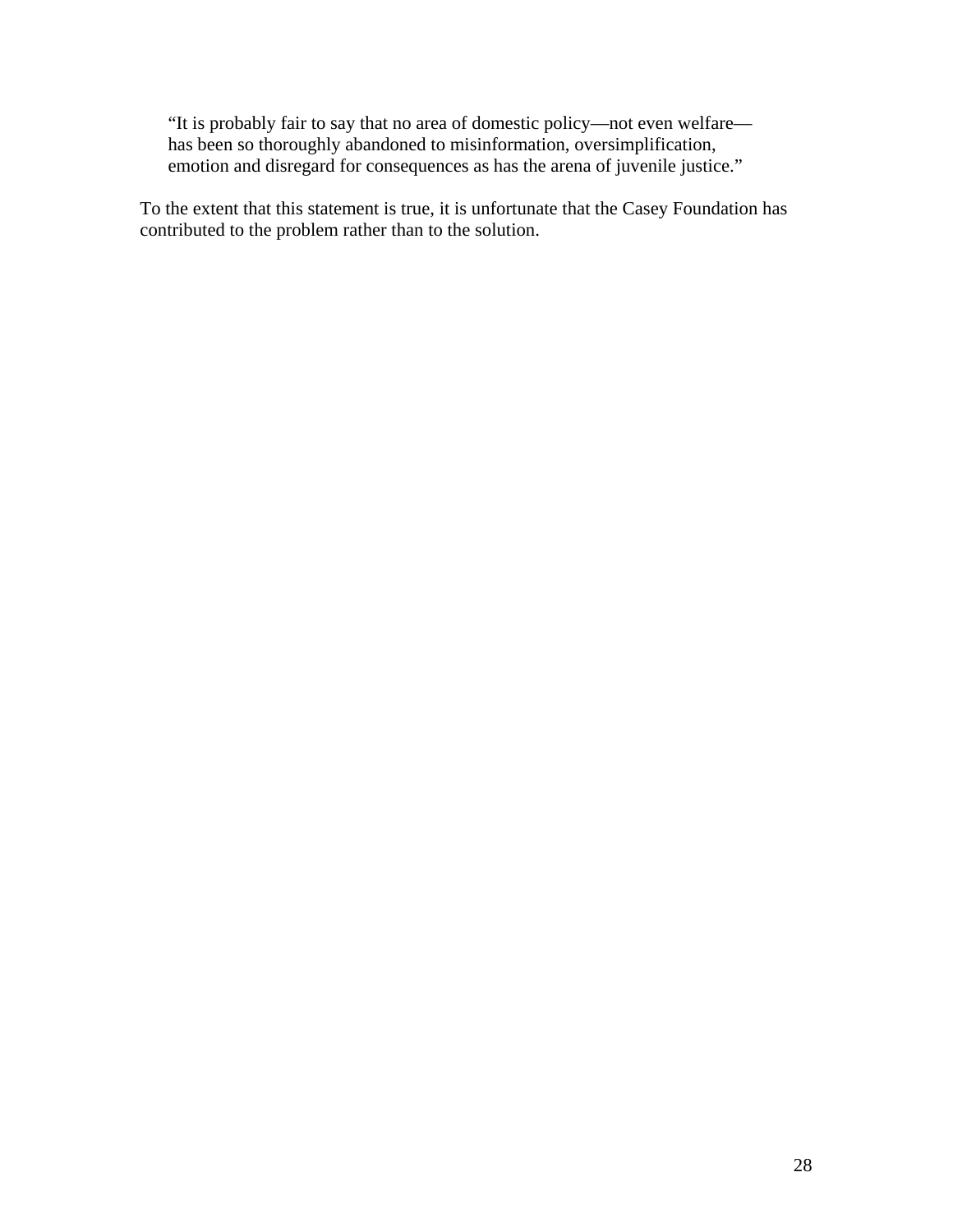## <span id="page-29-0"></span>**PART 2: MULTNOMAH JUVENILE SERVICES JDAI IN PRACTICE**

When Casey's JDAI began in the early 90's, Multnomah County was one of the five original sites. Several years later, two of the sites had dropped out of the program, leaving Multnomah as one of three of the original sites. As a site with over thirteen years of implementing the Casey model of matrixes replacing individual judgment, and with a number of years of Casey financial grants, it seems accurate to say that Multnomah County Juvenile Services is Casey in action. Juvenile Services continues to have at least one staff member, Rick Jensen, paid for by a grant from Casey. Mr. Jensen's title is listed simply as "Detention Reform"<sup>[1](#page-29-1)</sup>. There is at least one other staff member listed under the umbrella of "Annie E. Casey and Multnomah County Detention Reform Initiative". This person is a half-time consultant, paid for by the Casey Foundation, but listed in a staff chart of Juvenile Services.

The administration of Multnomah Juvenile Services is highly committed to the Casey model and appears to have implemented, at least in theory, all elements of JDAI which are mentioned on the Casey website. In addition, Multnomah County is a site which provides tours for those wishing to adopt the Casey model. The connection to Casey is so strong that when a member of Crime Victims United asked for a tour of Donald E. Long Center, the juvenile detention center, she was initially refused by Kathy Brennan, Custody Services Manager, who stated that tours were only for those wishing to adopt the Casey model. It took letters to various officials, including the Chair of the Multnomah County Commission, before Crime Victims United was granted a tour of the facility.<sup>[2](#page-29-2)</sup>

With at least two staff members whose duties appear to be solely the implementation and continuation of Casey policies, with management personnel reportedly screened for adherence to the Casey catechism and with Casey seeing Juvenile Services as being appropriate as a pilgrimage site for possible converts to the JDAI philosophy, it seems safe to assume that the policies of Juvenile Services are a fair reflection of the Casey vision.

From the very beginning of the process, there is a concerted effort to limit the number of youth being brought into the Multnomah juvenile justice system. If it is possible to

 $\overline{a}$ 

<span id="page-29-1"></span><sup>&</sup>lt;sup>1</sup> After a minimum of 13 years in JDAI, it is fair to question whether "reform" is the correct word. It offers the panache of change, of living on the edge, but what might be new to others is institutionally quite conservative within Juvenile Services. Restricting admissions is old news, not breaking news.

<span id="page-29-2"></span> $2<sup>2</sup>$  If there is any question just how connected Juvenile Services is with the Casey Foundation, the Juvenile Services website link to "Juvenile Detention Reform" is instructive. In that link, Juvenile Services gives instructions for those thinking of adopting the Casey model and wishing to visit a "model site." In those instructions, Juvenile Services states that "we will provide you with hotel, transportation and tourist information to help make your stay in the beautiful Pacific Northwest more enjoyable." In effect Juvenile Services volunteers to act as a concierge for Casey pilgrims from all over the country. Contrast this level of courtesy with that offered to Crime Victims United and its three members who requested the tour, all of whom live in the metro area.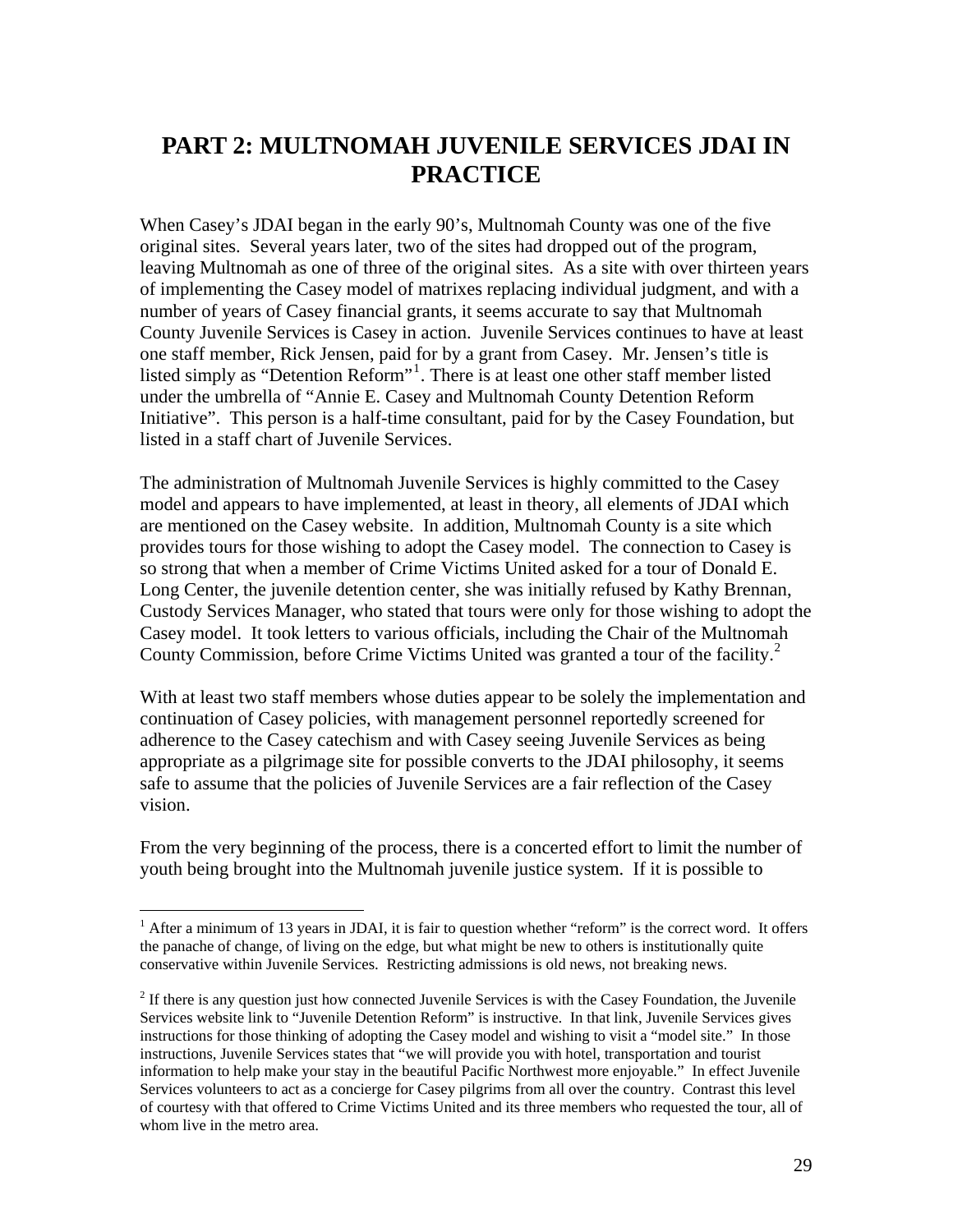greatly reduce the number served in the system, it is far easier to restrict detention admissions generally. This is done to a rather remarkable level in Multnomah County. As seen in the following chart, the rate of juvenile court adjudication, 9%, is less than half the statewide average of 20%. Having a low adjudication rate is important because the only way the juvenile court or Juvenile Services can compel an action, such as attending treatment, or attending community service is by taking the youth formally to court for adjudication. Drastically cutting the rate of adjudication automatically reduces the pressure for use of detention through the court's initial sentencing orders or probation violations.





**Source: JJIS data and evaluation reports** 

With 19% of the state's population, Multnomah County accounts for just over 6% of the state's juvenile court adjudications.

#### **Figure G**





#### **Source: JJIS data and evaluation reports**

It is not clear why the adjudication rate is so low. At the higher levels of crime, the rate of adjudication does not seem disproportionately low as compared with the statewide average. At the lower levels of crime, however, it is quite low. Juvenile Services handles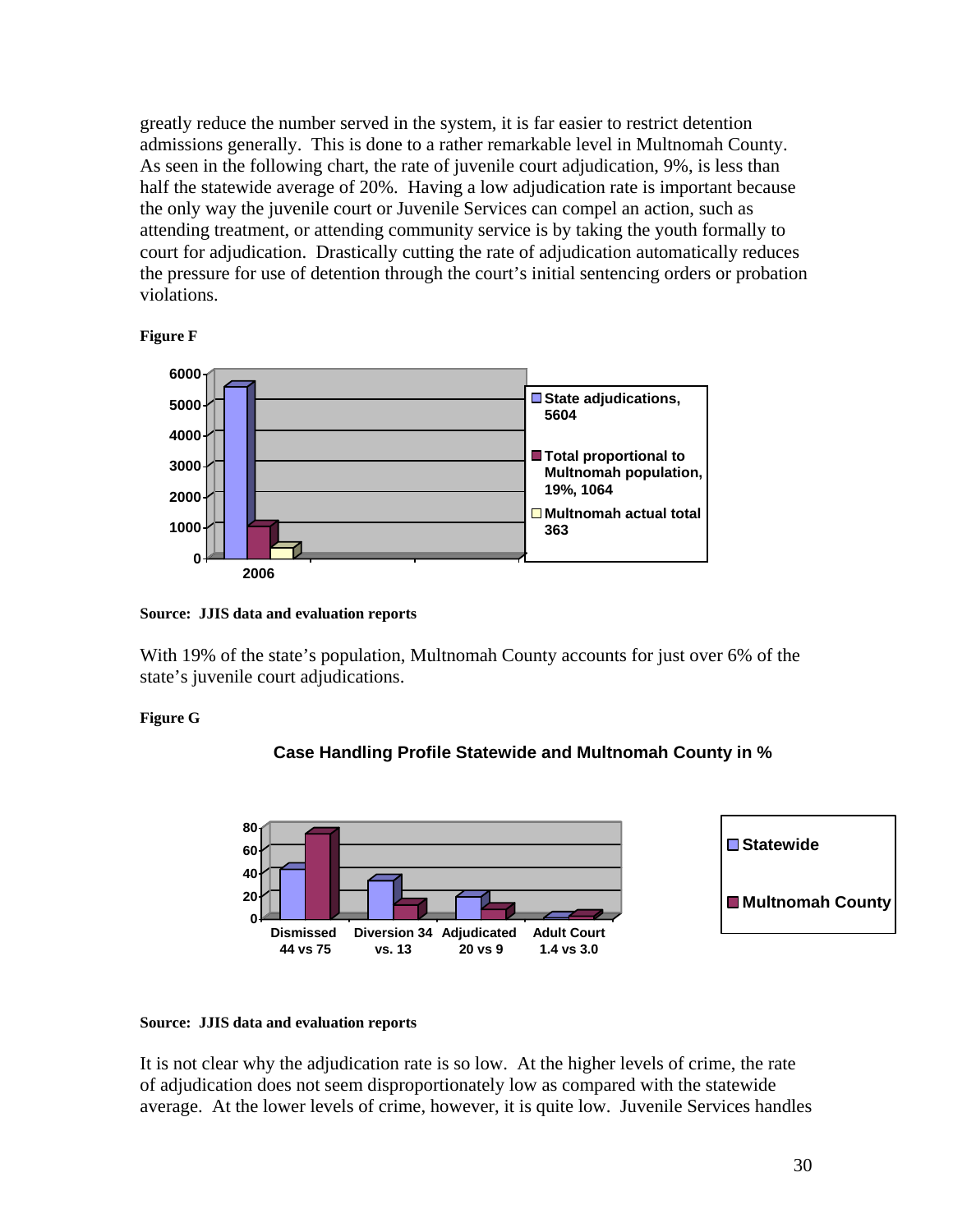misdemeanors and C Felony property crimes such as Theft, Unauthorized Use and Burglary II. Unless there is a referral to the District Attorney's Office for adjudication, these cases are handled informally. For an example of how Juvenile Services handles less serious offenses, see Figure Q.

It is easier to restrict the number of adjudicated cases, however, when the potential cases for adjudication have been reduced to a remarkable degree. In 2006, 75% of all cases were listed under the category of "dismissed, not petitioned, not adjudicated." Essentially, that means that no action was taken. The entire profile for case handling in Multnomah County shows that the effect, if not the intent, is to reduce the number of cases that take any staff or court time. Even diversions, which would seem to be a natural choice for Juvenile Services, are only used at a rate which is less than 40% of the statewide average.

The single most important action which has restricted admissions to detention is the Risk Assessment Instrument, or RAI. (Appendix A). The most recent version was implemented on October 19, 2007. It is a significant departure from the previous version, as it does not give a score for the instant (crime of immediate arrest) offense, but only scores for any offense which was pending at the time of the arrest. It also does not penalize a youth for being on a warrant or add points for being in possession of a firearm, as was previously the case.

The reason a new version of the RAI was necessary is not particularly clear, but in the document "Validating Multnomah County's Juvenile Detention Risk Assessment Instrument", written by a private consulting firm, "One in  $37<sup>3</sup>$  $37<sup>3</sup>$  there is a discussion that many (and by implication, too many) detention admissions were being made by overriding the RAI score. In fact, at a meeting between Crime Victims United and Juvenile Services administration, we were told that which approximately 50% of admissions were due to overrides. When we asked how an instrument which was overridden so often could be considered useful, we received no direct reply. The administration obviously had some of the same concerns, though their solution was hardly one that we shared. The new RAI, as recommended by One in 37, projected to reduce admissions by 40%, largely by ignoring the instant offense, or the presence of a warrant.

 $\overline{a}$ 

<span id="page-31-0"></span> $3$  "One in 37 Research" is a private consulting firm. It explains on its website that the figure, 1 in 37, represents the approximate number of people who have been in prison. They further explain that they provide services to justice agencies "focused on serving the unprecedented numbers of people entering and exiting the criminal justice system each year." While Crime Victims United in no way questions the integrity of the researchers, we do have some question about the perception of objectivity in a report regarding incarceration written by a group which has already advertised its feelings regarding incarceration. The name seems more appropriate to an advocacy group than a research firm. We have to wonder how likely it would be that the following fictitious firm would have gotten the validation contract: "One in 12- the approximate number of persons victimized by crime each year—dealing with the unprecedented number of victims being produced by adult and juvenile offenders."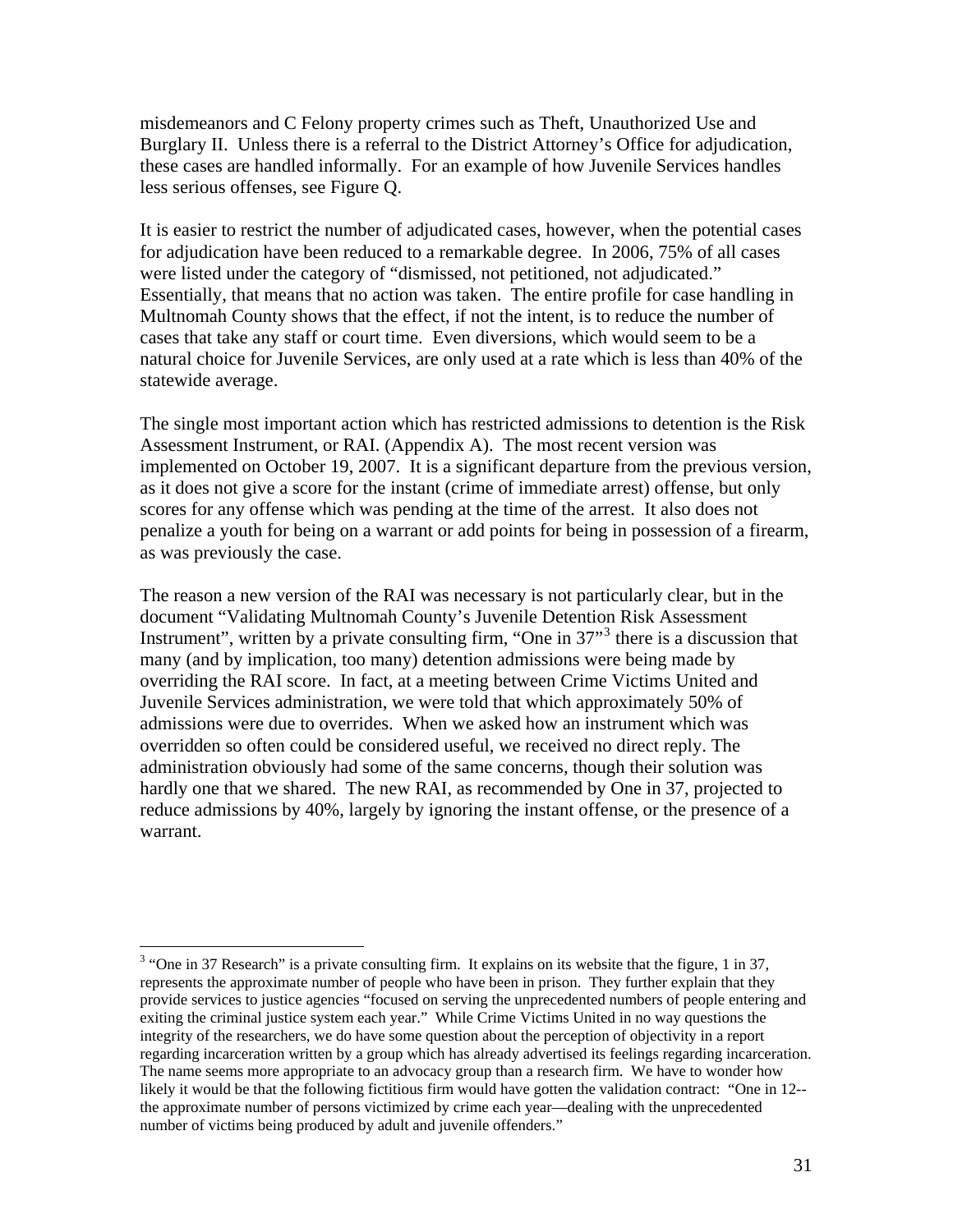In the validation study, it is explained that those who commit serious crime tend to have a rearrest rate less than those who commit less serious crimes; therefore, scoring the crime is negatively correlated to the risk for reoffending.

This conclusion, and the resulting action to ignore the instant offense, would seem to be a cruel joke, except that it actually happened. The validation study does not differentiate between the trauma of a sex offense, a car theft or a drug deal. Only the risk of reoffending while awaiting court, or the risk of not showing up for court, is considered. This makes little sense to most people in law enforcement, or, we suspect, the public at large. As Multnomah County Circuit Court Judge Keith Meisenheimer put it, "I would rather lock up a sex offender with a 5% chance of reoffending than a thief with a 50% chance." We agree. A theft is a burglary is a rape, is hardly the sort of equivalency that most citizens would understand.

As stated earlier in this report, the more serious the crime, the less often it is committed. The most prolific rapist or bank robber can't compare in frequency to the crimes committed by a serious shoplifter. That is the risk of reoffending. The differential risk to the community and to victims by serious crime, however, is ignored by the RAI, which is to be expected from an agency which is focused on minimizing consequences to the offender.

The decision to eliminate firearms as an aggravating factor seems equally well … aggravating. Here is a summary of the rationale in the report: Most of those with firearms are lodged due to other circumstances. Of the 30 youth scored for this factor and released, "only" 6 reoffended. Due to small numbers, and "only" a 20% reoffense rate, the matter was evidently considered to be trivial and therefore dropped from the RAI. Many of us, however, believe that a 20% reoffense rate might be of particular interest and concern when it involves a juvenile committing a detainable offense and being found in possession of a firearm who then commits another offense.

As of early April of 2008, it appears that Juvenile Services will soon put out yet another version of the RAI, at least partially in reaction to some of the more inexplicable aspects of RAI-4, such as failing to score the instant offense and failing to score for an existing warrant.

As long as the RAI precludes admissions to detention whether space is available or not, however, the instrument will continue to be fatally flawed. Any new version which continues the pass/fail criteria for a crime and which requires supervisory approval for an override, will merely continue the decade-old practice of layering policy on top of state law.

## **USE OF THE RISK ASSESSMENT INSTRUMENT**

To further illustrate the use and effect of the instrument, four cases of ascending dangerousness will be scored on the RAI-4 (see appendix A). A fifth case is presented to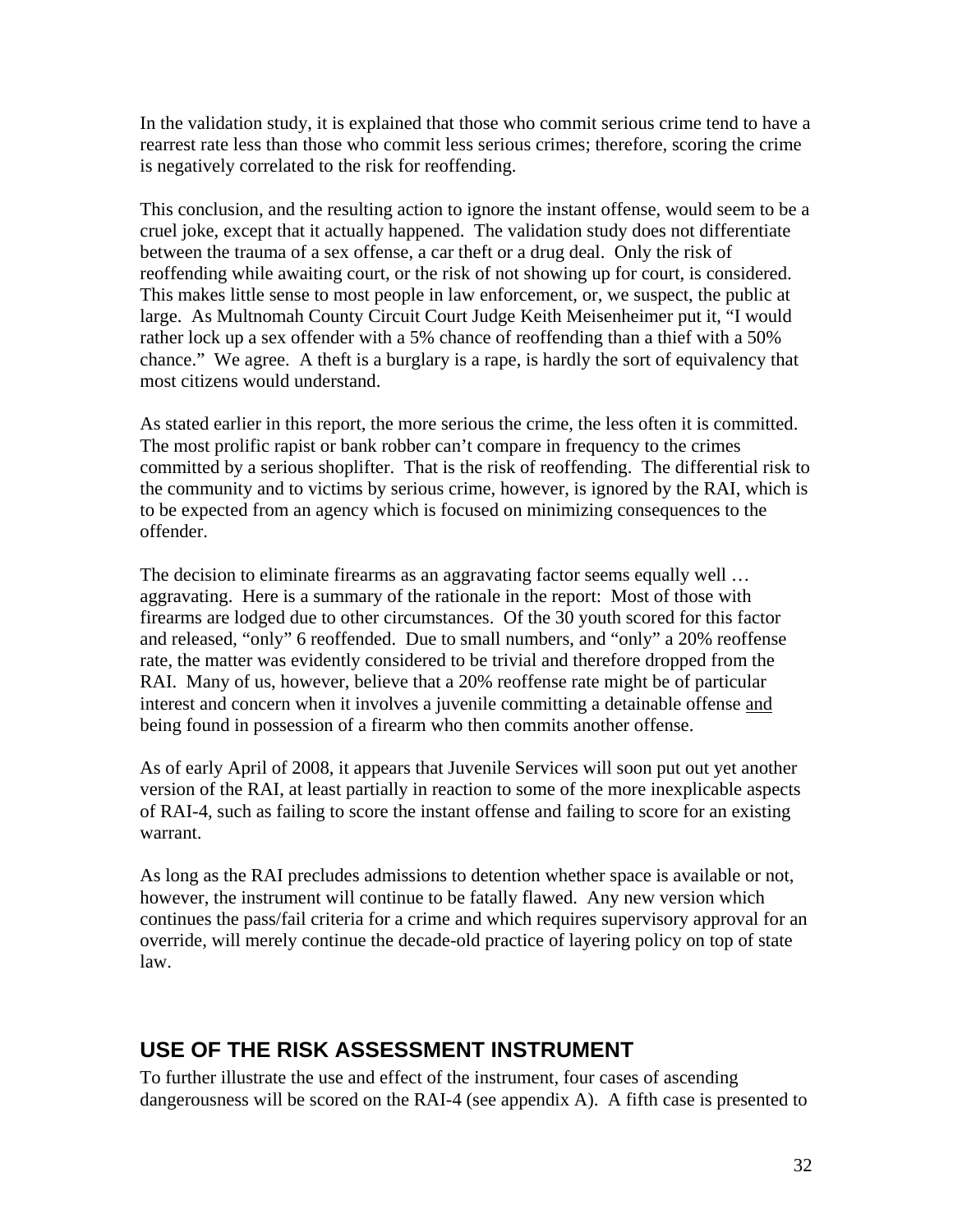show the effect of not considering the presence of a warrant. These are cases handled during my career as a juvenile probation officer and supervisor of probation officers in Jackson County, Oregon. They were scored as if they had occurred in Multnomah County. When they actually occurred, all of the offenders were placed in detention in Jackson County.

Here are the RAI scoring thresholds, subject to an override in either direction.

| 6 or greater | Detain                       |
|--------------|------------------------------|
| $0$ to 6     | <b>Conditional Release</b>   |
| $-9$ to $-1$ | <b>Unconditional Release</b> |

**CASE 1**: A 16 year old male stole a car from a parking lot and then drove erratically down a major highway. When the police attempted to stop him, he led them on a high speed chase. He abandoned the car and was apprehended after a brief foot chase. An unloaded, stolen handgun was found on the driver's seat. The youth was charged with Unauthorized Use of a Vehicle, Theft 1 (firearm), Unlawful Possession of Firearms, Eluding, and Reckless Driving.

At the time of the incident, the youth was on a Formal Accountability Agreement (diversion) for Unauthorized Use of a Vehicle. He was attending an alternative school in the morning and worked three afternoons a week at a fast-food restaurant. He lived with his mother.

#### **Scoring:**

| Most serious instant offense, Class C Felony: | Not scored |
|-----------------------------------------------|------------|
| Formal Accountability Agreement               |            |
| Most serious filed offense                    |            |
| School Attendance                             | $-3$       |
| <b>Total Score</b>                            | $-2$       |
| RAI Decision: Unconditional release           |            |

**CASE 2:** When a citizen returned from a three day vacation, he found his home stripped of most of the electronic equipment, a rifle, jewelry and cash. Two days later, a 15 year old male was arrested along with an 18 year old male when they attempted to fence the jewelry at a pawn shop. The firearm was not recovered. The youth was charged with Burglary 1 and Theft 1.

The youth was on probation for a similar burglary, which occurred 18 months prior to the instant offense. He had other misdemeanor thefts which were reviewed and closed with no further action. No prior probation violations are reported. The youth had lived with his 25 year old brother for the prior 4 months. He was attending a shortened school day.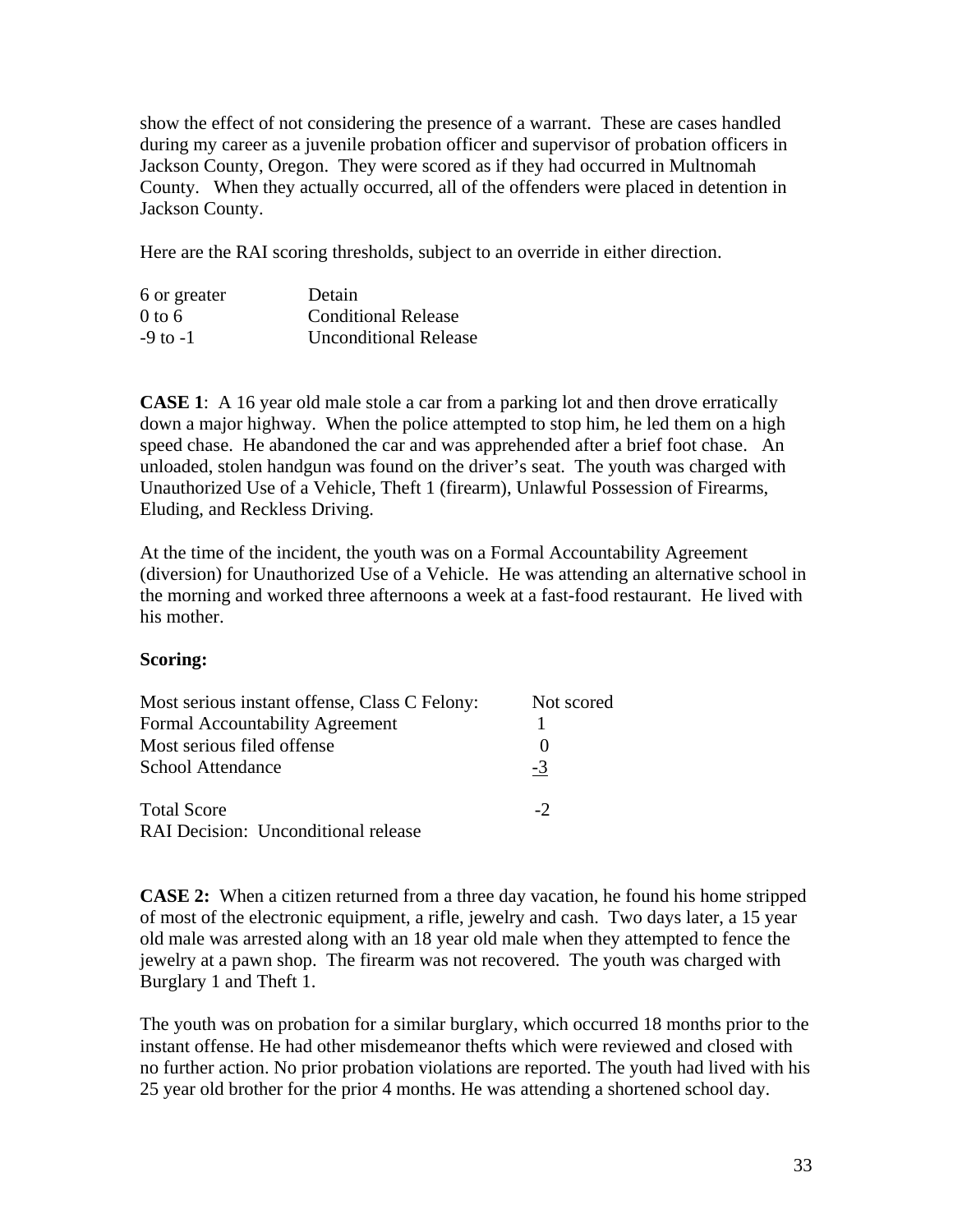#### **Scoring:**

| Most serious offense, Class A felony       | Not scored |
|--------------------------------------------|------------|
| On probation                               |            |
| Most serious filed offense                 | 0          |
| School attendance                          | $-3$       |
| <b>Total Score</b>                         | $-1$       |
| <b>RAI Decision: Unconditional Release</b> |            |

**CASE 3:** The mother of a child in day care reported that her 4 year old son asked her to "hold my pee-pee like Jimmy does." When the police investigated, they found a total of 6 victims, ages 4-7, who had been sexually abused and orally sodomized by the 14 year old son of the day care provider. One of the victims lived across the street from the offender. No force had been used during the offenses; however, one victim reported that the offender had told him after one assault that if the victim ever told anyone, that the victim would be in big trouble. The youth was charged with 6 counts of Sodomy 1, and 6 counts of Sexual Abuse 1.

The youth lived with his biological parents. He attended school regularly and made average to above average grades. He has no prior law or status referrals. He had one, older sibling.

#### **Scoring:**

| Most serious instant offense, Class A person felony | Not scored |
|-----------------------------------------------------|------------|
| Legal status                                        |            |
| Most serious filed offense                          |            |
| <b>School Attendance</b>                            | $-3$       |
| First law violation referral                        | $-3$       |
| <b>Total Score</b>                                  | -6         |
| <b>RAI Decision: Unconditional Release</b>          |            |

Sex offenses can be subject to an override of the RAI score; however, if the youth qualifies for unconditional or conditional release per the RAI, the youth is subject to an "**automatic** conditional release" if a safety plan is approved (more on safety plans later in this section). The youth would be brought in and released as soon as the agreement is signed, which is usually within a few hours.

**CASE 4: A** 14-year-old was apprehended at a school dance after he assaulted a teacher/chaperone. After pushing the victim, the offender hit him several times in the face. The victim immediately noticed a lack of vision in one eye and despite treatment,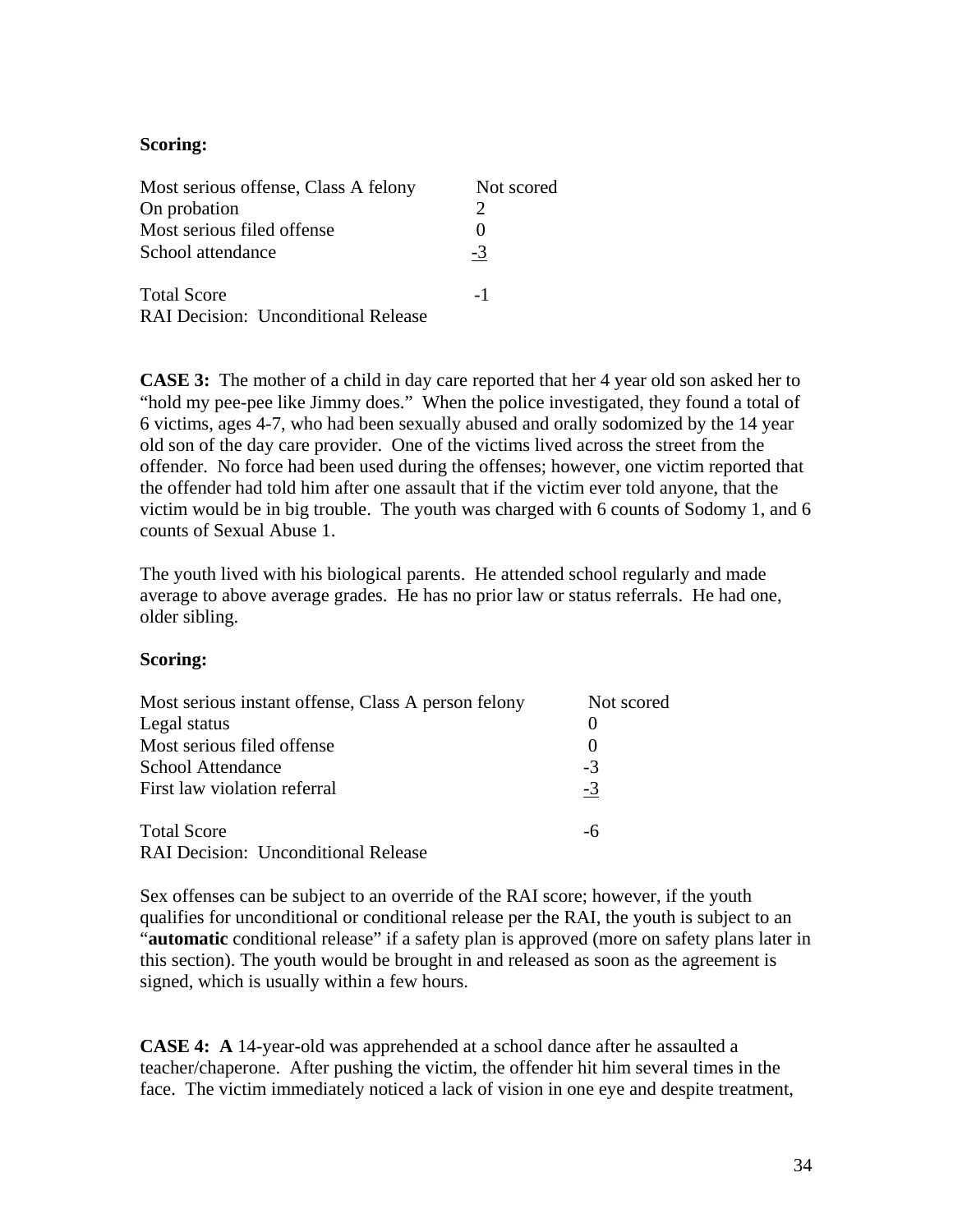never recovered the vision in that eye. The offender was visibly intoxicated at the time, though not in medical distress. He fought with the police and bystanders, threatening specifically to kill the victim. He was charged with Assault II, Assaulting a Public Safety Officer, Resisting Arrest, Assault IV (2 counts) and Minor in Possession (by consumption).

Youth lived with his biological parents. He had a referral for Assault IV at age 12, which resulted in a warning interview. He was in a behavioral management classroom at the time of the offense. Though the youth often left home in the evening, he always returned home during the night and had never runaway.

#### **Scoring:**

| Most serious instant offense, Class B person felony | Not scored |
|-----------------------------------------------------|------------|
| <b>Legal Status</b>                                 | $\theta$   |
| Most serious filed offense                          | $\theta$   |
| School Attendance                                   | -3         |
| <b>Total Score</b>                                  | $-3$       |
| <b>RAI Decision: Unconditional Release</b>          |            |

#### **CASE 5**

A 16 year old with a history of violations and misdemeanor offenses was eventually charged with drug dealing, which involved selling methamphetamine to an 18 year old. He was initially detained in detention, but was released to his mother to await his adjudication hearing. Prior to the hearing, he ran away from home and a warrant was issued. Several months later he was apprehended and detained pursuant to the warrant.

The youth had been out of school for over a year, and although he had not been reported for other runaways, he led an independent lifestyle. He could be gone for days or weeks at a time, more or less staying in touch with his family along the way.

#### **Scoring:**

| Most serious instant offense, None       | Not scored    |
|------------------------------------------|---------------|
| <b>Legal Status</b>                      |               |
| Most serious filed offense (B felony)    | $\mathcal{L}$ |
| Total score:                             |               |
| <b>RAI Decision: Conditional Release</b> |               |

In a case such as this, the RAI makes it quite clear that a juvenile held on a warrant who qualifies for conditional release "**Must** be released with a summons to a preliminary hearing." [emphasis included in the RAI document]. This would release a youth who had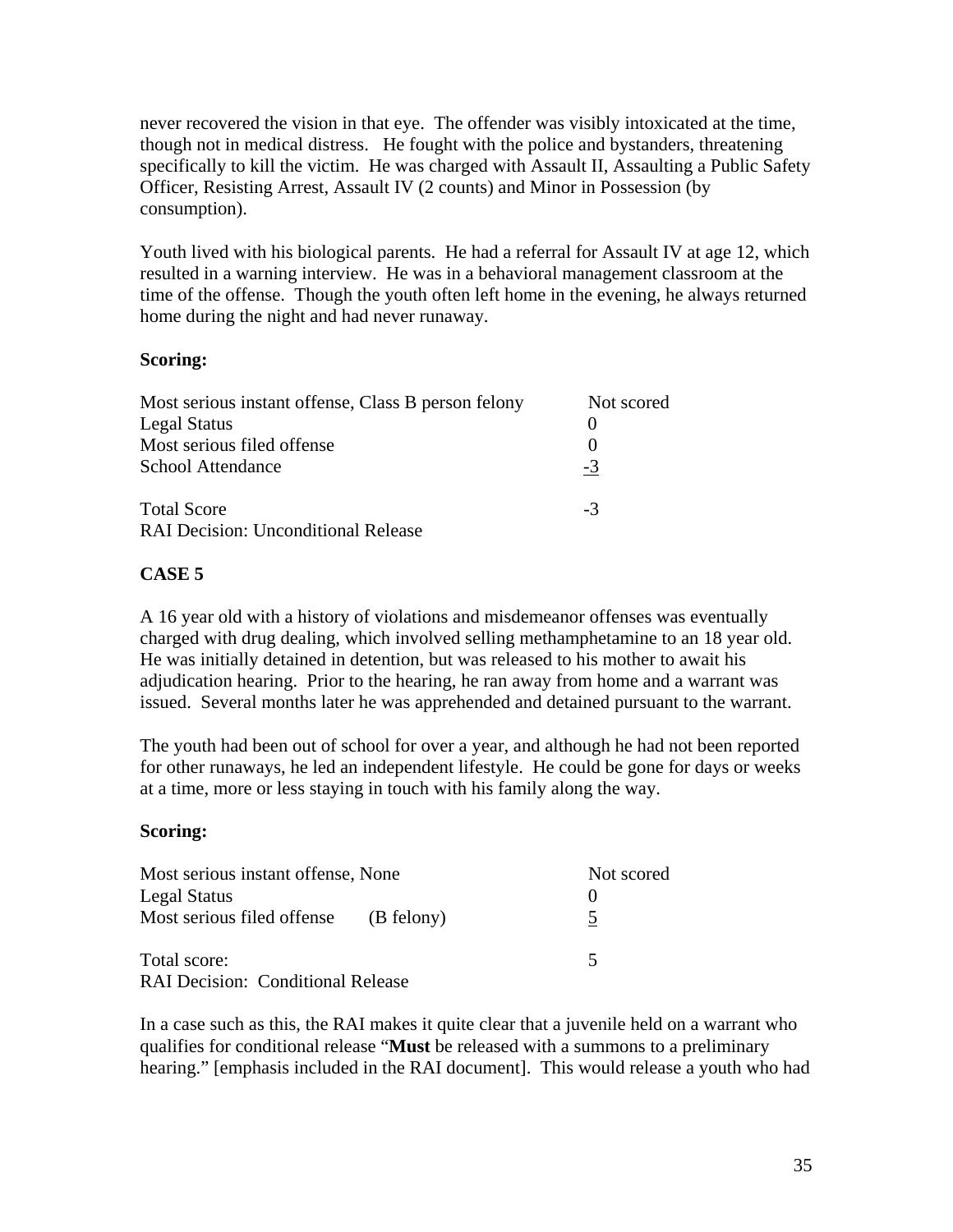been on the run for several months, trusting that he would show up for court the next time, though he had failed to do in the past.

The RAI document does not penalize for the runaway or the subsequent warrant, since the standard is 2 or more runaways within 6 months, or one runaway and one run from a court-ordered placement.

Rick Jensen, Manager for Detention Reform, and Dave Koch, Juvenile Services Assistant Director, were provided an early draft of this report. At a meeting in May of 2007, both the Casey representative and those of Multnomah County stated that in the examples above, the RAI decision would have been overridden and the youth lodged. These statements were made based on the previous version of the RAI.

There was no explanation, however, when asked why, if such cases would be detained, the RAI scores them as not being detained. Why have a risk assessment instrument which scores serious crimes so low if the intent is not to lower detention admission whatever the crime? What is clear is that unless brought to the attention of a supervisor, most serious crimes would not result in the youth being lodged.

The effect of these restrictive policies on detention admissions has been dramatic, even before the implementation of the new RAI. While Multnomah County has 19% of the state's population, it has only 7% of the admissions for new law violations. This is despite the fact that it has the highest concentration of population and the largest number of violent crimes. If Juvenile Services had been detaining youth at the same rate as less violent counties, many which lack their own detention facility, they would have detained over 500 for new violations. In actuality, they only lodged 196. To put this number in perspective, 288 youth were referred for the following offenses: homicide, sex offenses, arson, robbery and weapons offenses. Adding burglary and assault would bring the number up to 1068. Yet only 196 youth were detained for a new offense.

#### **Figure H**



## **Admissions for New Law Violations, State of Oregon and Multnomah County**

**Source: JJIS data and evaluation reports**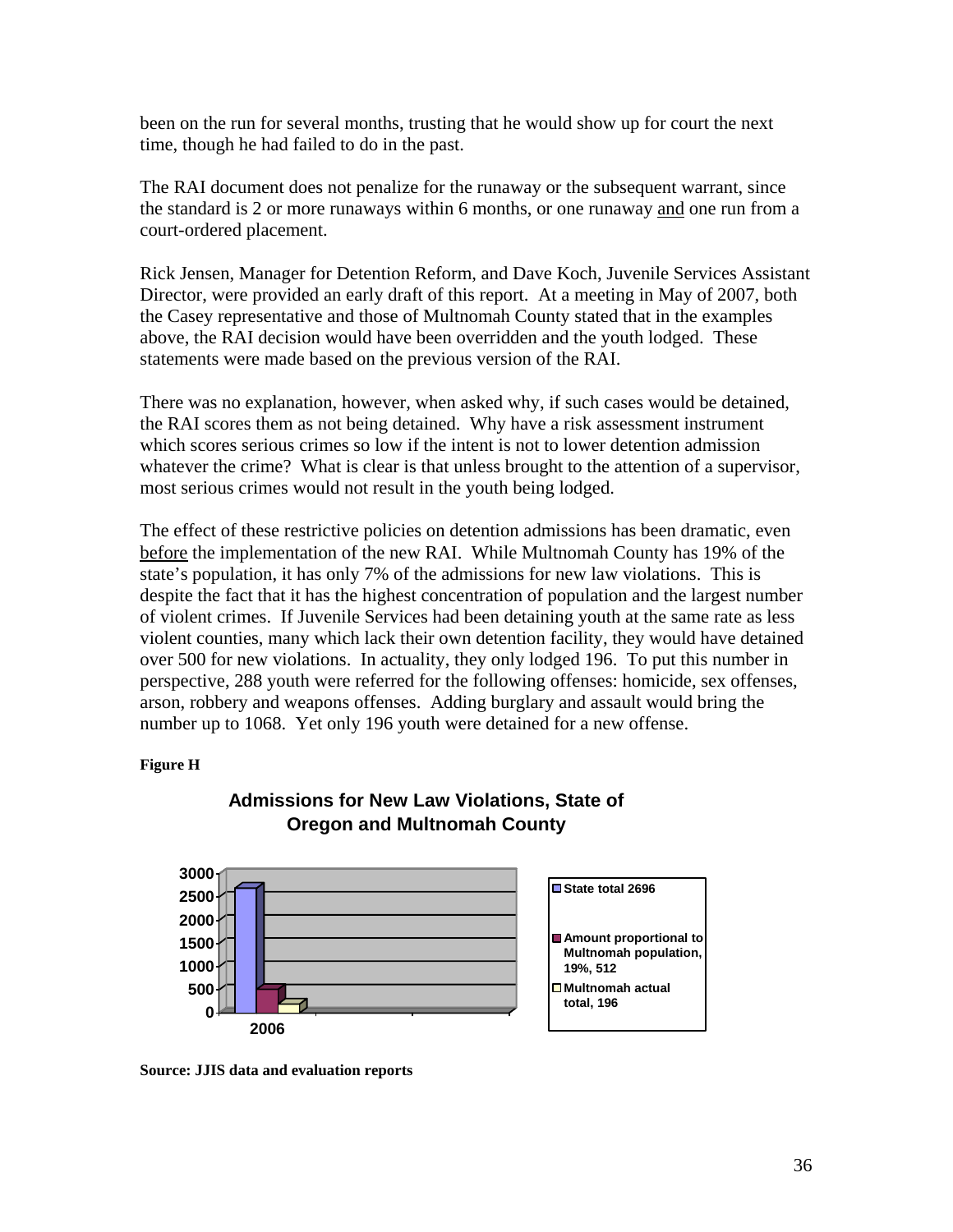Even considering the very high threshold for entering detention, however, Multnomah youth are far more likely to be released quickly. Statewide, less than half of preadjudicatory lodgings are released within 3 days. In Multnomah County, just fewer than 70% are released within 3 days. Juvenile Services makes it harder to get in and easier to get out of detention.

An example of how a serious case gets released quickly occurred on a day when Marnee Widlund of Crime Victims United attended preliminary hearings. One of the cases involved a gun offense. The youth had not completed a "gun assessment" as is required by department protocol. According to the notes, this was due to the attorney advising the youth not to answer questions. Despite the lack of a gun assessment, the placement coordinator recommended release. The Deputy District Attorney strongly objected. There will be more about this case in the Probation section of Part 2.

## **OVERRIDES**

When asked about the apparent tendency of the RAI to release serious offenders, the administration of Juvenile Services most often will state that the RAI is only one element in the decision making process. In our view that is like saying that the Constitution is only one document. The RAI is the controlling detention document. Intake workers in detention must follow the procedures dictated by the RAI, and would face employment sanctions if they did not. Either Juvenile Services or Casey paid for a lengthy and detailed validation study whose purpose was to "improve" the RAI (the study did not seem to be concerned with the other steps in the process). That "improvement" was accomplished in large part by limiting the discretion and choices of the intake workers making admission decisions. This should be no surprise, as when given any discretion, most personnel in Juvenile Services would opt for accountability and community safety to a far greater degree than the department's administrative personnel.

When considering whether the RAI is just "one element in the decision making process", consider the following, which was included in the department's press release announcing the new RAI in October 2007: (emphasis added)

**Chief [**Multnomah County] **Juvenile Court Judge Nan Waller said, "The RAI allows us to make rational and responsible decisions about how we use the expensive and limited resource of juvenile detention."** 

**Multnomah County is the only county in Oregon to use a research tested risk assessment at juvenile detention. Many jurisdictions in Oregon and nationwide do not use any objective risk analysis at all, but that is changing as a result of Multnomah County's pioneering work**. [emphasis added]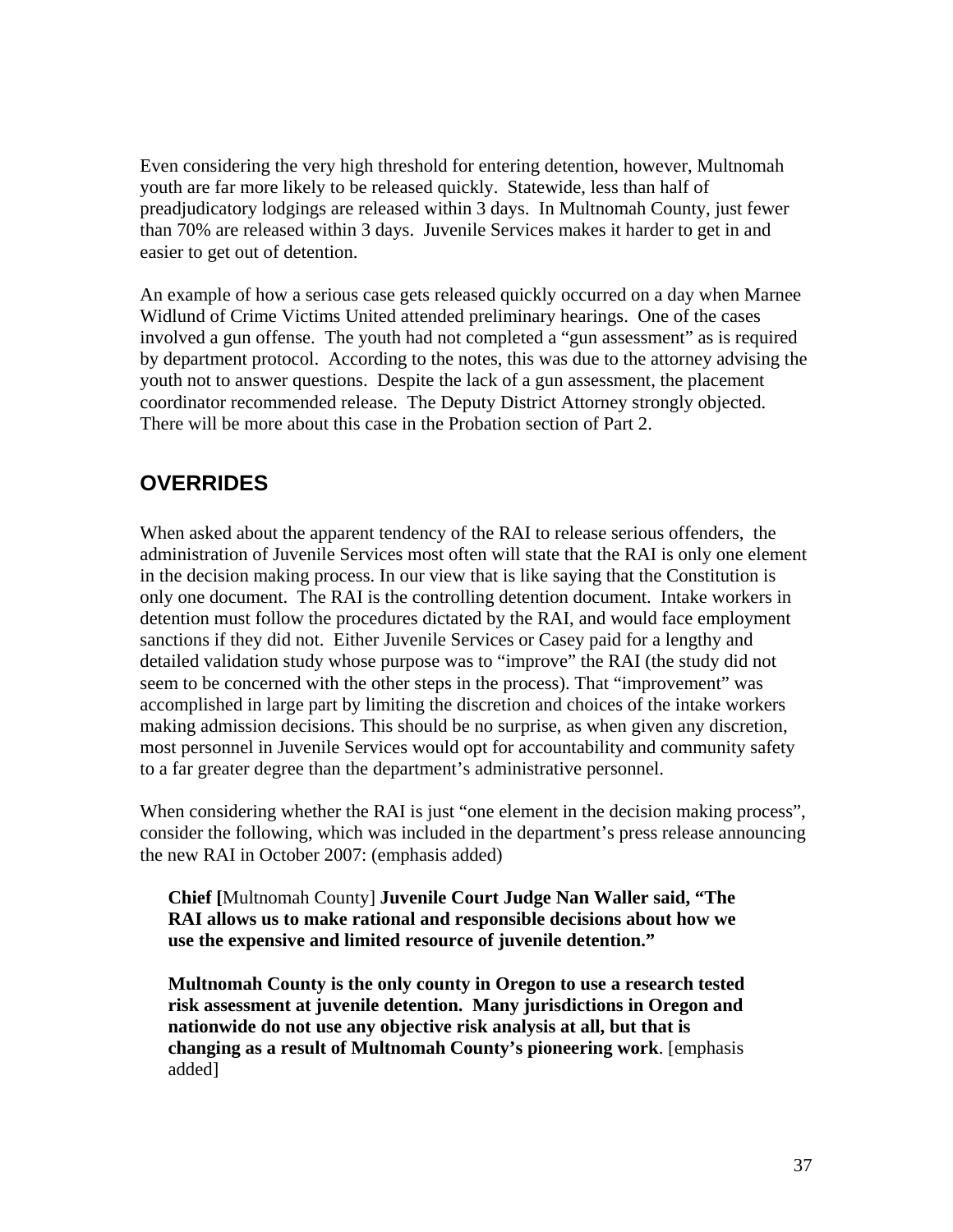In stating that detention decisions are a multi-step process, the administration appears to be referring to the override process, which allows youth to be lodged when the RAI score indicates otherwise. It is important to note, however, that the worker in detention most familiar with the details of the case cannot make that decision. Only a manager can sign off on an override. Since managers are part of an administration which prides itself on its "pioneering work" in the development and validation of the RAI and the department's designation as a "model site" for the Casey philosophy, it is easy to question where a manager's priorities might be.

When it takes the stroke of a pen to release serious cases, but a manager's approval to detain, there should be no question what is more important—minimizing offender accountability or maximizing community safety—Juvenile Services' "pioneering work" notwithstanding.

In addition, the input we have from detention workers is unanimous that they would face everything from mild pressure from their supervisor to problems on their evaluations if they asked for every override they believed was appropriate due to community safety concerns.

The override exceptions also place a rather heavy burden on department personnel (and the community) to show that the youth poses a danger. Remember, these are all youth who qualify by Oregon law for pre-adjudicatory detention. Any other requirements are not mandates of law, but strictly of Juvenile Services.

So, for instance, the examples given in Juvenile Services policy for an override because the intake worker believes that the youth will not show up for court include the following. (Recently, the department added the language "there may be other examples," however, it did not include other examples which would show a less stringent standard.)

- **Multiple recent warrants/runaways** [emphasis added]
- It is clear that a **very recent Failure to Appear** was due to noncompliance rather than a lack of information [emphasis added]

Most of us would conclude that a person having been on one warrant, one runaway, or who had failed to appear previously one time would present a risk of failing to appear in the future, but most of us would be wrong according to Juvenile Services.

Or how about this as the only reasons given for an override due to "strong indications of imminent violence":

- Recently released on violent charges and has now returned on new violent charges, or
- The youth states his intention to physically injure or kill another person **and** releasing the youth would give the youth access to the threatened person.

Once again, recent language states that there may be other examples, but does nothing to lower the threshold of the exemption. The default setting continues to be release rather than admit.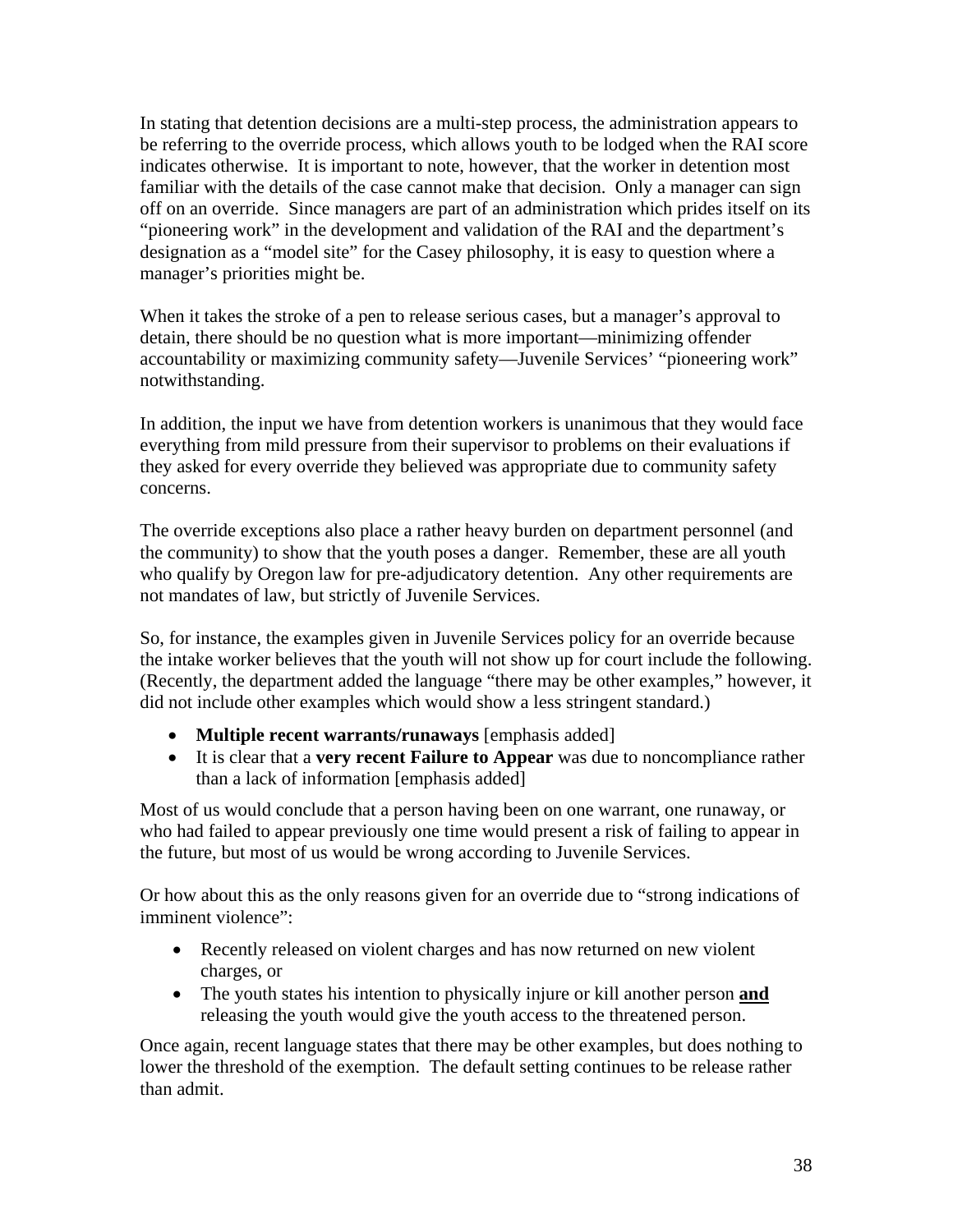The idea that these circumstances should require supervisory approval for detention is demeaning both to the employee and the community, which should not require supervisory approval to be appropriately protected.

The requirements for an override for "strong indications of imminent violence" probably provide the most telling example of how far Juvenile Services has gone to minimize consequences for offenders, and, conversely, how little consideration there is for community safety. Just look at the number of steps necessary to receive an override for imminent threat of violence:

- 1. Prior arrest for a violent crime
- 2. Lodged for that violent crime (as we have seen, that is hardly automatic)
- 3. **Recently** released from detention on that charge. Although "recently" is not defined, the need for the department to protect the offender is so obvious, that it is likely to mean a period of 4-6 weeks, at most. Also, assuming the offender had been placed on a conditional release, why should an override be necessary?
- 4. Rearrested
- 5. The new crime is a detainable offense
- 6. The new crime is a violent offense **OR**
- 7. The youth is arrested for a detainable offense
- 8. The youth is threatening to kill or injure another person
- 9. If released, the offender will have access to the person being threatened.

Earlier in this report, there was a discussion about how the Casey model implies a benign view of juvenile crime and offenders. This is an example of that philosophy in action. It simply does not occur to an administration which is steeped in the Casey philosophy that a violent person who is arrested again for violence is by that circumstance alone an unreasonable risk to the community. Nor does it seem to understand that an offender arrested for a detainable offense who is a stated danger to someone might be a danger to anyone. The only purpose of these requirements is to, in a phrase used by Juvenile Services and previously quoted, " protect and serve the rights of youth within the constructs of the Juvenile Detention Reform Initiative."

# **SAFETY PLANS AND CONDITIONAL RELEASE**

Safety plans are used when a youth is released on a sex offense, fire- or explosive-related charge, or for domestic violence. It is a prudent requirement if a youth with a significant potential for danger to others is being released to the community. Safety plans consist of a number of printed conditions that are specific to the type of crime. The form allows other conditions to be added as necessary. It is signed by the youth, a parent or guardian and the staff involved in the release of the youth.

Conditional Release also uses a pre-printed form which can be customized, but it can be used for any detainable offense, not just the three types listed above. It is considered a less stringent requirement than a safety plan.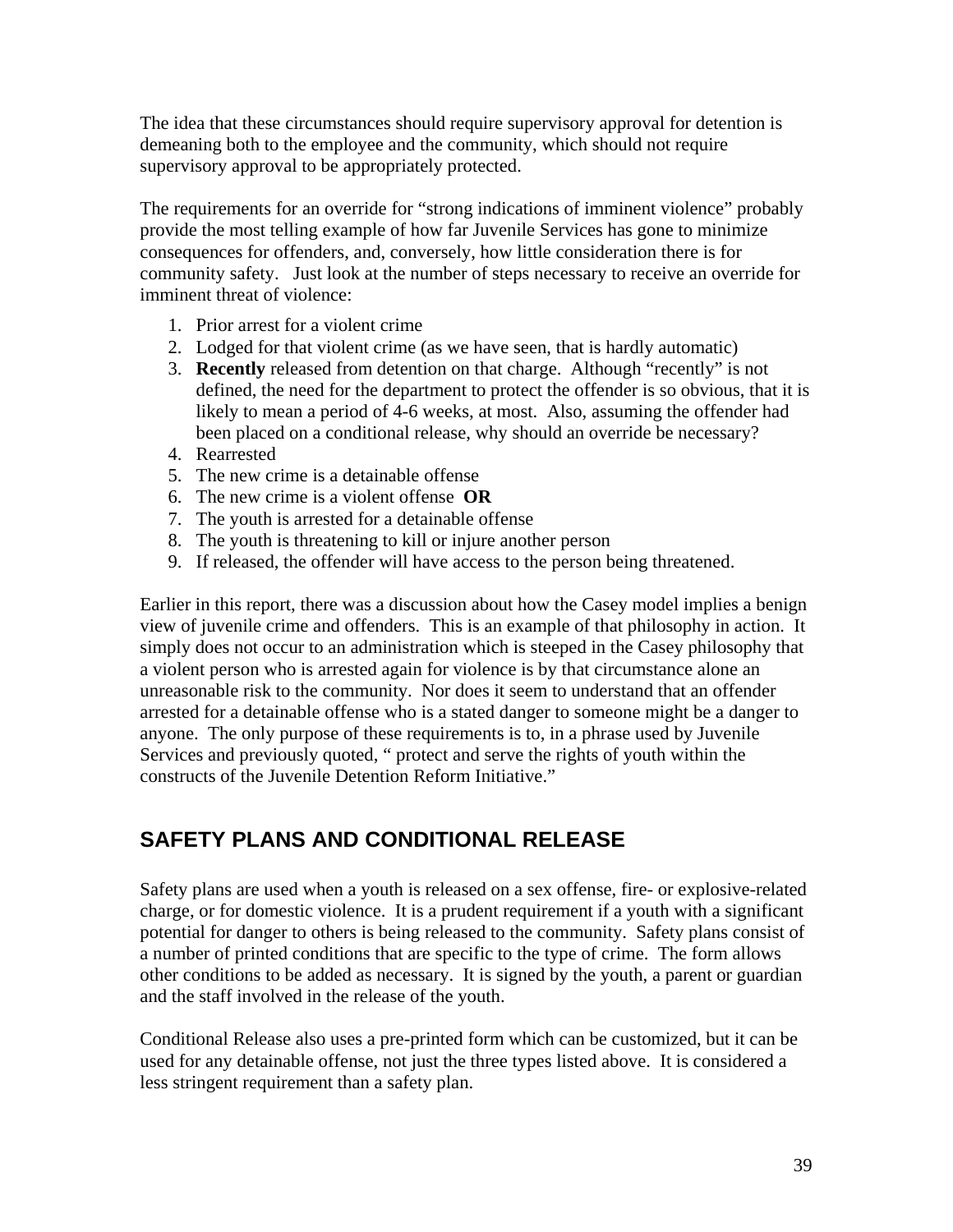The term "safety" on a safety plan implies more than just the words on a piece of paper, and a conditional release implies that continued release is conditional on meeting certain requirements. That is not the case with Juvenile Services. First of all, there is no credible attempt to verify information other than over the phone or with a parent/guardian appearing at detention and merely signing the agreement. The agreements are most often prepared and signed by custody staff who must stay in the building. For instance in a "safety plan" for a youth released on a fire or explosives charge, the youth and parent/guardian must agree that there will be no possession of any incendiary devices. No one, however, goes to the home and makes sure that the signature signifies anything other than the desire to stay out of detention. Does the youth have lighters, lighter fluid, or gunpowder in his/her room? Juvenile Services simply doesn't know. It might be possible to know this information if the policy were to detain the youth and then conditionally release after a home visit, room search and the verification of the terms of release.

While the conditions listed in the Juvenile Services safety plans and conditional release agreements are appropriate, though incomplete, and the verification of conditions nonexistent, the most glaring inadequacy of the pre-trial release system is what happens after the youth signs an agreement and is sent home.

Previously, it has been discussed that by policy and practice, Juvenile Services does not allow their juvenile court counselors to exercise the arrest powers granted by state law. Conditional release and safety plans, therefore, have no effective enforcement, despite the serious crimes of those placed under these theoretically restrictive conditions. Conditions are monitored by a non-profit agency which would obviously lack enforcement powers. Violations are reported to juvenile court counselors. Lacking enforcement powers themselves, the juvenile court counselors can only summon a noncompliant youth into court, which hardly qualifies as timely intervention for either the youth or the community.

The following chart demonstrates the lack of consequences for violating terms of release in Multnomah County. This lack of enforcement damages the credibility of both conditional release in general and safety plans in particular.





#### **Admissions for Violation of Conditional Release, 2006**

**Source: JJIS data and evaluation reports**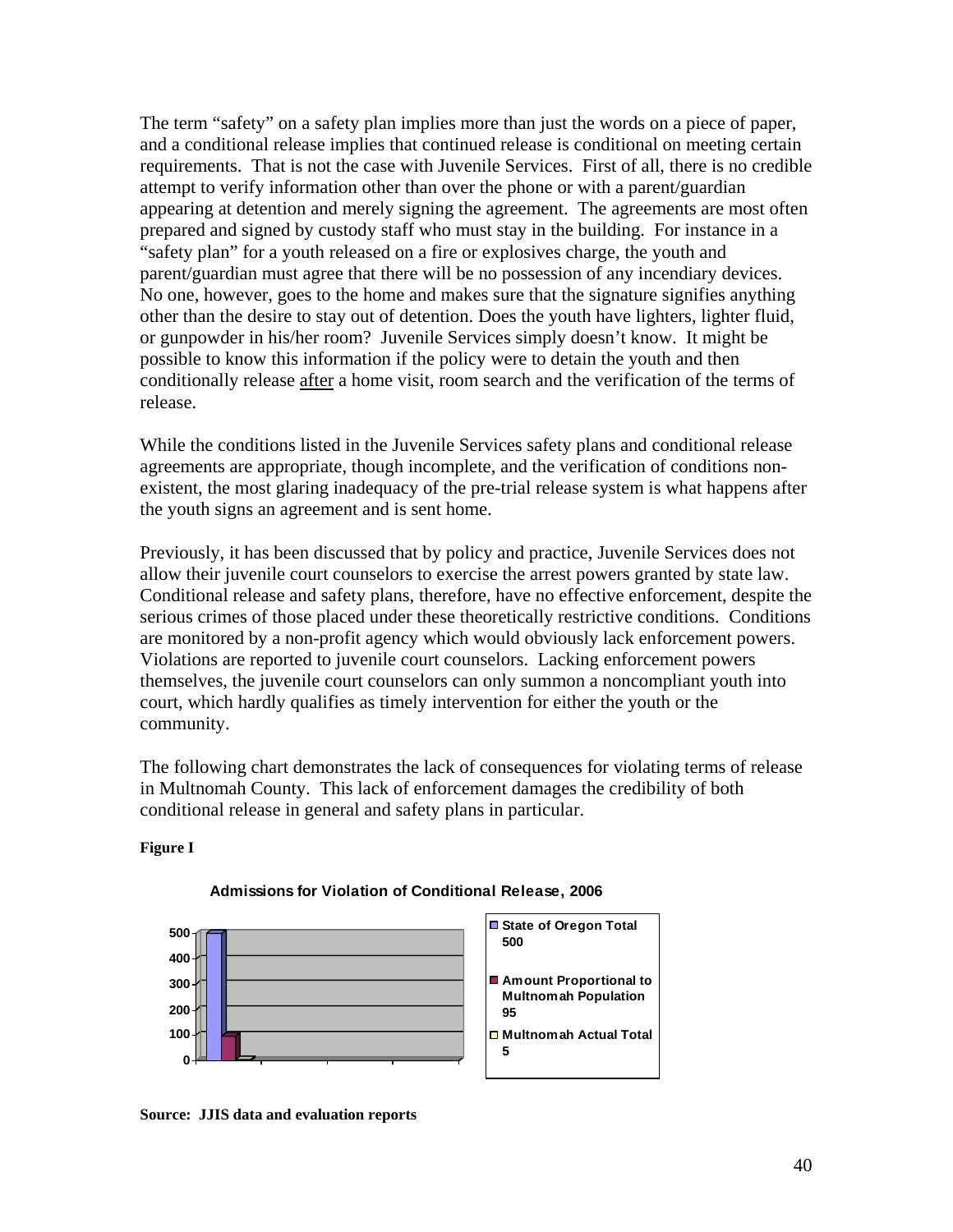With 19% of the state population, Multnomah County accounted for only 1% of the state's admissions for violation of house arrest in 2006.

To put this statistic into perspective, Multnomah County Juvenile Services, with the state's most restrictive policies on detention admissions for new law violations, puts seriously delinquent youth on conditions of release under the most meaningless supervision in the state. If they were detaining violators at the same rate as other counties, which had detained more youth for new law violations initially, it would have had 95 admissions, instead of 5.

From the standpoint of community safety and accountability, we would have to conclude that there is little difference between unconditional and conditional release.

# **COMMUNITY DETENTION**

Community Detention is another step up in the continuum of Juvenile Services' alternatives to detention. Just looking at the term "community detention," however, it is apparent that something is wrong. Most people understand that detention means to stay in detention, and that house arrest means to stay in the house. So does "Community Detention" mean to be confined to the community? Well, yes it does. The youth must call in several times a day; however it can be from anywhere or any phone. In fact, the call could be made during a time-out while committing or planning another crime. It simply doesn't matter as long as a call is made. And as we have just seen, the odds of the youth being violated are miniscule.

Beyond the requirement to phone in, those on community detention are also subject to contact by the same employees who supervise conditional release. Those employees are supposed to monitor compliance to community detention at a higher level than conditional release without community detention. If violations continue to occur, contact is made with the juvenile court counselor who will make the decision about whether to issue a warrant or a summons to a future hearing, based on the restrictions imposed by policy (see warrants section below). As we have already seen, the chances of the youth being arrested on a warrant and detained at a hearing for these violations are nearly nonexistent.

# **ELECTRONIC MONITORING**

Electronic monitoring is the highest level of conditional release and its very name gives the aura of precision and high-tech enforcement. The youth wears an ankle bracelet which will provide notification if the youth goes out of range, which generally means away from his home. A notification of being out of range, however, hardly becomes the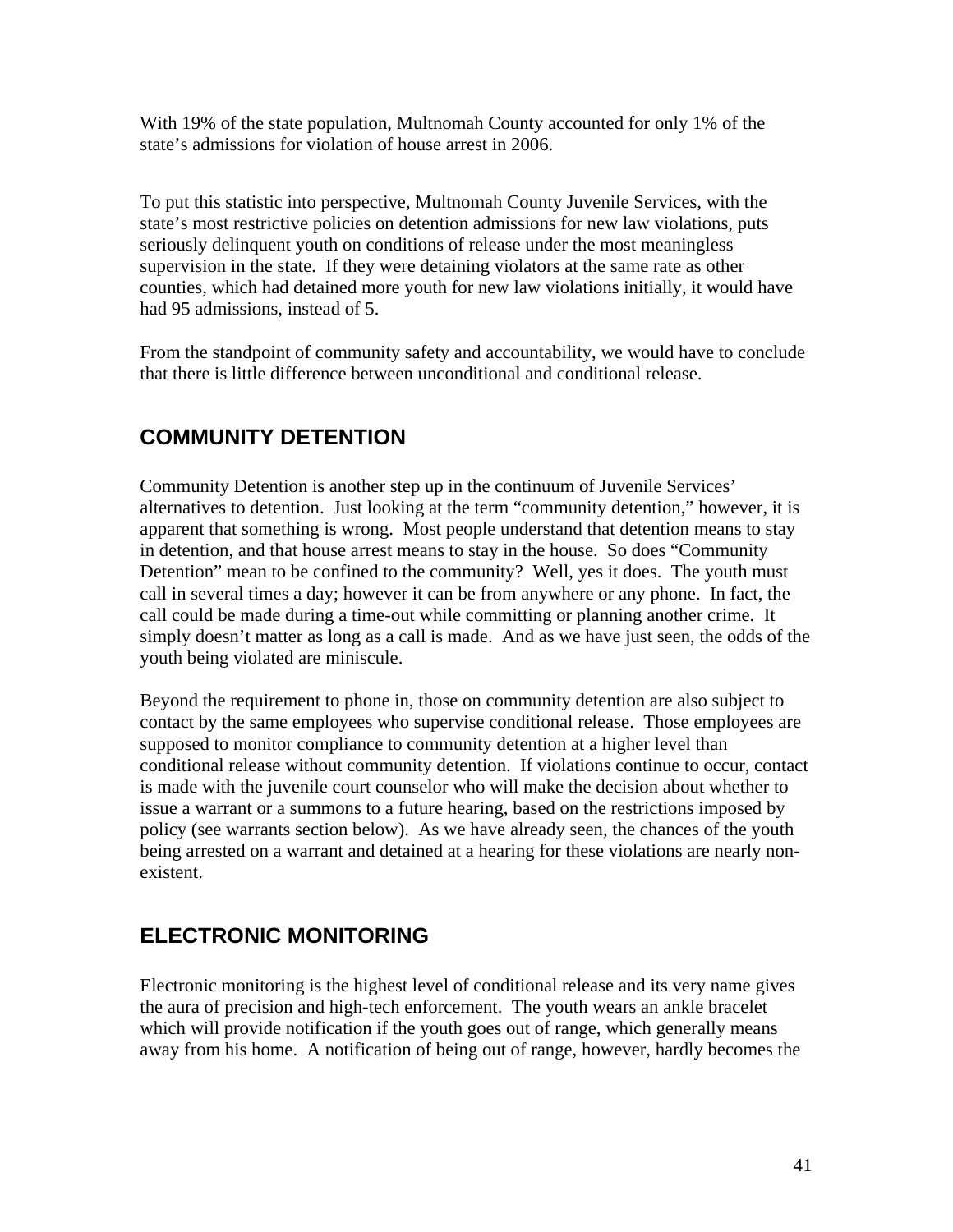basis for immediate action. The monitoring program is run by a private contractor who cannot take immediate action other than to check and see if the notification alert is accurate and warn the youth if they are not home when the check takes place. Normally, notification of a violation doesn't get communicated to a juvenile court counselor for days. Even then, the response would be to schedule a court hearing, rather than take the youth into custody or file a warrant.

The lack of public protection or offender accountability was accurately portrayed in an article in the Oregonian, which reported on the murder of Davonte Lightfoot, a young man who had been placed on electronic monitoring 3 times and who was murdered while on the streets with the monitor still around his ankle. According to the article written by Maxine Bernstein, Robb Freda-Cowie, identified as a county spokesman, said "It's not like the adult system where a [probation officer] would be immediately notified and issue a warrant and all that stuff."

Without adequate enforcement, electronic monitoring offers only the illusion of protection for the public and consequences for the offender. When used repeatedly on someone who has not responded well to such restrictions in the past, it becomes irrelevant.

# **RECEPTION CENTER**

As with many other programs started by Juvenile Services, the reception center makes sense in concept, but fails in policy and practice.

The stated reason for the reception center was to have a place for the police to take a youth who was placed in custody for a non-detainable crime. This kept the police from having to baby-sit the youth until parents arrived. It also kept the police from dropping the youth off at detention when they could not legally be detained. So far, so good.

The problems with the reception center idea are due mainly to the anti-incarceration philosophy of Juvenile Services which leads to very limited use of detention and extensive use of detention alternatives. If the reception center dealt with only minor offenders, who were dropped off until picked up by parents, there would be little controversy. There might, however be some question as to whether the benefit outweighs the cost, which is \$281,000 to pay a private contractor to staff a reception center 24 hours a day.

The limitations of a reception center are the very reason it is not a detention center. At a reception center, there is no power to make a youth stay until parents arrive. Only a detention facility can be locked for both entry and exit. In all other youth care facilities, doors must be left unlocked from the inside. A youth can be as uncooperative as possible, and then just leave. On the other hand, they can have snacks, a slice of pizza, watch TV, play games and then leave—which certainly teaches a lesson, but not necessarily one that is likely to reduce crime.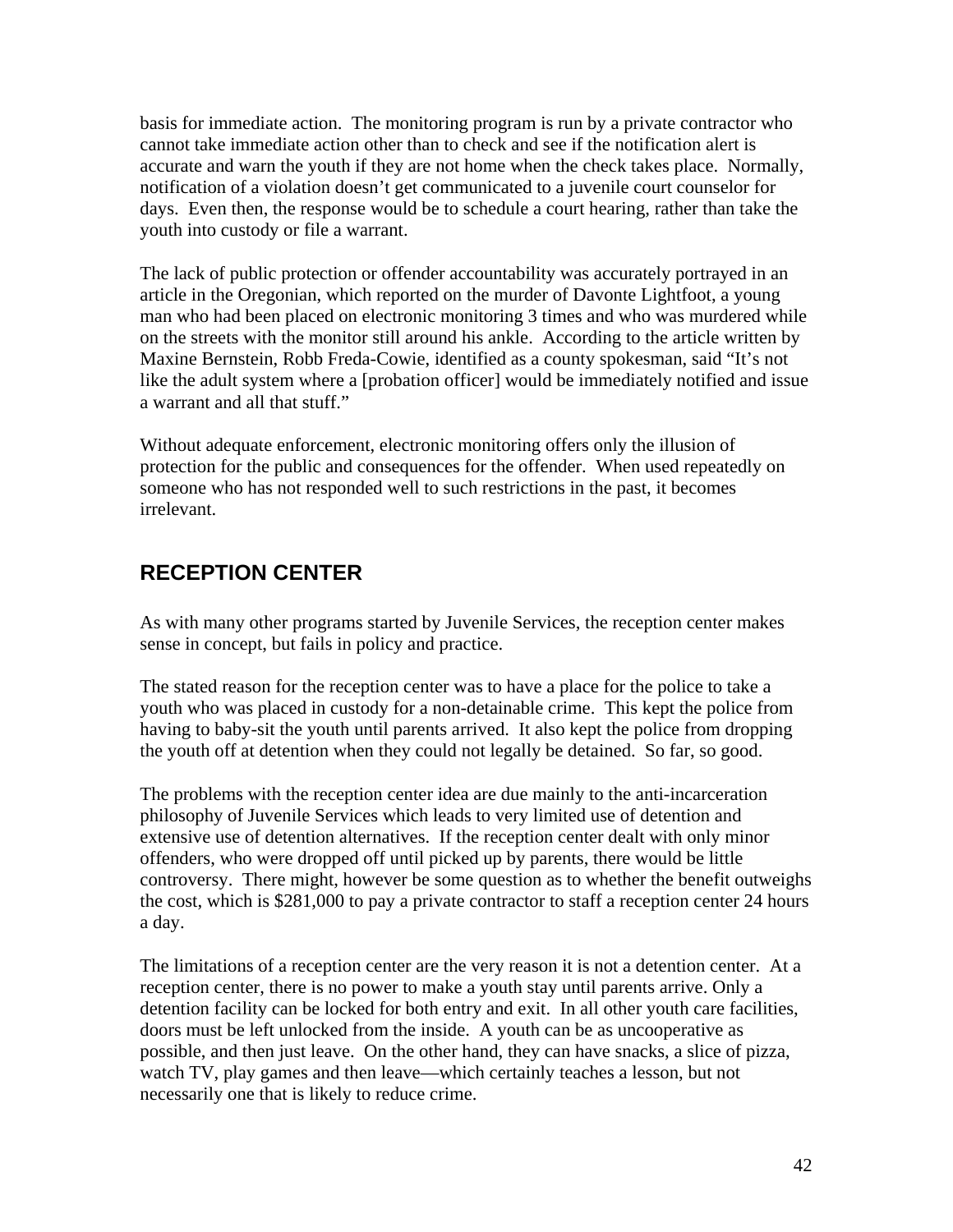The upside of a reception center was on display in a very positive article in the Oregonian on January 14, 2008. Showing the department's knack for public relations, the headlines announce "Unruly Teens get a Hand, not a Slap. The Reception Center has become a national model for youths who commit minor crimes." (There is that "national model" again!) That story highlighted the benefit of dealing with arrests for minor crimes through a reception center, and gave the clear impression that minor crimes were the mandate and the reality of reception. The story did not include a discussion of the serious crimes that can be brought to reception. Criticism by some that reception is too much "milk and cookies" was dismissed by one police officer, who said "I don't think they realize that in other states, there are no alternatives….There's no perfect solution. It's working." His apparent assessment is contradicted by the overwhelming views of the police officers responding to our questionnaire (see Part 4). In those questionnaires, 91% felt that reception was not an appropriate alternative to detention, as opposed to 3% who felt that it was appropriate. Additionally, 5 of the 8 officers indicating a positive view of reception said that it was appropriate only for minor offenders As it turns out, the officer giving the supposedly positive review of reception also had an important condition which was not printed in the paper. When interviewed by phone, the officer said that he did in fact support the reception center for status offenders and those arrested for minor offences. He did not, however, support the reception center for use with felonies or youth on probation.

There is at least a plausible argument for having a reception center for minor offenders. The controversy involves its use for more serious offenders. The Memorandum of Agreement with a private contractor to provide for a 24 hour reception center states that probation youth may be admitted. Thus a youth on probation (remember the very small percentage of offenders who get placed on probation) who commits something other than a violent felony, or who is found outside late at night can be taken to a place where he can just walk away. This situation would fit in with the Casey and Juvenile Services view of juvenile crime as generally benign, but it is appalling to many who are attempting to change the behavior of seriously delinquent youth.

This problem is not just theoretical. Davonte Lightfoot, the young man to whom this report is dedicated, was on probation and violating it constantly. One evening, when he had failed to return home, his mother got a call from the reception center. Her son had been picked up by the police. Detention refused to take him and he was taken instead to reception. His mother told reception that her son was violating probation constantly and needed to be in detention at least overnight. Not long after the call, Davonte showed up at home, having been given a bus token by reception and sent on his way. Once again a lesson was learned which was counter-productive to both the youth and the community.

The controversy over reception, however, involves more than just probation youth. While the agreement which became operative in August of 2007, states that youth charged with felonies or any other detainable offenses are not appropriate for the reception center, the provision is often ignored by Juvenile Services. According to our police questionnaires, 32% of the officers had been directed to take a youth with a felony arrest to reception. Those who provided details indicated that it was usually for drugs or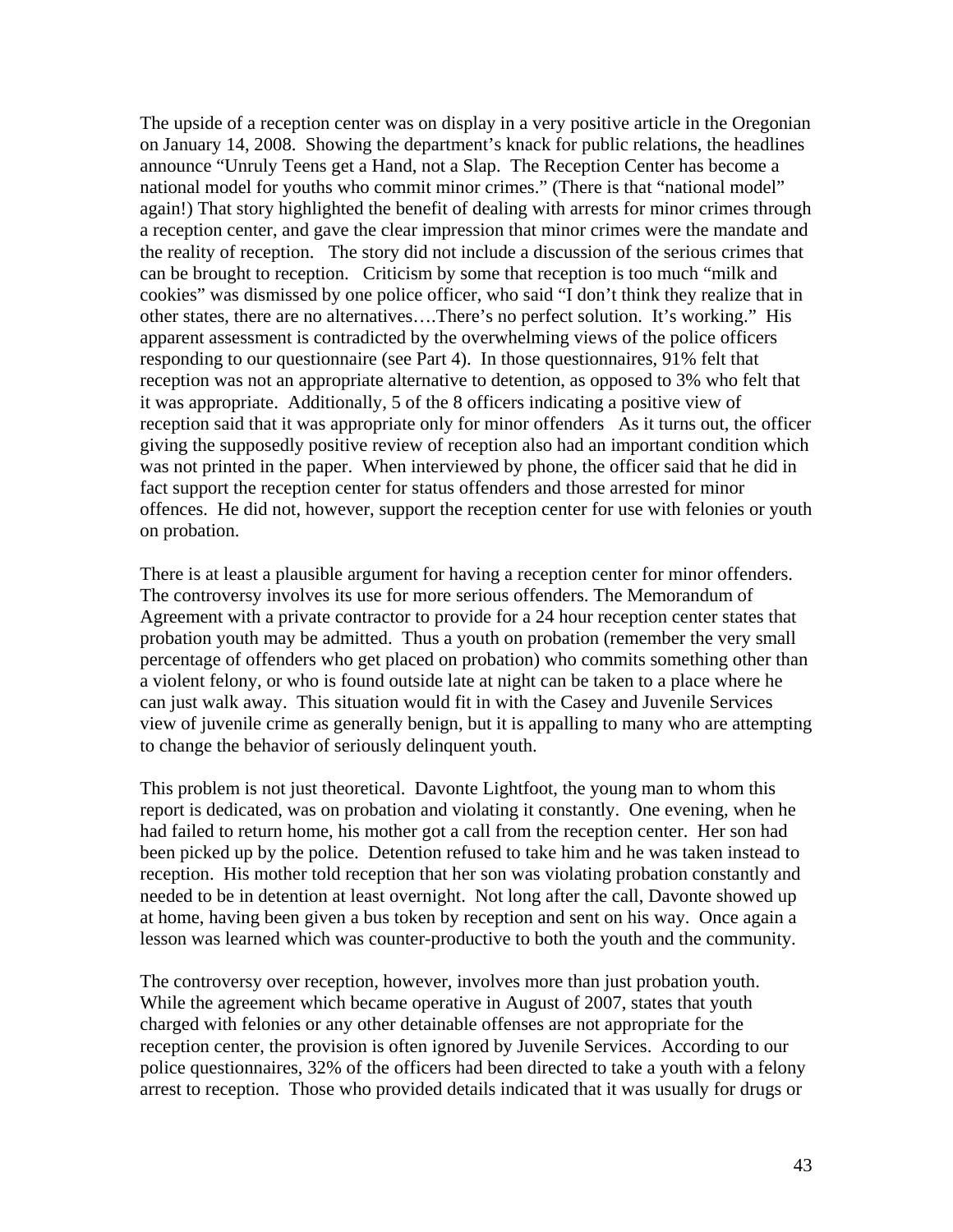property felonies. In one memorable anecdote, however, an officer wrote that he had been directed to take two youth charged with a Class C felony to reception. They were uncooperative and made it clear that they would just leave. But, despite all of this, the staff made the two promise that they would stay out of trouble.

The most common assessment of the reception center by the officers responding to our questionnaire was that it was a "joke". Taking probation violators and felony offenders to a voluntary reception center simply tells them that their behavior is not being taken seriously. As one officer put it: "[Reception] has zero credibility with crooks, who realize they can go there, get a slice of pizza and walk away."

A significant minority of the officers commented on the anti-law enforcement bias of the reception facility staff. Pamphlets are available telling youth how to file a complaint against a police officer. Dozens of officers commented on their frustration in dealing with the anti-law enforcement bias of reception center staff, but being called later by reception when they needed help.

A reception center for non-detainable youth might very well be appropriate, but probation violations, misdemeanor assault, firearms possession and all felonies are legally detainable. It is demonstrably wrong and more than a little patronizing to show so little concern for serious crime and the probation violations of those who have already committed serious crime.

# **PRE-TRIAL SUPERVISION PROGRAM (PSP)**

PSP is a program for Measure 11 youth who have been released pending trial and sentencing. This program is somewhat unusual as most youth in Oregon charged with Measure 11 offenses, remain in detention or jail, if they are over 16, as the offenses all involve serious violence and normally bail is set at a very significant level.

Under the PSP program, youth attend a program from 9-3 on weekdays and 8:30-3 on weekends (through the GOALS program, which is for probation violators), evidently on the theory that when seriously delinquent and violent youth are kept busy during lowcrime hours, they are less likely to commit crime during the high-crime hours of lateafternoon and evening.

As with other programs listed as alternatives to detention, the information we have on PSP is that it is poorly supervised and enforced (this is one of those chicken or egg scenarios—the lack of enforcement makes supervision next to impossible). Youth can call in sick or show up late with no credible investigation as to the legitimacy of the excuses. Disrespect to staff is also listed as a problem. To aggravate the matter, the noncompliant youth tend to be continued in the program, rather than being detained for the violations. If there are very lax standards to continue in the program, there is very little incentive to abide by the stated rules. If the program dealt with minor offenders in a diversion program, this would be a different matter, although the basic principle of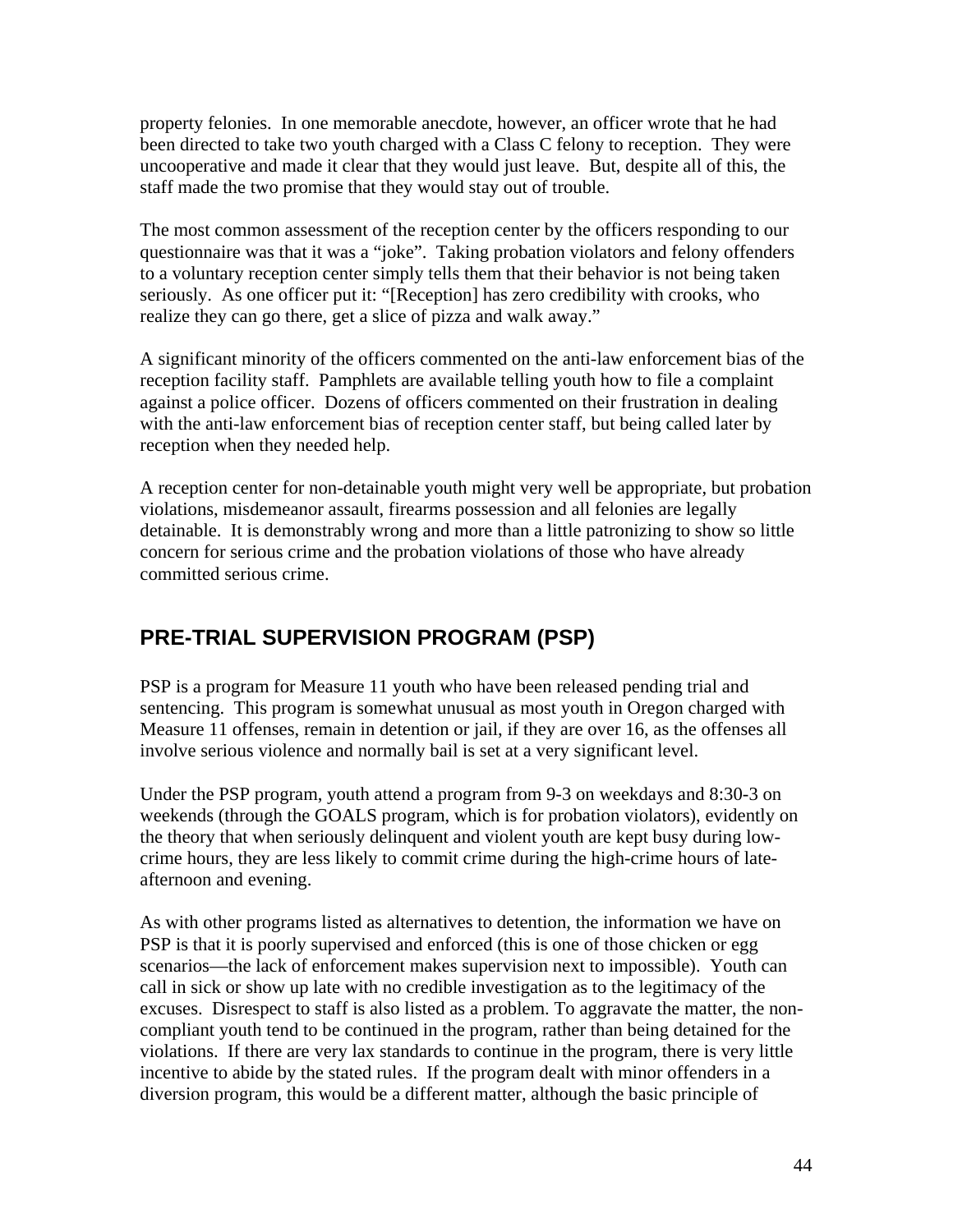enforcing a contract would still remain. In this case, however, the issue involves youth charged with seriously violent crimes who are being prosecuted in adult court. We suspect that even if there are a variety of opinions about a non-incarceration program for Measure 11 defendants, there would be little disagreement that those granted the privilege of remaining in the community should be expected to strictly abide by the requirements of the PSP program.

Information about the PSP program was received from custody workers who responded to our questionnaire and others who have worked in or with detention. When asked whether the supervision of PSP was poor, acceptable or good to excellent, 80% responded poor and 20% acceptable. No one characterized the supervision as good to excellent.

One person who works in detention put it this way, "I can't imagine trying to explain the PSP program to a person who had been the victim of a rape, robbery or serious assault."

## **WARRANTS**

 $\overline{a}$ 

Warrants are a legal document, signed by a judge, which authorizes a youth's detention until brought before a judge. Generally, the reason for a warrant is the belief that the youth will not show up for a scheduled court hearing, therefore warrants for Unable to Locate or Failure to Appear are the most common. However, in Multnomah County, with the juvenile court counselors not being allowed to use their police powers $4$ —they can only issue a summons for a court hearing at a later date-- warrants are the only means to effect a reasonably timely enforcement response. Therefore, warrants for probation violations or violations of conditional release are also possible. Figure G documents the miniscule chance that violations of conditional release will result in a warrant and detention.

Juvenile Services proudly advertises the fact a warrant does not mean that a youth will actually be detained. Prior to the issuance of a warrant, however, the case has already gone through a gauntlet of conditions and matrixes that guarantee a low rate of warrants will be issued:

• Case classification: This term refers only to those cases which are considered serious enough to result in a petition being filed and the matter being scheduled for court. Since the Multnomah County juvenile justice system's rate of charging juveniles is less than 50% of the statewide average, the resulting cases are all significant.

<span id="page-45-0"></span><sup>&</sup>lt;sup>4</sup> I once asked a supervisor at Juvenile Services what would happen in the following scenario: a juvenile court counselor observes a juvenile sex offender on probation loitering near an elementary school in violation of his probation. What immediate action could be taken? The answer was that other than warn the probationer and tell him to leave, the juvenile court counselor would have to prepare a warrant, get it signed (after, presumably, getting it approved by a supervisor), and then get the police to pick him up.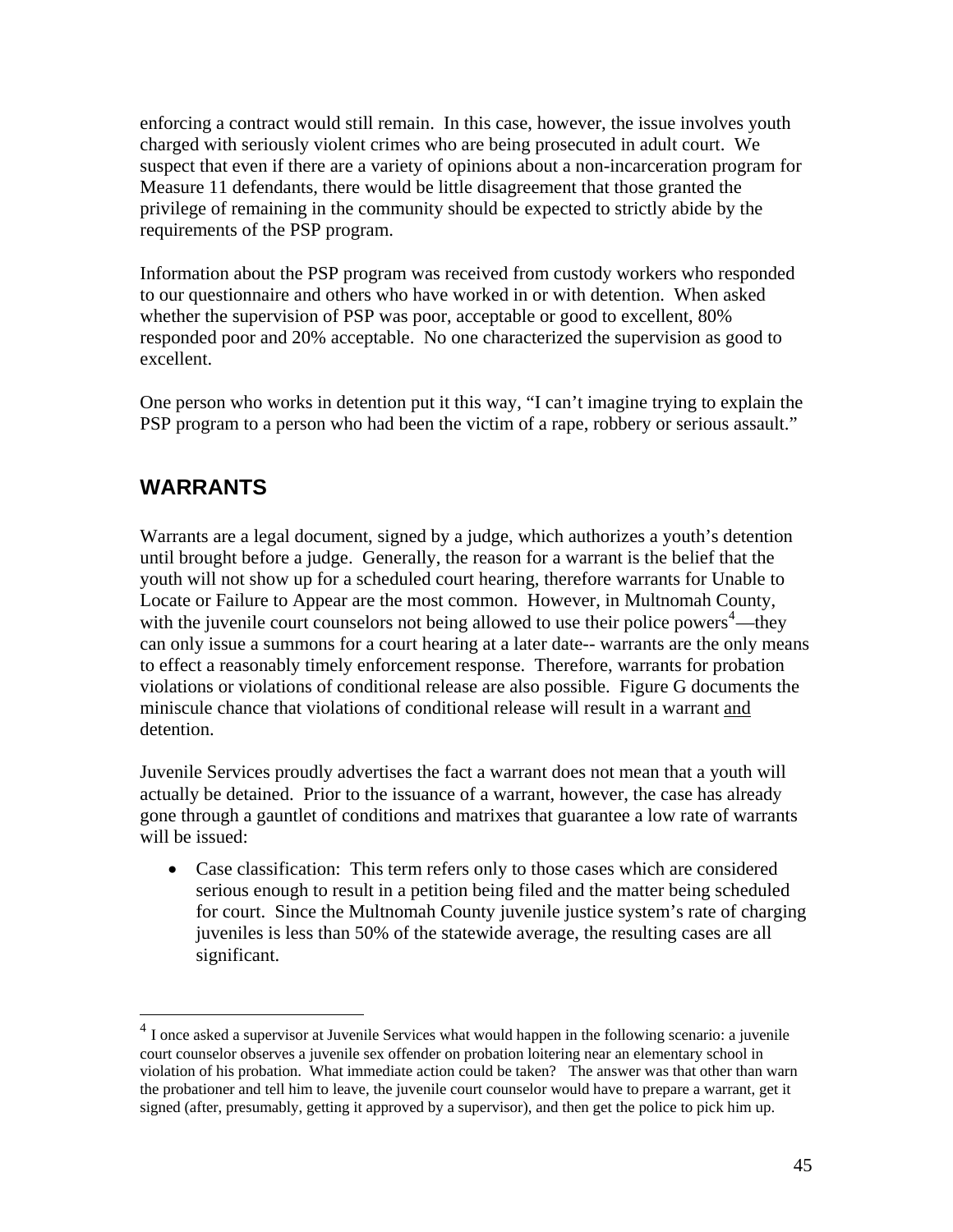Within that restricted group, there is a classification system which ranks the relative risk as high, medium or low. The higher the level of risk, the greater the chance that a warrant might be approved by a supervisor.

- A time consuming and lengthy list of requirements for the juvenile court counselor to document, which guarantee that enforcement will hardly be encouraged. Here for example are the requirements to get a warrant when a youth cannot be located, fails to show for court or for "Youth…who repeatedly violate release conditions:"
	- **1.** Attempt telephone contact at home, parents' place of employment or with relative or friend
	- **2.** Send an appointment letter by U.S. mail
	- **3.** Attempt civil service of summons.
	- **4.** Contact other agencies familiar with the youth and family
	- **5.** Contact the last known school or school police for a current address
	- **6.** Contact the defense attorney or trial assistant.
	- **7.** Conduct a home visit to the last known address. Attempt contact with a neighbor if it appears that the youth has moved.
	- **8.** Check databases at the Department of Motor Vehicles, Circuit Court, Department of Corrections and Portland Police Bureau.

Due process is guaranteed by law. Offender advocacy is guaranteed by department polices which insure that at every step of the process, offender accountability is restricted through time-consuming and unnecessary procedures whose effects are to make it far easier to not take action, than to protect the public and give a youth offender credible reasons to change his/her behavior.

Once a warrant is actually issued, if the juvenile turns himself in, the warrant is recalled and the youth has the warrant removed from his record. If another warrant is necessary, it will be considered to be the first time he has had a warrant. The legal record of that youth would be same as for a youth who had been totally compliant.

Juvenile Services proudly states that the effect of instituting such requirements is the reduction in outstanding warrants from 600+ outstanding warrants prior to the requirements and 75 outstanding warrants in 2006. That reduction, however, does not appear to correlate with either a reduction in crime or recidivism. (see figure K)

The lack of respect shown for warrants is dramatically illustrated in an agreement that Juvenile Services made with the Homeless Youth Continuum (one of the agency members of the Homeless Youth Continuum also runs the reception center). In that document, dated October 2005, Juvenile Services agrees to provide information on whether a homeless youth or young adult (up to age 21) has a warrant and the allegations underlying the warrant. In return, the Homeless Youth Continuum (HYC) has one obligation under the agreement. This obligation is so insulting to community standards of accountability and safety, that I have placed it in bold: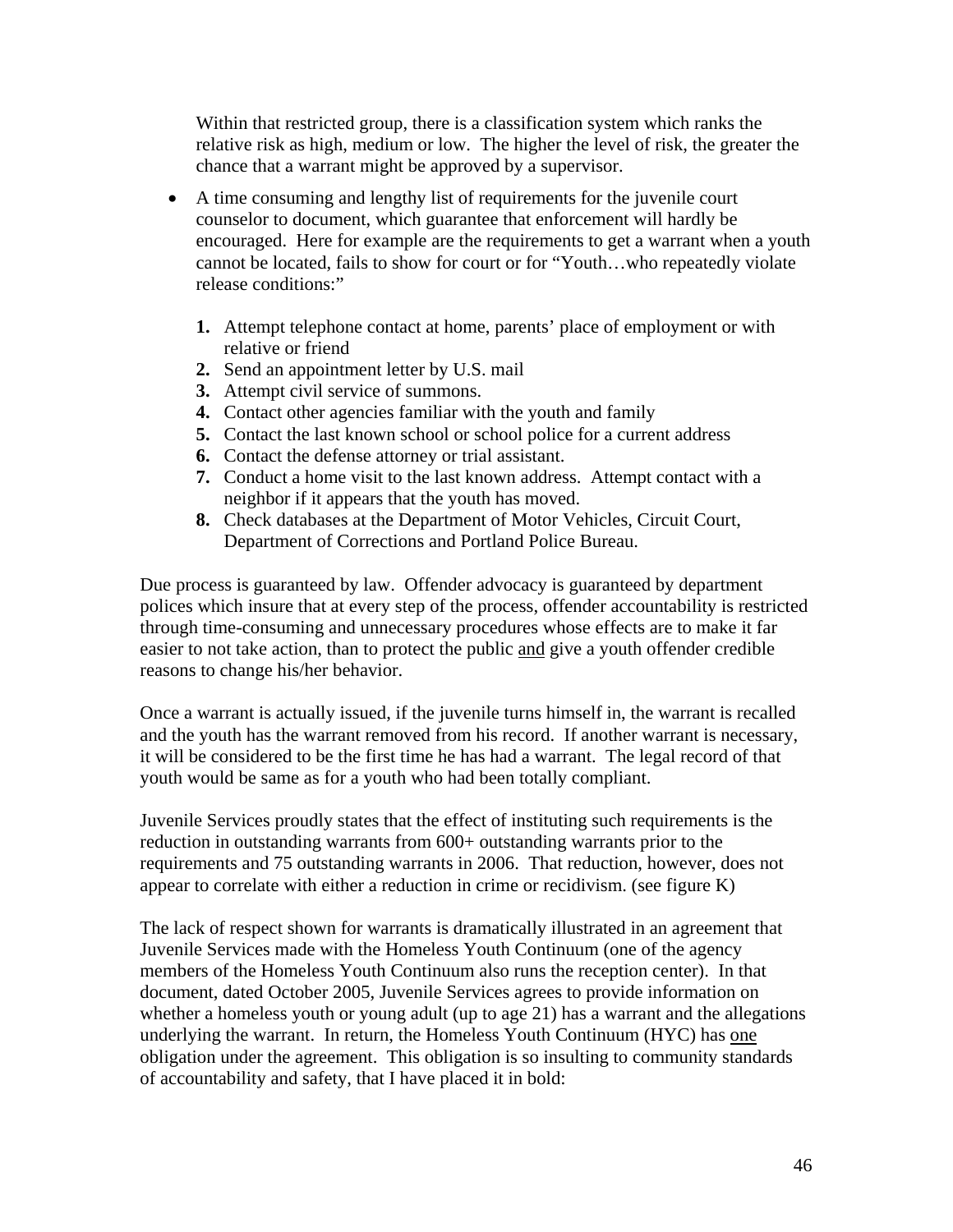## HYC staff agrees to alert law enforcement if a youth is found to have a felony arrest warrant for murder or manslaughter related charges.

Just to make it clear, if HYC placements have youth in their program with warrants for the following crimes-- and others—HYC staff are under no obligation to report those youth to the police:

- Theft
- Burglary
- Drug Dealing
- Assault
- Robbery
- Weapons Violations
- Sex Offenses

It is also the practice, and is certainly implied by the agreement, that although Juvenile Services staff has been informed of the name and location of youth with warrants, the HYC agency is to have sole discretion on whether the police are contacted. This is a practice which clearly illustrates the extent to which Juvenile Services is not law enforcement, although they have some of the privileges of law enforcement, such as access to warrants.

In effect, Juvenile Services has sanctioned the existence of safe houses for fugitives whose crimes involve all but the highest levels of homicides. The policy doesn't even obligate notification for a warrant for Criminally Negligent Homicide, nor does it include sex offenders. Measure 11 suspects, both young adults and juveniles, could presumably enjoy the benefits of the facilities without worrying about HYC staff reporting their presence. These scenarios seem to have been implicitly approved by Juvenile Services. More importantly, they are recognized by the youth.

A final step in assuring that few warrants will be issued or result in detention is removing as much judicial discretion as possible. There used to be a box on the warrant form which a judge would check if there was to be no release prior to a court hearing. That box has been removed. In fact, Juvenile Services states in documents that there is "No *automatic* hold" (its italics). To make it even clearer: "Youth may be cited and released to return for a detention hearing."

This seems an unusual waiver of judicial power to Juvenile Services. Despite the voluminous number of agreements, polices and procedures on their website, I found no document where the judiciary delegates to Juvenile Services the power to decide which warrants will be honored. While only a judge may sign a warrant, Juvenile Services assumes the authority of deciding which warrants will actually result in detention and a court hearing.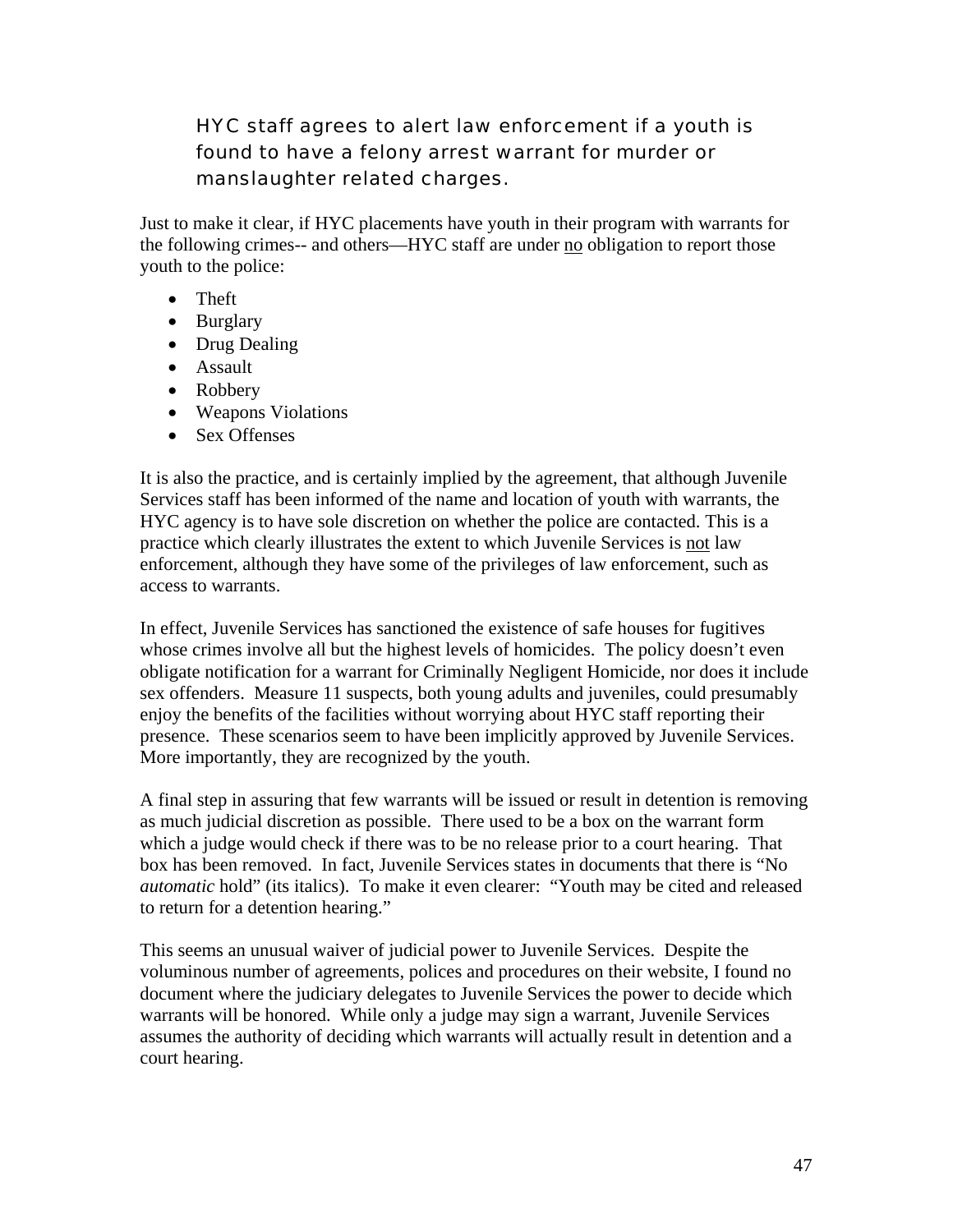## **PROBATION**

During this investigation, there was only one brief interview of a juvenile court counselor; therefore, the conclusions about probation are drawn from policies, data and interviews with other persons working in the juvenile justice system.

If a youth has committed a crime serious enough to be taken to court in Multnomah County, there is an 80%+ chance that the youth will wind up on probation.

Probation is the workhorse of the juvenile justice system. Probation involves an implied contract with the community: accept probationers, even those with very serious crimes, as long as those probationers live up to their legal obligations. If the probationers fail to live up to those obligations, the other side of the agreement is that appropriate and effective action will be taken to protect the community and give the delinquent youth a credible reason to behave responsibly.

Probation and parole are different. Youth are paroled from a secure correctional facility, such as MacLaren School and can be returned without a full judicial hearing. Youth are placed on probation instead of being placed in such an institution. They continue to have the right to the court process before they can be sent out of the community. Therefore, both the criteria for being placed on probation and the credibility of the supervision are important if community safety is to be an important priority.

Juvenile Services is well below the state average for youth placed on probation, youth placed into residential care and youth committed to youth correctional facilities. This last factor—youth correctional facilities—is a focus of the Casey initiatives, and Multnomah's decrease in commitments is displayed proudly in at least one chart on the Casey website. Given these facts, it can be safely assumed, therefore, that youth who might have been sent to some level of institutional care in other counties, remain in the community in Multnomah County. This fact alone puts far more responsibility on the juvenile probation system in Multnomah County than in any other county in Oregon.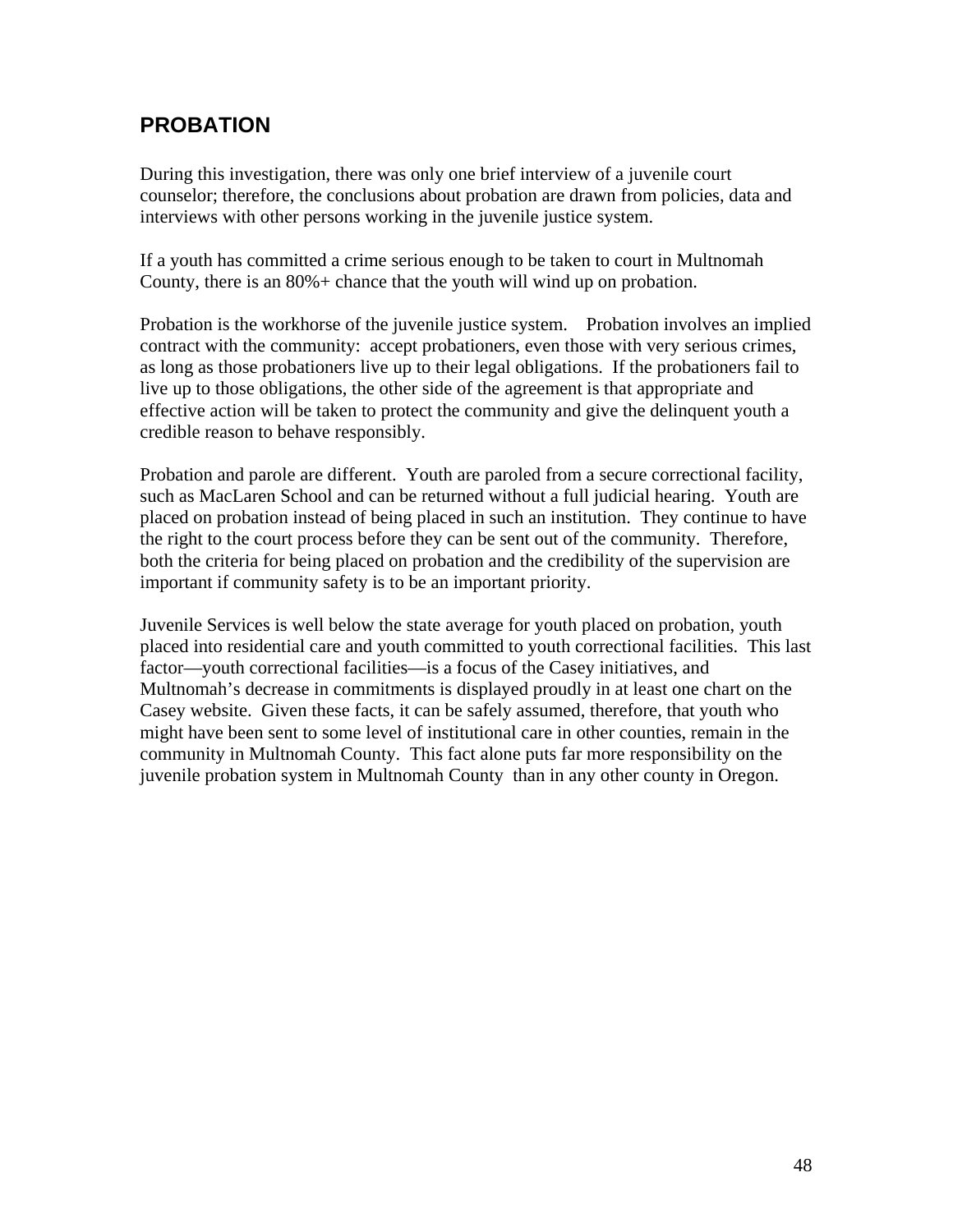#### **Figure J**



## **Dispositions at Adjudication--Multnomah County and Statewide**

#### **Source: JJIS data and Evaluation Reports**

When a youth is recommended for probation by Juvenile Services, the constraints of the various matrixes are already quite evident. There is an obvious cookie-cutter quality to the recommendations, which demonstrates just how little discretion is given the juvenile court counselors who must sign their name to the recommendation made to the court. In my review of a number of cases and reports, there appeared to be a real attempt to give an accurate view of the youth's behavior, followed by an inadequate recommendation mandated by policy. The totality of the information would often argue for a much more appropriate recommendation than the one which ended up being made.

Under the Oregon Juvenile Delinquency Code, probation can be imposed for up to 5 years for any offense, which reflects the reality that criminal conduct didn't develop overnight, and certainly won't be significantly changed in just a few months. In recommending short periods of probation, however (see chart on next page), Juvenile Services has continued a pattern of putting the burden of proof for further action on its own employees and not the youth offender. While the court can extend probation, the matter must be taken back to court, an action which is restricted by a sanctions matrix. It makes far more sense to recommend a longer probation which can be shortened for good behavior, than a short probation which can only be extended for behavior sufficiently poor to justify court action on the sanctions matrix.

The following chart shows how in ten of the cases that were reviewed, a variety of criminal backgrounds and instant offenses often ended up with the same recommendation from Juvenile Services, either 12 or 18 months probation. Some of these cases involved a high degree of criminal behavior committed by youth with a large number of prior, adjudicated offenses. The number of prior offenses without significant action has been mentioned by a number of sources both in law enforcement and those who work with and inside Juvenile Services. In this case, the chart shows only adjudicated offenses, and not those dealt with informally, except for those marked with an asterisk.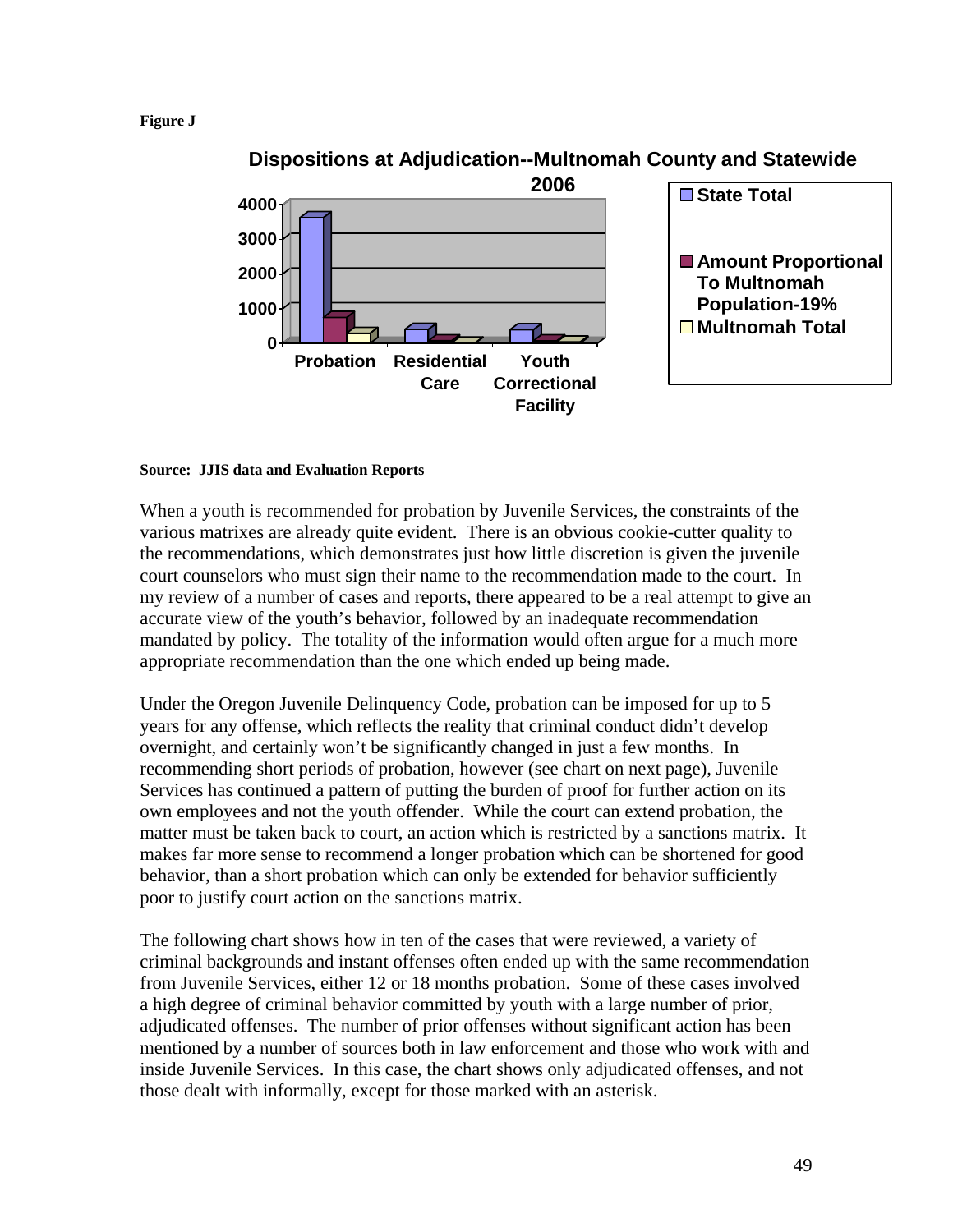These ten cases still represent anecdotal information considering the hundreds which are dealt with formally by Juvenile Services. They do, however, provide yet another reason to be concerned that the department's philosophy is in opposition to the reality of criminal behavior. Viewed from the Casey/Juvenile Services perspective of juvenile criminal conduct being relatively benign and juvenile offenders as being more victim than victimizer, they may make sense. For the rest of us, these recommendations make no sense.

#### **Figure K**

| <b>CASE</b>    | <b>AGE</b> | <b>CHARGES</b>                                      | <b>PRIOR</b><br><b>ADJUDICATED</b><br><b>OFFENSES</b>                          | <b>RISK</b><br><b>PER</b><br>$JCP*$ | <b>JUVENILE SERVICES</b><br><b>PROBATION</b><br><b>RECOMMENDATION</b> |
|----------------|------------|-----------------------------------------------------|--------------------------------------------------------------------------------|-------------------------------------|-----------------------------------------------------------------------|
| $\mathbf{1}$   | 17         | Firearms $(x5)$ , Theft<br>Menacing                 | Prior probation,<br>Theft, Menacing                                            | High                                | 12 months                                                             |
| $\overline{2}$ | 14         | Assault,<br>Menacing(knife)                         | Assault, Out-of-<br>state probation                                            | High                                | 12 months                                                             |
| 3              | 15         | Delivery of drugs                                   | Theft                                                                          | Med                                 | 12 months                                                             |
| $\overline{4}$ | 14         | Multiple felony thefts<br>Possession of drugs       | Theft                                                                          | High                                | 18 months                                                             |
| 5              | 15         | Delivery and<br>Possession of drugs                 | Assault,<br>Robbery, over 40<br>total priors*                                  | Unk.                                | 12 months                                                             |
| 6              | 17         | Delivery and<br>Possession of drugs                 | Assorted<br>misdemeanors,<br>Robbery, 28 total<br>priors *                     | High                                | 12 months                                                             |
| $\overline{7}$ | 16         | Robbery, Theft                                      | Assault, Theft                                                                 | High                                | 12 months                                                             |
| 8              | 17         | <b>Burglary, Assault</b>                            | Thefts, Assaults,<br>two prior<br>probation orders,<br>probation<br>violations | High                                | 12 months                                                             |
| 9              | 15         | Robbery                                             | Drugs, Firearms                                                                | High                                | 18 months                                                             |
| 10             | 17         | Multiple Assaults,<br>Theft, Possession of<br>drugs | <b>Thefts</b>                                                                  | High                                | 12 months                                                             |

#### **Juvenile Services Probation Recommendations for 10 Selected Cases**

\*JCP is the Juvenile Crime Prevention risk assessment, which must be completed on all youth referred to juvenile department. It analyzes a number of both protective factors against and risk factors for further delinquency.

Is there anyone who actually believes that a youth committing a serious criminal offense or offenses with a number of prior criminal offenses and an assessment of being high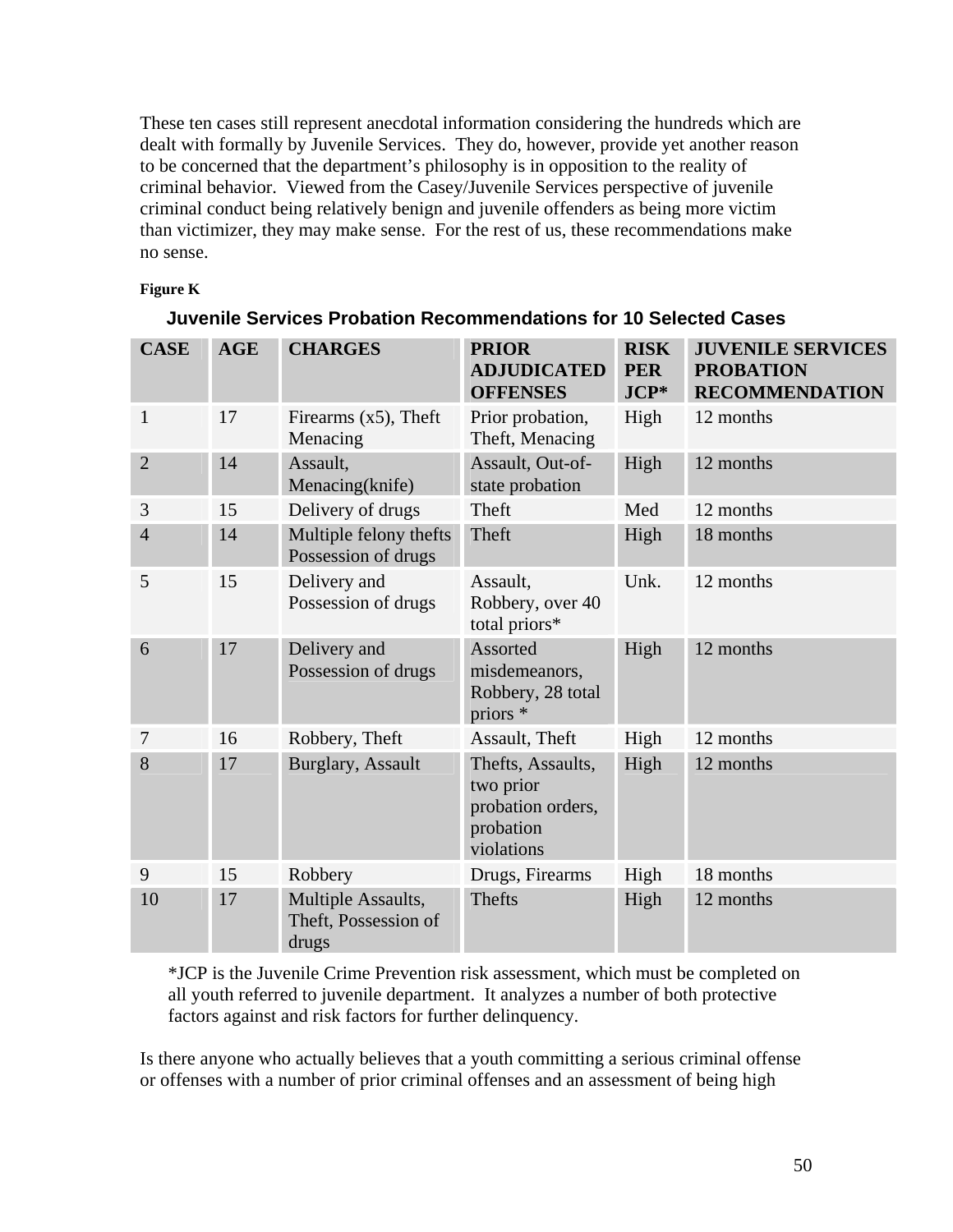risk, can make significant and permanent behavioral changes within 12 or 18 months? How can a recommendation be made for probation when a youth has already been on probation or is already on probation in another jurisdiction and is arrested on additional, serious charges? Finally, do these recommendations give the youth a decent chance to make the necessary changes?

Many of these recommendations might more appropriately have been for either residential treatment or a secure youth correctional facility. The policy requirements which mandate the recommendations actually made, however, should be an embarrassment to Juvenile Services and an illustration of how out of touch policy makers are with the realities of criminal conduct. These recommendations are yet another example of how the benign and unrealistic view of criminal conduct serves neither the community nor the youth.

The problems with Juvenile Services making recommendations which were not appropriate for the crime and circumstances were highlighted by a phone interview that I had with Nathan Vasquez. Mr. Vasquez is a Deputy District Attorney in Multnomah County and previously served in the Juvenile Gang and Gun Crimes position. This position was funded by a federal grant under the Project Safe Neighborhood Program. He dealt exclusively with those sorts of crimes. In that job, Mr. Vasquez was regularly frustrated in bringing a case to a conclusion that appropriately balanced community safety and help for the youth. He made multiple recommendations for placement in a youth correctional facility, but the court regularly sided with juvenile department recommendations for less restrictive sanctions.

For those who were placed on probation, Mr. Vasquez, with help from a juvenile court counselor, tried to reinstitute a prior program that required gun crimes probationers to attend a class conducted by a trauma nurse. The purpose of the program would be to acquaint those probationers with the true consequence of gun violence. The supervisor of the gang unit at Juvenile Services, Kate Desmond, said that Juvenile Services was not interested in the program.

After the Davonte Lightfoot murder (see part 5), Mr. Vasquez started a program that required those who pled to gun crimes to take a polygraph to reveal the source of the weapons. This has been met with less than enthusiastic support by either Juvenile Services or the judiciary.

During his tenure on the gang and gun crimes position, Mr. Vasquez said that he was troubled by seeing repeat gun crimes defendants receive continued recommendations for probation. Further, there was the attitude on the part of Juvenile Services that possession of weapons charges was just a misdemeanor and; therefore, didn't require a more stringent recommendation.

While he enjoyed a good relationship with the juvenile court counselor who represented the department, it was not a relationship in which there was consultation on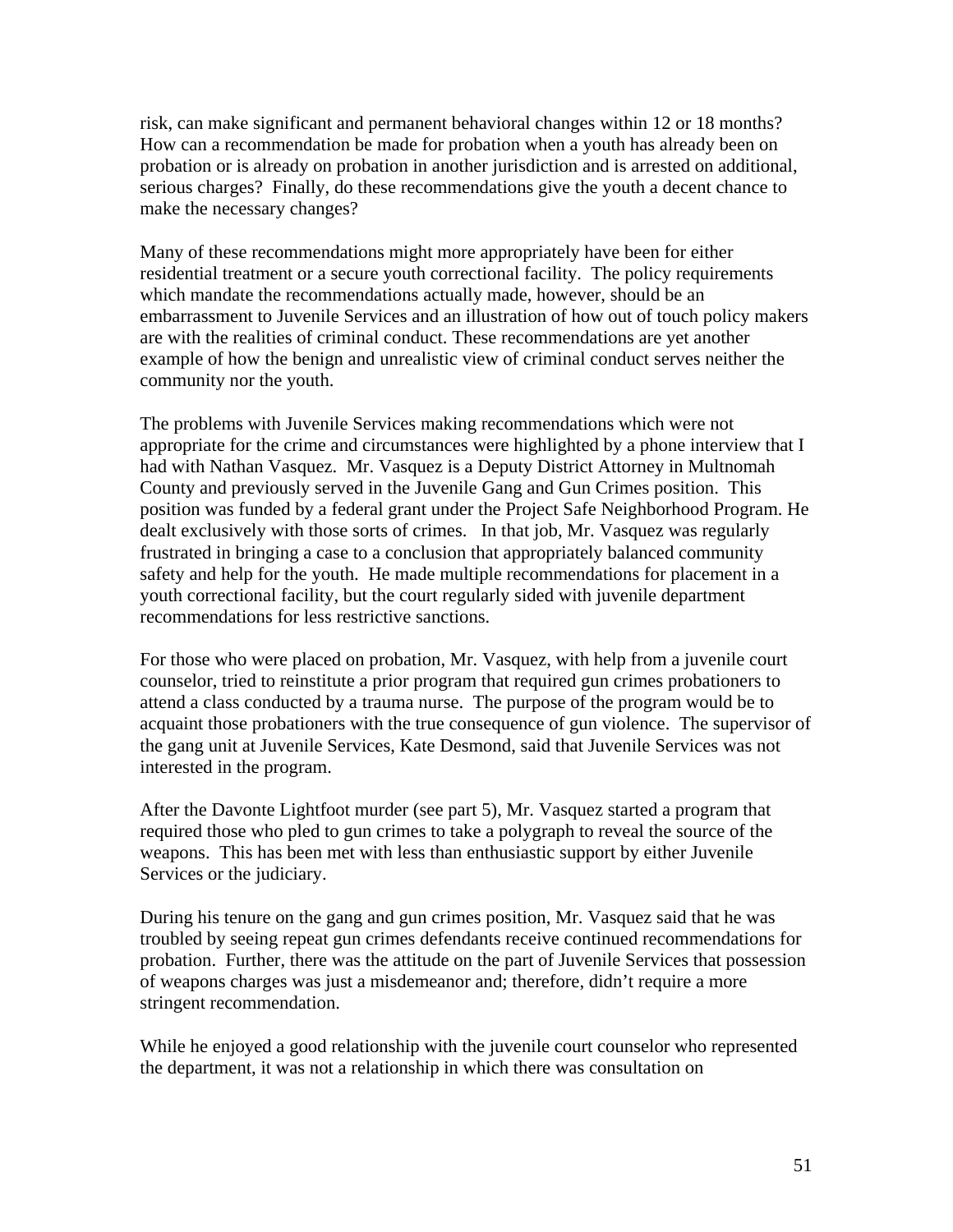recommendations. Mr. Vasquez, however, was aware that the juvenile court counselor was not in control of the department's recommendations to the court.

Mr. Vasquez was also aware of the issue of numbers in the use of detention. He had a sufficiently high degree of concern that he attended all preliminary hearings on gun and gang cases.

Once a youth manages to get on probation, there is another level of protection against facing consequences for further poor or illegal behavior. Requirements are placed on recommendations for use of detention due to probation violations and warrants for probation violations. These department-imposed hurdles have the effect, if not the intent, of making it even more difficult to hold youth accountable.

Youth on probation have already been adjudicated for a criminal offense. By law they can be immediately lodged for any violation of probation. Juvenile Services has made a choice to not use that element of the law.

With the Casey philosophy firmly in place, allowing juvenile court counselors significant latitude to make sanction recommendations including detention was seen as subjective and not based on risk. It is no coincidence that allowing some degree of discretion almost invariably led to a degree of accountability that is unacceptable to the Casey Foundation and its adherents in Juvenile Services. Therefore, a sanctions matrix (Appendix B) was devised to put strict limits on the discretion of juvenile court counselors making recommendations regarding probation violations. For Rick Jensen, Juvenile Services Manager for Detention Reform, this was an intentional effort at "imposing structure and limiting the discretion of probation officers long used to acting autonomously." Evidently, acting autonomously means acting within the intent of law. Acting in a non-autonomous, structured manner means adhering to the philosophy of the Casey Foundation.

On the top of the sanctions matrix is the perceived risk of the youth on probation, low, medium or high. On the side of the matrix is the perceived seriousness of the violation, minor probation violation, moderate probation violation or minor law violation and serious probation violation or significant law violation. There are 9 squares in the matrix grid. Only 3 of them allow for the use of detention as a sanction.

Given the tendency to not take action (75% of all youth referred), any youth going on probation in Multnomah County is not a low risk offender. The offender may be lower risk than others on probation, but he/she represents one of the less than 10% of all youth referred by the police in Multnomah County.

So, to deal with the "low risk," issue it would be helpful to see this portion of offenders in perspective: The group that Juvenile Services believes is appropriate to categorize into low or medium or high risk is the smallest segment of those referred (in white in the following chart). The low and medium risk youth have long-since been screened out by the other layers of "objective" matrixes.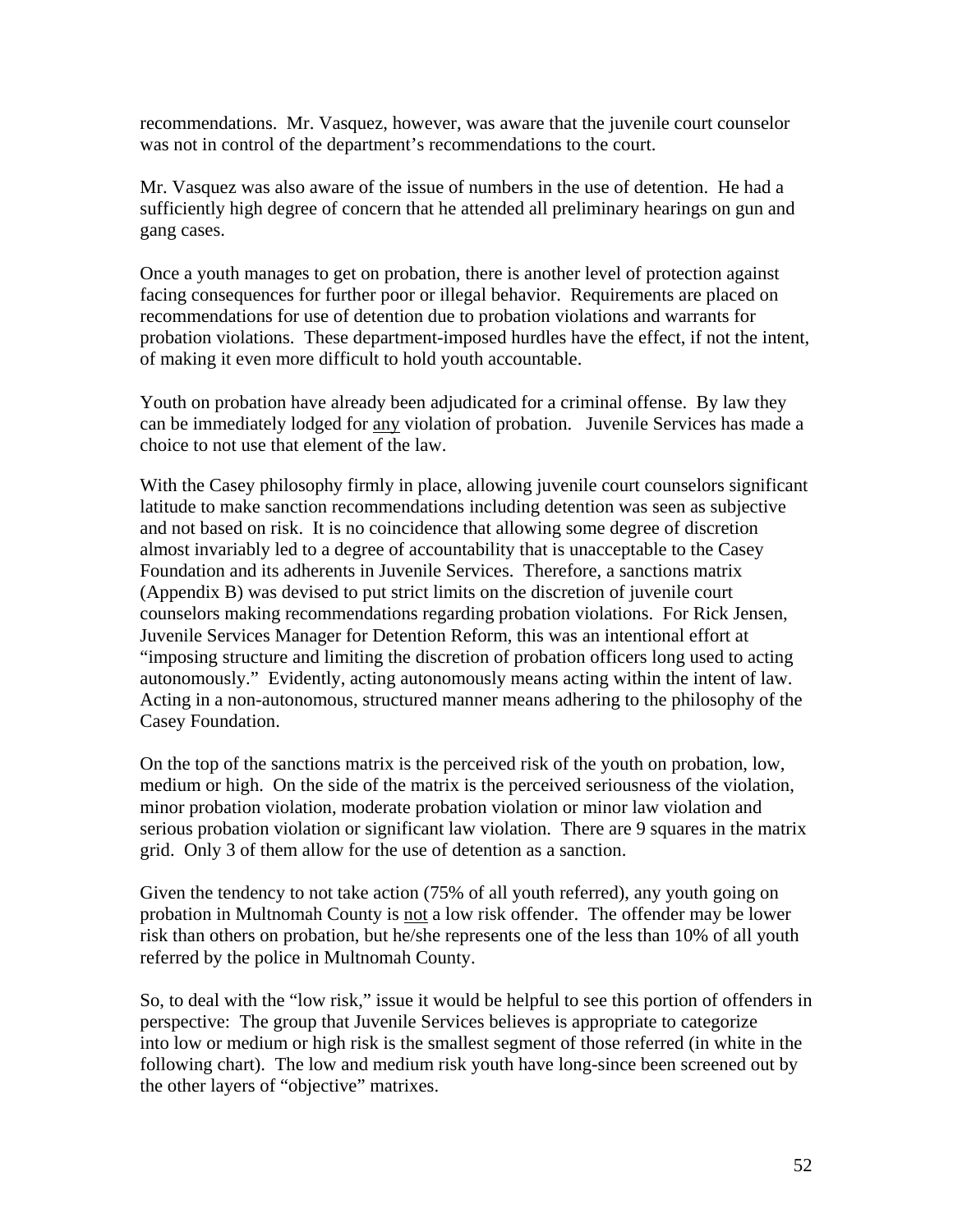#### **Figure L**



**Source: JJIS data and evaluation reports** 

It represents something of an alternative reality to take the smallest and most serious demographic, and then rate it into low, medium or high risk. This is part, however, of the attempt to trivialize or minimize juvenile crime by talking about "risk-based" decisions even though "risk" has been considered at every step in the process.

Any crime can be judged on a continuum: there are some burglars more prolific than others; some robbers more dangerous than others; some murderers more vicious than others. None are "low risk". With 90% of all juvenile dispositions in Multnomah County not resulting in adjudication, all of those on probation represent a significant risk to the community, or they wouldn't have been taken to court in the first place.

#### **Figure M**



## **Pre-Adjudicatory Admissions for Probation**

**Source: JJIS data and evaluation reports** 

Multnomah's share of the statewide total for admissions due to probation violations is just **.7%** of the state total. This is, at least in part, explained by the fact that Multnomah County does not allow their Juvenile Court Counselors to arrest youth in violation of their probation and take them to detention immediately. Even when a motion for probation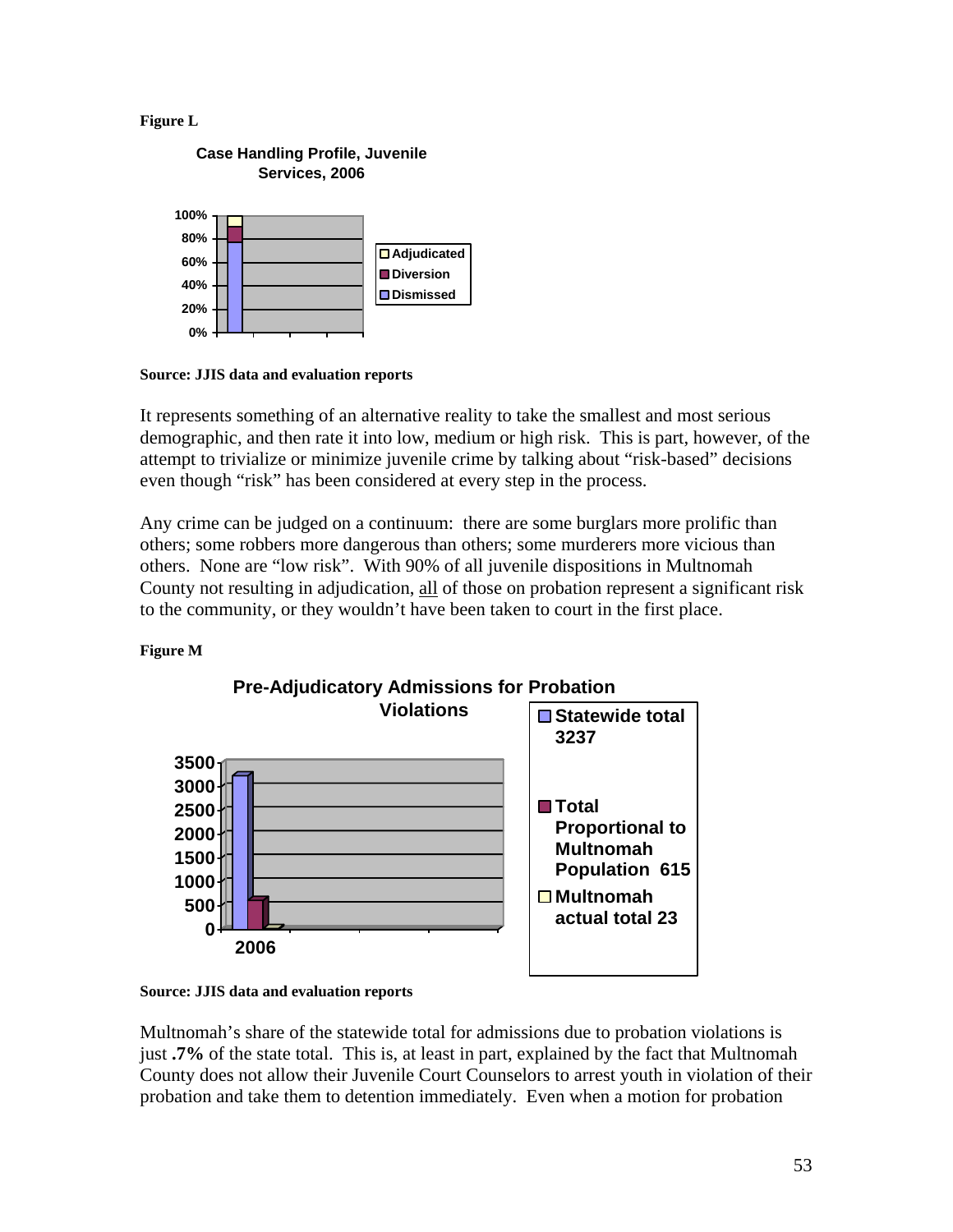violation is approved by a supervisor, the probationer who is violating will merely be summoned to appear at a later date. We are aware of no evidence suggesting that delaying action on a probation violation helps the probationer to change or the community be safe.

Juvenile Court Counselors are seldom authorized to use either the detention or correctional facility option (see Appendix B). Graphs shown in a number of Casey documents show the dramatic reductions in the use of detention and commitment to youth correctional facilities. In fact, Multnomah County despite its high rate of violent crime does not use the space available to it in those facilities. Each county is allotted a certain number of spaces based on population and amount of crime. This allotment is referred to as "the cap". Multnomah County perpetually underutilizes this option which still affords the advantages of the juvenile system to the most serious and chronic offenders.

There is another way that department policy affects the decision making abilities and recommendation from juvenile court counselors. When a youth is placed in detention, he/she is assigned a juvenile court counselor. The same is true for a juvenile who was released on the condition of returning for court. Juveniles who are placed in detention and are on probation already have an assigned juvenile court counselor. Those youth are required to have a preliminary hearing, which is the hearing required by law on the first working day following detention or conditional release. The person who presents the case for Juvenile Services, however, is not the juvenile court counselor.

The person presenting the case for Juvenile Services is called the placement coordinator. This person makes the recommendations at preliminary hearings and attends other meetings where placement decisions are being made. From the outside, this position appears to be one that enforces the orthodoxy of the Casey philosophy. To try to accurately report the department's rationale for this position, I sent an inquiry to Dave Koch asking him to explain why the person most familiar with the case, the juvenile court counselor, didn't present the case. He replied that the position was "…a case processing innovation designed to provide a consistently thorough analysis of youth's cases at the preliminary hearing." He did not explain why the assigned juvenile court counselor is not the most appropriate person to make that "consistently thorough analysis" and provide a recommendation.

Based on information from other sources, it appears that Juvenile Services believed that there was too much discretion being exercised by juvenile court counselors when they presented recommendations at preliminary hearings, and that there should be "one voice" which would make the recommendations. It seems a fair assumption that a need to rein in discretion is another way of saying that some juvenile court counselors were recommending holding a youth in detention whether or not it was called for by the various matrixes.

In theory, the juvenile court counselor and the placement coordinator are supposed to agree to the recommendation. In practice, the placement coordinator's recommendation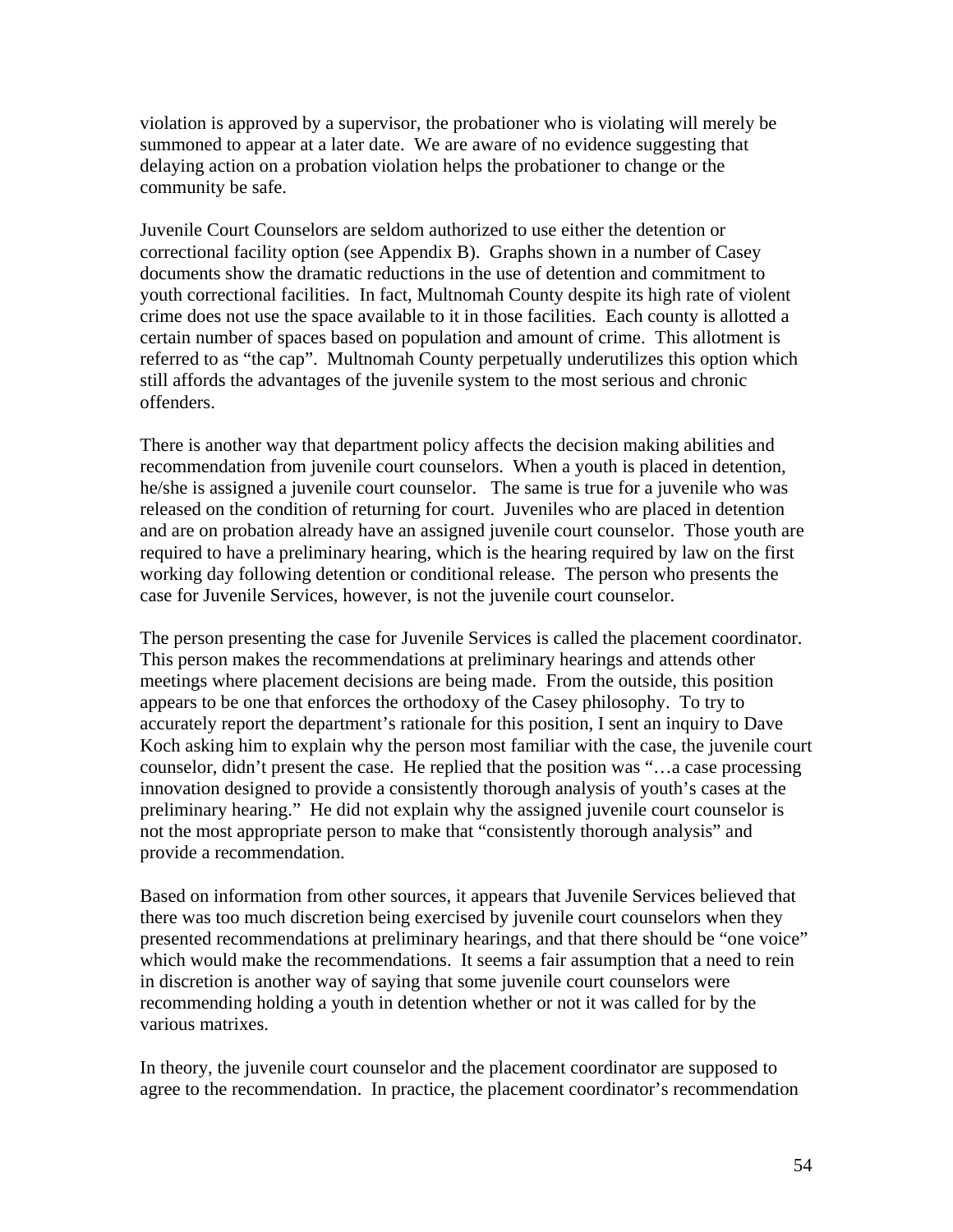will prevail. Making the pecking order even clearer, the placement coordinator is paid at a higher rate than the juvenile court counselor. In some cases, the assigned juvenile court counselor will be seen sitting in the back of the courtroom listening to someone else present the case to which he is assigned. Even being present in the courtroom for these proceedings, however, is discouraged during the preliminary hearing phase of court proceedings.

A case mentioned previously in the Probation section, gives a good indication of the functioning of the placement coordinator. As stated earlier, a 16 year old youth was lodged on firearms charges. The placement coordinator stated that the youth had low to moderate scores, which presumably meant the Risk Assessment Instrument. He, therefore, was considered to be a low risk to the community and should be released on electronic monitoring.

The Deputy District Attorney had either done more checking on the youth or was less restricted in his presentation of facts. The Deputy District Attorney stated that the youth had been involved in a stolen car incident, eluding police, narcotics dealing and the gun offense. The youth had also previously been on probation in Georgia.

Although the court ruled against the Deputy District Attorney and released the youth, at least the District Attorney's Office had made an attempt to protect the community. Juvenile Services, as represented by the placement coordinator, was more than willing to give the court only information on the risk scores and a meaningless and inaccurate statement about the youth being a low risk to the community. The incomplete presentation of information in this case was repeated in the other hearings witnessed by Ms. Widlund of Crime Victims United. This corroborates other information we have received indicating that the placement coordinator is supposed to keep the presentation of facts to the instant offense, rather than also discussing past problems that may negatively impact a release decision, and more accurately reflect on community safety.

In one of its documents, Juvenile Services explains that a juvenile court counselor is the juvenile equivalent of a probation officer. Most would assume that a probation officer has a significant degree of authority to enforce court mandates. Juvenile Services, however, has limitations that give the juvenile court counselors very little authority. Here are those restrictions:

- Not allowed to use peace officer powers granted by state law.
- Not allowed to make dispositional recommendations which the juvenile court counselor believes to be appropriate.
- Not allowed to file a motion regarding probation violation without supervisory approval.
- Not allowed to make probation violation recommendations as deemed appropriate.
- Not allowed to file for a warrant without supervisory approval.
- Not allowed to present the facts of the case at a preliminary hearing.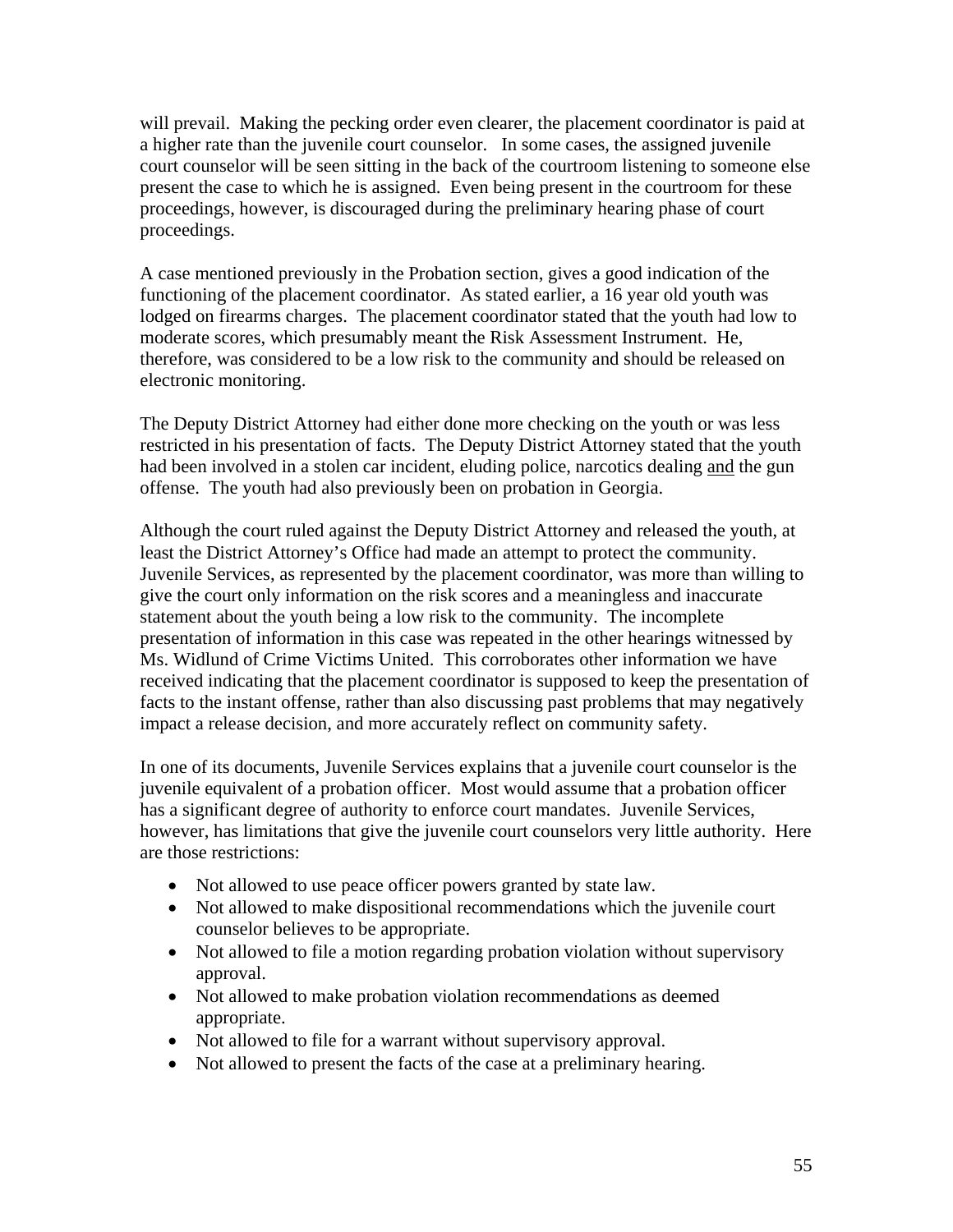When such restrictions are placed on the persons who in theory are supposed to enforce court orders, the resulting lack of emphasis on public safety becomes the sole responsibility of policy makers and not the individual employee.

# **SAVINGS?**

The assessment of detention as being both ineffective and costly is central to the Casey philosophy as practiced in Multnomah County. It is undeniably expensive to safely house juvenile offenders in a secure setting. The expense, however, should not be examined in isolation. The best comparison would be to factor in other costs, such as the cost to the community of additional crime or deterrent value of using detention responsibly. While Multnomah's disproportionate rate of serious crime is well documented (see Figure C), an accurate figure for the cost of such crime is beyond the scope of this report. What is known and can be accurately reported, however, is the extremely high cost of detention in Multnomah County due, in part, to the philosophical objection to its use.

In 2006, the Multnomah County District Attorney's Office did an independent review of correctional facilities in the county. Senior Deputy District Attorney, Chuck French, and Special Counsel to the District Attorney, John Bradley, did an analysis of cost for the Donald E. Long Home which differed markedly from the cost submitted by Juvenile Services. The District Attorney's investigators figured costs by the actual usage of detention, not by its funded capacity. They also figured in the debt service cost of the capital construction bond which built the new facility. The figure cited in the report, based on actual usage was \$401/day, which was more than twice the cost of detention in Marion County and almost 70% higher than Lane County.

In the 2008 budget document, the total for funding 80 detention beds is \$10,738,000 (rounded to the nearest thousand), with offsetting funds of \$1.7 million dollars from Clackamas and Washington Counties for their contractually obligated total of 28 beds. Subtracting the payments from those counties from the total budget for detention yields a figure of about \$308/day for all 80 beds, the figure used by Juvenile Services.

Multnomah County, however, only gets the use of 52 beds for the approximately \$9 million dollar general fund outlay. This figure would make the cost per youth per day for Multnomah County youth over \$470. The efficient use of the facility, therefore is extremely important.

If the authorized space is not being used, the cost per youth increases. Until quite recently, there have been a significant number of beds not being used. Using Juvenile Services figures for cost-per-day, Figure N on the next page, shows the increase in cost per youth when the facility is not being used to its funded capacity.

This use, or more accurately lack of efficient use, of county money is an important issue. At a meeting with the Director of the Department of Community Justice and the Chair of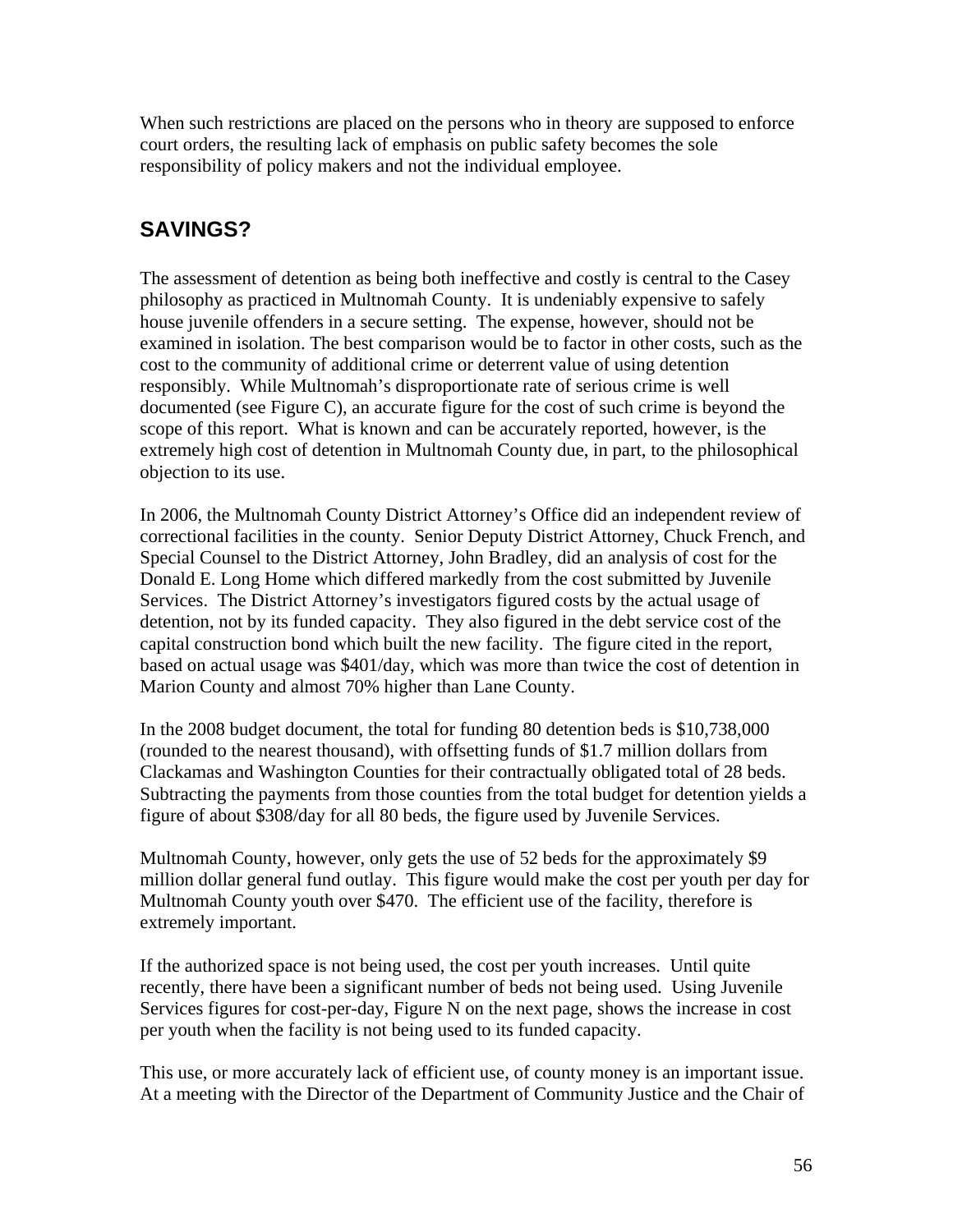the Multnomah County Commission in November of 2007, Crime Victims United was told that there were financial realities and constraints on increasing the use of detention. We disagree—up to a point. That point is when the average population reaches 80—the limit of county funding for detention.

To get the most accurate figure for the average population in detention, an inquiry was sent to Kathy Brennan, Supervisor of Detention and, when no answer was received, to Dave Koch, Assistant Director of Juvenile Services. He responded that the figure is "more often than not" over the figure of 64 cited by the District Attorney's Review.

#### **Figure N**

| Average<br><b>Population</b>                                      | 80    | 75    | 70     | 65     | 60     | 55     |
|-------------------------------------------------------------------|-------|-------|--------|--------|--------|--------|
| Cost per<br>youth/day                                             | \$309 | \$330 | \$353  | \$380  | \$411  | \$449  |
| % Change in<br><b>Cost From</b><br><b>Funded</b><br>Capacity (80) |       | $+7%$ | $+14%$ | $+23%$ | $+33%$ | $+45%$ |

## **Cost per Youth per Day at Various Average Daily Detention Populations\***

**\*Using Juvenile Services figure of \$309/day at full capacity.** 

In budget documents for the 2008 fiscal year, Juvenile Services stated that the 80 funded beds are utilized ".at almost 100% capacity each day." This does not correspond to the information available to either the District Attorney's Office, nor to Crime Victims United. Both Kathy Brennan and Dave Koch were asked to explain the discrepancy, but have failed to do so. Since that request for clarification was made, however, detention has often been used to the "almost 100% capacity" mentioned in their earlier document.

Another discrepancy arose when examining information on the Casey website and Department of Community Justice budget documents. On the Casey website, a graph is presented showing that Juvenile Services has "redeployed" a total of \$17.6 million dollars since 1998. The graph also shows a steady figure of \$2.4 million a year "redeployed" from 2001 through 2006.

Budget documents for the 2008 show Juvenile Services making the claim that \$2 million dollars have been "saved" by using alternatives less costly than detention. Once again, a request was made to Dave Koch to explain whether money has been saved or merely spent differently, and how the various figures were arrived at. Mr. Koch replied that over 2,000 youth had been diverted from detention to alternatives, such as reception, which cost far less than detention. Further, there was no detectable rise in crime according to Mr. Koch. Given the fact that during that time there was significant unused space in detention, however, there appears to be no actual savings to the county.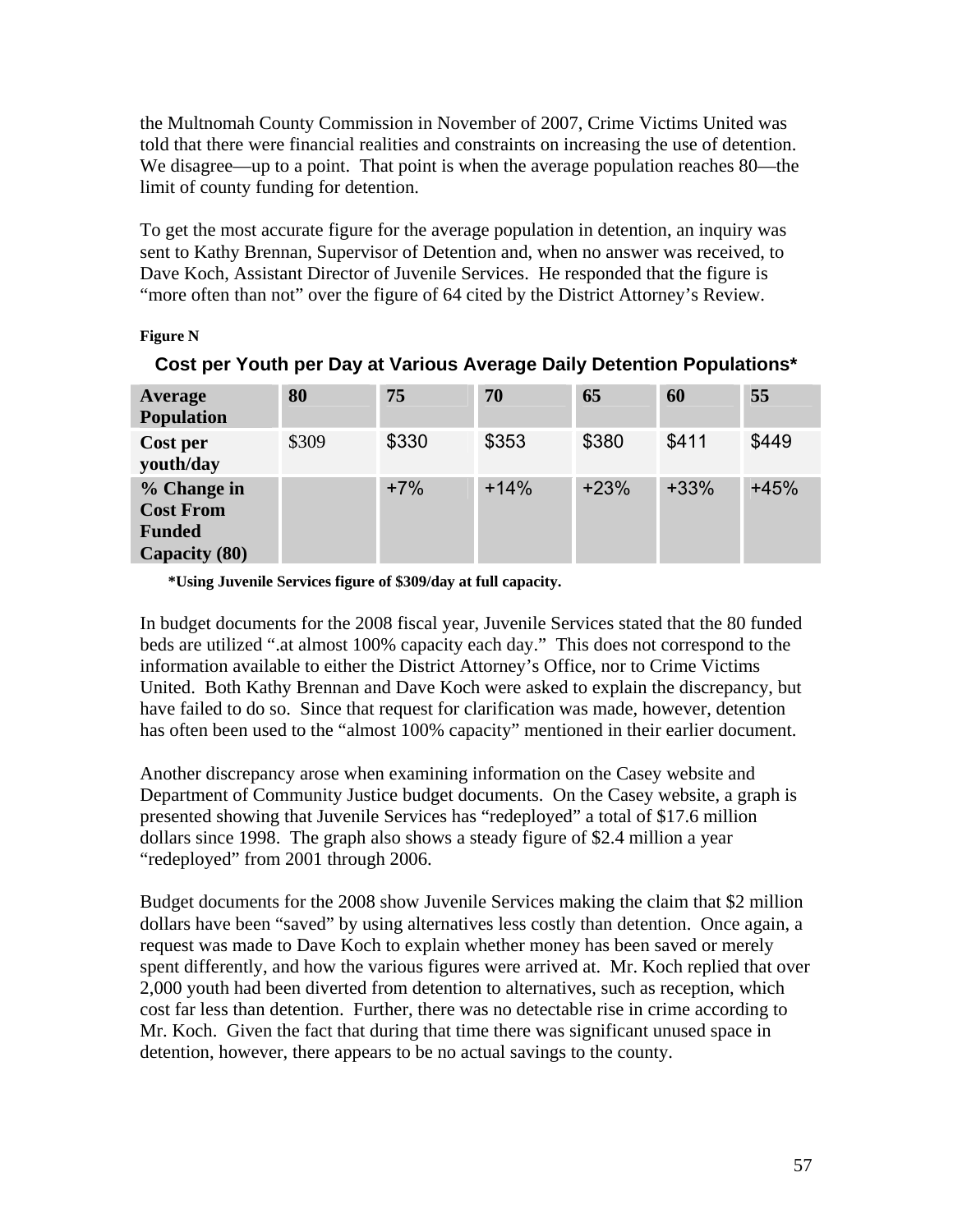Crime Victims United would agree that detention should not be used for the sole purpose of filling up available beds. Considering the types of crime that do not result in detention, and the lack of accountability after a youth has been taken to court, that is hardly an issue.

# **RESULTS?**

**We are invested in continuing to develop, implement and provide efficient and effective services that are customer focused, culturally competent, and based on best practices to reduce recidivism rate, to increase high school completion and to increase good government. -- Juvenile Services website.** 

One of the more striking examples of Juvenile Services seeing itself outside the law enforcement system is the mission statement on its website, which is included for the second time (above). This mission statement almost totally ignores the issue of crime, focusing instead on a litany of the current buzzwords used so often in juvenile justice. All of those concepts are valuable. None of them, however, specifically address the issues of community safety and accountability.

It is instructive to highlight one of the more breathless statements that has been used in the marketing campaign to assert what is not true—that Juvenile Services in adopting the Casey model, has found a better and more effective way to reduce crime. Here is a statement made in the department's press release of November 1, 2007, announcing the new RAI:

#### **Multnomah County's success in reducing juvenile crime…….is reshaping the juvenile justice landscape across the United States.**

Such hyperbole may be appropriate for sports commentators or hucksters selling the latest miracle product, but it is hardly appropriate or accurate to use when discussing juvenile crime. Anyone with a background in dealing with crime knows that the correct attitude when discussing any claim of success in changing human behavior is humility and a willingness to wait for long-term results. When marketing trumps results, science has taken a back seat.

Figure C, which is repeated on the next page, shows that despite Juvenile Services' claims of "…reshaping the juvenile justice landscape across the United States," and having engaged in "pioneering work," somehow the evidence is not quite so breathtaking.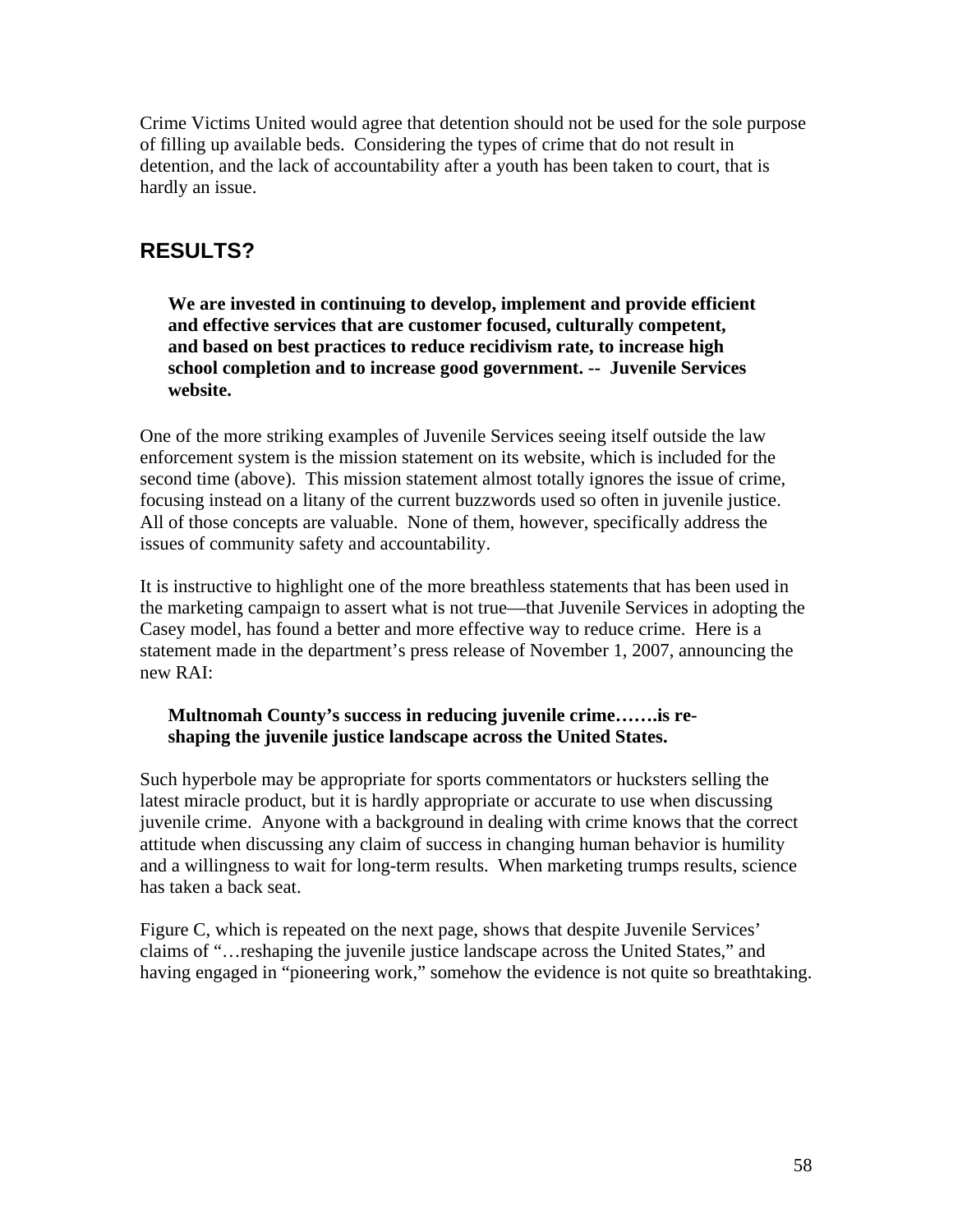#### **Figure C**

| Year | <b>Juvenile</b>  | <b>Juvenile</b>  | <b>Homicide</b> | <b>Robberies</b> | % of             | $%$ of           | % $of$           |
|------|------------------|------------------|-----------------|------------------|------------------|------------------|------------------|
|      | <b>Homicides</b> | <b>Robberies</b> | Multno.         | Multno.          | <b>Statewide</b> | <b>Statewide</b> | <b>Statewide</b> |
|      | <b>State</b>     | <b>State</b>     |                 |                  | <b>Homicides</b> | <b>Robberies</b> | Population       |
|      |                  |                  |                 |                  | <b>Multno</b>    | Multno.          | Multno.          |
| 2002 | 28               | 259              | 8               | 102              | 29%              | 39%              | 19%              |
| 2003 | 32               | 232              | 14              | 89               | 41%              | 41%              | 19%              |
| 2004 | 31               | 258              | 10              | 110              | 32%              | 43%              | 19%              |
| 2005 | 34               | 216              | <sup>12</sup>   | 95               | 35%              | 44%              | 19%              |

#### **Source: JJIS data and evaluation reports**

Absolute numbers have gone up and down, but the one constant has been the disproportionate number of violent crimes in Multnomah County considering its share of the state population.

The single crime-specific concept mentioned in Juvenile Services website is the mention of reducing recidivism. Since this benchmark is one by which Juvenile Services seems willing to be judged, it is important to look at its record in reducing recidivism.

A recent Casey document reported "… that repeat juvenile offenders dropped 31.4% between 1998 and 2004" in Multnomah County. As with previous assertions of a drop in crime, the repeat offender figure (recidivism) is not compared to other counties in Oregon, or to a statewide average, (Figure O, below). In failing to give comparative data for the state, the Casey Foundation also fails to accurately reflect Multnomah County's less than stellar performance in the eight years that recidivism figures have been available in JJIS. (See Figure P). Those figures show that Multnomah County has been a chronic underperformer in reducing recidivism, especially after the RAI had been in effect for several years.

These published recidivism figures for Oregon obviously fail to document any superior results of the Casey philosophy in one of its most celebrated "model sites". In fact, the data appear to show proof to the contrary.

| <b>Statewide in Percentages</b> |              |      |              |      |              |      |  |  |  |
|---------------------------------|--------------|------|--------------|------|--------------|------|--|--|--|
|                                 | 2003         |      | 2004         |      | 2005         |      |  |  |  |
| County                          | <b>Total</b> | $3+$ | <b>Total</b> | $3+$ | <b>Total</b> | $3+$ |  |  |  |
| Multnomah                       | 36.9         | 9.9  | 36.3         | 9.4  | 36.0         | 9.4  |  |  |  |
| Clackamas                       | 24.5         | 2.9  | 21.8         | 2.9  | 23.4         | 2.8  |  |  |  |
| Lane                            | 31.9         | 7.3  | 27.2         | 6.3  | 33.8         | 7.8  |  |  |  |
| Marion                          | 34.6         | 7.3  | 36.4         | 6.9  | 32.7         | 6.4  |  |  |  |
| Washington                      | 27.0         | 4.8  | 25.6         | 4.3  | 28.4         | 3.9  |  |  |  |
| Statewide                       | 32.0         | 6.8  | 31.3         | 6.3  | 31.5         | 6.2  |  |  |  |

#### **Figure O**

# Recidivism\* of the Five Largest Counties and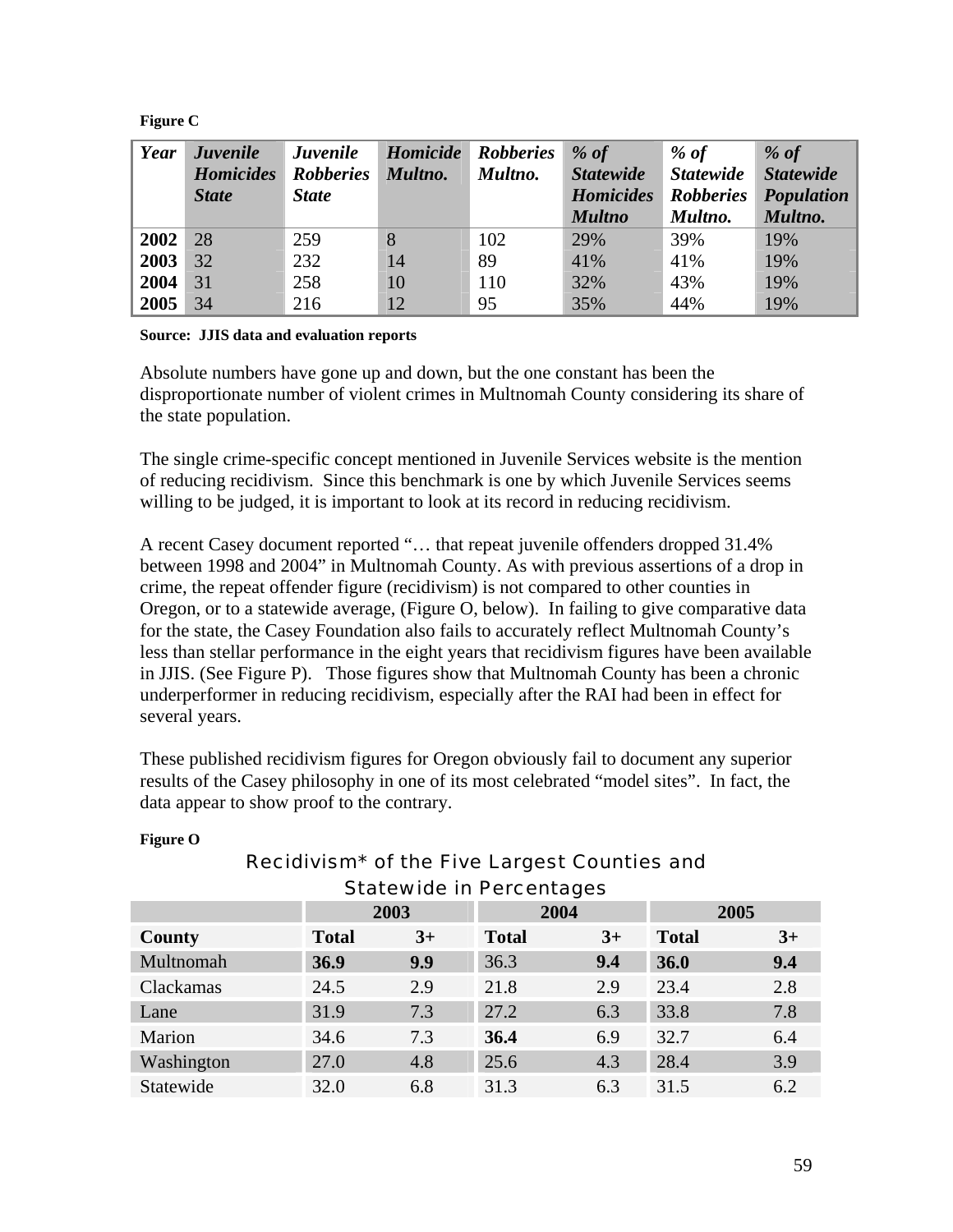\*Recidivism is defined as the percentage of youth in the previous year who reoffended in the listed year. For instance, the 2003 figures represent the percentage of youth in 2002 who reoffended in 2003.

1. Total: total recidivism in percentages

 $\overline{a}$ 

- 2. 3+: Percentage of those who reoffended with 3 or more referrals in the listed year.
- 3. Numbers in bold represent the highest levels of recidivism for the given categories

As the above chart demonstrates, Multnomah County has had the highest rates of recidivism in 5 out of 6 categories during the last 3 years. Those years are 7-10 years after the Casey model began to be implemented. Most alarmingly, Multnomah County has always led in the category of recidivists reoffending at a rate of three of more referrals. This figure has consistently been over 9%. While Juvenile Services likes to assert that it targets high-risk offenders, the rate of reoffending does not seem to enter into the assessment of risk.

In the October edition of the department's on-line newsletter, Inside Community Justice, there is a headline for an article entitled "Juvenile crime up. Repeat Offenses down."<sup>[5](#page-60-0)</sup> Well, (1) yes and (2) it depends on how you look at it. Juvenile Crime in Multnomah County, as measured by referrals, was up in 2006 (2.5%), and by a higher percentage than the statewide average (1.8%). The number of those reoffending actually increased. Due to the increase in crime, however, the percentage of those reoffending actually decreased slightly by three tenths of a percent.

The chart on the next page gives a longer range view of recidivism in Multnomah County and statewide. Rather than show a relentless march of progress as the Casey model was fully implemented, it appears to show just the opposite. As Casey "reforms" have substituted matrixes for a significant degree of human judgment, the difference between statewide recidivism figures and Multnomah County's recidivism figures have increased—and not in Multnomah's favor.

During the past 8 years, the rate of recidivism statewide has decreased twice as much as that of Multnomah County. In addition, the year-by-year difference between recidivism statewide and recidivism in Multnomah County has grown considerably. When community safety and accountability still had something of a foothold, the difference was fairly small.

<span id="page-60-0"></span><sup>&</sup>lt;sup>5</sup> In a wonderful bit of irony, just under the "Juvenile Crime Up" headline is another headline: "**Detention Reform Spurs Positive Changes in Juvenile Justice** A new national report from the Justice Policy Institute cites Multnomah County, Chicago and Santa Cruz, as examples of jurisdictions that improved racial justice, family involvement and performance measures as a result of detention reform." We don't know about the first two factors, but about those performance measures….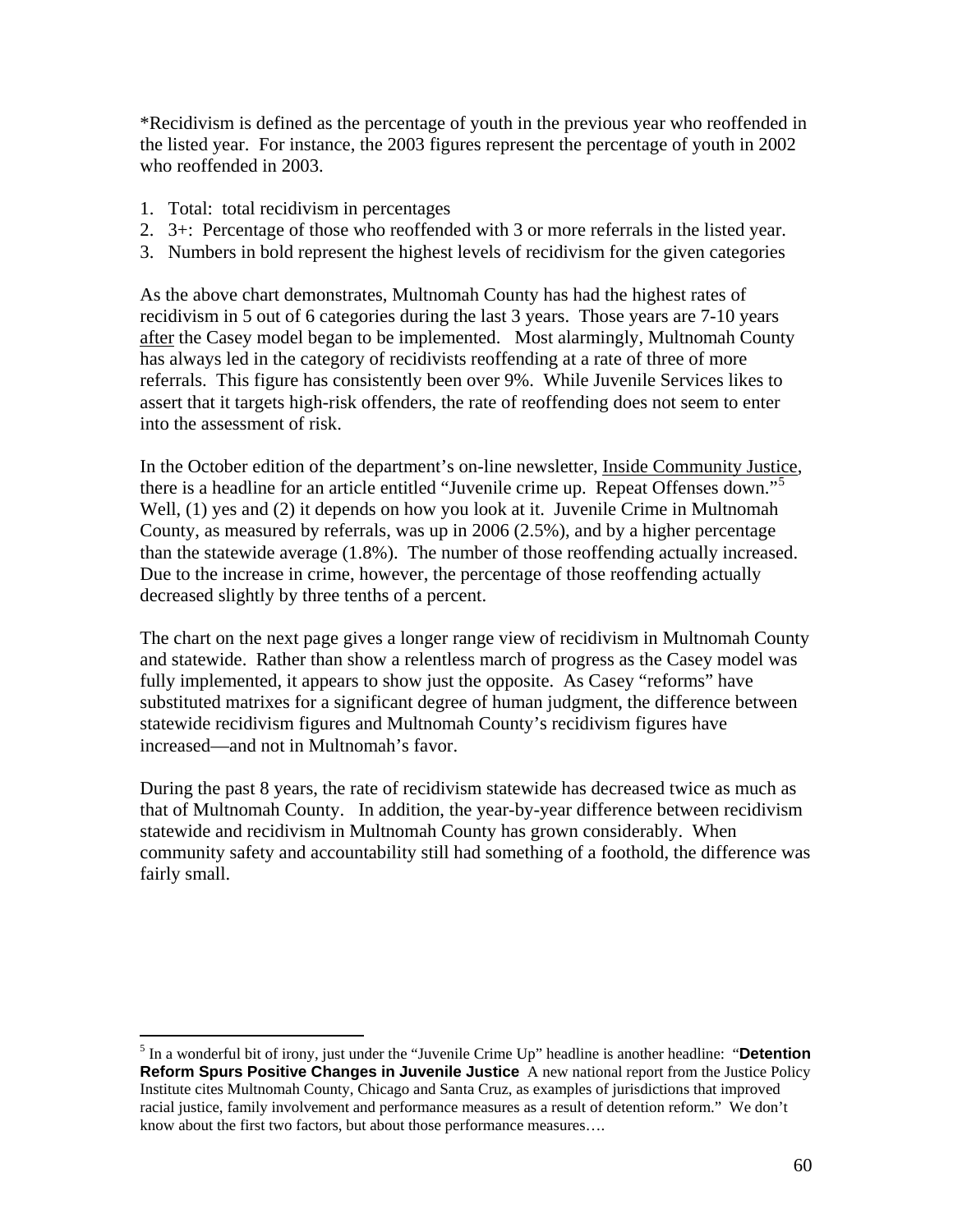#### **Figure P**

|                | 1998   | 1999  | 2000   | 2001   | 2002   | 2003   | 2004   | 2005   | <b>Change</b><br>in $%$ |
|----------------|--------|-------|--------|--------|--------|--------|--------|--------|-------------------------|
| Multnomah 38.3 |        | 37.0  | 37.9   | 38.5   | 36.4   | 36.9   | 36.3   | 36.0   | $-2.3$                  |
| Statewide      | 36.9   | 36.6  | 34.8   | 34.1   | 32.2   | 32.0   | 31.3   | 31.5   | $-5.4$                  |
| Difference     | $+1.4$ | $+.4$ | $+3.1$ | $+4.4$ | $+4.2$ | $+4.9$ | $+5.0$ | $+4.5$ |                         |
| in $%$         |        |       |        |        |        |        |        |        |                         |

#### **Eight year History of Recidivism, Multnomah County and Statewide**

**Source: OYA statewide and county recidivism reports** 

The difference between statewide and Multnomah County recidivism is now quite significant as shown in figure Q, below:

#### **Figure Q**





**Source: OYA statewide and county recidivism reports** 

This deterioration in comparative performance roughly correlates with the introduction of the RAI, version 3 which was implemented in 1998, and went through various revisions until replaced with the RAI-4 in October 2007.

As will be discussed again in Part 3, there is also reason to believe that juvenile crime at the lower levels is underreported, due to a lack of confidence by the police that such referrals will be dealt with appropriately. Such evidence is admittedly speculative, since it assumes that referrals would be higher if the police had more confidence in Juvenile Services.

There are data, however, that would provide some evidence of whether the police are merely lazy or responding to a demonstrated lack of action by Juvenile Services. I was reminded of this fact when going over two of the police surveys. The following comments stood out:

"I haven't written MIP's [minor in possession of alcohol], Curfew, Tobacco, etc. for years."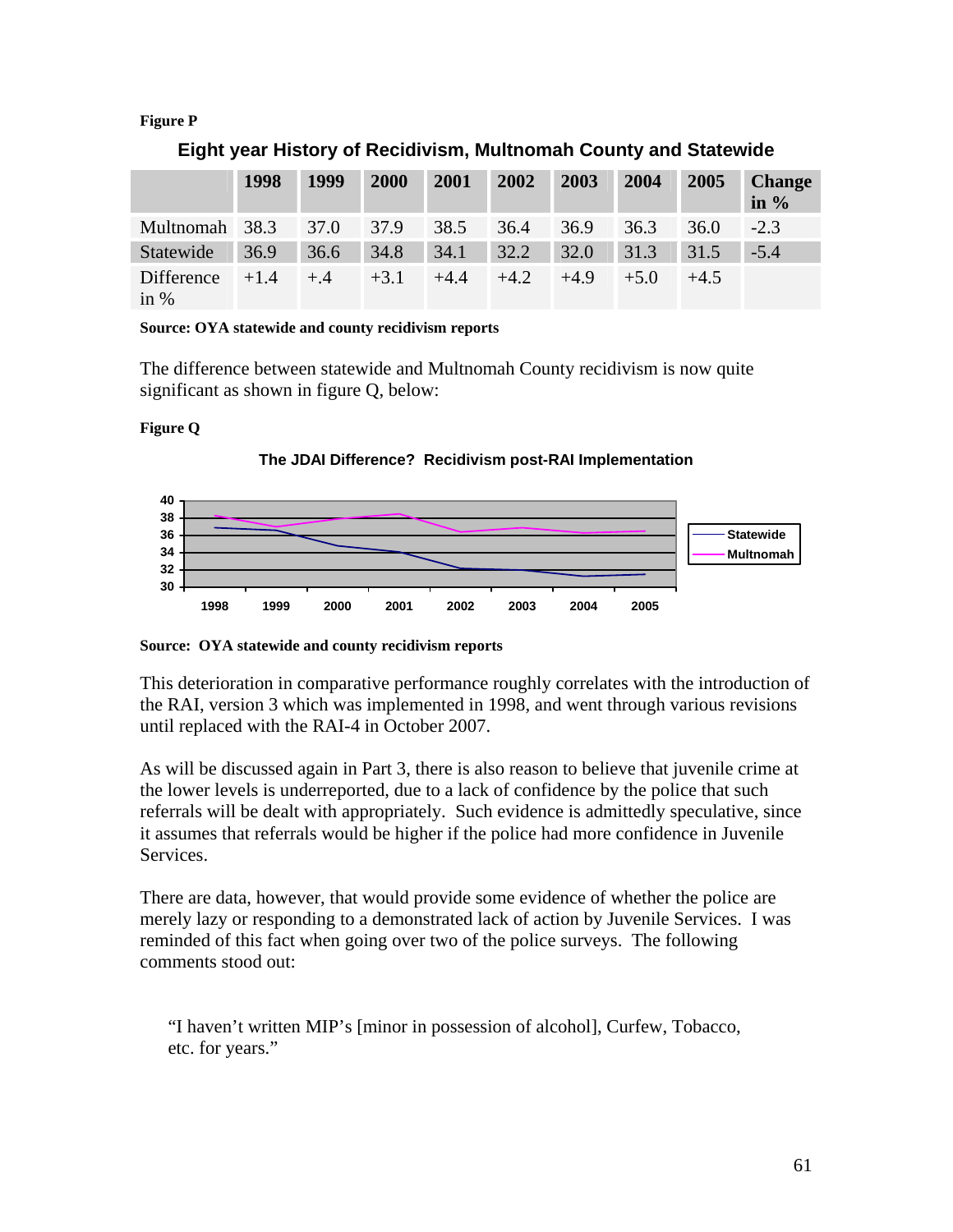#### And,

"I do not believe they follow the ORS [Oregon Revised Statutes] for denial of driving privileges for drug and alcohol violations."

As mentioned earlier in this report, Oregon now has excellent juvenile crime statistics. Two of the statistics given are for Minor in Possession of Alcohol and Possession of Less than an Ounce of Marijuana. Both represent the sort of relatively minor public order offenses that police can often decide to write up or ignore. These referrals are especially helpful because though they are a non-criminal violation, (there is no possible detention time, a lower burden of proof and no right to court-appointed counsel) they carry a meaningful sanction—the suspension of driving privileges if taken to court. Most departments make heavy use of a provision in the law which offers diversion on a first offense. This allows a youth to attend drug and alcohol classes in lieu of suspension. Officers have reason to write the citations if they believe that any action will be taken. The number and disposition of such offenses gives a rough idea as to the confidence of the police that their time and effort will result in any action whatever. The five most populous counties were chosen as comparisons.

As can be seen in Figure R, next page, Multnomah has the fewest citations written even though having more population than any of the other counties. But there is good reason for the lower number of citations. Out of 563 citations written in Multnomah County, no alcohol or less than an ounce of marijuana citations were taken to court and only 19 were diverted, a rate of 2%**.** Juvenile Services has, in effect, legalized the use of alcohol and marijuana by minors, and yet again shown its disdain for the purpose clause of the Oregon delinquency code and its call for "early and certain sanctions".

Multnomah County spends over \$ 1 million a year in general funds and \$2.5 million in total public funds for a residential drug and alcohol program for drug dependent and delinquent youth. You have to wonder what twist of logic—or "data-drive decision"- allows the leadership of Juvenile Services to ignore the early warning signs involved in entry-level substance abuse referrals while spending \$2.5 million to deal with significant drug and alcohol dependency. In fact, Juvenile Services seems to disagree with its own actions. In its 2008-2009 budget justification for the residential drug program, the department stated "…National reports increasingly underscore the need to intervene in juvenile alcohol and drug abuse." We agree, and urge Juvenile Services to follow its own advice.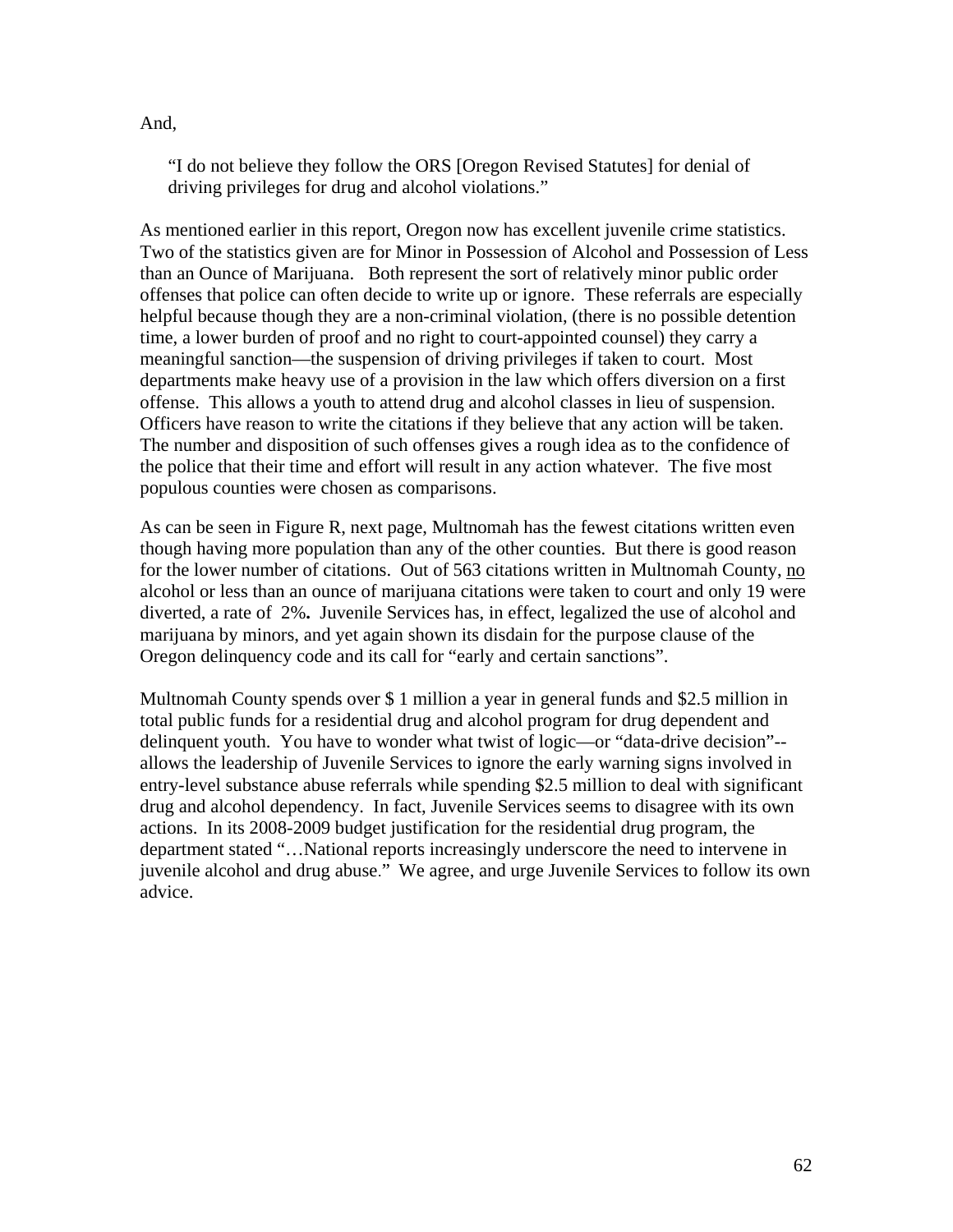#### **Figure R**

|            | <b>Combined</b><br><b>Alcohol</b> and<br><b>Marijuana</b><br><b>Citations</b> | <b>Number</b><br>taken to<br><b>Court</b> | <b>Number</b><br><b>Diverted</b> | <b>Number</b><br>with no<br>action taken | Percentage<br>with no<br>action taken |
|------------|-------------------------------------------------------------------------------|-------------------------------------------|----------------------------------|------------------------------------------|---------------------------------------|
| Multnomah  | 563                                                                           | $\Omega$                                  | 13                               | 550                                      | 98%                                   |
| Clackamas  | 587                                                                           | 91                                        | 106                              | 390                                      | 66%                                   |
| Lane       | 659                                                                           | 116                                       | 389                              | 154                                      | 23%                                   |
| Marion     | 651                                                                           | 61                                        | 278                              | 312                                      | 48%                                   |
| Washington | 685                                                                           | 18                                        | 453                              | 214                                      | 31%                                   |

#### **Number and Disposition of Alcohol and Marijuana Citations in 2006**

**Source: JJIS data and evaluation reports** 

The survey of police officers (see Part 3) showed that 47% of them responded yes to the question: "Are there times when you don't write a report on a juvenile incident because you believe nothing will happen?"

In a phone interview, one Portland Police Officer told me that he was confused by the question, since it implied that contact had been made with the juvenile. He said that when contact is made he writes a report, however, he ignores a number of incidents such as alcohol and marijuana use or criminal trespass because he believed that there would be no action. It seems probable, therefore, that the figure of 47% is a conservative estimate.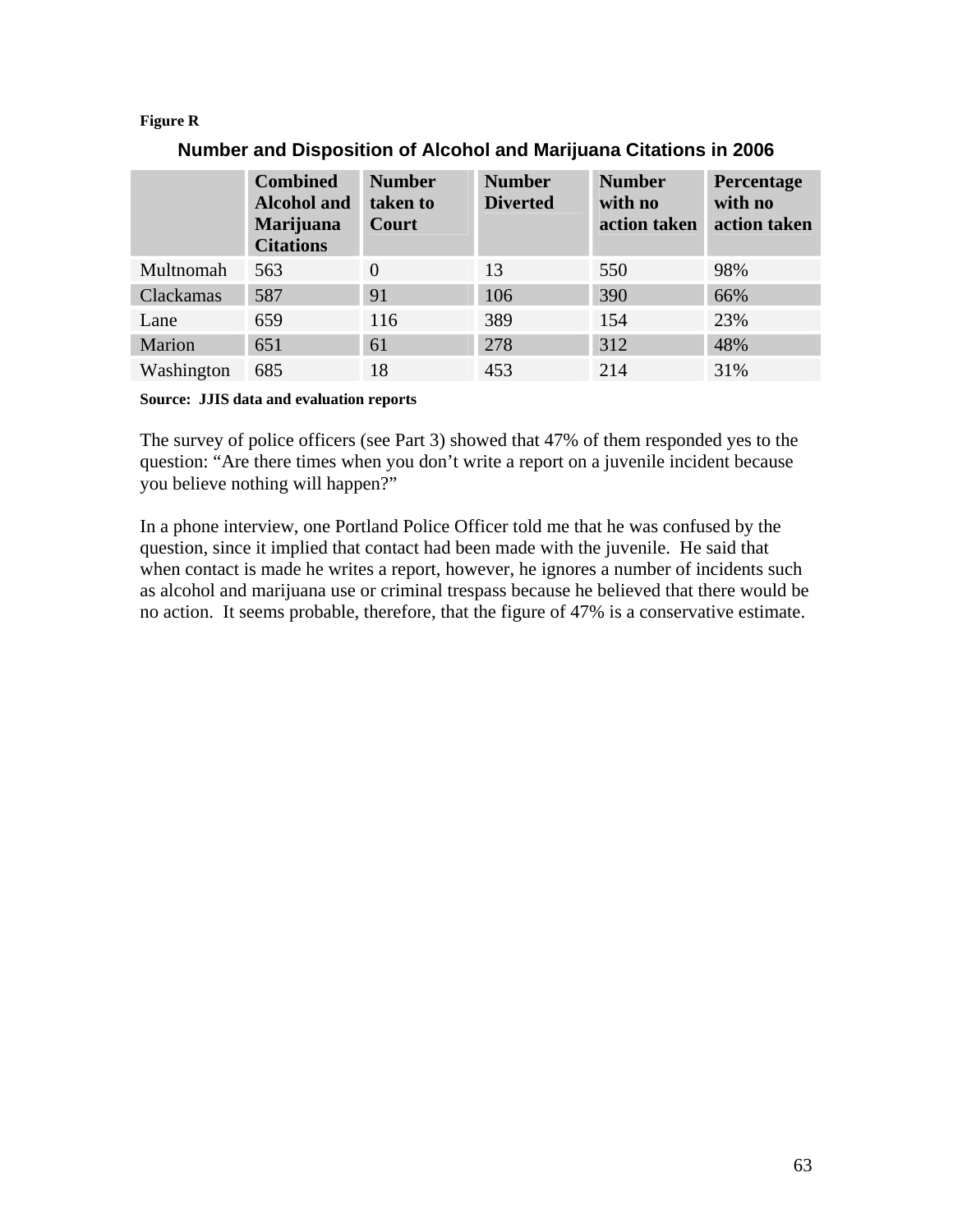# **PART 3: JDAI ON THE STREETS THE POLICE PERSPECTIVE**

#### **"It seems like the community partnership is broken."-- Portland Police Officer**

Every youth in treatment through Juvenile Services is there because of a police officer. That officer took a crime report, investigated, arrested a youth and wrote a report sufficient to sustain the charge. Police are not often acknowledged as the prime agents of change for delinquent youth, but they should be. Usually, the credit goes to the helpers- those who can speak softly and have the time to listen--those who didn't have to deal with the youth when he/she was violent, verbally aggressive and generally unpleasant. Those same people didn't have to take a crime report from a victim and deal with their trauma and anger. Those same people didn't have to do hours of paperwork which has to be so accurate that the officer must testify under oath to the accuracy of every detail. Those same people don't have to see the result of their work being the youth's almost immediate release to the streets. Finally, those same people don't do all that with little or no faith that the matter will be dealt with adequately.

These are the realities faced by the police officers in Multnomah County who deal with juvenile crime. Juvenile court counselors, custody workers, prosecutors, judges and therapists are all crucial to the process of getting help for a delinquent youth. They would, however, be out of work without the police. For their indispensable part in the process which results in youth offenders being placed into treatment programs, the police are too often portrayed as Neanderthals who know only force and who routinely violate rights. As one police officer told me during a phone interview "…You take a kid to reception, and they tell the kid 'it's all right. You're safe. We're not the police'."

Juvenile Services documents show that it is common to get the opinions of a number of persons, including family members, school personnel and those involved in providing treatment for a youth before making a recommendation to the court. What was totally lacking was any attempt to get the opinions of the police officer who arrested the youth. This is backed up by the survey results, where 96% of the officers said that they were not asked their opinion as to the dangerousness of the youth when they contacted detention for an admission decision. The person who started the process is the one person whose opinion is ignored. The officer is likely to be the only person who has seen the youth on the streets, where the youth displays the behaviors that have resulted in court action (see example on the next page). Failing to look at the police as a valuable resource for information about the youth is incredibly short-sighted and leaves out an extremely valuable viewpoint.

We did not ask for either the names of the officers or the youth they were talking about, but you have to wonder what happened with the following case, which illustrates the reasons for the frustration and disappointment felt by officers: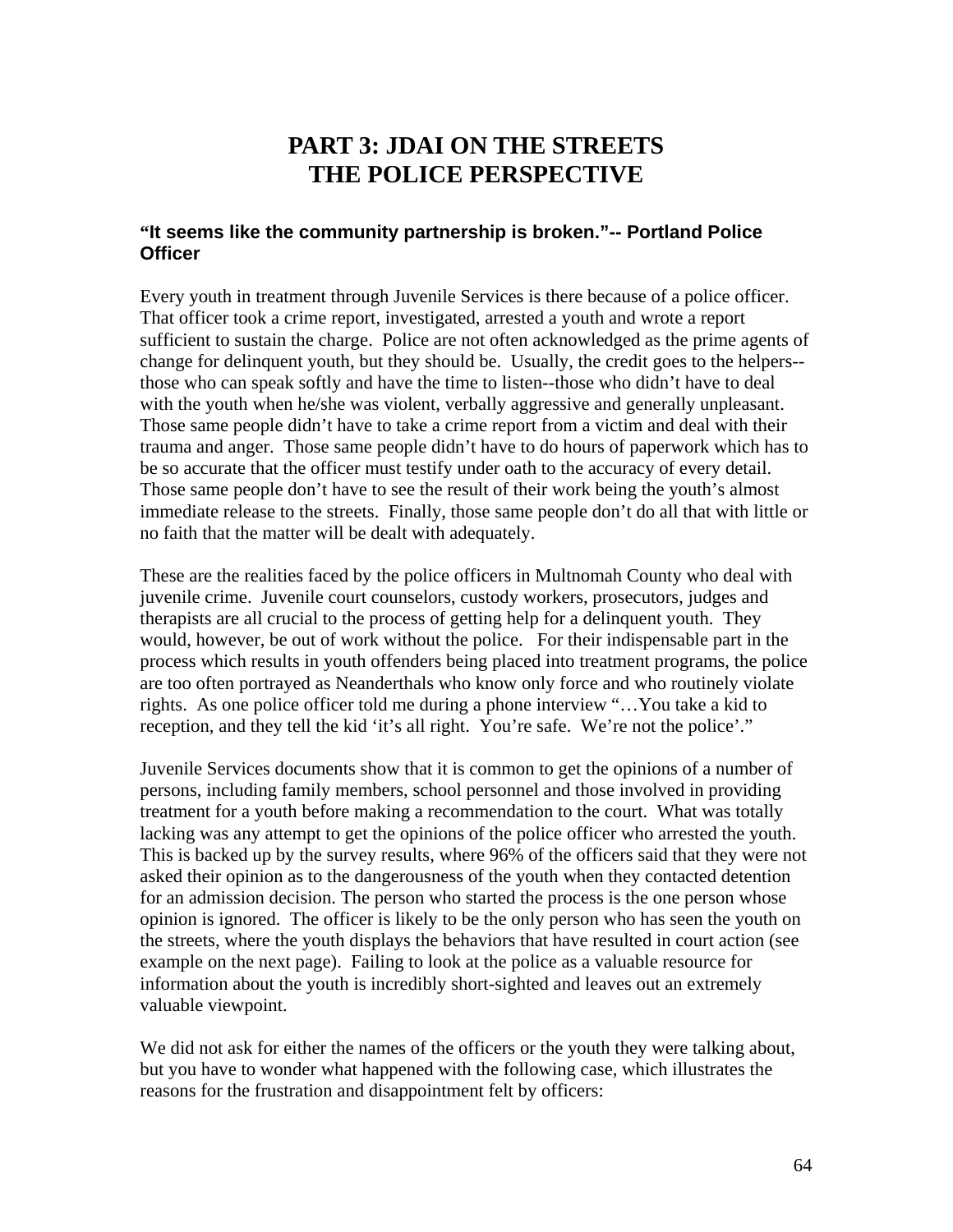My partner and I once arrested a young fellow who was throwing canned food at us and then yelled that he was going to go inside, get his gun and shoot the police. He ran inside the house, but we were eventually able to take him into custody. He fought us after being placed in cuffs and we had to put him in maximum restraints. He also fought us at the precinct and we almost could not get his fingerprints done. He peed on the floor of the holding cell. When we delivered him to JDH, he was released before we could complete our reports.

When given a chance to give an opinion, the vast majority of police will express the desire to see delinquent youth get help. Since they usually don't start their contact with youth in the more civilized setting of an office or courtroom, they do have a different perspective from others in the system. They see the need for the juvenile justice system to have credibility among those they deal with. They get immediate feedback from youth who have shown their lack of respect for a system which fails to take their crime(s) seriously. The officers who have responded to our survey cared enough about trying to improve the juvenile justice system that they took the time to fill out a survey, even though they probably believed that it would be an exercise in futility. One officer wrote at the end of his survey, "I'll bet I wasted my time on this survey!" We hope not.

The survey was distributed in Troutdale, Gresham and Portland. A response of 50-100 would have been adequate to get a sense of how the officers felt about the juvenile justice system in Multnomah County. The survey was never considered to be definitive, but was thought to be an important addition to the other information in the report.

When all of them had been returned, we had a total of 255 completed surveys. Two hundred twenty five of them were from Portland Police officers and the balance from Troutdale and Gresham. Even more impressive was the fact that over 90% had included written comments on the survey. Those comments were sometimes so extensive that they had to be written in the margins or on the back of surveys. Several officers included a full page or more of comments.

There was no difference in the responses from the 3 departments. All were conclusively negative toward the current practices of Juvenile Services.

The citizens of Multnomah County have every reason to be concerned when their police are overwhelmingly negative toward their county's juvenile justice system. Some of the negativity is undoubtedly due to a lack of contact with Juvenile Services personnel, which is inexcusable but easily corrected by Juvenile Services. The bulk of the problems, however, have to do with the police observing on the streets the negative consequences of Juvenile Services policies. More than a bit of cynicism can be expected when officers see the chaos on the streets being described in various media as a "national model". While police do not have the only legitimate viewpoint in this matter, any assessment of the problems of Juvenile Services which does not solicit the views of police officers and police leadership cannot be considered to be either serious or comprehensive.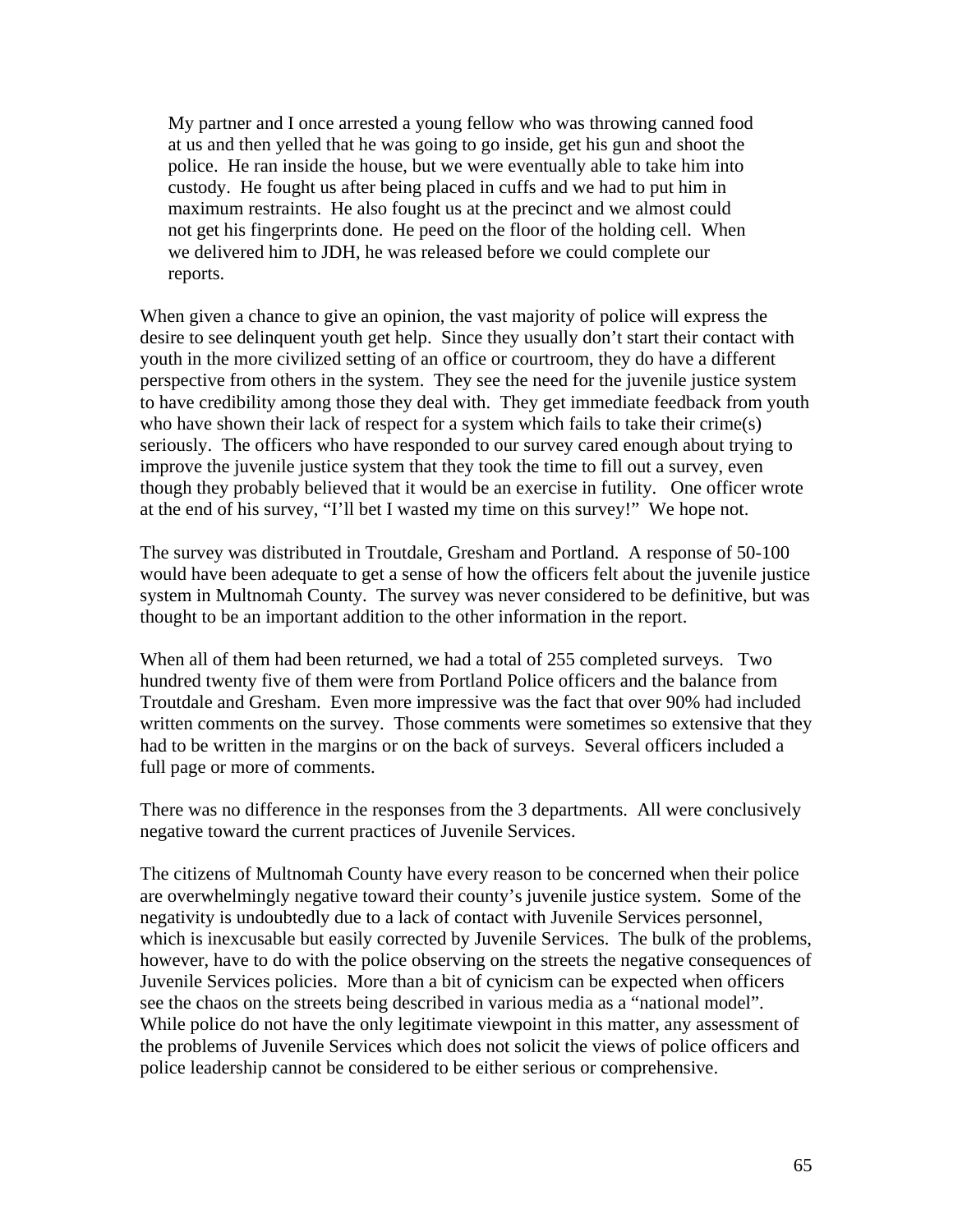Our questionnaires were distributed through the police officers' unions. I wrote the questions. There is little doubt that they would have been different if written by a specialist in polling. One officer, who did not fill out the questionnaire, but turned it in (this was the only time it happened in the 256 questionnaires returned), said that the questions amounted to a "virtual push poll". Push polls are meant to influence opinion not to register it. Although I accept the point that is was possible to write better questions, this most certainly was not a push poll. For instance question 15 asks, "If you are aware of reception, do you see it as an effective alternative to detention?" If written as a push poll the question might be, "Would your opinion of reception change if you knew that there was an anti-law enforcement bias on the part of some staff?" There are no such questions in the survey. It was entirely possible for Juvenile Services to have received glowing reviews on this survey. That did not happen. Surveys such as this do tend to bring out the highly motivated. There did not appear to be any on the positive side. This response was more typical:

The juvenile system in Multnomah County appears from my perspective to have no interest in holding youth accountable for their actions. I frequently deal with parents who are as frustrated by the lack of support or correctional enforcement on youth in this county as police are. The bad reputation the juvenile system has is not restricted to street cops. --Gresham police officer.

There were dozens of such comments such as "I was an officer in [another part of the state] before my move to Portland and I am appalled by Portland's lack of addressing juvenile issues." Another officer summarized the views of numerous other officers with the following comment: "Most people would probably be outraged if they truly knew how little impact the system has on kids and how extensive a record they can have with no deterrence."

## **LAW ENFORCEMENT SURVEY**

**Based on 255 completed surveys.** 

**Responses have been rounded to the nearest percentage. Responses less than one percent have been rounded to the nearest tenth of a percent.** 

1. What percentage of your time is spent dealing with youth?

0-20% **\_35%**\_ 20-30% \_**44%\_**\_ 40% or more \_**21%**\_\_\_

2. What is your general assessment of the juvenile justice system in Multnomah County?

Good **\_.4%** Fair \_**8%**\_\_\_\_ Poor \_**92%**\_\_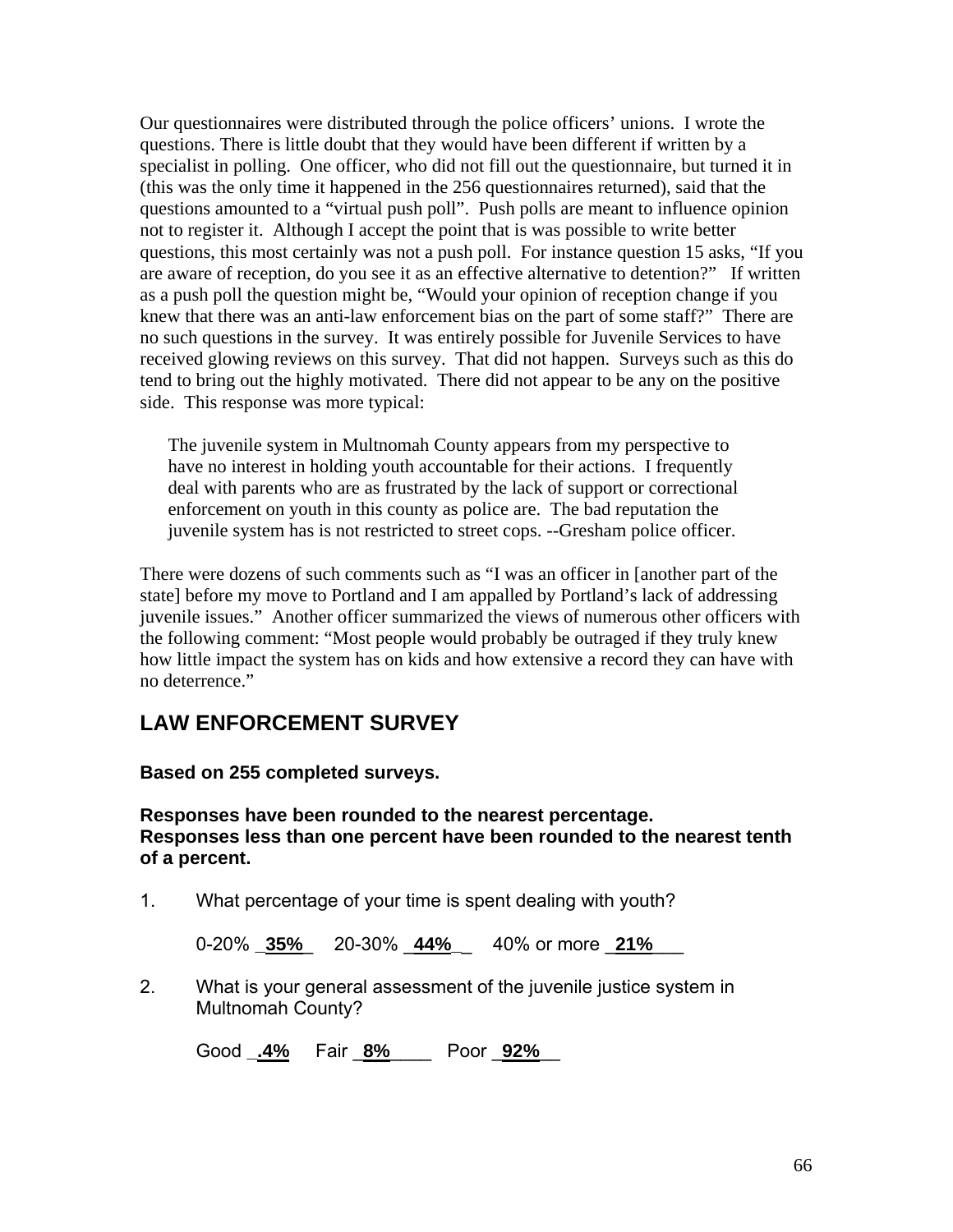3. When you arrest a youth and then send in your report, what is your level of confidence that the matter will be dealt with appropriately?

Good **\_.7%**\_\_ Fair \_\_**11%**\_\_ Poor **88%**

4. How hard is it to get a youth into detention?

Extremely \_**67%** Fairly Difficult **31%** Easy **2%**

5. How often have you arrested a youth for a felony and had that youth released rather than detained?

More often than not **54%** Occasionally **35%** Seldom **11%** 

Never **.4%** 

6. How often have you arrested a youth for a felony who you believed to be an immediate risk to the community and had that youth released rather than detained?

More often than not **30%** Occasionally **43%** Seldom **20%**

Never **7%** 

7. When you make contact with detention about a youth you have arrested, are you asked your opinion about the dangerousness of the youth?

Yes **4%** No **96%** 

8. When you make contact with detention, does your opinion about the dangerousness of the youth appear to make any impact on the decision regarding detention?

Yes **3%** No **56%** Can't Say **43%**

9. What level of credibility does juvenile detention have on the street?

Considerable **2%** Some **4%** Little or none **94%** 

10. What level of credibility does juvenile probation have on the street?

Considerable **1%** Some **16%** Little or none **83%** 

11. What level of cooperation do you have from Juvenile Services as an agency? Considerable **3%** Some **53%** Little or none **43%**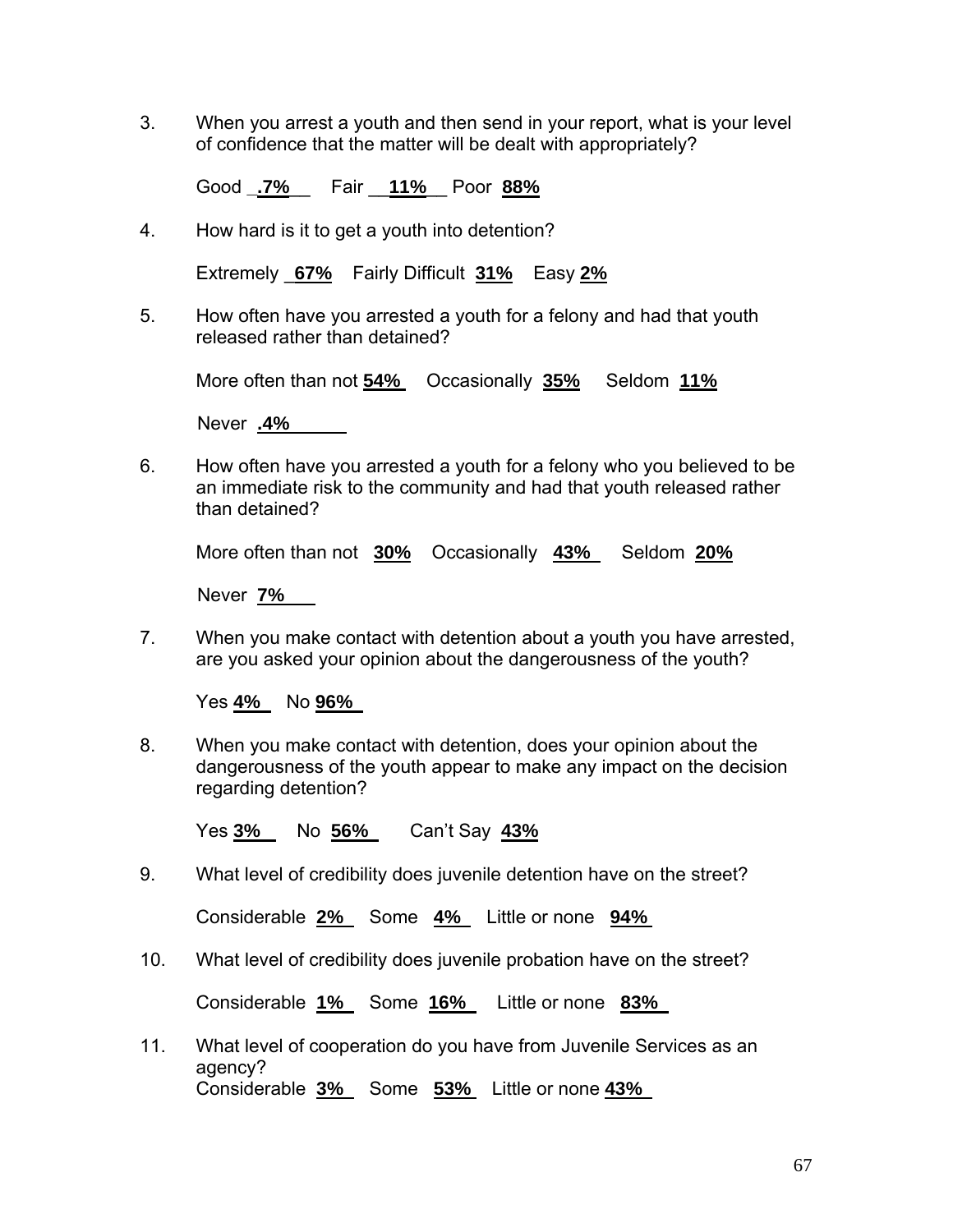12. What level of cooperation do you have with individual employees of Juvenile Services?

Considerable **2%** Some **51%** Little or None **21%** 

Don't know any **26%**

13. How visible does juvenile probation appear to be on the street?

Very **.8%** Somewhat **7%** Little or no visibility **92%** 

14. Are you aware of the reception center where youth who are not being detained are to be taken?

Yes **96%** No **4%** 

15. If you are aware of the reception center, do you see it as an effective alternative to detention?

Yes **4%** No **91%** Can't Say **5%** 

Note: Of the 9 respondents answering yes, 5 of them qualified the answer to say that it should only be used for status offenses and minor crimes.

16. Have you ever been directed to take a felony case to the reception center?

Yes **33%** No **67%**

17. Have you ever been directed to take a youth on probation to the reception center?

Yes **54%** No **46%** 

18. Are there times when you don't write a report on a juvenile incident because you believe nothing will happen?

Yes **47%** No **53%** 

19. If the answer is yes, how often does that happen?

Frequently **26%** Occasionally **61%** Seldom **13%**

In most cases, the results of the survey are quite obvious. There was an overwhelmingly poor assessment of Multnomah County Juvenile Services (92%), and the level of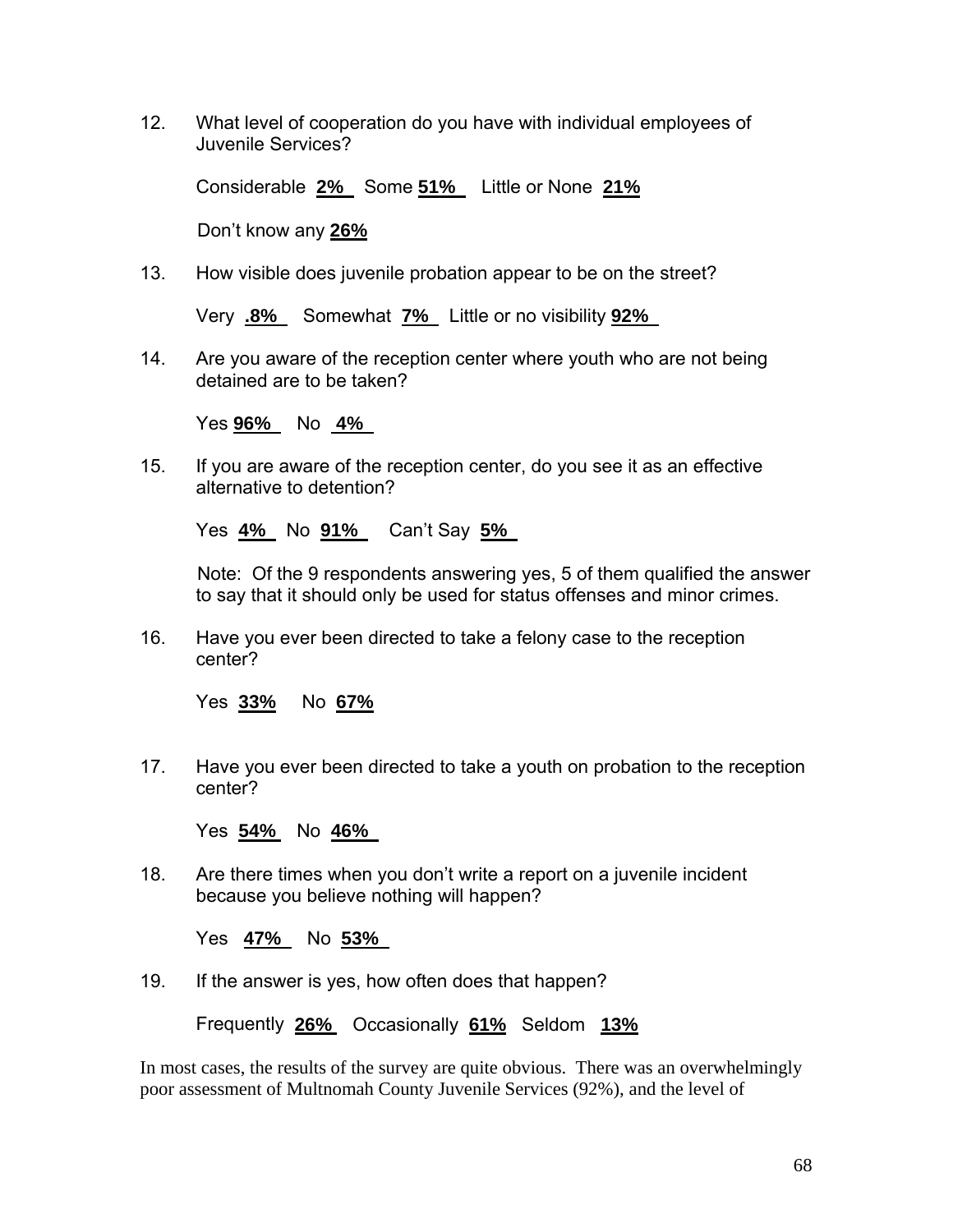confidence that cases would be handled appropriately (88%) poor. For the questions which asked about the perceived street credibility of juvenile detention and juvenile probation, the results are also quite unambiguous. Ninety-four percent said that juvenile detention has little credibility on the streets, and 83% made the same assessment of juvenile probation. In a question designed to get more information about the activity level of juvenile court counselors, 92% stated that juvenile probation has little or no visibility on the streets. Equally unambiguous was the response to question 15: "If you are aware of the reception center, do you see it as an effective alternative to detention?" Ninety-one percent answered no, and the question provided hundreds of comments. Most of those comments can be summarized by the following from a Portland police officer:

[reception] is a useful tool for first-time offenders, but for repeat or serious offenders it is a waste of time. They can just walk out the door. I have taken kids to [reception] and then rearrested them on the same shift.

As mentioned in Part 3 of this report, a number of officers made comments about an antilaw enforcement bias on the part of reception personnel. Here are just a few that express the view that reception is a hostile environment for police:

- It's very anti-police.
- Not friendly to law enforcement.
- Adversarial to law enforcement.
- Some [reception] staff have treated officers with a lack of common courtesy in front of the juvenile.
- Staff show youth how to make an internal affairs investigation against officers.

Some of the comments can only be characterized as scathing. It was common on question 2, the general assessment of Multnomah juvenile justice, to get comments such as:

"I only chose poor because a lower option wasn't available," or "juveniles generally don't have any respect for authority or police because they know the consequences for their actions are almost non-existent. They know the juvenile justice system is a joke."

On question 3, which asked for the level of confidence that cases would be handled appropriately, many officers provided cases which they felt illustrated the reason for their lack of confidence:

"I am a detective working only Measure 11 crimes. I had a case where four juveniles violently assaulted 2 victims. I charged the suspects with Robbery II, Assault III and Intimidation 1. The juveniles did no jail time and received probation. They were out …the next day."

And: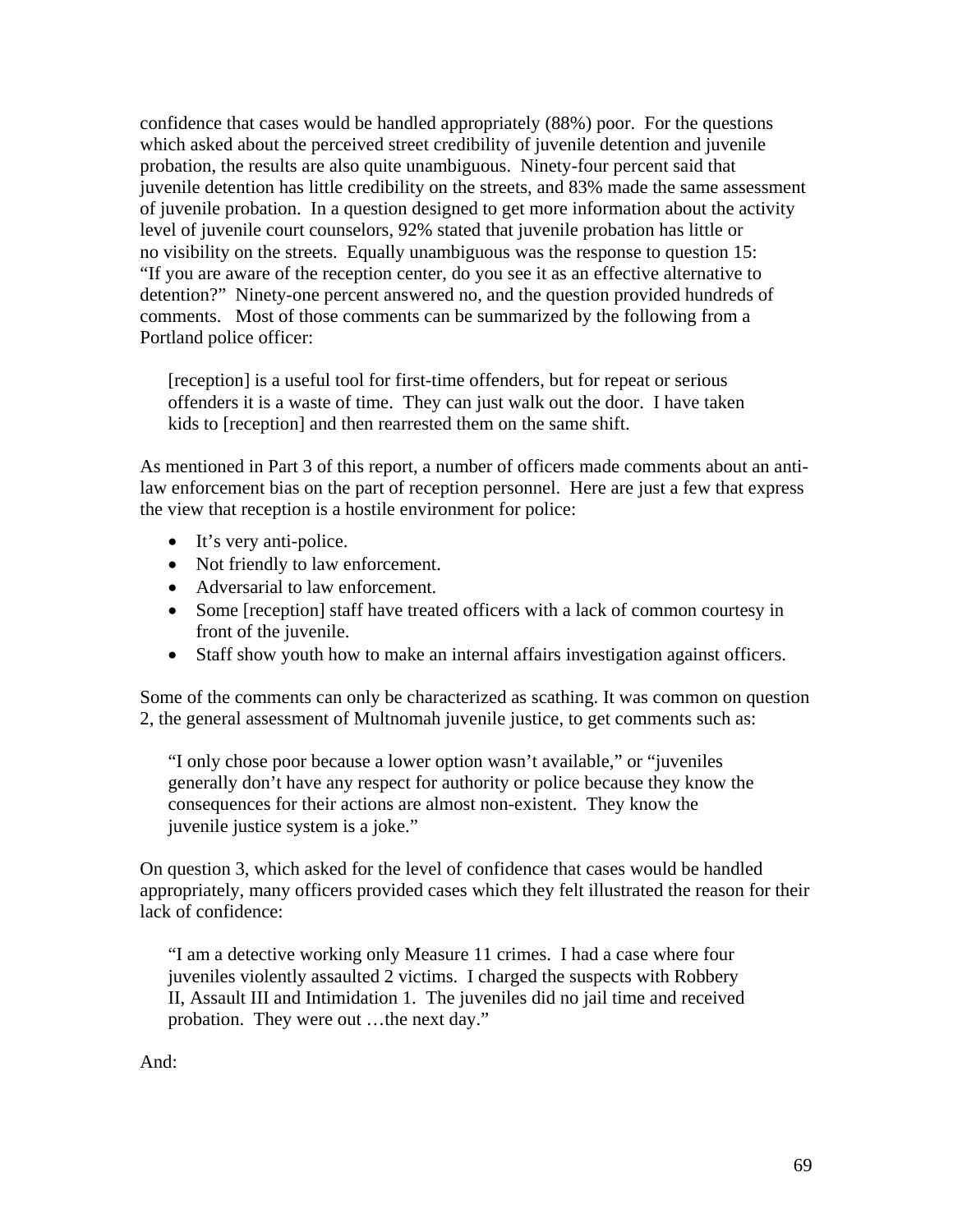"I have arrested the same juvenile for auto theft and burglary over and over. It seems that nothing happens until they finally turn 18 and get into the adult system."

There were hundreds of comments on the surveys. They were too numerous to print them all. One short quote about Juvenile Services, however, seemed to summarize the vast majority of those comments:

## **"It is a system where philosophy does not match up with reality."**

Police opinions represent only one of a number of valid viewpoints. Police; however are the only segment of the justice system to have seen the offender on the streets where the crimes have taken place and in the context of his criminal behavior. Crimes seldom occur in probation offices, courtrooms or treatment groups, where too often the harsh reality of crime can be forgotten when a reasonably polite and well-spoken youth is sitting across the table or in front of a judge's bench.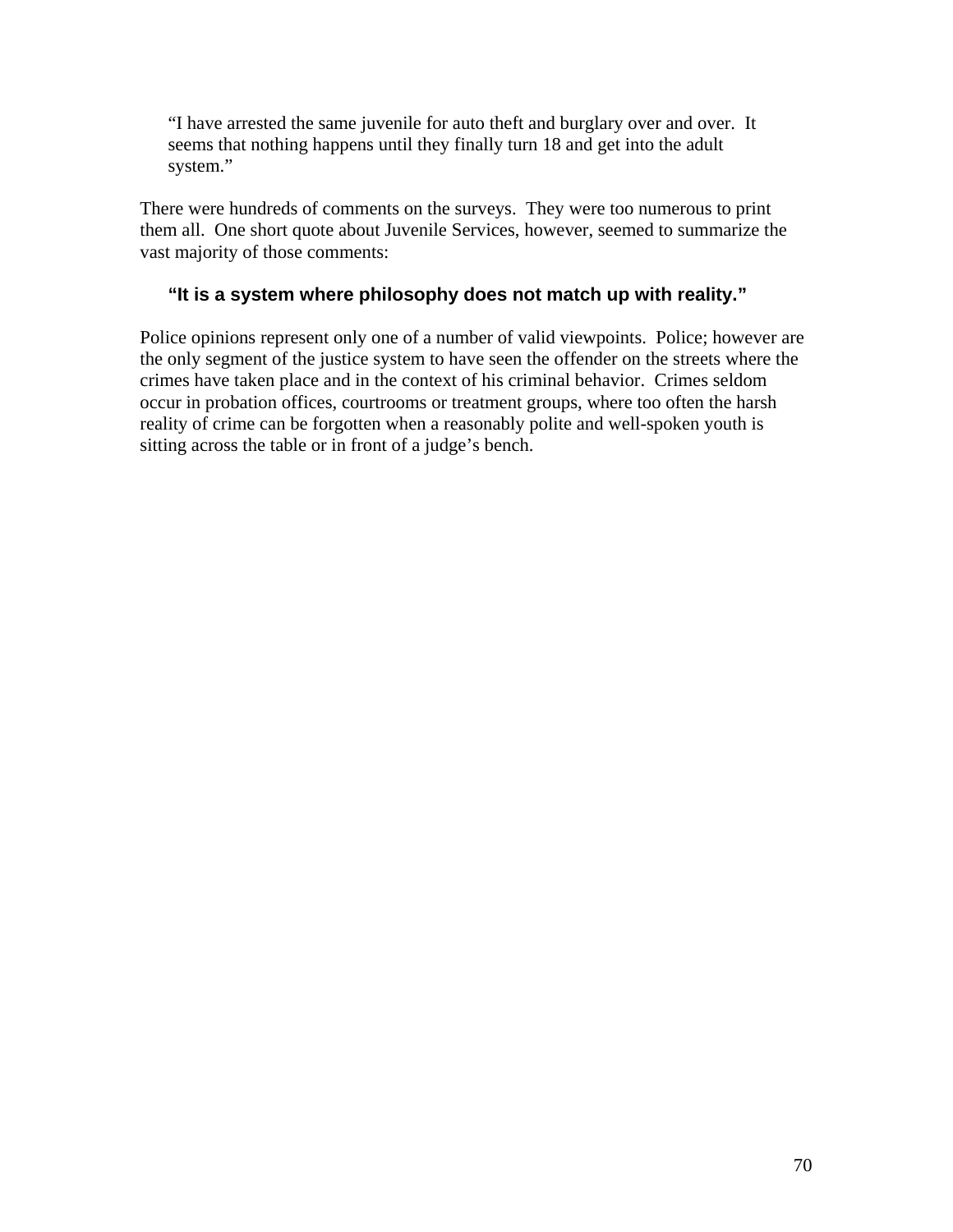# **PART 4: JDAI ON THE INSIDE THE CUSTODY STAFF PERSPECTIVE**

Custody staff work within the detention center. They are both staff who supervise the youth in custody and those who receive phone calls about possible admissions to detention. The intake workers are the staff who must use the RAI, and who have to give a litany of "no's" when asked by police whether a youth can be lodged. It is unfortunate, but inevitable, that the comments of police indicate that they believe that custody staff generally support the current low-incarceration strategy. Custody staff are often the only contact the police will have with Juvenile Services personnel, and that is often only by phone.

The staff responding to our questionnaire were all experienced and most had been with the department for a sufficient period to have seen the increasing imprint of the Casey model. Perhaps as a result, these staff were willing to take something of a risk in giving their opinion about a juvenile justice philosophy which has become more of an orthodoxy than an alternative view.

Custody staff have expressed concern over more than just the admissions policy. Staff show frustration about not being able to apply reasonable discipline within the facility. For instance, in the questionnaire there is a question about whether an assault of a youth or a staff member would result in the matter being reported to the police. The answers to the questionnaire are disturbing.

Such lack of accountability while in custody, and reports of lessened sanctions is what staff refer to as the lack of management backup.

Custody staff are also confronted with youth who are detained on a Failure to Appear warrant and then just given a new summons to appear before being released. They are the persons who do such releases based on the RAI and other policy. As stated earlier, Juvenile Services has emphasized that there are no "automatic holds" on warrants.

Other comments by custody staff involve such specific actions as giving youth in custody for Measure 11 offenses hand-held video games that can be taken back to their rooms, and more generally, the policy of not lodging probation violators for other than major crimes.

It is significant that in a question asking to what level current practices comply with state law as set out in the purpose clause of the juvenile delinquency code, not one of the staff who responded to the survey felt that their department was substantially complying with that law. Fifty percent said that there was marginal compliance. Twenty five percent said there was little to no compliance.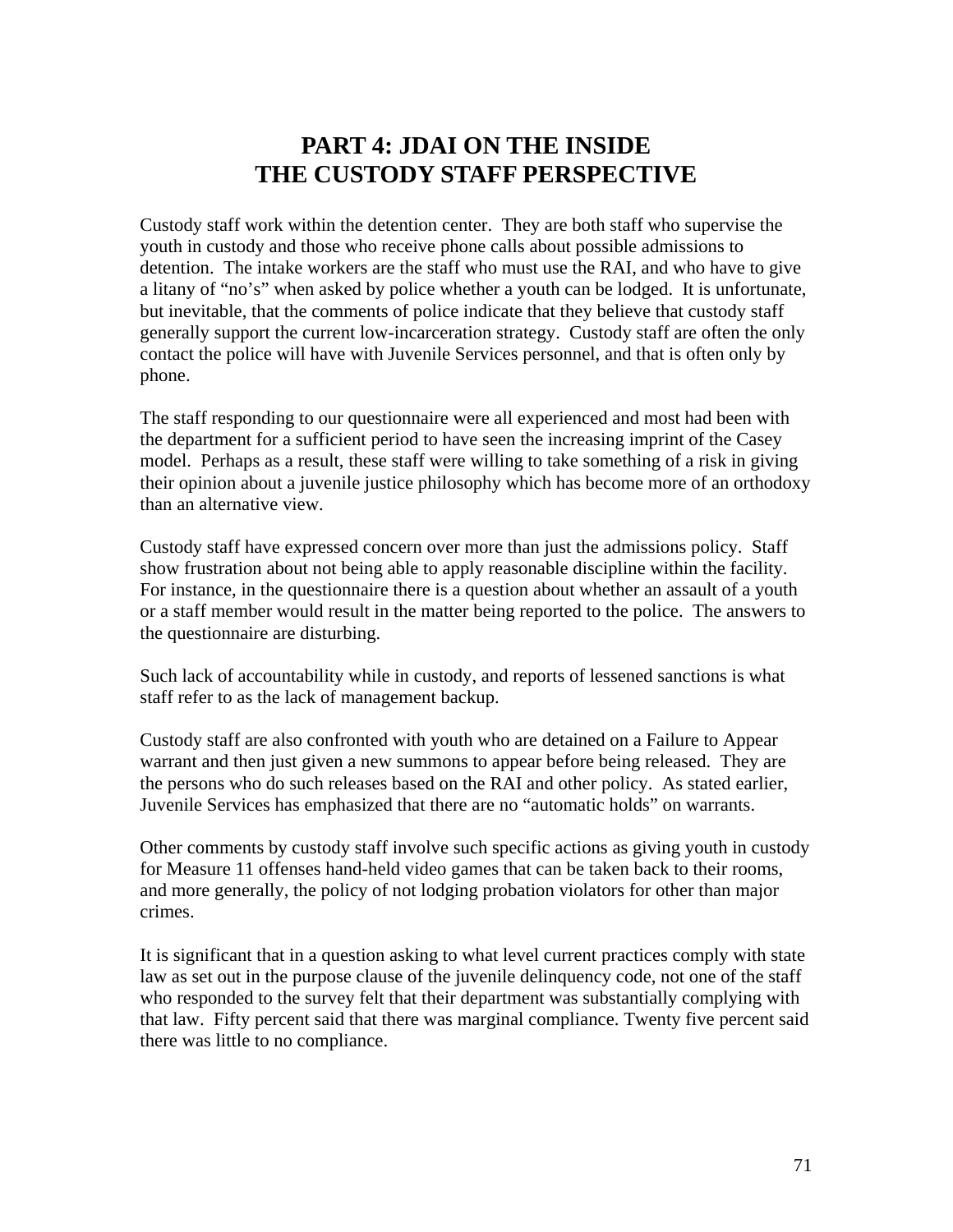The concerns expressed range from policies inside the facility which seem counterproductive to behavioral change to general concerns about the safety of the community. Their recommendations are thoughtful and to the point.

Just over 25% of the full time custody staff filled out questionnaires. That was less than we had hoped, but more than we expected, due to management opposition. We will stipulate that the results as shown below should not be taken as the final or definitive word on custody staff views. These results, however, are the first chance for custody staff to offer substantive comments and criticism of present policies in a setting which offered protection from employment retaliation. A survey of all custody staff which is sanctioned and even encouraged by Juvenile Services management and by the county political leadership would be a logical next step.

Scoring and respondents' comments have been displayed in bold.

### **CUSTODY STAFF SURVEY**

#### **Based on 16 completed surveys out of 60 custody staff.**

#### **All results have been rounded to the nearest percentage**

- 1. How long have you worked at Multnomah County Community Justice? Less than 1 yr. \_\_\_, more than 1 year \_\_\_, more than 2 years **100%**
- 2. What is your general impression of the effect of the Casey Foundation's Juvenile Detention Alternatives Initiative?

 Very Favorable \_\_\_\_, Somewhat Favorable \_\_\_\_, Neutral **19%**\_\_\_\_\_ Somewhat negative **31%**, Very negative\_**50%** Wasn't aware of it \_\_\_

3. If your impression is favorable, why do you feel that way? Check all that apply.

Better use of resources

Fewer youth in detention

More alternatives to detention **wave** 

4. If your impression is negative, why do you feel that way? (Check all that apply)

Youth are not held accountable \_**93%**\_\_

Youth are not given credible reasons to change behavior \_**56%**\_\_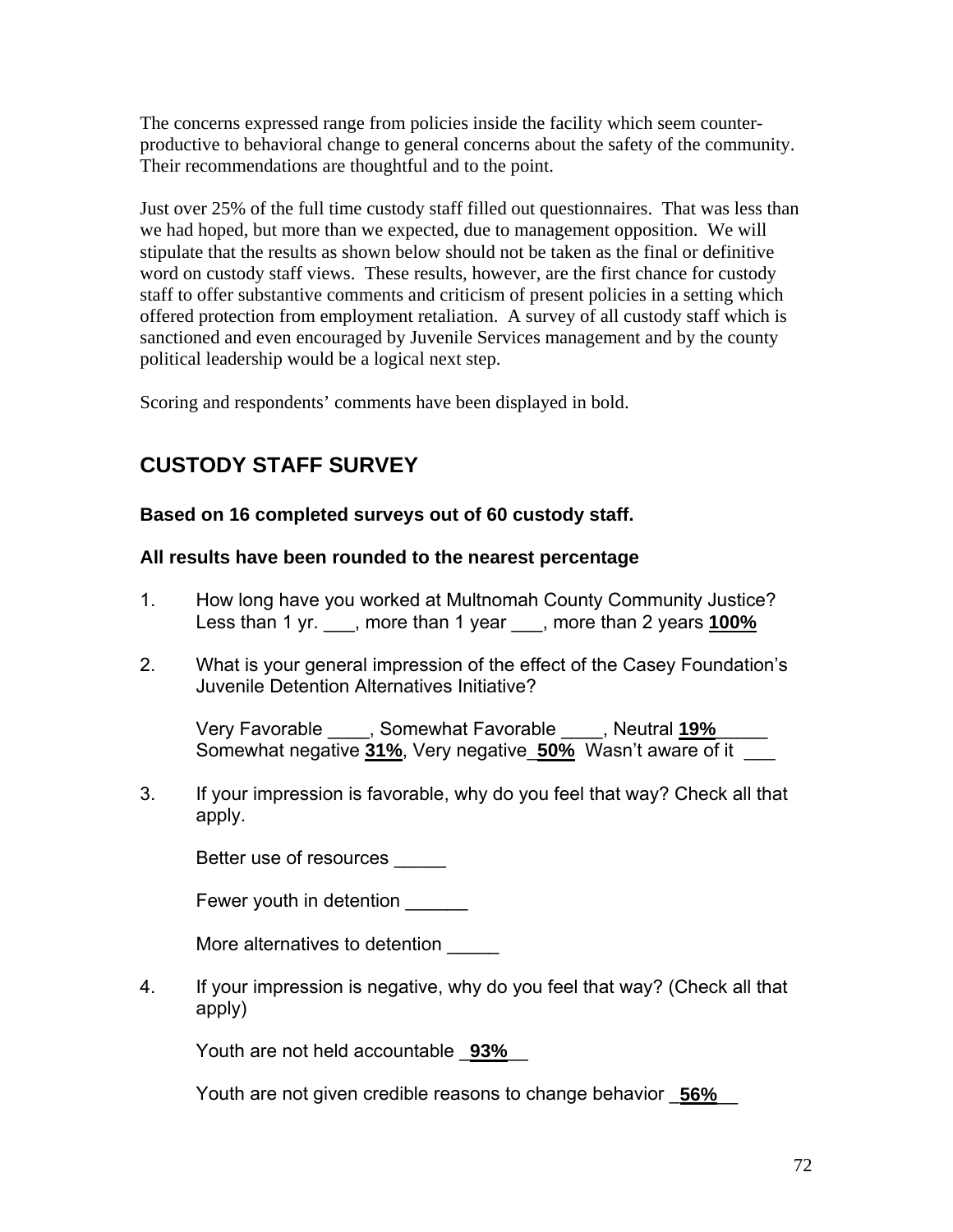Community is not adequately protected \_\_**75%**\_\_

Other written comments:

- **A. Casey has had some positive influence, but they continue to interfere with the daily operations of detention.**
- **B. Inadequate consequences to deter criminal conduct.**
- **C. Casey uses money and to influence management. The [Casey] foundation is set up for alternative programs. It has no business inside the justice system.**
- **D. Community safety and accountability need to be emphasized.**
- **E. Some youth need more incarceration due to their crime.**
- **F. Need more community and staff protection.**
- **G. Fewer dangerous youth are being held.**
- 5. Were direct-service staff involved in the decision making process regarding the implementation of the Casey-sponsored changes? Yes\_\_\_\_\_\_ No **100%**\_
- 6. Has management ever sought out your opinions about the policies that are being implemented under the Casey initiatives?

Yes \_\_\_\_\_\_\_ No \_**100%**

 If the answer is yes, were your opinions sought before or after implementation of the Casey initiatives?

Before \_\_\_\_\_\_\_ After **100%**

The following is the mission statement of the Oregon Juvenile Justice system as written into law. It is at the very front of the delinquency code.

**419C.001 Purposes of juvenile justice system in delinquency cases; audits.** (1) The Legislative Assembly declares that in delinquency cases, the purposes of the Oregon juvenile justice system from apprehension forward are to protect the public and reduce juvenile delinquency and to provide fair and impartial procedures for the initiation, adjudication and disposition of allegations of delinquent conduct. The system is founded on the principles of personal responsibility, accountability, and reformation within the context of public safety and restitution to the victims and to the community. The system shall provide a continuum of services that emphasize prevention of further criminal activity by the use of early and certain sanctions, reformation and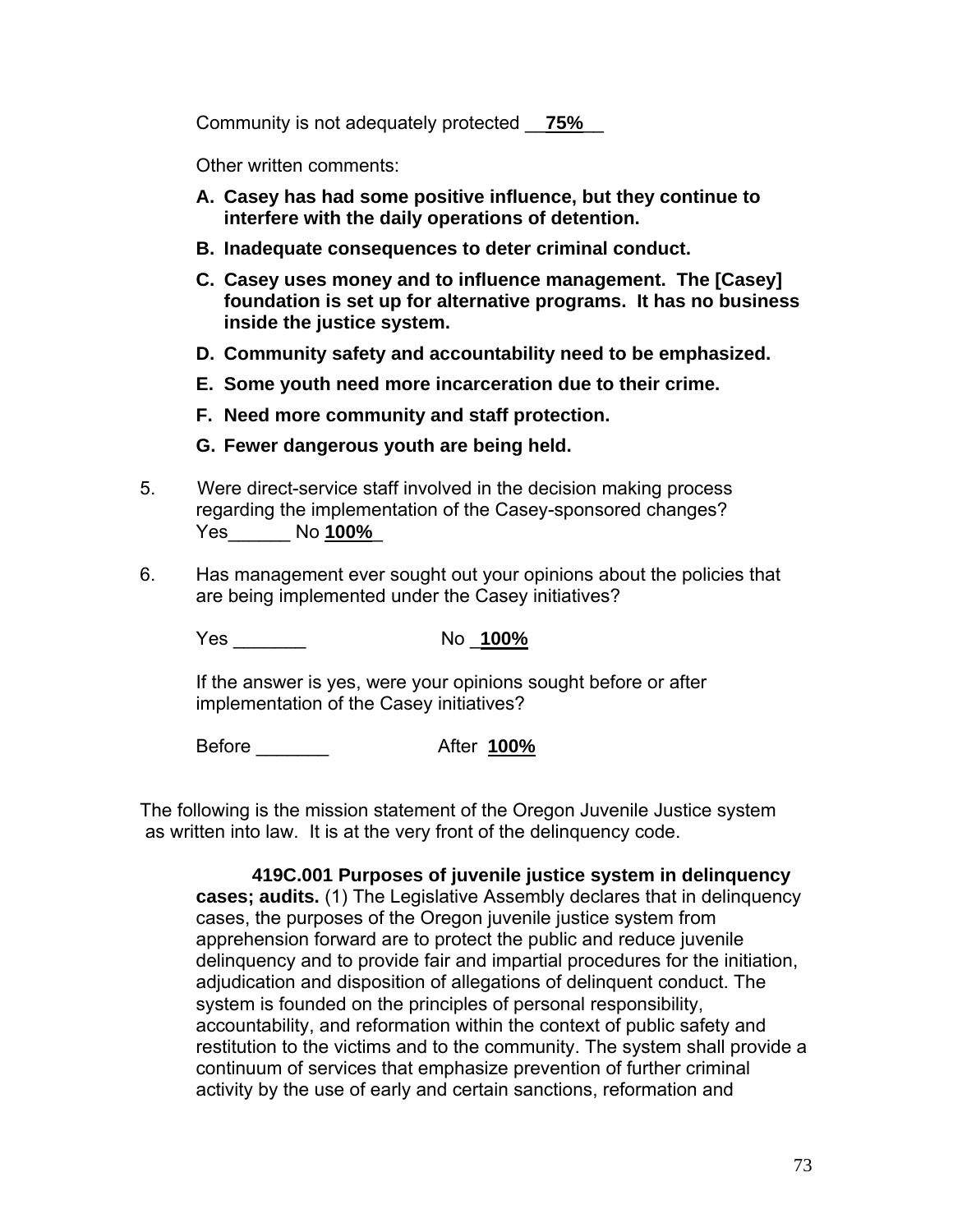rehabilitation programs and swift and decisive intervention in delinquent behavior.

- 7. Based on your experience, how well does Multnomah County Juvenile Services comply with 419C.001? Substantial Compliance **\_\_\_\_\_\_\_\_** Moderate compliance \_**25%** Marginal Compliance \_**50%**\_\_\_\_ Little or no compliance \_**25%**
- 8. How has the Risk Assessment Instrument (RAI) affected your job? Positively \_\_**6%**\_\_ Negatively \_\_**75%**\_\_\_ No Effect \_**19%**

Written comments:

- **A. Fewer youth in detention make the job easier, but fewer youth are being held accountable.**
- **B. Since so few are lodged, youth being held feel singled out.**
- **C. The only effect is on population.**
- **D. Youth not being held accountable. It is enabling the youth's criminal behavior.**
- **E. Doesn't hold kids accountable. More delinquent kids are on the street.**
- **F. Worried about releasing violent youth.**
- **G. We still try to protect the public regardless of the [RAI] score.**
- **H. More violent youth are on the street.**
- **I. It's a shame how many dangerous juvenile offenders we won't hold. It does not protect the public. It does the opposite.**
- **J. Doesn't hold youth accountable or protect the community. It enables youth's criminal behavior. There is conflict between the department and the police. Police won't arrest because we won't hold.**
- **K. Can't assist police.**
- **L. Too lenient to act as a deterrent.**
- **M. Not holding kids we should.**
- 9. Based on your experience and training, do you feel that detention is operated to maximize safety for youth and staff? Yes \_\_**19%**\_\_\_\_\_\_\_\_ No \_\_**81%**\_\_\_\_\_\_\_\_\_
- 10. If safety is a significant issue, what are the reasons? (check all that apply) Staffing  $\frac{37\%}{81\%}$  Number of inexperienced or part-time staff  $\frac{81\%}{81\%}$ Administrative Policies **87%** Lack of management support \_**81%** Lack of appropriate training **37%**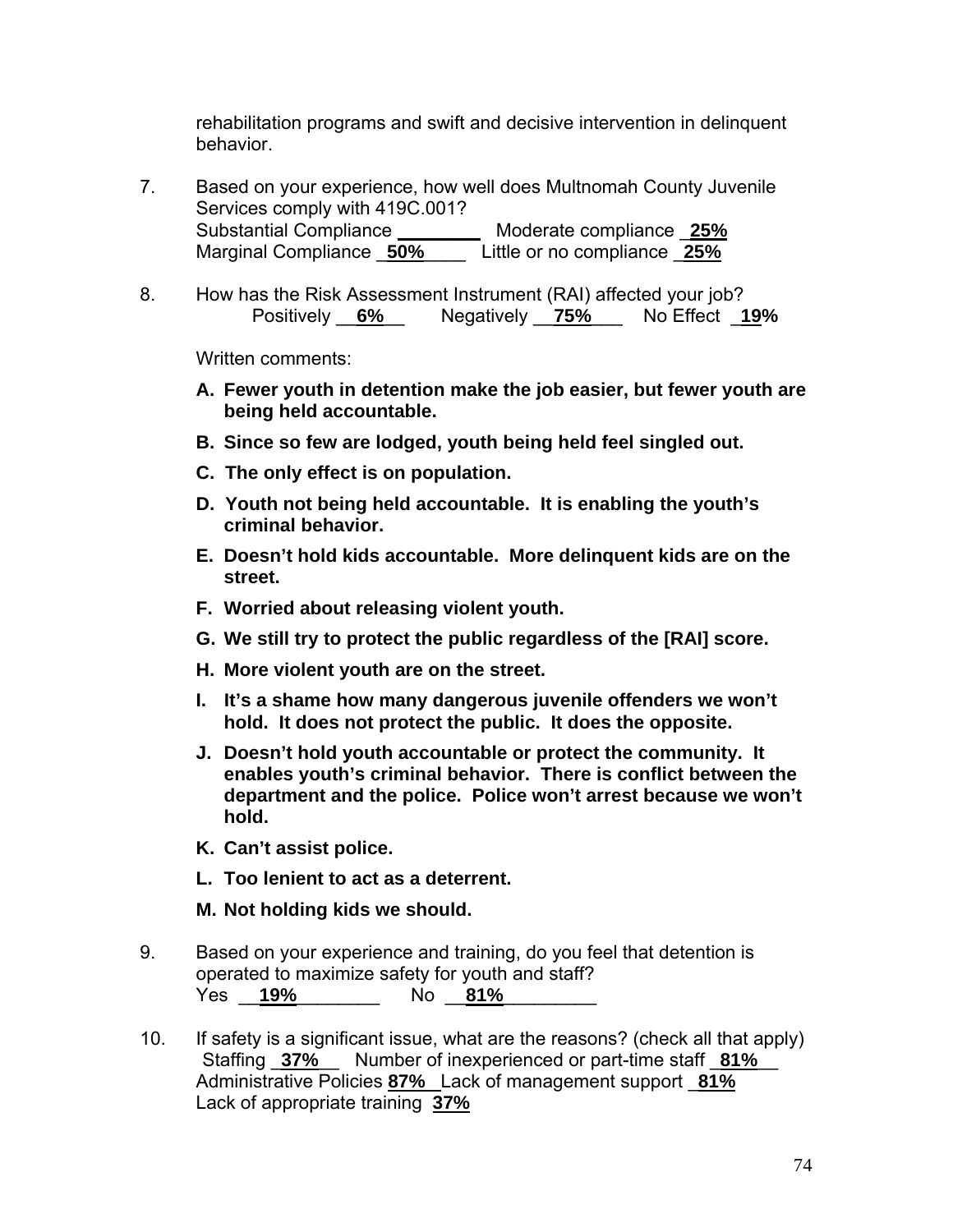11. Do you have the training necessary to deal with violent youth in an appropriate and timely manner? Yes \_**88%** No \_\_**12%**

**A. There needs to be a physical requirement for working in** 

**Detention.** 

- **B. Training is needed for dealing with violent youth.**
- **C. Training needs to be on corrections, not detention reform.**
- **D. We need timely decisions.**
- **E. We need management that knows what they are managing.**
- 12. Do you have the authority necessary to deal effectively with assaults of youth and staff by other youth? Yes \_**54%**\_\_\_\_\_\_ No \_**46%**\_\_\_\_\_\_\_

 If not, what authority do you need to deal more effectively with violent incidents? Please explain.

- **A. Youth need to be held accountable in detention and dealt with in a timely manner. Staff should be able to make decisions, rather than waiting for managers, who are weak, to make decisions.**
- **B. Discipline is too hard to get authorized. Supervisors are seldom on the floor.**
- **C. Need to get management approval rather than taking immediate and decision action.**
- **D. Managers fail to support staff decisions.**
- **E. Not often allowed to use authority.**
- **F. Management needs to trust staff.**
- 13. Do you have the training and authority necessary to deal with disciplinary incidents before they become violent? Yes \_**62%**\_\_\_\_ No \_**38%**\_
	- **A. We are not allowed to use the isolation room.**
	- **B. Training is adequate for passive-aggressive youth. If the youth is violent, some staff are afraid and/or concerned about a lack of support as management often reduces sanctions.**
	- **C. Management doesn't support disciplinary actions.**
	- **D. Poor and ineffective options.**
	- **E. We have the training, but lack the authority to move quickly.**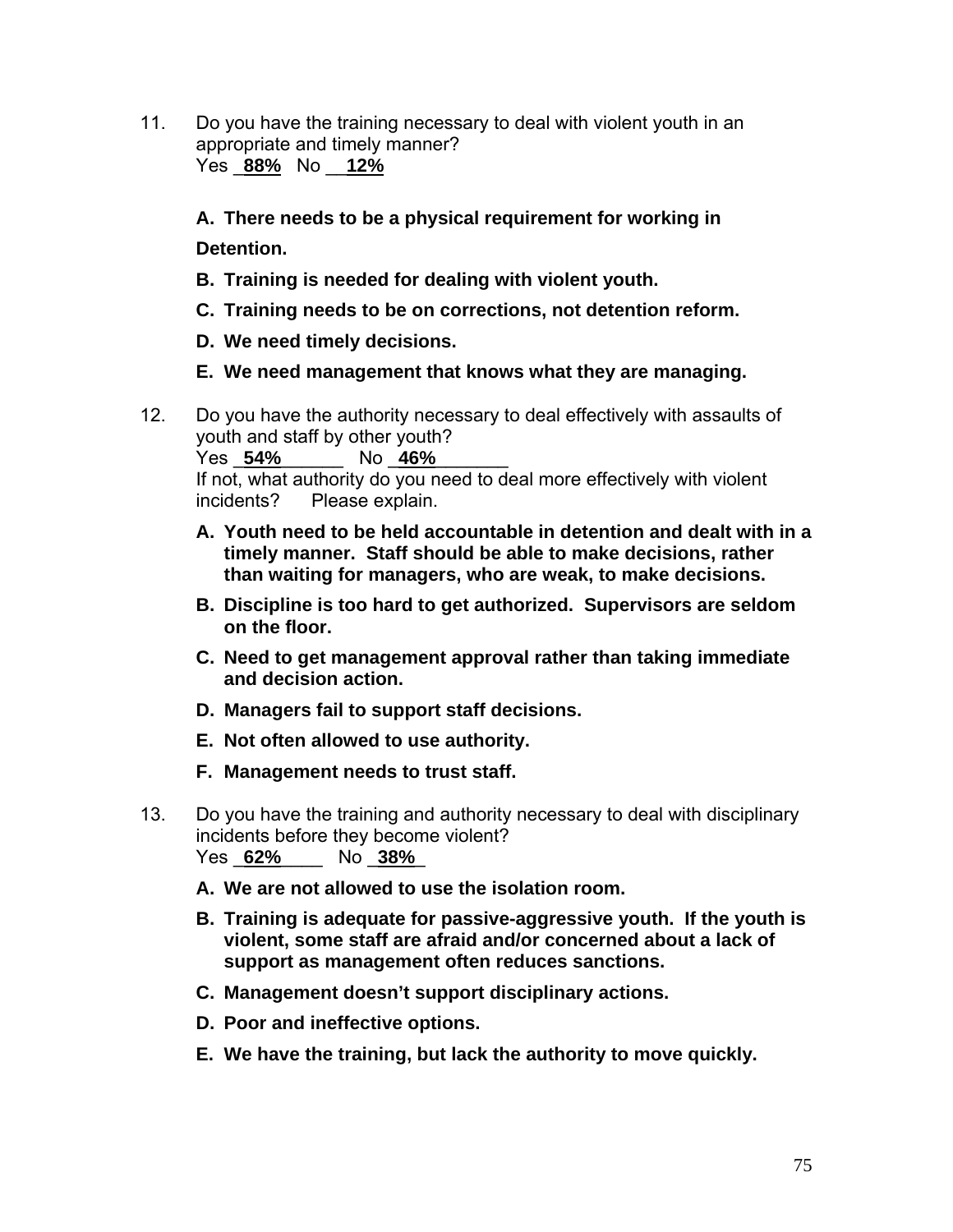14. When an assault occurs in detention, is it policy the police to be notified? Yes \_**37%**\_\_\_ No \_**56%**

#### **A. No consistent policy.**

#### **B. Not unless it is a juvenile court counselor.**

- 15. If a youth assaults another youth, how likely is it that he/she will be charged with a crime? Likely \_\_\_\_\_ Unlikely \_**56%**\_ Seldom, if ever \_**31%** Don't know \_**13%**\_\_\_\_
- 16. If a youth assaults a staff member, how likely is it that he/she will be charged with a crime? Likely \_**25%** Unlikely \_**32%** Seldom, if ever \_**37%**\_ Don't know \_\_**6%**\_\_\_\_\_

#### **A. Told by a staff member that it is too expensive to follow through.**

17. As a front-line worker, are you prohibited by policy or management directive from reporting violent incidents to law enforcement? Yes  $12\%$  No  $88\%$ 

#### **A. But it is not encouraged.**

- 18. Do you need management approval to report an assault to law enforcement? Yes \_**38%**\_\_\_\_\_ No \_\_**62%**\_\_\_\_\_\_\_\_\_\_
- 19. Are youth in detention ever released at any time during the day and then told to return at another time? Yes \_**62%**\_\_\_\_\_ No \_\_**25%**\_\_\_\_\_\_\_

 If so, under what circumstances are youth given such a release? Please explain.

**A. Capacity management** 

- **B. Community Service**
- **C. Hospital or funeral, etc.**
- **D. Passes**
- **E. Court**
- 20. Are you aware of the PSP (Pre-trial Supervision ) program re: Measure 11 youth? Yes \_\_**94%**\_\_\_\_\_\_ No\_**6%**\_\_

 If so, how would you assess the supervision provided? Excellent \_\_\_\_\_\_\_ Acceptable \_**19%** Poor \_**81%**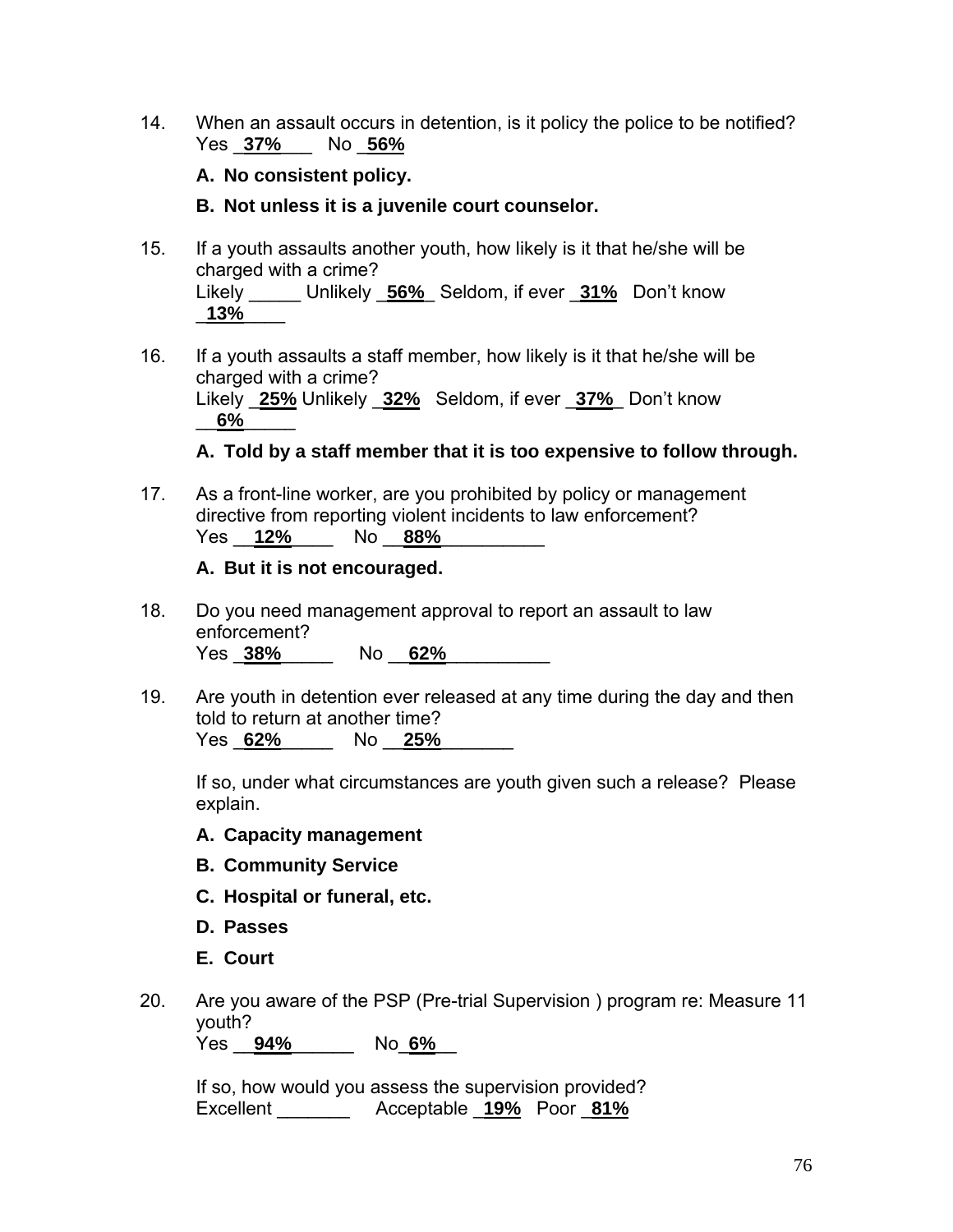- **A. Too many problems to list.**
- **B. Horrible accountability. A joke.**
- **C. Youth often show up late or skip altogether.**
- **D. Not held accountable.**
- **E. Not held accountable and not being prepared for adult system when sentenced.**
- **F. Poor supervision, and it's only from 9-3 PM.**
- **G. Only 9-3 PM. No educational purpose or structure.**
- **H. They should go to jail if they are not following rules.**
- **I. Call in sick. Don't show respect for staff.**
- 21. Are you aware of youth being released from detention for social activities such as going to dinner? Yes \_\_**38%**\_ No \_\_**62%**

**A. Pizza parties. Use of commissary.** 

**B. Treatment units have such activities, not detention.** 

- 22. Current county policy is for gun-related charges to be held. How often do you see exceptions to that policy? Never \_**56%**\_\_\_\_ Sometimes \_**25%**\_\_ Often \_\_\_ Don't Know.\_**19%**
- 23. If you could make 3 policy changes in detention, what would they be?

 Almost all of the written recommendations by custody staff are included in this list, though some which are similar have been combined.

- **A. Measure 11 youth need to be held accountable, and staff should be allowed to use effective discipline. There needs to be an appropriate ratio of male to female staff on male units.**
- **B. Mandatory reporting of all assaults on youth and staff with clear accountability for PSP youth. Policies enforced consistently for staff and management.**
- **C. Don't rely on outside providers and non-profits. Hold accountable. Fill the beds we have.**
- **D. Fill all budgeted positions and increase programming on criminal thinking. All felony cases should be held until a preliminary hearing.**
- **E. Management needs to be accountable for coverage requirements being met.**
- **F. Change the RAI. Stricter accountability for youth in detention.**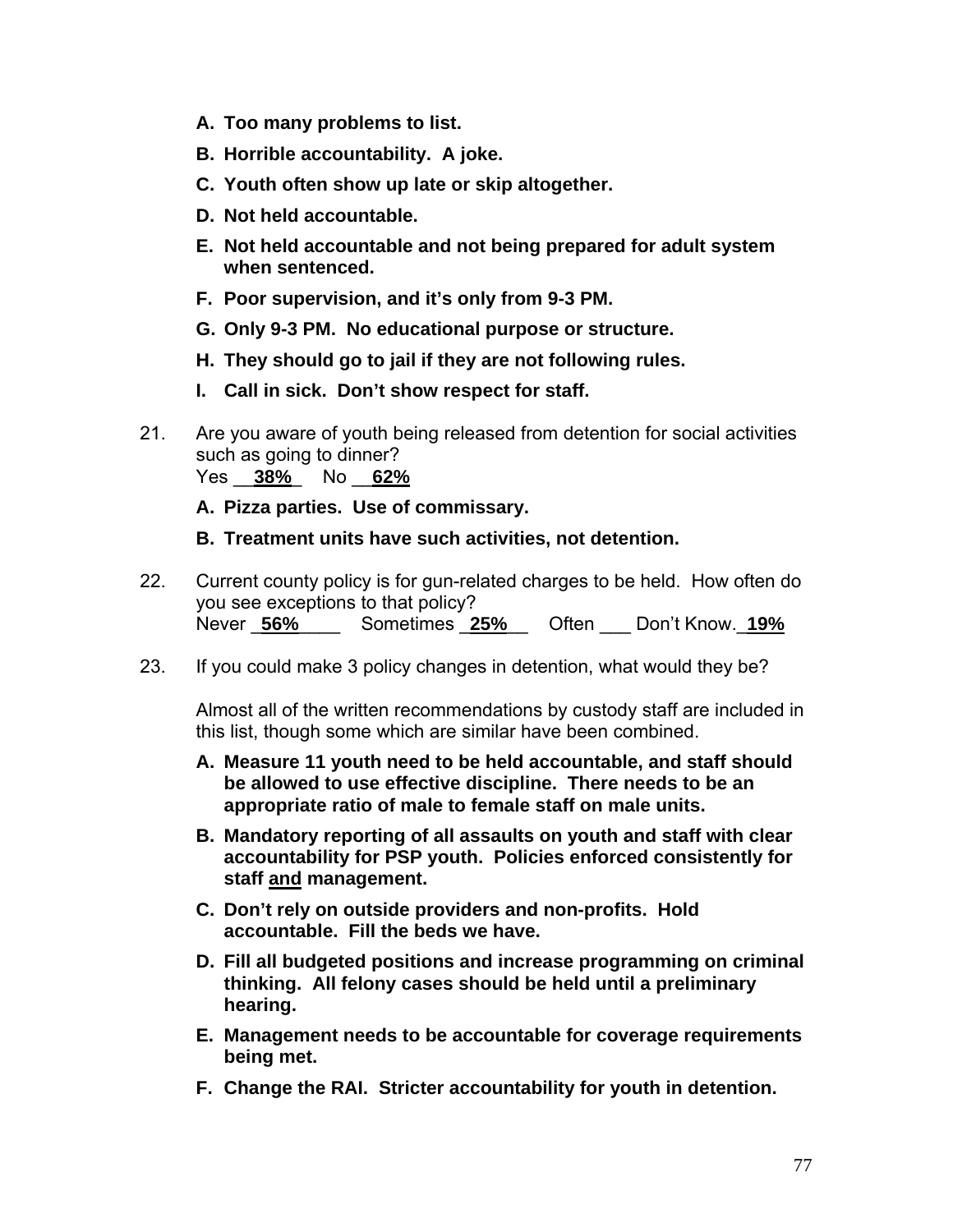- **G. All youth on probation need to go to detention and not to reception.**
- **H. Policies should be based on state law and accountability, not on Casey and JDAI.**
- **I. Supervise PSP youth adequately, and get management backing for staff decisions.**
- **J. Rewrite the RAI. Re-evaluate the purpose of detention.**
- **K. Follow a policy of community safety being #1 when making placement decisions.**
- **L. Get rid of the RAI. Trust staff. Management should be of benefit to the program or their positions eliminated.**
- **M. There is conflict on the units between custody and non-profit personnel. Clarify the rules.**
- **N. Probation youth should not go to reception. They should all come to detention.**
- **O. Change the RAI. Get rid of Casey. Hold youth accountable.**
- **P. All youth on probation should go to detention for a new law violation. 16 and over Measure 11 youth should go to jail.**
- **Q. No more pizza parties or barbeques.**
- **R. There are lots of managers on weekdays during the day. Few on the weekends and evenings. Schedule for the benefit of the program.**
- **S. More victim awareness.**
- **T. Get rid of the Gameboys and Nintendos. Make youth earn privileges.**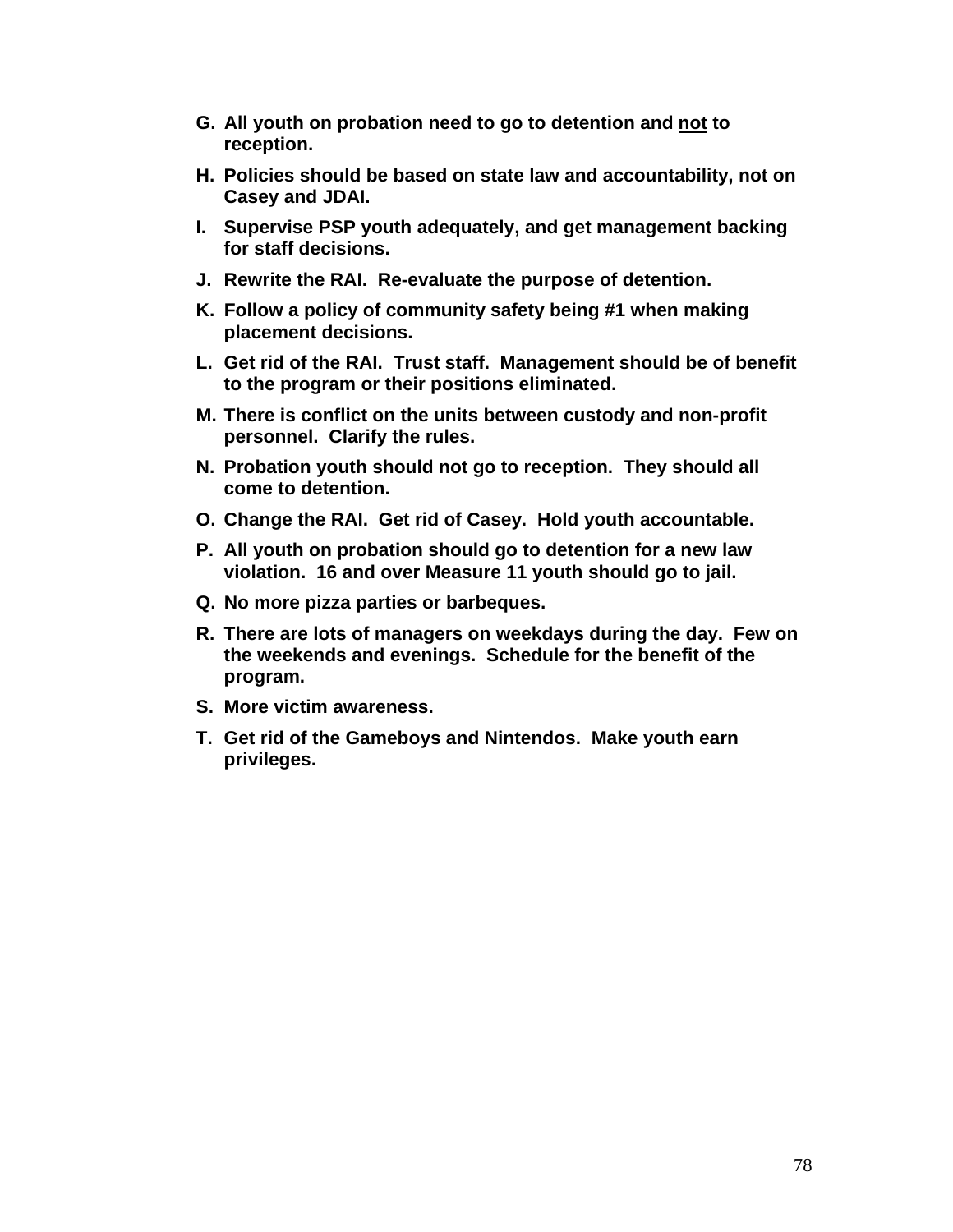## **PART 5: DAVONTE LIGHTFOOT THE COST OF JDAI**

(This narrative was compiled from print and broadcast media reports, other documents made available to us and an interview with Davonte Lightfoot's mother, Tammorra Barnes. Dave Koch, Assistant Director of Multnomah County Department of Community Justice Juvenile Services, was asked about the case, but he refused to answer any questions, citing possible litigation.)

Davonte was the younger of two children born to his mother, Tammorra Barnes. During her pregnancy with Davonte, she moved from Chicago to Portland to be with her large and involved, extended family. Davonte was born without complications and met his developmental milestones on or ahead of schedule. He was bright and outgoing. Making friends came easy to him.

During childhood, the only area of concern for his mother was the tantrums which continued beyond the age when most children leave them behind. When he was 6, a teacher remarked on his anger, and recommended special help.

Academically, Davonte initially did well in the subjects he liked. When in  $5<sup>th</sup>$  grade, he could read at the  $8<sup>th</sup>$  grade level. He did not show the same achievement level in other subjects. By the time he got into junior high, his grades ranged from C's to F's, which his mother attributed to a worsening lack of effort.

At home, Davonte continued his pattern of anger, but he was also quick to apologize to his mother. Although he could be verbally aggressive to his mother, he was not physically aggressive, nor did he threaten her. Most of the time, he was well behaved at home. He was given chores which he completed without problems. He had a normal relationship with his older sister, with minor disputes that did not escalate beyond what is normal for brothers and sisters.

Ms. Barnes describes her son as often being sweet and loveable. He enjoyed argument and debate and the pleasure of good conversation. He also, however, could be sullen and moody, especially during the 3 years prior to his murder.

Ms. Barnes made every effort to keep Davonte involved in positive activities, from a mentoring program to athletics. Even during his last year of life, Davonte started out the school year trying to make the football team, but he was dropped due to his poor attendance.

During 2005, when he was 13 years old, Davonte's behavior took a significant turn for the worse, and his mother began to notice signs of gang involvement. During this time, he also was arrested for the first time. By June, 2005, Davonte had been arrested again, this time for Unlawful Possession of a Firearm, which involved a handgun He was detained and released on electronic monitoring due to his previous behavior. He was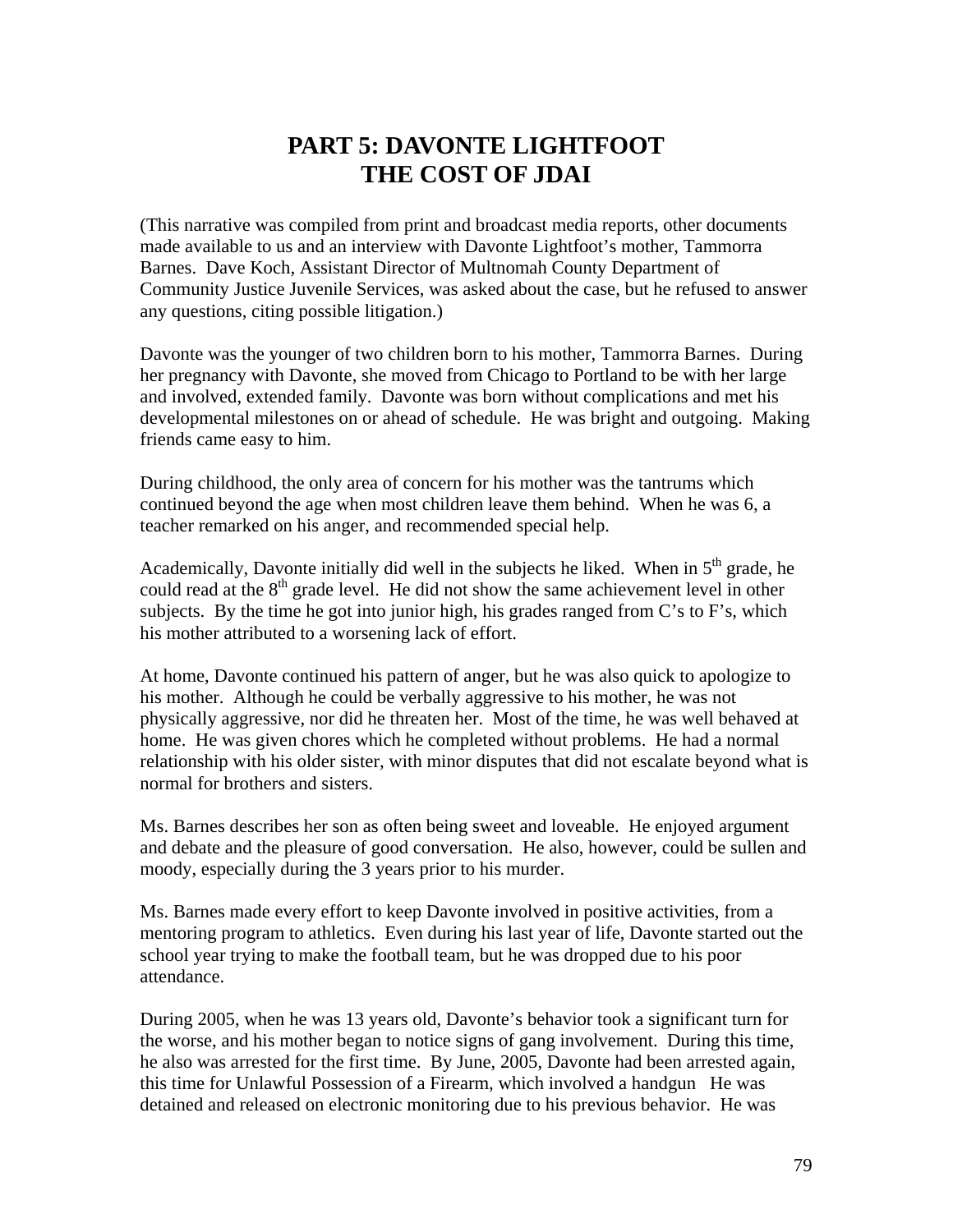back in court in July, 2005 and admonished by the court due to violations of his home detention. He was detained two more times, and placed again on electronic monitoring, prior to his dispositional hearing in September of 2005. At that time he was placed on 12 months of probation and ordered to complete 24 hours of community service.

In November, 2005, Davonte's behavior escalated significantly when he got angry at his mother. The incident escalated to the point where he threatened her. Although Ms. Barnes did not believe that it was serious threat, it was a degree of anger and threatening behavior that Davonte had not previously shown towards her. Ms. Barnes called the police and pursued criminal charges. Davonte was lodged, charged with Menacing and released the next day.

Davonte went to court on the Menacing charge and a new theft charge in February, 2006. He was placed once again on 12 months of probation, maintaining the status quo.

Less than 2 weeks after his court hearing, a probation violation was filed. By the end of the month a warrant for Failure to Appear was filed and shortly after that Davonte was charged with Carrying a Concealed Weapon, brass knuckles.

In March, 2006, Davonte was arrested but not lodged for an incident at a Tri-Met station. He was also found in possession of marijuana.

Another Failure to Appear warrant was issued in May, 2006.

During this period, Ms. Barnes reports that Davonte continued in chronic violation of his probation. He had been ordered to complete Multi-Systemic-Therapy, however he did not feel comfortable with the therapist. When Ms. Barnes asked if another therapist could be assigned, she was told that the therapist had just started and needed the clients.

While Davonte failed to show for the counseling sessions, Ms. Barnes attended regularly. She said that she was told that her standards were too high and that she needed to back off a bit, and be prepared to negotiate on behavioral issues. Ms. Barnes said that this evidently included such behaviors as cutting school, and chronic curfew violations. She was told that she was a good parent, but had to stop being so demanding.

Other counseling and mentoring mandates had been made, but Ms. Barnes reports that there seemed to be a constant change of personnel. Just when one person had been assigned, another person would take his place.

It became increasingly obvious to Ms. Barnes that no progress was being made while on probation, but there was no discussion by Juvenile Services of a placement in residential care or a youth correctional facility.

Ms. Barnes reports that there was a brief period of optimism during the summer of 2006, when Davonte got to spend an extended period with his father. He seemed to come back "refreshed". This did not last for long, however, as he was lodged in September, and released to his mother on community detention.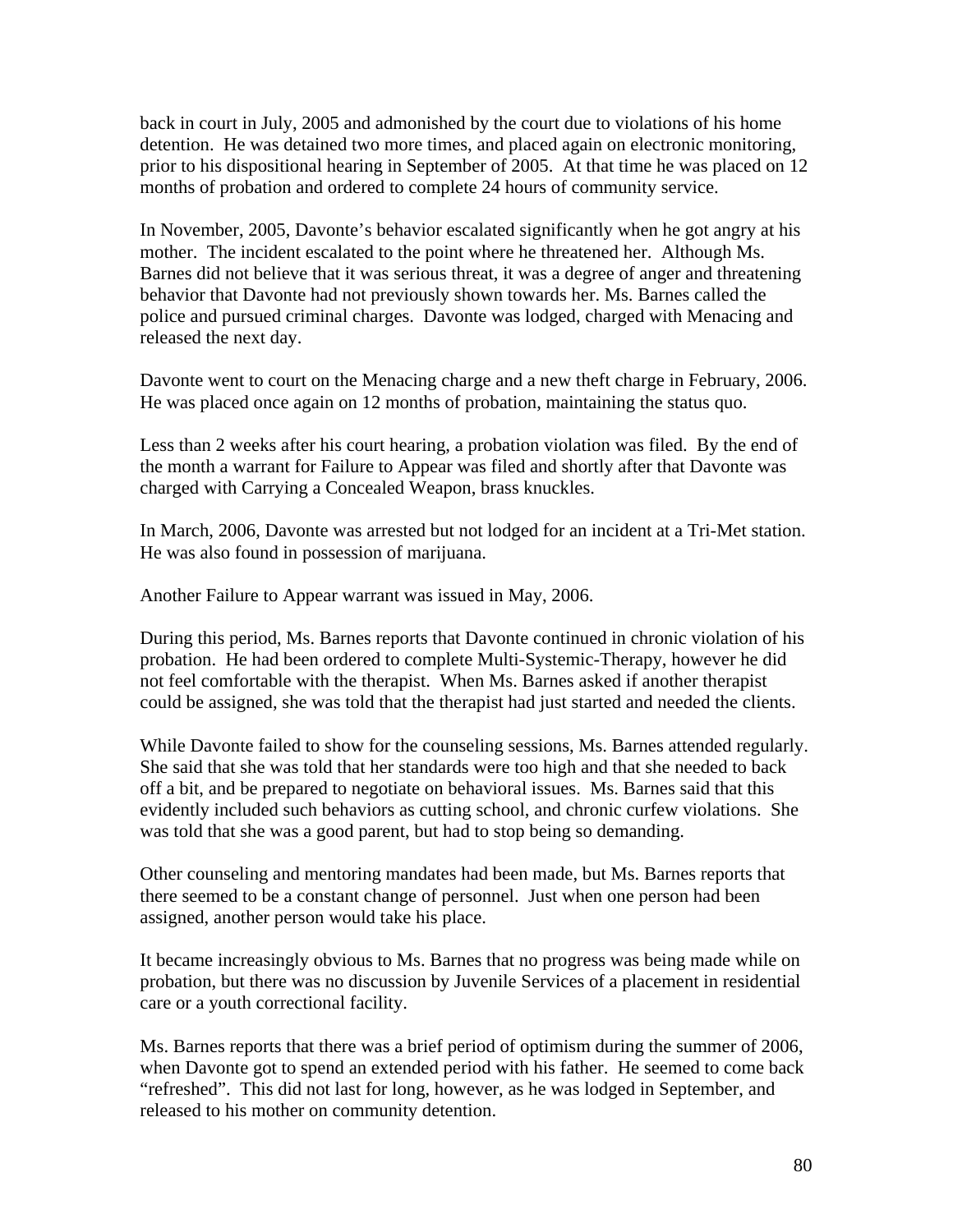In the period between Davonte's release from detention in September, 2006 and his murder in January of 2007, his downward spiral escalated. A short period of calm was followed by a longer period of chronic non-compliance to both house and probation rules. He came and went as he pleased. On one occasion, he was picked up by the police and taken to reception. When his mother refused to pick him up, saying that he was on probation and should be lodged, Davonte was given a bus token and came back home shortly thereafter.

Ms. Barnes had conversations with Juvenile Services personnel during this time, asking them what else could be done to control her son and get him help. One supervisor told her that her son needed to be on medication. Ms. Barnes replied that Davonte would not take the medication. The supervisor said that Davonte could not be held accountable for his behavior if he needed medication.

In November, 2006, Davonte told his probation officer that he was in fear of his life and had been shot at. A meeting with juvenile authorities was subsequently held and Ms. Barnes asked whether there wasn't a longer term placement for Davonte where he couldn't run and would be safe. Davonte, however, asked to stay at home. Juvenile Services personnel agreed with Davonte and he remained at home. From that point forward, he was in almost constant violation of his probation.

On December 13, 2006, Davonte was arrested and lodged once again for firearms charges, which involved him being in possession of a concealed and loaded handgun. According to an article in the *Oregonian,* he was seen dropping a gun which was inside a glove. Davonte had the other glove when apprehended. The article quoted Deputy District Attorney Nathan Vasquez as saying, "Based on what I was seeing in his history, it was my belief that he was in danger of either shooting someone or being killed himself."

Despite the history of the past 18 months and the escalating pattern of out of control behavior, Juvenile Services recommended continued placement in the community. Deputy District Attorney's Nathan Vasquez argued strongly for placement in a youth correctional facility. The judge gave Davonte 18 months of probation and placed him on electronic monitoring for the third time.

After Davonte was released from detention, he continued his pattern of coming and going without regard for his legal and electronic restrictions.

On the afternoon of January 6, 2007, Ms. Barnes saw her son at home for the last time. Shortly after that he left home in violation of his electronic monitoring agreement. One day later, she received a call telling her that Davonte had been shot. When she arrived at the hospital a doctor told her that her son was brain dead.

Davonte had been shot at the same location where he had been arrested less than a month before on his second gun charge. The person later taken into custody for the murder was a 16 year old juvenile who also was on probation.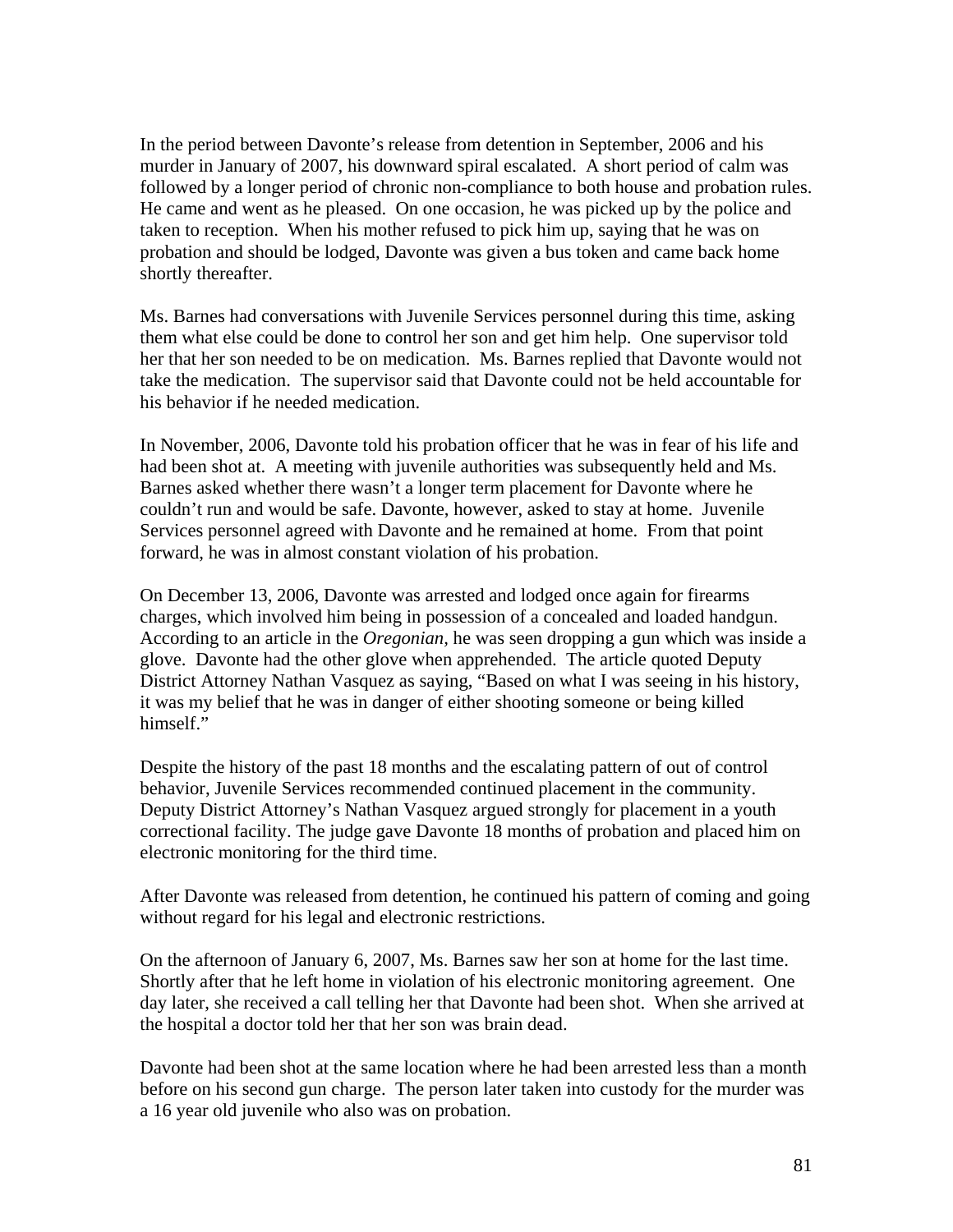From the outside, it probably looked like Davonte was just another youth getting deeply involved in crime and violence. To the end, however, he retained many of the traits that others found so disarming—his mischievous smile, his affection for his mother, his ability to charm the ladies-- especially his relatives. He continued to show the flashes of insight that always led his mother to hope that this time he could turn his life around.

Nobody can say what would have happened to Davonte if Juvenile Services had taken his behavior more seriously. We know, however, what happened when they did not.

Almost a year to the day before Davonte's murder, when he was already in serious trouble, his mother had to go to the hospital. Davonte brought her a card. He had picked a sweet and sentimental card which read:

 "It's so nice to think of you— Thoughts of those we care about Can always make us smile Because the special times we've shared Make life seem more worthwhile And often on a day like this I wonder if you guess How many times a thought of you Has brought me happiness."

Davonte had added a note in his own handwriting:

Dear Mom, It seems to me that we are so much alike that at times it may be hard to deal with each other. But I just wanted to say that all the things I've been through in the past and all the obstacles yet to come, you will always be there for me…..and that is my reason for you causing me so much happiness!!

And with a flourish and in large letters, he signed Davonte Lightfoot.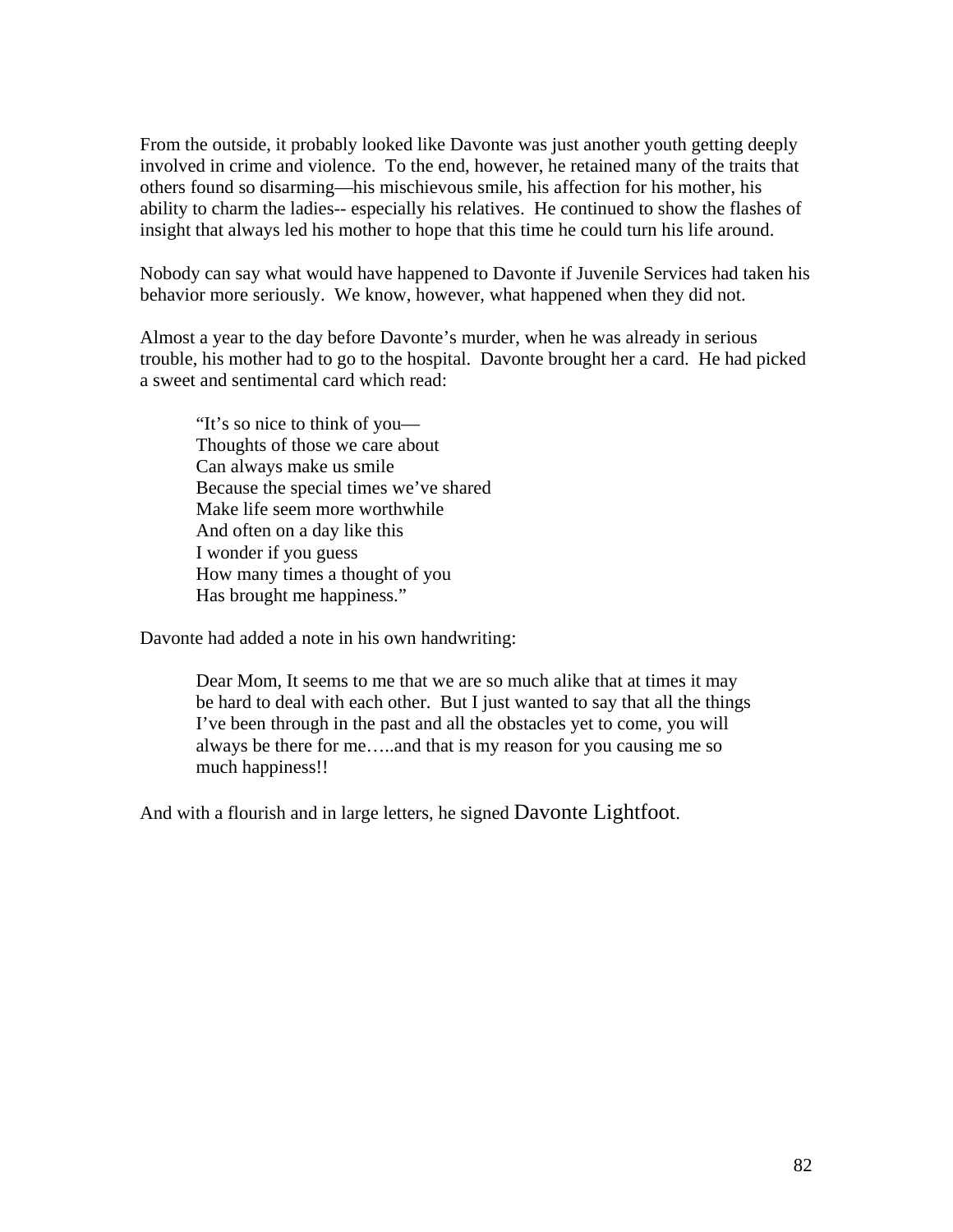### **PART 6: CONCLUSIONS**

At first, looking into the policies and practices of Juvenile Services was like looking through a thick fog. The shapes could be seen, but they were hardly distinct. The fog was provided by the well-written, initially persuasive (but bordering on deceptive), marketing campaign of Juvenile Services and the Annie E. Casey Foundation. After a while, however, the fog began to clear, thanks to a variety of sources who provided information and corroboration for information already received. Information by those who had worked in and around the juvenile justice system in Multnomah County was particularly helpful. Finally, the reforms of Senate Bill 1 in 1995 resulted in the implementation of JJIS, the Juvenile Justice Information Service. While case-specific information is not available to the public, there is a wealth of statistics available which have helped put Multnomah Juvenile Services claims into the context of the other 35 counties in Oregon.

Hearing what you want to hear has obviously been a problem for Juvenile Services, but it was a problem for this report also. It was important to seek as many sources as possible to make sure that what was being reported was an accurate portrayal of reality. A total of 29 individual interviews were conducted including current and former employees, those working or having worked closely with Juvenile Services and police officers. These interviews are in addition to the meetings held with the political and administrative leadership of Multnomah County.

During the closing weeks of the investigation, I was able to talk to a person who worked closely with Juvenile Services for a number of years, who was still involved with the juvenile justice system, and who corroborated almost all of the claims made by other sources. This person said that managers were expected to support the Casey program, but that the rank and file seemed very uncomfortable and frustrated by their inability to hold youth accountable for their criminal behavior. Despite the number of serious offenses, juvenile court counselors seemed to be unable to make recommendations beyond probation. Residential care facilities were seldom used, and the youth correctional facilities were being used less and less as Juvenile Services touted its success in reducing such placements. This person confirmed that the standard recommendation for probation was 12 months, regardless of the crime, unless it was a sex offense or, for a youth already on probation.

This person was also the one who recommended that Crime Victims United send a member to preliminary hearings, which all offenders have on the first judicial day after being placed in detention. This person said that it would be quite revealing. We did and it was.

After over a year of reviewing the policies and practices of Juvenile Services, I have concluded that they are based far more on the guiding principles of the Casey Foundation Juvenile Detention Alternative Initiative, than they are on the guiding principles of the Oregon Juvenile Delinquency Code. Polices and practices adopted by Juvenile Services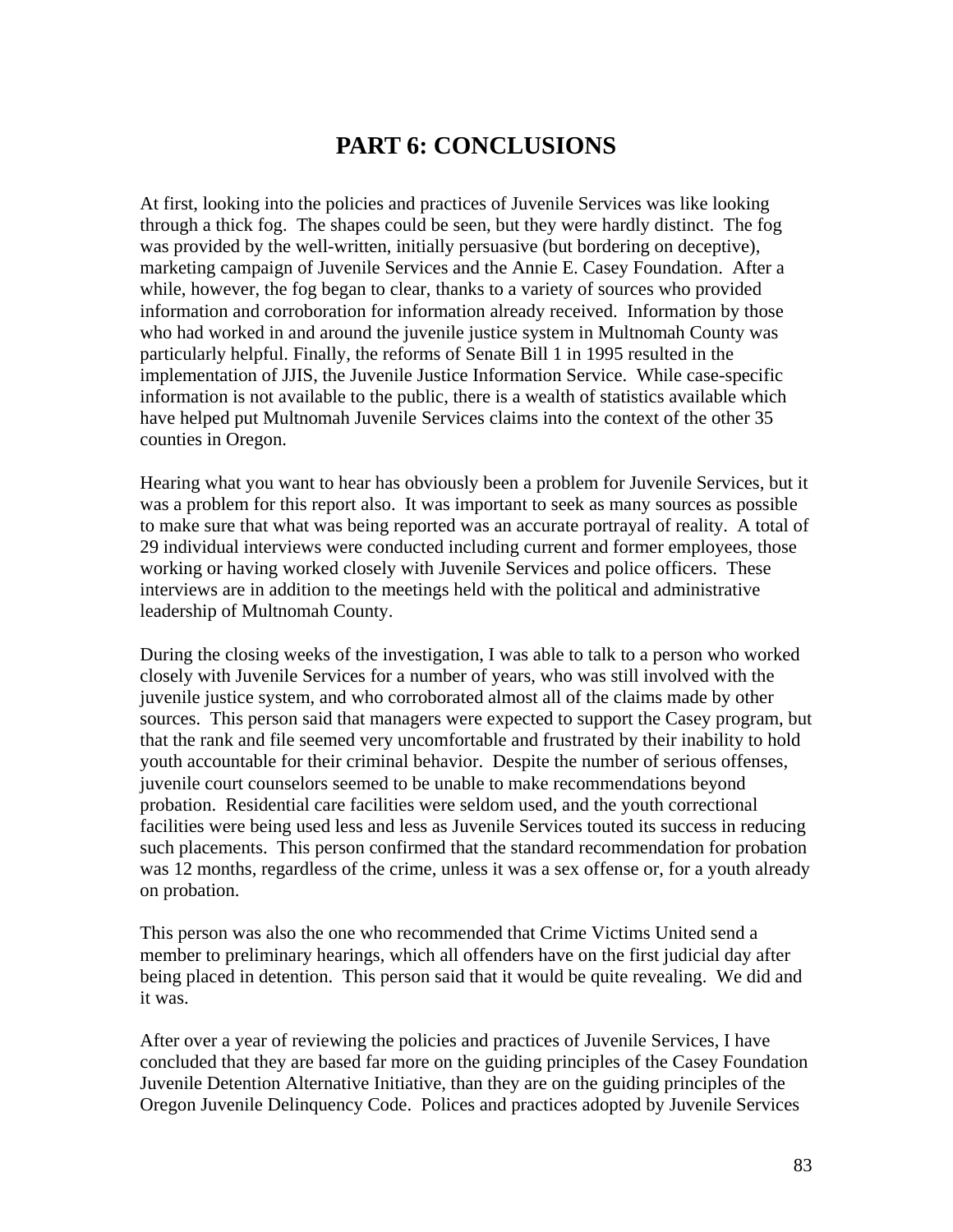are far more sensitive to the perceived welfare of the offender than to the protection of the community, and in fact serve neither. There is little emphasis on personal responsibility or accountability. Most obviously, the legislature's mandate for the "prevention of further criminal activity by the use of early and certain sanctions, reformation and rehabilitation programs and swift and decisive intervention in delinquent behavior" would not be recognizable within the policies and practices of Juvenile Services. Early and certain sanctions are non-existent, which is shown most tellingly in the statistics for alcohol and marijuana violations. Swift and decisive intervention is also belied by the number of prior referrals on youth going to court and the less than decisive recommendations made by personnel hamstrung by the various sentencing matrixes.

It is impossible not to conclude that Juvenile Services is in violation of ORS 419C.001. This violation is not just occasionally, or often. It is written into policies and procedures which make it impossible for staff to adequately protect the public or hold youth accountable.

This investigation began with serious questions about how Juvenile Services dealt with chronic and serious juvenile delinquency. Those questions were certainly heightened by the assistant director's comment that "We're not law enforcement." Unfortunately this statement turned out to be far more accurate than we had anticipated. Juvenile Services lack of respect from police officers on the street and in the schools was striking, but predictable. From school resource officers to street officers to detectives, there was a very consistent statement that juveniles in trouble knew that little or nothing would be done about their behavior. When a probationer contacted by the police is merely taken to a reception center where he/she is free to walk away, there can be little question why neither the police nor the youth give the juvenile justice system significant credibility. The officer's statement that "It seems like the community partnership is broken," was both sad and accurate.

The current policies and practices of Juvenile Services offer seriously delinquent youth few credible reasons to change behavior. This is perhaps the most disturbing conclusion of this report. Youth who have shown a serious disdain for the law are too often treated as if mere reminders are sufficient for behavioral change. Consistent enforcement has been discarded for the honor of showing a dramatic drop in detention admissions and youth correctional facility commitments. While Measure 11 prosecutions, which are not controlled by Juvenile Services, are disproportional to the county's share of state population, all other measures of accountability, such as youth on probation or in other levels of care are far below what would be expected of the state's most urban and populous county. An example of not taking juvenile delinquency seriously is shown in the tragic case of Davonte Lightfoot.

A person working in a metro-area juvenile department put it this way:

"We are often transferred [Multnomah County] youth who have extensive criminal histories and little accountability. Many of the youth have multiple felonies and have never been in court at all….We often hear from Multnomah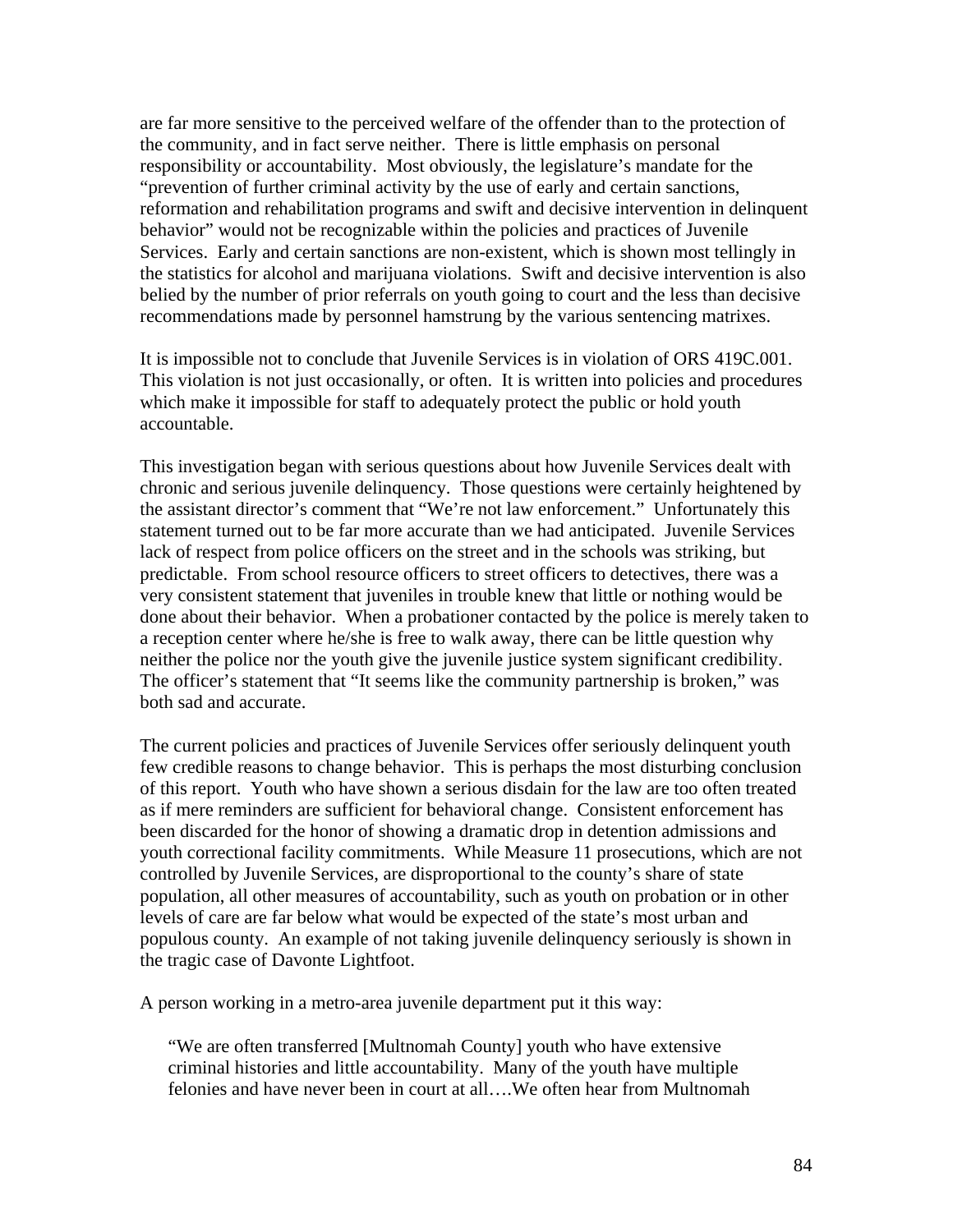workers about the RAI system and the difficulty of placing youth in detention for offenses or [probation] violations…They work with some of the hardest juvenile offenders in the state and it is appalling that they aren't allowed to hold them accountable."

Juvenile Services has shown in rather dramatic fashion that it will ignore entry level crime. This undoubtedly would be justified by stating that its policies call for "risk based" decision making. Not only does this conflict with state law calling for "early and certain sanctions," but it conflicts with all we know about dealing with problems before they spiral out of control. Ignoring entry-level crime is neither innovative nor progressive. It is simply a failure to deal with problems when they are more tractable.

This failure to deal with lower levels of crime is also a failure to deal effectively with victims. Almost all crimes have an identifiable victim, whether it is theft, menacing, assault or burglary. When Juvenile Services prefers to minimize the consequences for offenders, it also minimizes the protections offered victims by law. Having adopted a child welfare view of the juvenile justice system, there is very little room for the legitimate interests of actual victims.

Taken down to its essence, the policies and practices of Multnomah Juvenile Services are little more than old-school permissiveness with a good marketing plan. At every step of a youth's descent into delinquency, the overarching concern of the department is to minimize consequences for those viewed as being more victim than offender. Like every effort at correctional permissiveness, it is done with the best of intentions but the worst of assumptions: that delinquent youth are merely youth who are down on their luck due to their harsh circumstances and who will adequately respond to gentle suggestion rather than the brute force available to the justice system.

Although Juvenile Services wraps itself in the rhetoric of compassionate and innovative change, there is nothing compassionate about ignoring early criminal behavior, and there is nothing innovative about failing to take effective action when a delinquent youth is non-compliant. There is nothing pro-youth about failing to take criminal behavior seriously and offering no credible reasons to change.

Despite the periodic press releases which give the illusion that Juvenile Services has found a better way to deal with juvenile delinquency, Multnomah County Juvenile Services has consistently underperformed the rest of the state in reducing the most serious crimes, and in reducing recidivism. It has consistently underperformed the rest of the state in providing immediate protection to the community and accountability to delinquent youth. The citizens of Multnomah County, including its victims of crime, and its delinquent youth and their families are paying the price for Juvenile Services' wellintentioned but ill-considered policies.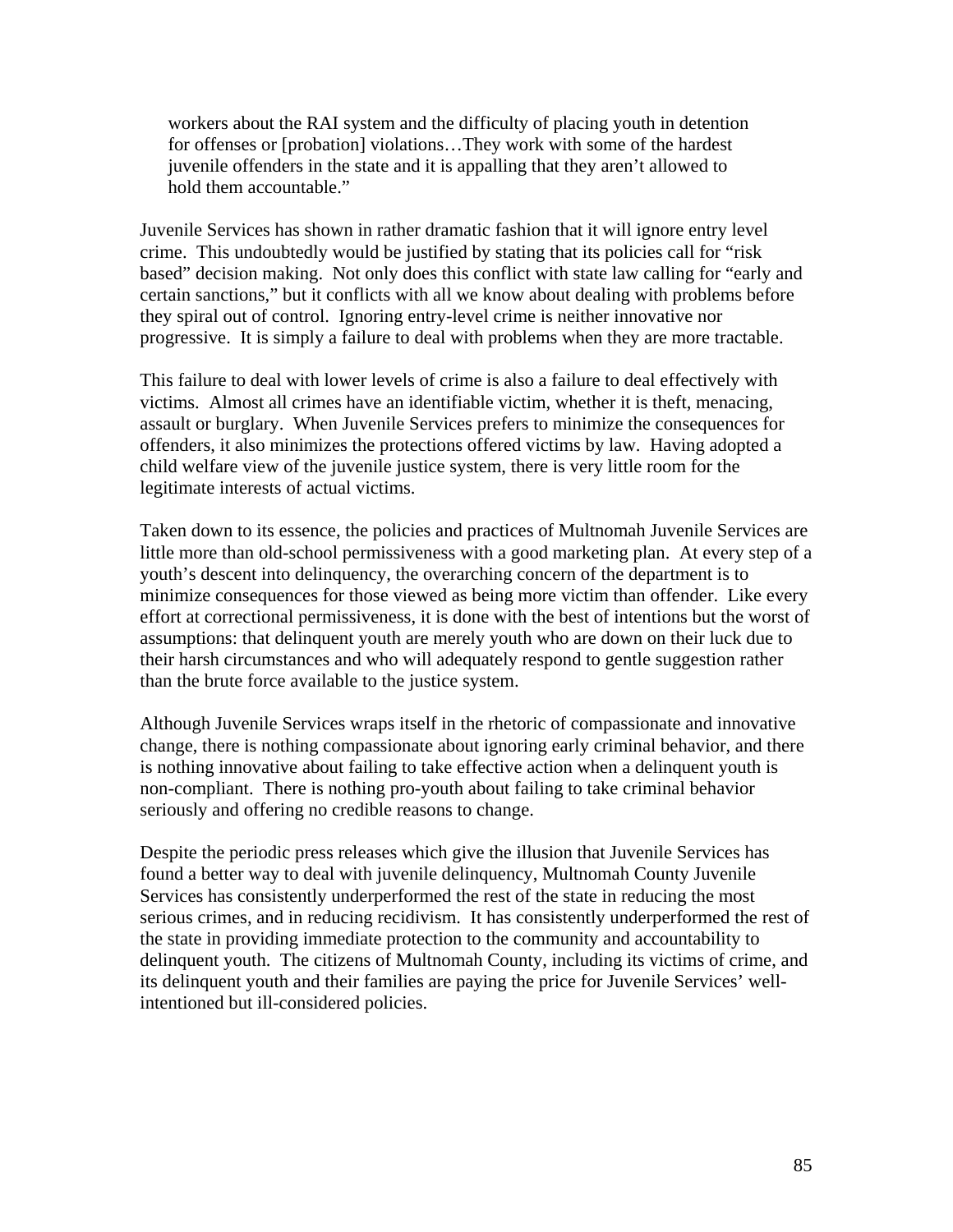### **PART 7: RECOMMENDATIONS**

Before discussing our recommendations, it is important to acknowledge that Crime Victims United and Juvenile Services share a number of similar views. We both believe that a clear majority of youth being referred to the juvenile justice system do not need to be dealt with formally through the court nor do they need to be placed in detention. We both believe that the juvenile justice system offers many advantages over the adult justice system. We both believe that long-term incarceration should be reserved for dangerous offenders. We would both like to see offenders change while living in their own communities, when they can safely do so. Finally, we support all current efforts to provide treatment to youth offenders. In fact, a prime motivation in making these recommendations is to enhance the effectiveness of treatment by recognizing the realities of dealing with delinquent youth.

Despite these similarities, this report has highlighted the very significant differences that Crime Victims United has with the governing philosophy of Juvenile Services. Our recommendations, if adopted, would change that philosophy fundamentally.

**1) Multnomah County should convene a top to bottom review of the policies and practices of Juvenile Services for their adherence to the purpose clause of the Oregon Juvenile Delinquency Code.** This review should include the Commissioners' Office, District Attorney's Office, and leadership within the police departments of the county, the judiciary and interested members of the general public. There should also be representatives from custody and probation. This review would inevitably engage the issue of whether Multnomah County wants its juvenile justice agency to be a part of law enforcement, or an adjunct to the child welfare system, as too often appears to be the case at the present time. If the decision is to rejoin the law enforcement system as a true juvenile justice agency, major and far-reaching policy changes will be necessary.

**2) Juvenile Services should eliminate the RAI, and replace it with an instrument which has a goal of community safety, accountability and efficiency, not a reduction in detention population.** State law already significantly restricts the sorts of crimes which can result in immediate detention. Even with those existing restrictions, however, nobody would argue that all youth who commit a detainable crime should be locked up. On the other hand, a system, like the RAI, which requires a certain score to qualify for detention, acts as an extra layer of law. It is designed to lower admissions, not use available space more appropriately or efficiently. A more rational system would prioritize all legally detainable crimes and offenses such as probation violations and court warrants to guide detention decisions. Factors to be considered other than the crime would obviously include prior referrals, warrants, past and present, premeditation of the crime and trauma to the victim. The priority of the crime would then be applied to the available detention space. For instance, if detention is full, it would not be appropriate to lodge a youth for Burglary in the Second Degree. If space is available, however, it would be appropriate.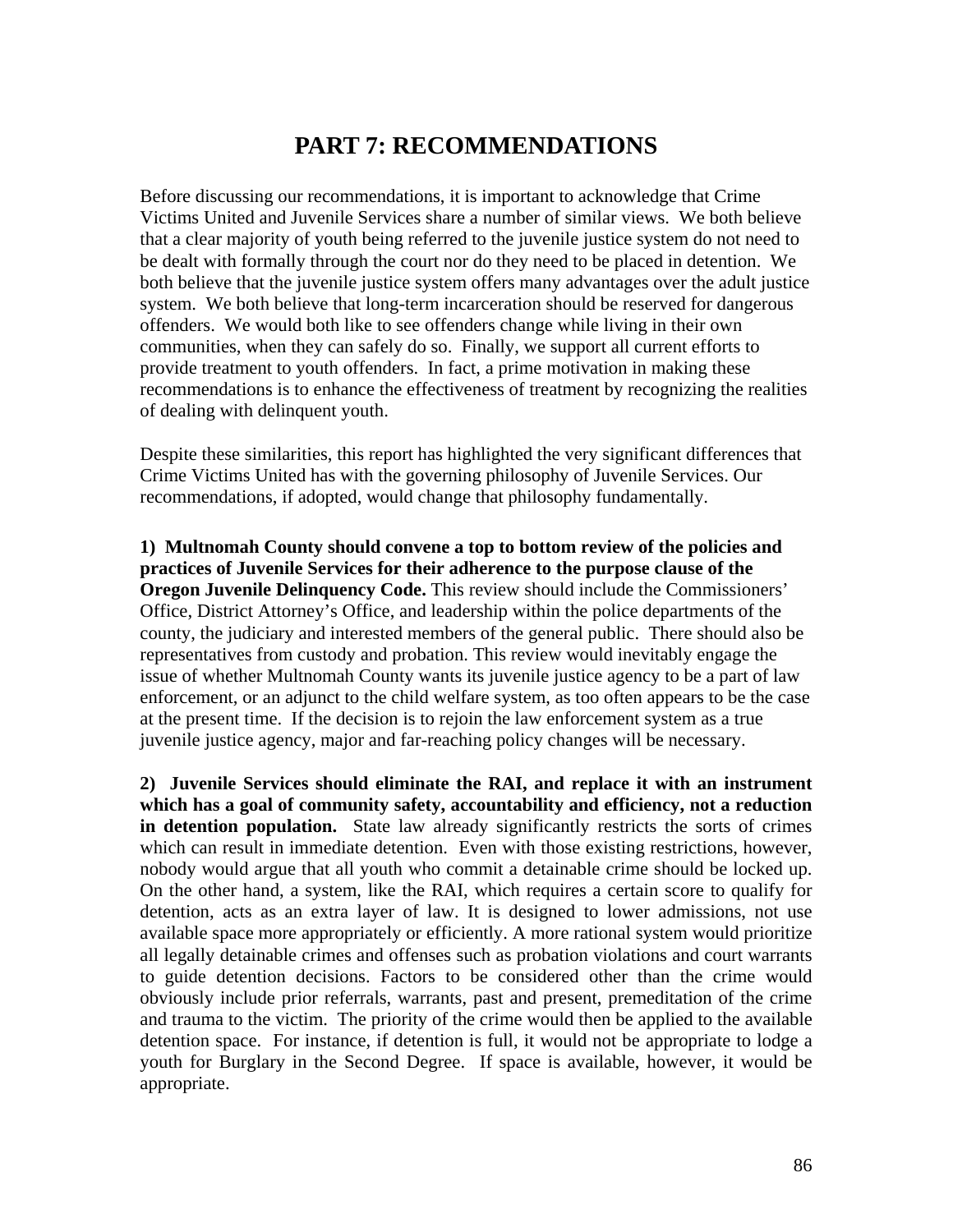Staff should also be given discretion to make decisions based on other factors which impact public safety.

**3) Treat front-line staff as an asset, give them the latitude to make discretionary decisions within broad policy guidelines, seek their opinions and ideas when appropriate and hold them accountable to state law, not JDAI philosophy.** While phrases like "data driven" or "objective criteria" are used to dress up the lack of discretion allowed to juvenile court counselors and custody staff, they really amount to little more than old-fashioned micro-management and a lack of confidence in staff. Thirteen years after Juvenile Services started adopting the Casey model, there is still so little staff buy-in to that philosophy that it is necessary to seriously limit the professional judgment of those doing the day-to-day work of the department. That alone should make the county in general and Juvenile Services in particular rethink their current direction.

Juvenile court counselors should be allowed to make the recommendations which fit the youth and his crime(s), not the sanctions grid. They should also be able to make basic decisions about detention, motions and warrants. Matrixes should be guidelines based on state law, not strait jackets based on the Casey philosophy.

For its custody staff, Juvenile Services should also put both discretion and authority into the hands of those who receive the calls from police. Those personnel hear some of the details of the crime from the police officer. They should be making decisions about which youth are to be detained within the constraints of juvenile law, available space and a list of priorities when detention space is not available. Despite the fervent wish of Casey and Juvenile Services management, a matrix cannot and should not substitute for staff that are empowered to ask questions and make judgments consistent with public safety and offender accountability.

Within detention, Juvenile Services should be concerned that 81% of those answering the survey thought that detention was not be being operated to maximize safety for youth and staff. The disciplinary procedures should be reviewed to see whether they are proportional and credible to the offenses. Detention standards adopted by Juvenile Services make it necessary for youth to have unsupervised and free phone calls. Instead of spending so much time mandating privileges for the detained, management should spend more time defining appropriate and credible disciplinary actions that can be imposed by staff without supervisory approval, and overturned only in the exceptional case. A belief that their judgment and actions will be supported is crucial for staff morale. Staff who feel valued and supported are far more willing to accept responsibility and make positive contributions to the county.

If Multnomah County decides that its juvenile justice agency will be part of law enforcement, requiring management approval for such basic decisions as the use of detention, filing of a warrant, filing of motions, detention overrides for obviously violent, dangerous or chronic behavior and the imposition of credible discipline in detention would be like requiring a police officer to get permission to make an arrest. Staff should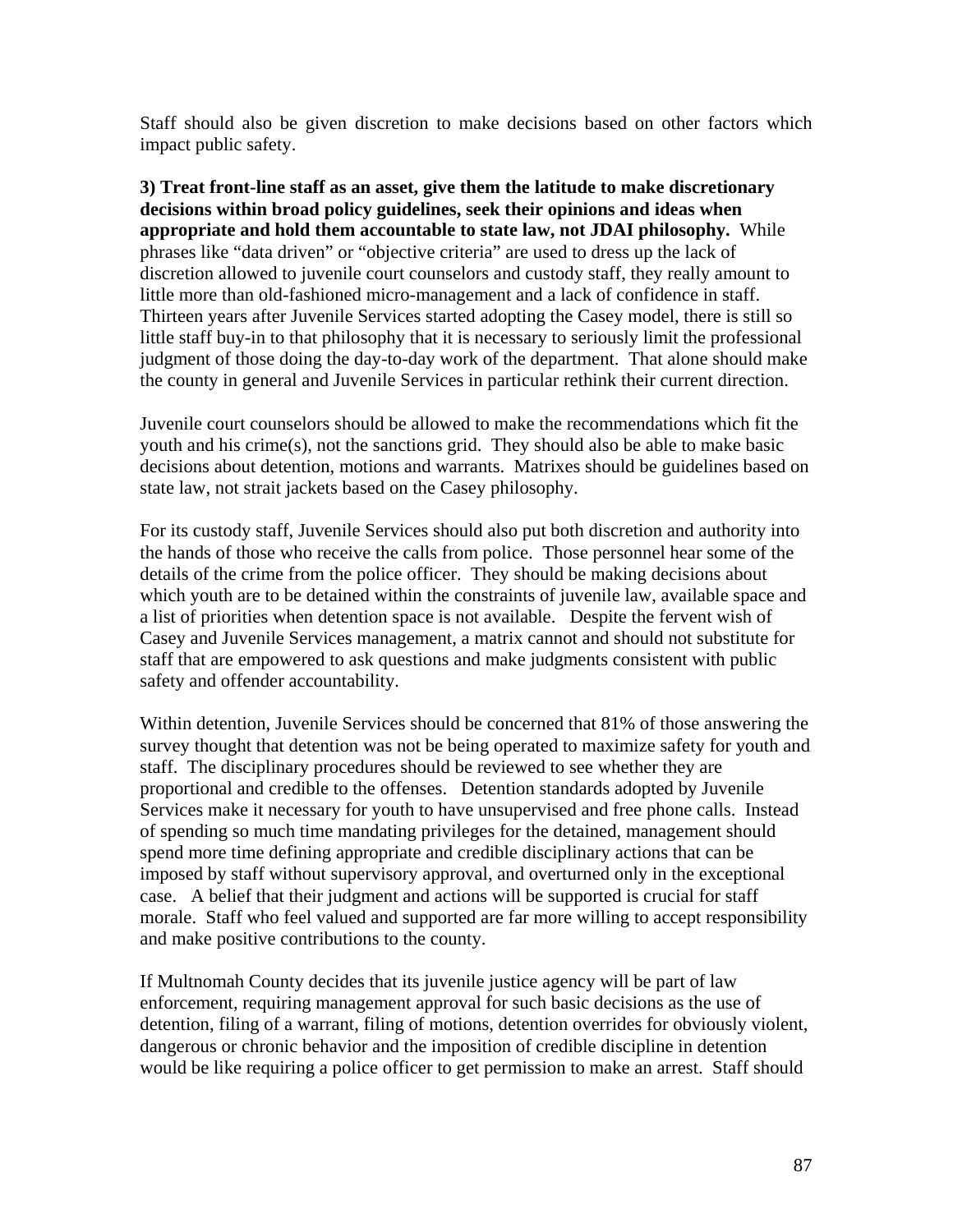be trained appropriately, allowed to exercise their judgment within broad policy guidelines and judged on the timely and appropriate execution of their duties.

**4) Juvenile Services should utilize its full funded capacity in detention. The standard should be community safety, not adherence to the Casey philosophy.**  While Multnomah County provides funds to operate 80 detention beds, the average population has been far fewer. The District Attorney's Independent Review showed an average population of 64 in 2006. After 2006, the average population continued to go down, though in the last few months, as pressure for reform has increased on the department, the detention population appears to have gone up dramatically. Since mid to late February, detention has often been at capacity.

This has not been the general rule. More commonly over the past years, there has been significant unused capacity in detention which could be as many as 15-20 beds. Unless the current population is a reflection of a change in philosophy, the use of detention could decline once again if Juvenile Services believes that the pressure for more community safety and offender accountability has abated.

**5) Juvenile Services needs to forge a positive, working relationship with police officers throughout the county.** Instead of just informing the police that changes are being made, Juvenile Services should seek out the opinions of both police management and police on the streets. While the police are the single most important agent for providing help to delinquent youth, Juvenile Services shows little interest in their involvement in planning and implementation. Showing a willingness to listen to and respond to police concerns will lead the police to look more closely at the complexities of dealing with youth and their families, and allow them to see Juvenile Services as a part of the law enforcement team, rather than as an impediment to public safety.

Several immediate steps could be taken to show good faith and recognition of the importance of a good police/Juvenile Services relationship. Officers have complained about additional requirements when taking a youth to detention as opposed to jail. For detention, all reports have to be completed before the officer leaves the facility. At the jail, the reports have to be submitted by 9 AM the following day. Since both facilities have the same legal standard-- probable cause-- and both the police and Juvenile Services are represented by the District Attorney's Office, the difference seems arbitrary and aggravating to police who must baby-sit youth while completing their reports.

Second, officers don't know when they pick up a youth whether or not he/she is on probation unless there is a warrant. If the department put the names of probation youth in the law enforcement data system (LEDS), or simply issued a monthly list to Multnomah County police agencies giving the names of the youth, the charges which resulted in detention and the name and contact numbers of the juvenile court counselor, it would allow a more accurate screening of high-risk youth. This would be no greater courtesy to the police than that extended to the Homeless Youth Continuum which is informed of the warrant status of homeless youth without a corresponding duty to report those youth.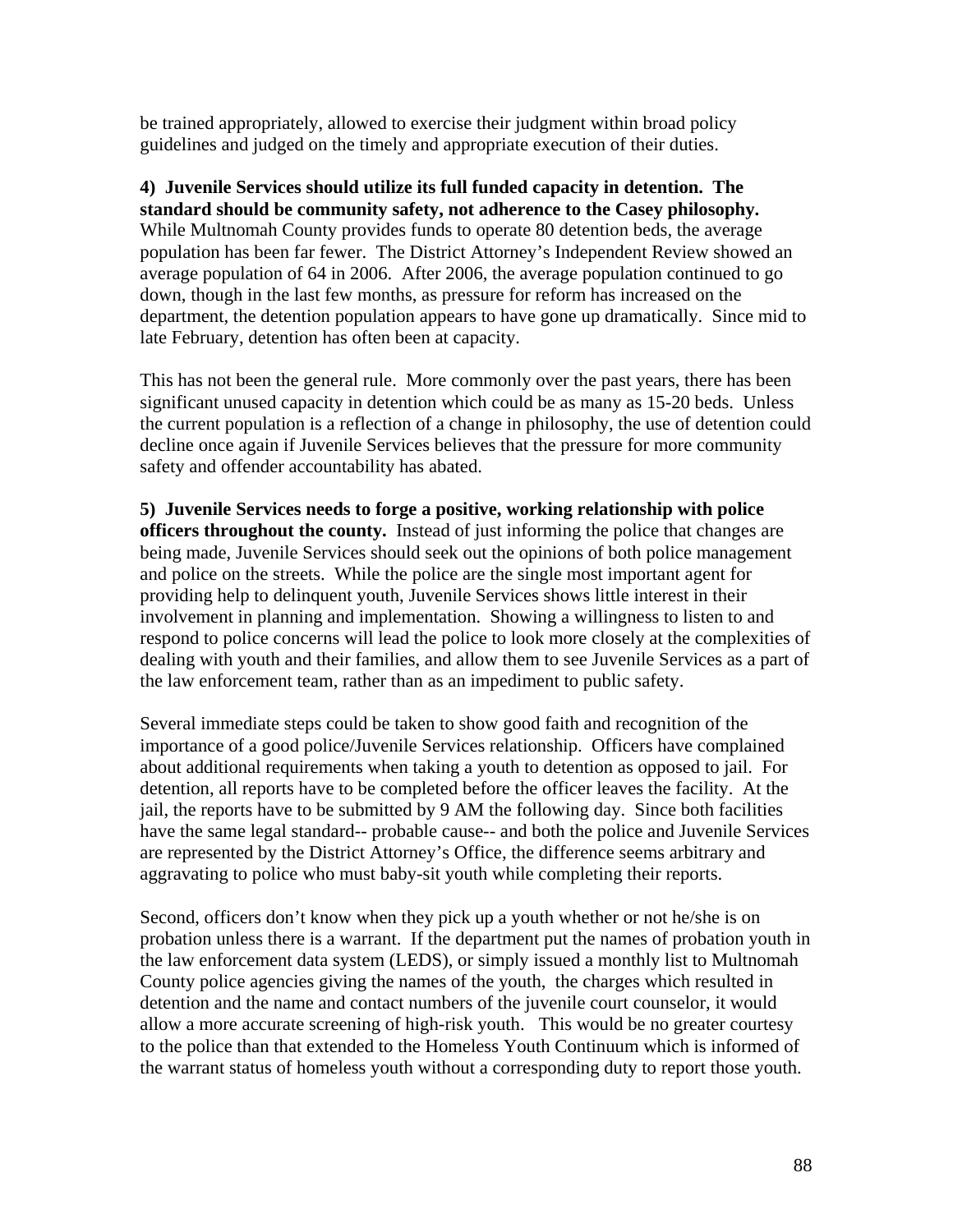Juvenile court counselors would think nothing of checking with therapists, school officials or others working with probationers. The police, however, are seldom contacted. Juvenile court counselors who supervise a caseload should be known to the officers who patrol the areas where their probationers live. This can be done with an occasional drop-in at a precinct office. During that visit, the juvenile court counselors can leave the list of their probationers, any special concerns that they might have about those youth and contact numbers if their probationers have police contact or if the officers need to make contact with the juvenile court counselor. After a few months, the juvenile court counselors, if they respond to police inquiries and requests, might see the beginning of a more positive and trusting relationship with the police.

Juvenile Services should also consider instituting a policy that lets police know the disposition of the cases they submit. In the police survey, a number of officers referred to Juvenile Services as the "black hole" where reports go and are never seen or heard from again. Informing police of the disposition of a case seems a rather obvious courtesy, but one which has not yet been extended in Multnomah County. Instituting such a courtesy could be as simple as a form in triplicate which gives a case number, youth's name, officer, officer's department, offense and disposition. Given the current case handling profile, however, the results might be less than favorable to the department. A more aggressive stance, however, would inevitably lead to more credibility with police departments.

**6) There needs to be a culture shift which recognizes that enforcement is necessary for treatment, and that treatment without enforcement is futile.** Many non-criminal people are in treatment to help them have a better, more fulfilled life or to deal with trauma. Those are the voluntary clients, the persons Dr. Stanton Samenow refers to as "the worried well". It is entirely different, however, for criminal adults and delinquent youth. Truly voluntary clients for programs dealing with criminal behavior are nonexistent. Therefore, looking at treatment with the same assumptions for the voluntary and/or traumatized client as for the criminal and traumatizing client is doomed to failure. Those whose value systems allow them to engage in serious or chronic criminal behavior don't initially attend treatment or other required activities because they believe it is good for them. If they attend, it is because they believe that the consequences of not doing so will outweigh the benefits. Any sex offender, violent youth, chronic thief, or addicted youth would prefer the freedom of the street to attending afternoon or evening treatment programs. When enforcement is minimal to non-existent there is little motivation to attend treatment as mandated by court order, and even less motivation to work hard in treatment.

The reason most justice systems have probation officers is to provide for enforcement of court mandates. When those personnel are not allowed to enforce in a credible manner, the justice system is seriously out of balance.

An officer's most immediate contact with Juvenile Services is usually through detention. This is where Juvenile Services must communicate the change of culture to its law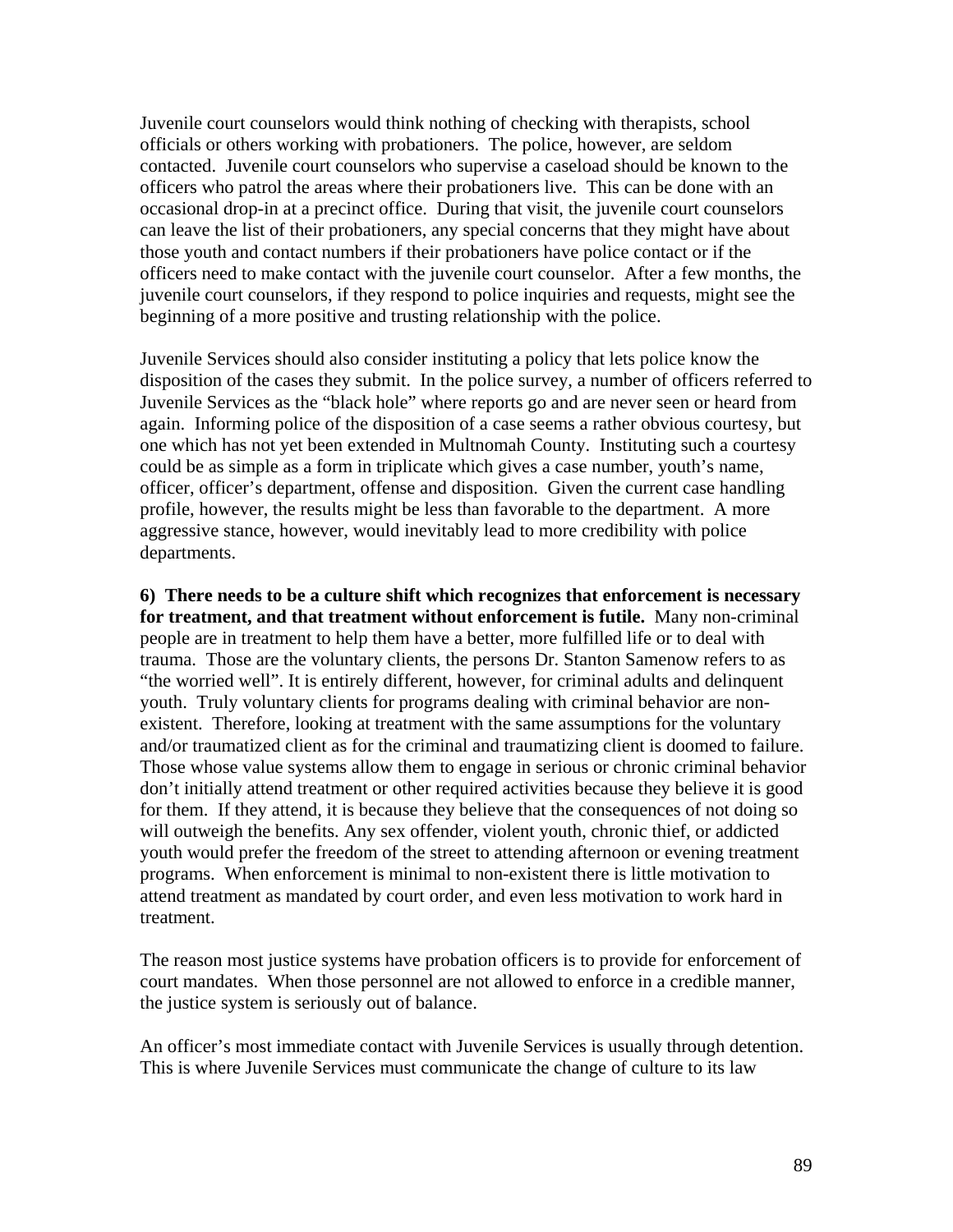enforcement partners. Currently, the impression left with officers is similar to that expressed by a Portland police officer in one of the surveys:

"I recently took a juvenile to JDH for Burglary I [burglary of a residence, a Class A Felony]. When I asked how long he would stay, the intake person acted like I had asked a ridiculous question. I was told he would be released to his parents immediately because this was his first offense and JDH's philosophy is 'rehabilitation, not incarceration'."

It is imperative that Juvenile Services correct the simplistic and incorrect view that detention is not an integral part of rehabilitation for seriously delinquent youth. Instead, it must communicate the more inclusive and holistic view that detention is an important ingredient of rehabilitation for serious criminal conduct.

It will be incumbent on the county's political leadership to make sure that Juvenile Services management is able to make such a culture shift, and then help lead its employees out of the 13 or 14 year period of indoctrination which saw incarceration as antithetical to rehabilitation.

**7) Juvenile Services needs to recommend the use of the full range of alternatives available within the juvenile justice system.** Juvenile Services seldom recommends the use of the youth correctional facilities such as MacLaren. Often, Multnomah County has 20-30 beds available in MacLaren which it does not utilize. Residential treatment facilities that are available through the Oregon Youth Authority are used even more infrequently. This leads to a vicious circle where youth who should be placed in more controlled settings remain on probation and those who should be on probation don't even make it to court.

One of the most persistent comments heard during this investigation was that by the time Multnomah County youth are sent to residential or youth correctional facilities, they are so delinquent and have so many criminal referrals that they have less chance to change than youth from other counties. Allowing a delinquent youth to chronically offend in the name of keeping them in community is inherently harmful to the youth and the community.

**8) Juvenile court counselors need to be trained to use the enforcement powers granted by state law.** Multnomah County has far too much crime to afford to give up powers that help provide control of juvenile offenders. Considering the lack of enforcement powers of a juvenile court counselor in Multnomah County, they have functioned essentially as caseworkers in a child welfare system. State law grants juvenile probation officers peace officer powers for those under their jurisdiction (ORS 419A.016). Juvenile Services has far too little credibility with youth to continue with its current child-welfare approach to serious delinquency.

The employee of a metro-area juvenile department, who was mentioned earlier in this report, also mentioned the "caseworker-mentality" of Multnomah juvenile court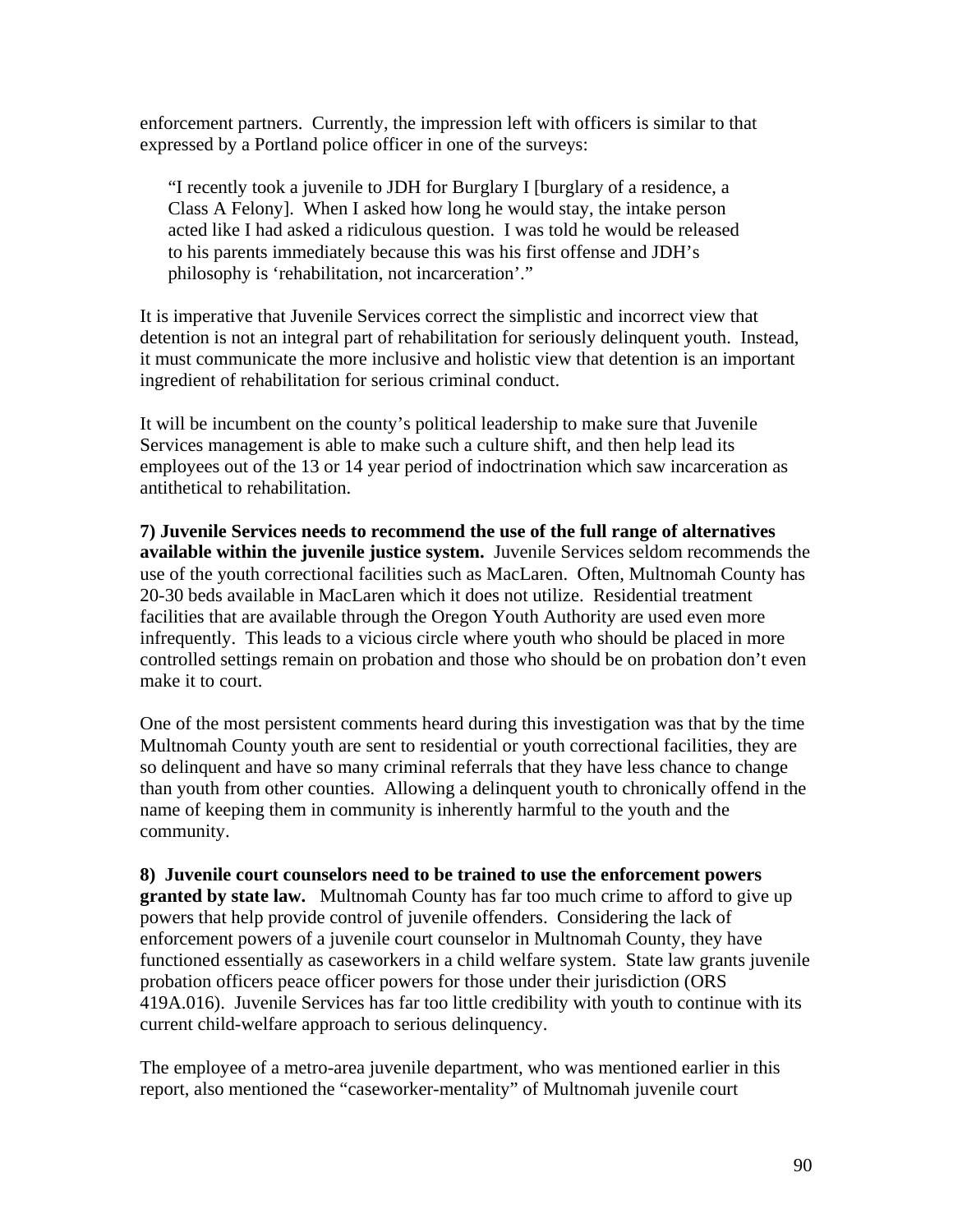counselors. A caseworker mentality is just right for a caseworker with a caseload of abused and neglected children. It is not appropriate when dealing with seriously delinquent youth. A probation officer is most appropriately a combination of caseworker and cop, blending support, direction and enforcement. The cop part has diminished to the point of irrelevance.

Under state law, those who supervise delinquent youth can be referred to as either juvenile court counselors or probation officers. Some departments have retained the old description of juvenile court counselor while mandating that those employees exercise the authority allowed by law. Juvenile Services seems to literally see their juvenile court counselors as counselors only, not probation officers. To make the change clear and unambiguous, it will probably be necessary to change the title of Juvenile Court Counselor to Juvenile Probation Officer.

A change to probation officers empowered to enforce court mandates is especially important in Multnomah County where youth who in other counties might be sent to residential treatment or secure custody are instead kept in the community. For the community to support juvenile probation there needs to be an assurance that all reasonable measures are being used to protect the public and hold the youth accountable. That assurance is not possible without the use of enforcement powers.

Adding enforcement to social work will take new training and a leadership which supports a more robust presence in the community and on the streets. This would most appropriately be done in stages, first by empowering juvenile court counselors to take the legal steps of enforcement, such as filing of motions, warrants, and authorizing the use of detention. The department should then have several personnel trained in defensive tactics and arrest procedures or perhaps contract with the Portland Police Bureau for training. Once the trainers are in place, personnel dealing with youth should be required to take the level of training necessary to make cooperative arrests, use handcuffs appropriately and transport restrained youth safely. The vast majority of arrests are cooperative, i.e. the youth is neither anticipated to physically resist, nor does he resist. When there is reason to believe otherwise, the police would still be used.

State law changed in 1995, making prime goals of the juvenile justice system the protection of the community and the reduction of juvenile delinquency. Juvenile Services needs to adapt to those goals, rather than cling to a newer version of the old, pre-1995 child welfare system.

**9) Juvenile Court Counselors need to get out of the office, and spend more time on the streets and in the homes.** A more visible presence in the community would involve probation officers/juvenile court counselors spending more time visiting youth in their homes, making their own patrols of areas where youth spend idle time and checking on youth in schools. This presence would be with the assumption that those doing the supervising are trained and prepared to take immediate enforcement action when necessary. Ideally, a youth on probation should never know when a supervising officer might visit and where that visit might take place. In the Davonte Lightfoot case, his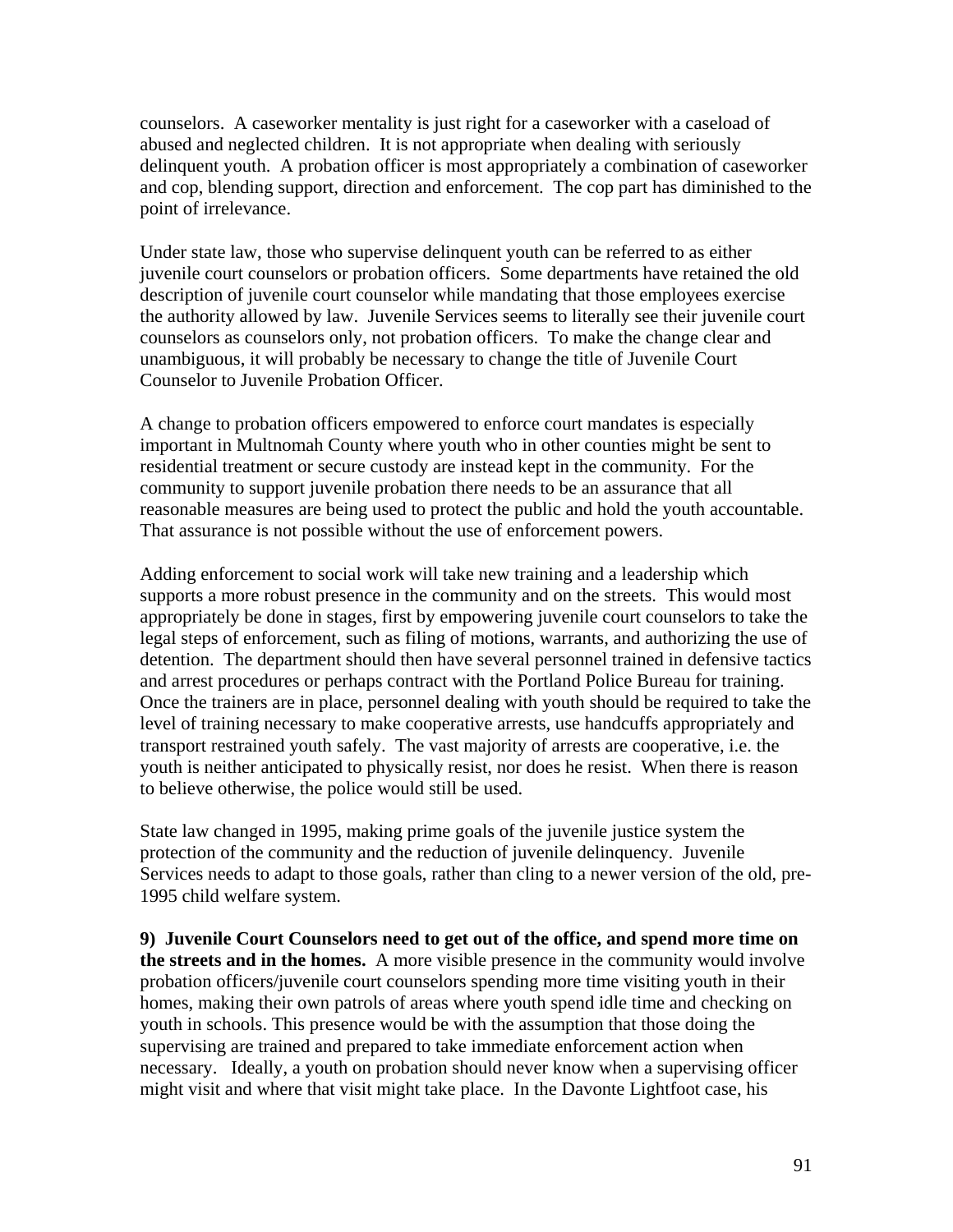mother said that in 18 months of probation there was only 1 home visit that she could remember, though she was willing to say 2, just to be fair. Other information we have received confirms a lack of emphasis on home visits, especially those that are unscheduled. Homes and streets are where juveniles act out their criminal behavior. This is where those given the responsibility for supervision should be spending the bulk of their time.

**10) Stop ignoring entry level crime.** Though we did not get access to many files showing referrals received but not dealt with, the overall statistics available in JJIS make it clear that the police officers' complaints that their reports usually result in nothing but a warning letter to parents are unfortunately accurate. This is corroborated by Juvenile Service's failure to take any enforcement action on alcohol and marijuana charges. Allowing youth to conclude that crime is being ignored, or at least not taken seriously, erodes any future attempts to stop the escalation of criminal behavior. Any responsible parent can attest to the fact that if you deal with the small issues first, there are fewer larger issues in the long run. This runs contrary to Juvenile Services continual talk of "risk based" decision making, which gives the philosophical justification for ignoring early signs of criminal conduct.

**11) Unless there is a significant change in the philosophy of Juvenile Services, the District Attorney's Office should consider rescinding the current case handling agreement.** This agreement allows Juvenile Services to decide on the disposition of almost all misdemeanors and Class C property felonies. Although misdemeanors are the exception in court in any county, they do occur in fairly significant numbers in other counties. Class C property felonies include such crimes as Unauthorized Use of a Vehicle, Identity Theft, Theft I and Burglary in the Second Degree, which involves entering a building other than a residence and committing a crime inside. Adjudications for those offenses are common in other juvenile courts. A reasonable adherence to state law would lead to a significantly higher rate of adjudication, and one more in line with the state average.

**12) Make probation a sanction, not just a word.** Failing to detain probation youth who are contacted by the police in violation of probation rules or who are arrested on other than a major new crime, makes a mockery of probation in general. It should be no surprise that the word "joke" was used so often by police officers when describing the current juvenile justice system in Multnomah County.

Up to the extent of funded capacity, youth found to be in violation of probation, whatever the level of "risk" assigned to them by the department, should be lodged at least until the preliminary hearing. At the hearing, their level of risk and compliance would determine whether there was a recommendation for continued detention or release.

 Although detention might just be until the preliminary hearing, it is crucial to disrupt the criminal mindset which allows a probationer to violate probation with impunity.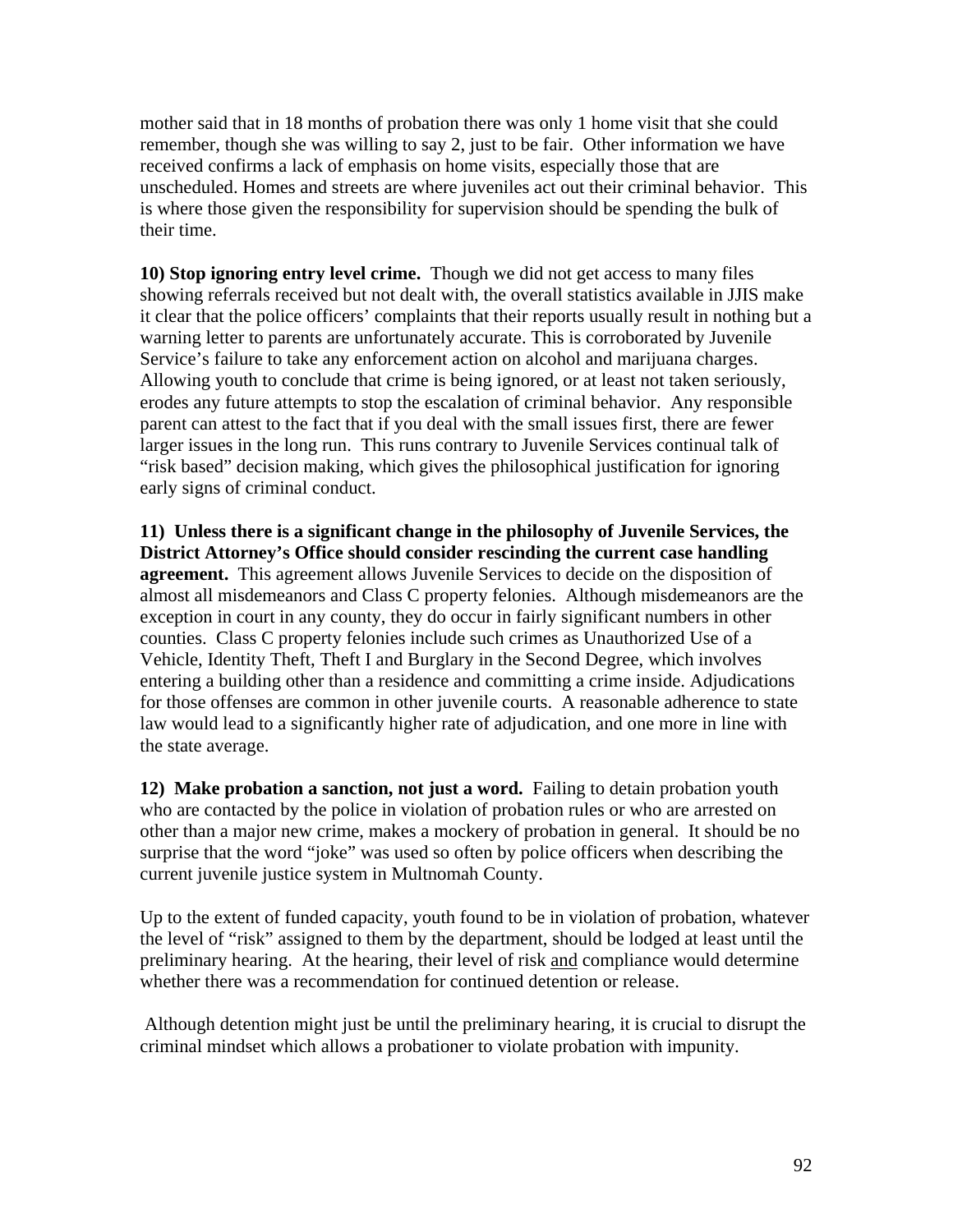**13) Resources are not the issue, at least not in the near term.** Juvenile Services has funds for 80 beds in detention. Considering their contractual obligations to Washington and Clackamas Counties, Multnomah has the use of 52 of those beds. If detention space becomes an issue, Juvenile Services should look at whether Measure 11 suspects, who are 16 or 17, should remain in detention or be transferred to jail as allowed by law. In fact, the law actually specifies that 16 and 17 year olds shall be lodged in jail unless both the sheriff and the director of the juvenile department agree to house them elsewhere. There are normally 12-16 Measure 11 suspects in detention at any one time.

Additionally, a more appropriate use of commitments to a youth correctional facility (MacLaren) would also be likely to free up space in detention.

Avoiding the appropriate use of detention now because space is limited, is a direct contradiction of past assertions that detention space could be closed because it was not needed. If detention is being used appropriately and is, therefore, often at capacity, there is more justification for the political leadership of Multnomah County to increase the funded capacity of the Donald E. Long Home.

**14) Be prepared for strong resistance from those philosophically opposed to dealing with delinquent youth according to current state law, those who benefit from the present system and the youth who expect few consequences for violating law and the orders of the court.** If Multnomah County calls for a new direction for its old-line childwelfare-like system, there will be a need to make a number of scheduled transitions to change. Each will be painful for an administration, and some employees, who have been schooled in a system where community safety and meaningful accountability has been viewed as being harsh and punitive. While those invested in the present system may see their role as being in danger, a system based on the stated purpose of the Oregon Juvenile Delinquency Code, would still have the need for a healthy partnership with non-profit agencies which can appropriately provide services to youth involved in criminal conduct.

It would be naïve, however, not to acknowledge the fact that many of the current participants in Multnomah County's juvenile justice system would be vocally and strongly opposed to fundamental change in the system. Once a decision for change has been made, it will be important for the leadership of Multnomah County to decide which of the changes to implement quickly, and which to implement over a period of 12-18 months.

**15) Acknowledge that the constituency of Juvenile Services is the entire citizenry of Multnomah County.** All the citizens are impacted when a crucial part of the law enforcement system fails to take community safety and offender accountability seriously. Those citizens are not well served by a mission statement which fails to mention crime, community safety or offender accountability. The importance of mission statements can be overblown. For Juvenile Services, however, a new and more inclusive mission statement which seemed in harmony with state law could help the department make the changes which are so obviously needed.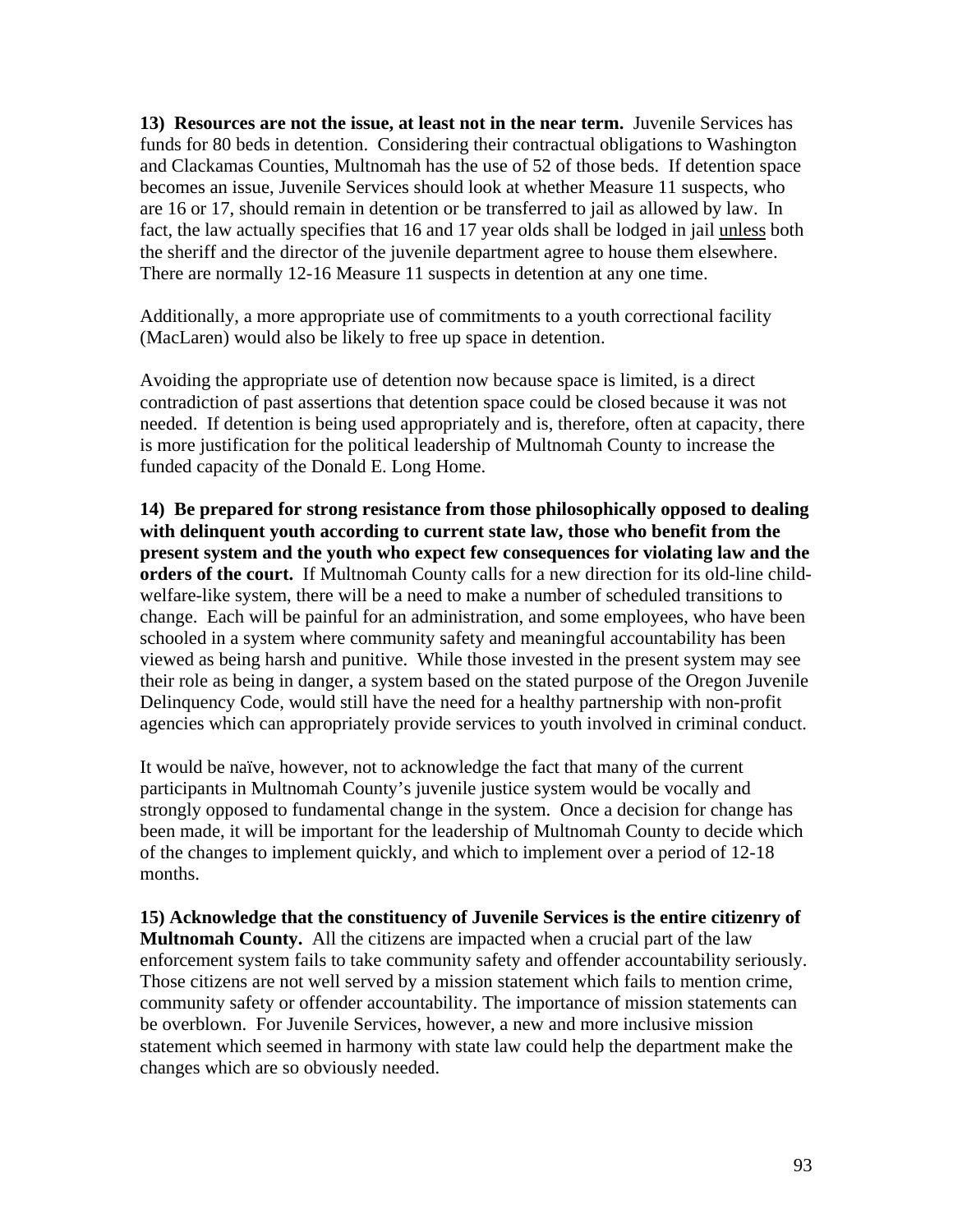## **APPENDIX A**

#### MULTNOMAH COUNTY DEPT. OF COMMUNITY JUSTICE JUVENILE SERVICES DIVISION **RISK ASSESSMENT INSTRUMENT (RAI) Version 4**



| This paper form is to be used when JJIS is unavailable. It must be entered into JJIS as soon<br>as it is available.                                                                                                         |                                                          |                                                                                                                                            |                                     |                |
|-----------------------------------------------------------------------------------------------------------------------------------------------------------------------------------------------------------------------------|----------------------------------------------------------|--------------------------------------------------------------------------------------------------------------------------------------------|-------------------------------------|----------------|
| Date/time youth brought to Custody Services intake:<br>Date/time of Intake Screening:                                                                                                                                       |                                                          |                                                                                                                                            |                                     |                |
| NAME:                                                                                                                                                                                                                       | DOB:                                                     |                                                                                                                                            | Ref.#                               |                |
| <b>AUTOMATIC DETENTION CASES</b><br><b>APPLIES)</b>                                                                                                                                                                         |                                                          |                                                                                                                                            | (CIRCLE "DETAIN" IF ANY ANSWER      |                |
| $\Box$ Adult Detainer<br>$\Box$ Court Order<br>$\Box$ Escape From Secure Custody<br>$\Box$ Firearm/Destructive Device (not hoax)<br>$\Box$ Immigration & Customs Enforcement<br>Detainer<br>$\Box$ Material Witness Warrant |                                                          | $\Box$ Other County Warrant<br>$\Box$ Out-of-State Runaway<br>Out-of-State Warrant<br>$\Box$ Parole Violator with New<br>Felony or Warrant | $\Box$ Measure 11 Charge or Warrant | Detain         |
| (NOT SCORED - INFORMATION ONLY -<br><b>MOST SERIOUS INSTANT OFFENSE</b><br><b>CHECK MOST SERIOUS)</b>                                                                                                                       |                                                          |                                                                                                                                            |                                     |                |
| Intentional homicide (aggravated murder, murder)                                                                                                                                                                            |                                                          |                                                                                                                                            |                                     |                |
| Attempted Murder or Class A Felonies involving violence or use or threatened use<br>of a weapon (including Rape I, Sodomy I, and Unlawful Sexual Penetration I<br>involving forcible compulsion)                            |                                                          |                                                                                                                                            |                                     |                |
| Class B Felonies involving violence or use or threatened use of a weapon                                                                                                                                                    |                                                          |                                                                                                                                            |                                     |                |
| Rape I, Sodomy I, Sexual Penetration I not involving forcible compulsion                                                                                                                                                    |                                                          |                                                                                                                                            |                                     |                |
| Class C Felony involving violence or use or threatened use of a weapon                                                                                                                                                      |                                                          |                                                                                                                                            |                                     |                |
| All other Class A and B Felonies                                                                                                                                                                                            |                                                          |                                                                                                                                            |                                     |                |
| All other Class C Felonies                                                                                                                                                                                                  |                                                          |                                                                                                                                            |                                     |                |
| Misdemeanor involving violence, or possession, use or threatened use of a weapon                                                                                                                                            |                                                          |                                                                                                                                            |                                     |                |
| All other Misdemeanors<br>Probation/Parole Violation                                                                                                                                                                        |                                                          |                                                                                                                                            |                                     |                |
|                                                                                                                                                                                                                             | Other, e.g., status offense (MIP, runaway, curfew, etc.) |                                                                                                                                            |                                     |                |
| <b>LEGAL STATUS</b><br>(CIRCLE THE HIGHEST APPLICABLE SCORE ONLY)                                                                                                                                                           |                                                          |                                                                                                                                            |                                     |                |
|                                                                                                                                                                                                                             |                                                          |                                                                                                                                            |                                     |                |
| Currently under Juvenile Justice/OYA<br>or other State or County supervision:                                                                                                                                               |                                                          | <b>EITHER:</b> Probation / Parole /<br>Commitment to YCF $\Box$                                                                            |                                     | $\overline{2}$ |
| (If this section applies, score either<br>$2$ or $1$ , not both)                                                                                                                                                            |                                                          | <b>OR:</b> Informal Supervision $\Box$                                                                                                     |                                     | 1              |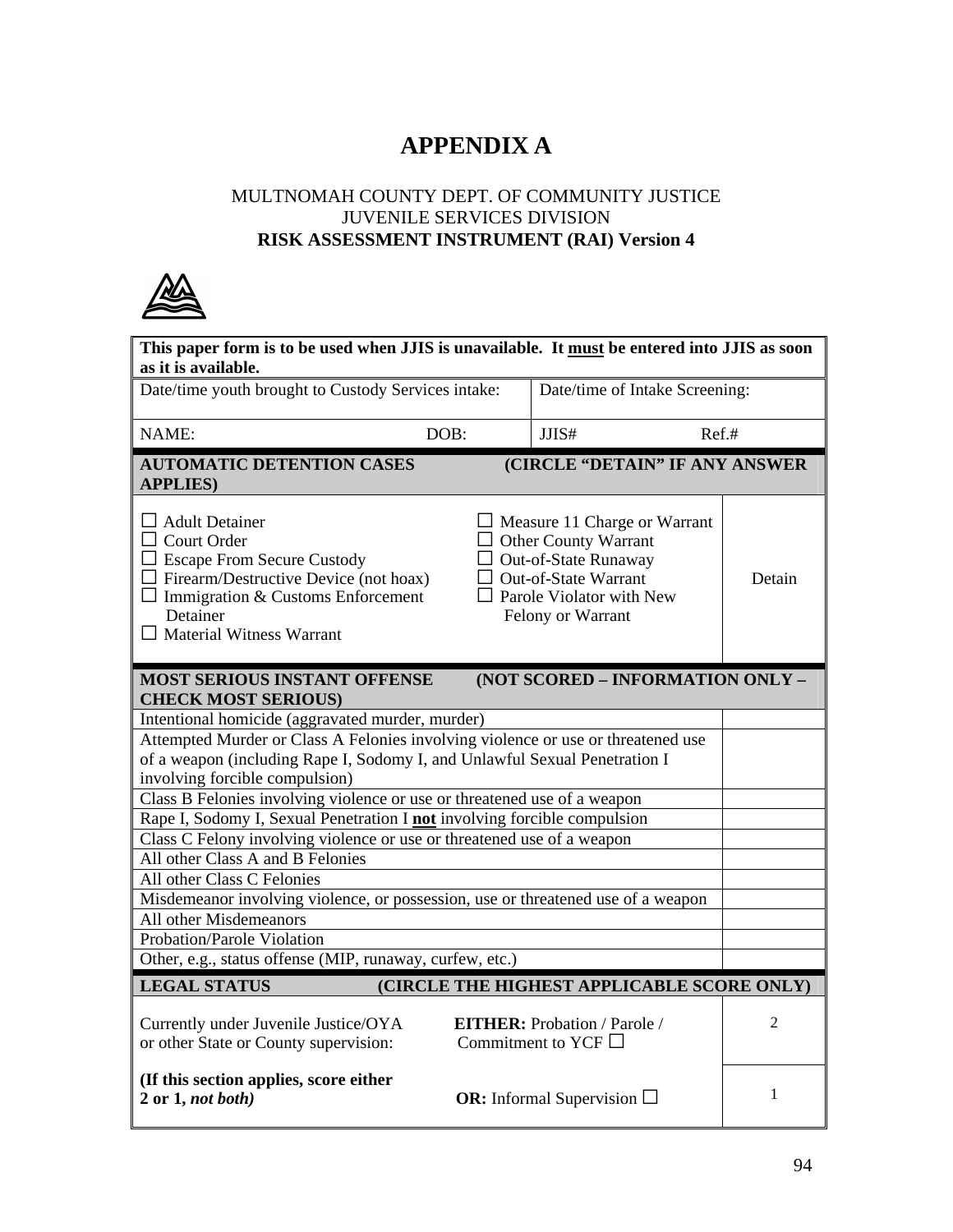| <b>MOST SERIOUS FILED OFFENSE</b><br>(CIRCLE MOST SERIOUS)                                         |    |  |
|----------------------------------------------------------------------------------------------------|----|--|
| Pending trial (or disposition) on a law violation/probation violation (petition filed). Score only |    |  |
| most serious pending offense.                                                                      |    |  |
| No score for misdemeanor petitions over 6 months old, unless there is an outstanding warrant.      |    |  |
| Intentional homicide (aggravated murder, murder)                                                   | 17 |  |
| Attempted Murder or Class A Felonies involving violence or use or threatened use                   |    |  |
| of a weapon (including Rape I, Sodomy I, and Unlawful Sexual Penetration I                         | 12 |  |
| involving forcible compulsion)                                                                     |    |  |
| Class B Felonies involving violence or use or threatened use of a weapon                           | 8  |  |
| Rape I, Sodomy I, Sexual Penetration I not involving forcible compulsion                           |    |  |
| Class C Felony involving violence or use or threatened use of a weapon                             | 6  |  |
| All other Class A and B Felonies                                                                   |    |  |
| All other Class C Felonies                                                                         | 3  |  |
| Misdemeanor involving violence, or possession, use or threatened use of a weapon                   | 3  |  |
| All other Misdemeanors                                                                             |    |  |
| Probation/Parole Violation                                                                         |    |  |
| Other, e.g., status offense (MIP, runaway, curfew, etc.)                                           |    |  |
| <b>SCORE RANGE FOR SECTION: 0 TO 19</b><br><b>SCORE</b>                                            |    |  |

| <b>MITIGATING FACTORS</b><br>(CIRCLE ALL THAT APPLY)                                                                                                    |      |
|---------------------------------------------------------------------------------------------------------------------------------------------------------|------|
| Regular school attendance or employed                                                                                                                   | $-3$ |
| First Law Violation referral at age 16 or older                                                                                                         |      |
| First Law Violation referral (instant offense)                                                                                                          |      |
| <b>SCORE RANGE FOR SECTION: - 9 TO 0</b><br><b>SCORE</b>                                                                                                |      |
|                                                                                                                                                         |      |
| <b>AGGRAVATING FACTORS</b><br>(CIRCLE ALL THAT APPLY)                                                                                                   |      |
| Reported history of runaways from home within past six $(6)$ months $(2 \text{ or more}) \textbf{OR}$<br>1 run away from home and 1 run from placement. | 3    |
| <b>SCORE RANGE FOR SECTION: 0 TO 1</b><br><b>SCORE</b>                                                                                                  |      |

| AUTOMATIC CONDITIONAL RELEASE CASES                                                                                                                                                                                                                                                                                                                      |                                                             | (CIRCLE CONDITIONAL |                        |
|----------------------------------------------------------------------------------------------------------------------------------------------------------------------------------------------------------------------------------------------------------------------------------------------------------------------------------------------------------|-------------------------------------------------------------|---------------------|------------------------|
| <b>RELEASE IF ANY ANSWER APPLIES)</b>                                                                                                                                                                                                                                                                                                                    |                                                             |                     |                        |
| If RAI score and Automatic Detention Policy allow release, the following <b>Must</b> be<br>released with a summons to a preliminary hearing, and if applicable, placement in a<br>shelter or with Community Detention if court is more then 24 hours in the future.<br>$\Box$ Domestic Violence With Safety Plan<br>$\Box$ Fire Charges With Safety Plan | $\Box$ Sex Offense With Safety Plan<br>$\Box$ Warrant Youth |                     | Conditional<br>Release |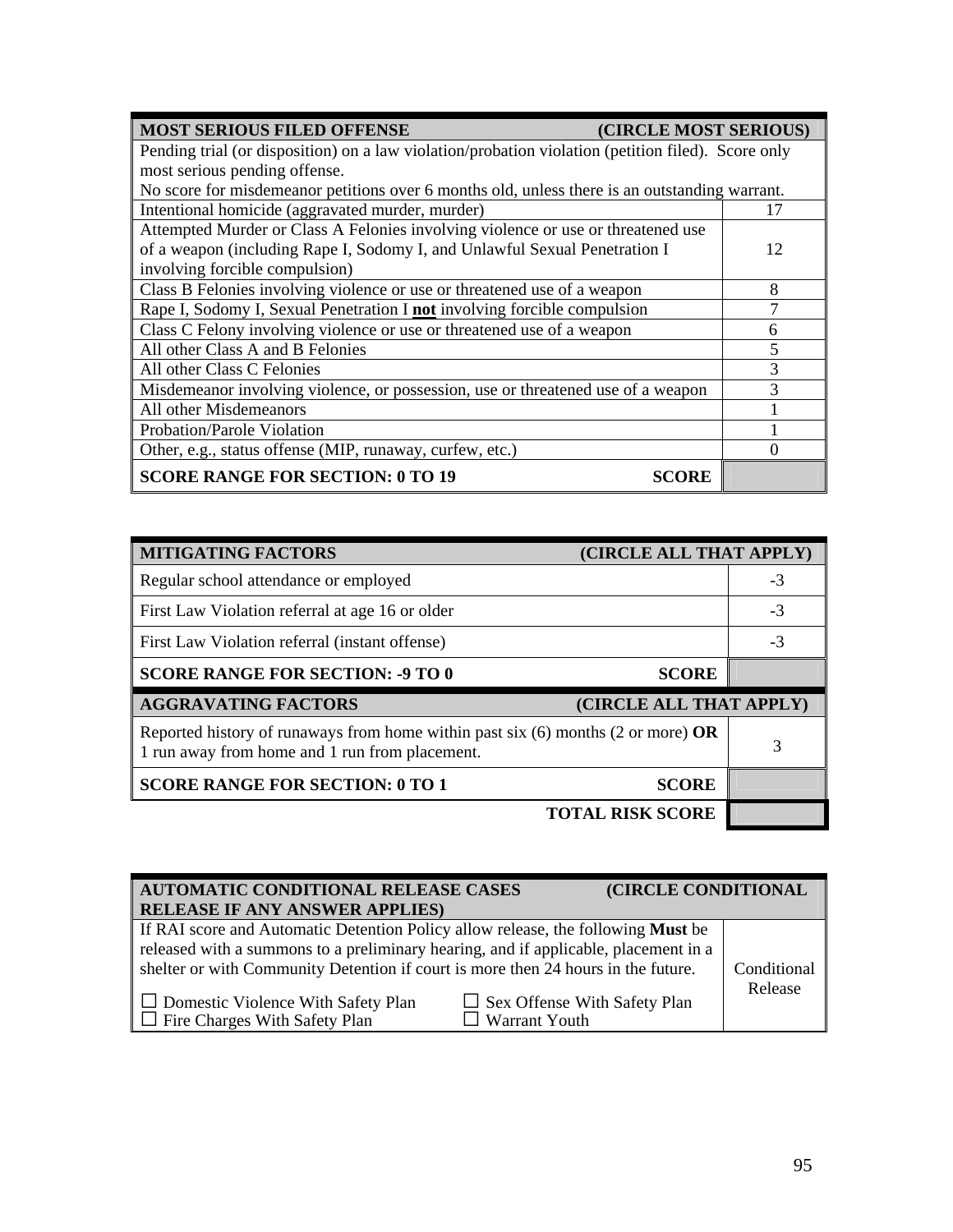#### **WARRANT HISTORY (EXCLUDING TRAFFIC AND DEPENDENCY): (INFO ONLY - NOT SCORED)**

Number of warrants (excluding traffic and dependency warrants) during the past 18 months.

| <b>DECISION</b>                                                                                                                                                                                                                                                    | <b>OVERRIDE REASONS</b><br>(CHECK ALL THAT APPLY)                                                                                                                                                                                                                                                                                                                                                                                                                                                                                                                                |
|--------------------------------------------------------------------------------------------------------------------------------------------------------------------------------------------------------------------------------------------------------------------|----------------------------------------------------------------------------------------------------------------------------------------------------------------------------------------------------------------------------------------------------------------------------------------------------------------------------------------------------------------------------------------------------------------------------------------------------------------------------------------------------------------------------------------------------------------------------------|
| <b>SCALE/DECISION</b>                                                                                                                                                                                                                                              |                                                                                                                                                                                                                                                                                                                                                                                                                                                                                                                                                                                  |
| <b>RAI INDICATED DECISION</b><br><b>Automatic Detention</b><br><b>Automatic Conditional</b><br>Release<br>$6 +$ Detain<br>$\Box$<br>0 to 5 Conditional Release<br>ΙI<br>-9 to -1 Unconditional<br>$\Box$<br>Release<br><b>OVERRIDE</b><br>Detain<br>$\blacksquare$ | <b>Detain Override Reasons:</b><br>Only allowed if there are no means less restrictive to protect<br>the community or to reasonably assure court appearance.<br>$\Box$ 36-Hour Hold<br>$\Box$ Sex Offender - No Safety Plan<br>$\Box$ DV - No Safety Plan<br>Strong Indications of FTA<br><b>Extradited Youth</b><br>Strong Indications of<br>Imminent Violence - No<br>$\Box$ Fire Charge - No<br>Safety Plan<br>Appropriate Release<br>No Shelter Available<br>Youth in Serious Danger -<br>$\Box$ Placement Interruption<br>No Appropriate Release<br>-No Appropriate Release |
| П<br>Up to Conditional Release                                                                                                                                                                                                                                     | <b>Override Up to Conditional Release Reasons:</b>                                                                                                                                                                                                                                                                                                                                                                                                                                                                                                                               |
| Down to Conditional<br>Release<br><b>Unconditional Release</b>                                                                                                                                                                                                     | Dangerous Behavior<br>$\Box$ No Verifiable Community Ties<br><b>Family Placement</b><br>$\Box$ Warrant/Runaway History<br>Not Workable                                                                                                                                                                                                                                                                                                                                                                                                                                           |
|                                                                                                                                                                                                                                                                    | Approved by:                                                                                                                                                                                                                                                                                                                                                                                                                                                                                                                                                                     |
| <b>Override Justification:</b>                                                                                                                                                                                                                                     |                                                                                                                                                                                                                                                                                                                                                                                                                                                                                                                                                                                  |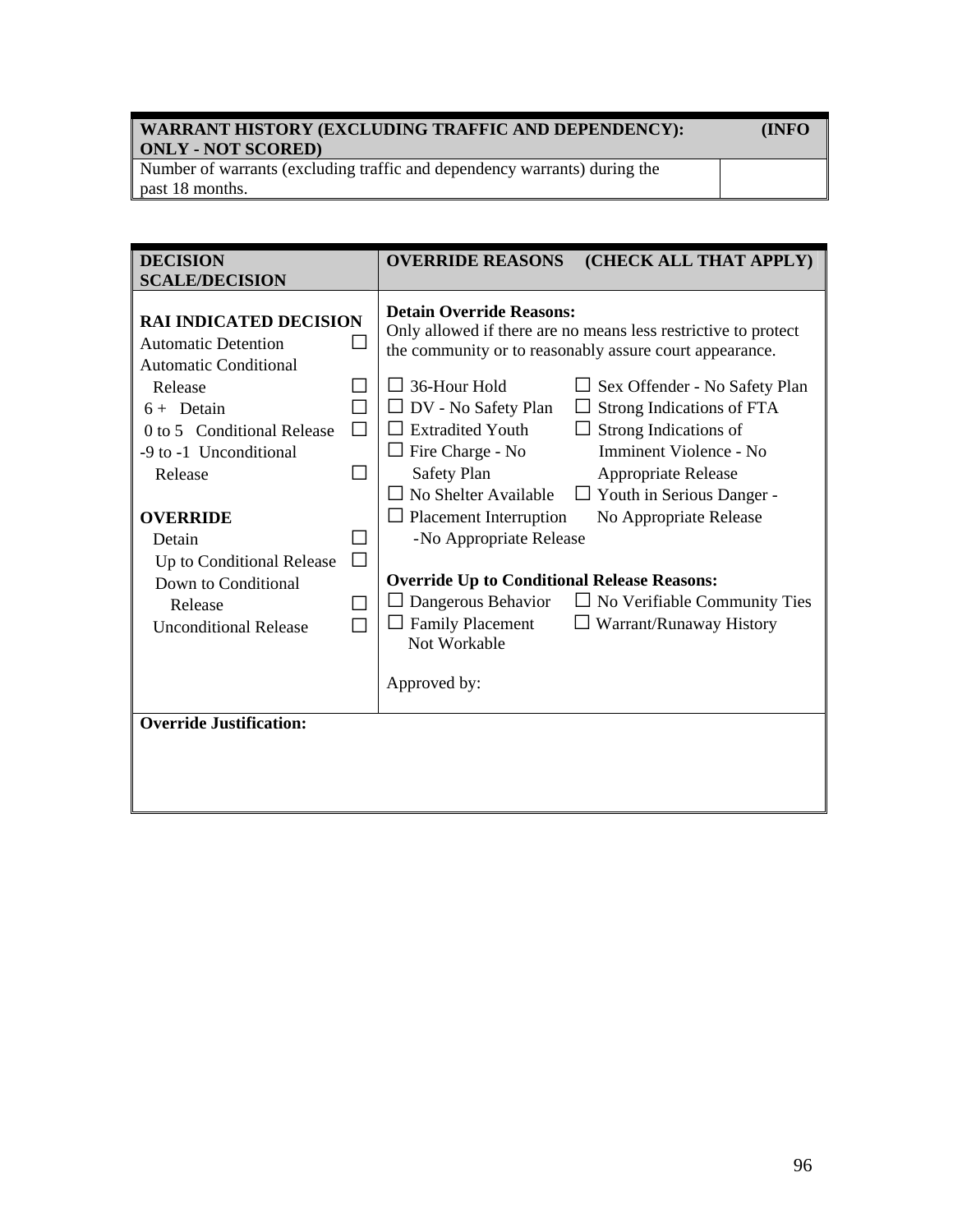| <b>SUMMONS</b>                                                                                                                                                                                                                                                                                                                                                                                                                                                                                     |                                          |  |  |
|----------------------------------------------------------------------------------------------------------------------------------------------------------------------------------------------------------------------------------------------------------------------------------------------------------------------------------------------------------------------------------------------------------------------------------------------------------------------------------------------------|------------------------------------------|--|--|
| <b>Preliminary Hearing Summons</b>                                                                                                                                                                                                                                                                                                                                                                                                                                                                 | <b>Shelter Placement</b>                 |  |  |
| (Summons to prelim if youth is being conditionally released) YES $\square$ NO $\square$                                                                                                                                                                                                                                                                                                                                                                                                            | $NO$ $\Box$<br>YES $\square$             |  |  |
| <b>LEGAL BASIS TO DETAIN</b>                                                                                                                                                                                                                                                                                                                                                                                                                                                                       |                                          |  |  |
| A youth may be detained if automatic detention criteria apply, or if the youth meets grounds for<br>pre-adjudication detention, or if the youth meets 36-hour hold criteria.                                                                                                                                                                                                                                                                                                                       |                                          |  |  |
| Grounds for Pre-Adjudication Detention: Reason to believe that one or more of the following<br>exists:                                                                                                                                                                                                                                                                                                                                                                                             |                                          |  |  |
| $\Box$ Fugitive from another jurisdiction<br>$\Box$ FTA after summons, citation or subpoena<br>$\Box$ Committed a crime involving infliction of<br>Probation violation<br>physical injury to another person<br>Violation of conditional release<br>$\Box$ Committed Disorderly Conduct I (ORS. 166.023) $\Box$ Possession of a firearm (ORS. 166.250)<br>$\Box$ Committed any felony crime<br>$\Box$ Possession of a firearm or destructive<br>device (not hoax) in a public building or<br>court. |                                          |  |  |
| <b>AND</b>                                                                                                                                                                                                                                                                                                                                                                                                                                                                                         |                                          |  |  |
| $\Box$ No means less restrictive of the youth's<br>The youth's behavior endangers the<br>liberty gives reasonable assurance that<br>the youth will attend hearing;<br>person, or endangers the community.<br><b>OR</b>                                                                                                                                                                                                                                                                             | physical welfare of the youth or another |  |  |
| THIRTY-SIX (36) HOUR HOLD (OVERRIDE APPROVAL REQUIRED)                                                                                                                                                                                                                                                                                                                                                                                                                                             |                                          |  |  |
| Youth can be held 36 hours from the time first taken into police custody to develop a release plan<br>if: they are brought in on a misdemeanor or felony law violation; a parent or guardian cannot be<br>found or will not take responsibility for the youth, shelter is not available; and the youth cannot be<br>released safely on recognizance or conditionally. What is the date and time of the police custody?<br><b>REASON:</b>                                                           |                                          |  |  |
|                                                                                                                                                                                                                                                                                                                                                                                                                                                                                                    |                                          |  |  |
|                                                                                                                                                                                                                                                                                                                                                                                                                                                                                                    |                                          |  |  |
|                                                                                                                                                                                                                                                                                                                                                                                                                                                                                                    |                                          |  |  |
| Does youth meet statutory criteria for detention? YES $\Box$ NO $\Box$<br>(If no, youth MUST be)<br>released)                                                                                                                                                                                                                                                                                                                                                                                      |                                          |  |  |
|                                                                                                                                                                                                                                                                                                                                                                                                                                                                                                    |                                          |  |  |
| Notifications: (Check all that apply)                                                                                                                                                                                                                                                                                                                                                                                                                                                              |                                          |  |  |
| $\Box$ Parent present at hearing<br>Telephone message left for parent<br>Direct telephone contact<br>Message left by police<br>Person telephone message left with:<br>Police incident number (for visit to the home):                                                                                                                                                                                                                                                                              |                                          |  |  |

Attorney Contacted: YES  $\square$  NO  $\square$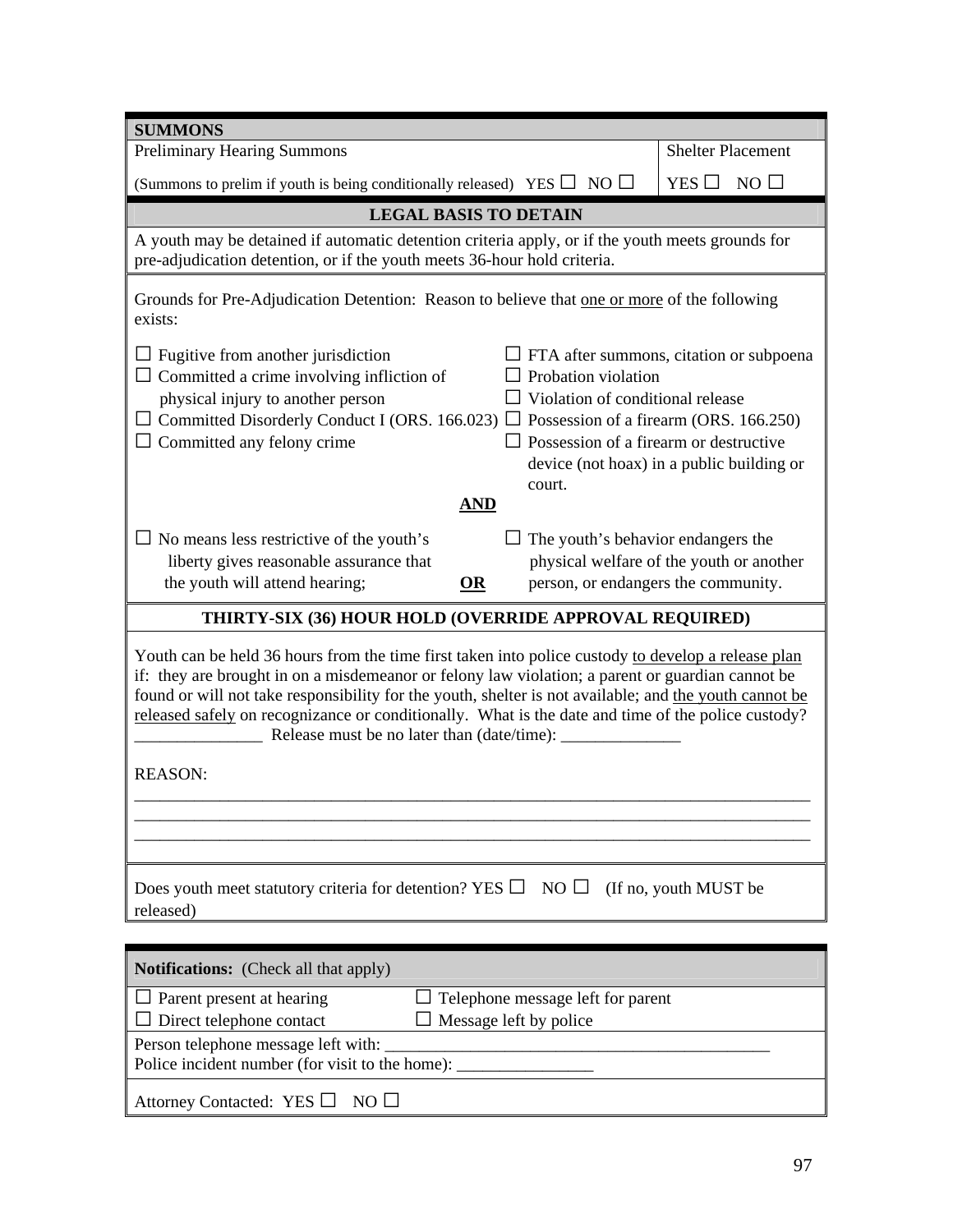### **APPENDIX B: SANCTIONS GRID, PROBATION VIOLATIONS**

| <b>Seriousness of</b>         | <b>Low Risk</b>           | <b>Medium Risk</b>        | <b>High Risk</b>         |
|-------------------------------|---------------------------|---------------------------|--------------------------|
| violation                     |                           |                           |                          |
| <b>Minor</b>                  | Problem solving           | Problem solving           | Problem solving          |
|                               | Written Assignment        | Written Assignment        | Written Assignment       |
|                               | <b>Court Watch</b>        | <b>Court Watch</b>        | <b>Court Watch</b>       |
|                               | <b>Community Service</b>  | <b>Community Service</b>  | <b>Community Service</b> |
|                               | <b>Increased Contacts</b> | <b>GOALS</b>              | <b>GOALS</b>             |
|                               |                           | <b>Increased Contacts</b> | Increased contacts       |
|                               |                           |                           | Community detention      |
| <b>Moderate or minor</b>      | Written Assignment        | Community service         | Community service        |
| law violation. File           | Court Watch               | <b>GOALS</b>              | <b>GOALS</b>             |
| PV or law violation           | <b>Community Service</b>  | Home confinement-         | Home confinement-        |
| petition                      | <b>GOALS</b>              | parental or department    | parental or department   |
|                               | Home confinement-         | supervision               | supervision              |
|                               | parental supervision      | Increased contacts        | <b>Extend probation</b>  |
|                               | Increased contacts        | <b>FAA</b>                | <b>Detention</b>         |
|                               | FAA option                | Community detention       | Increased contacts       |
|                               |                           |                           | <b>FAA</b>               |
|                               |                           |                           | Community detention      |
|                               |                           |                           | Electronic monitoring    |
|                               |                           |                           | <b>Commitment to</b>     |
|                               |                           |                           | correctional facility    |
| <b>Serious or significant</b> | <b>Community Service</b>  | Community service         | Community service        |
| law violation. Refer          | Home confinement-         | Home confinement-         | Home confinement-        |
| to DA for                     | parental supervision      | parental or department    | parental or department   |
| adjudication                  | Home confinement-         | supervision               | supervision              |
|                               | department                | <b>GOALS</b>              | <b>GOALS</b>             |
|                               | supervision               | Extend probation          | <b>Detention</b>         |
|                               | <b>GOALS</b>              | <b>Detention</b>          | Extend probation         |
|                               | <b>Extend Probation</b>   | Increased contacts        | Community detention      |
|                               | Increased contacts        | <b>FAA</b>                | Electronic monitoring    |
|                               | <b>FAA</b>                | Community detention       | <b>Commitment to</b>     |
|                               | Community detention       | <b>Commitment to</b>      | correctional facility    |
|                               | <b>Commitment to</b>      | correctional facility     |                          |
|                               | correctional facility     |                           |                          |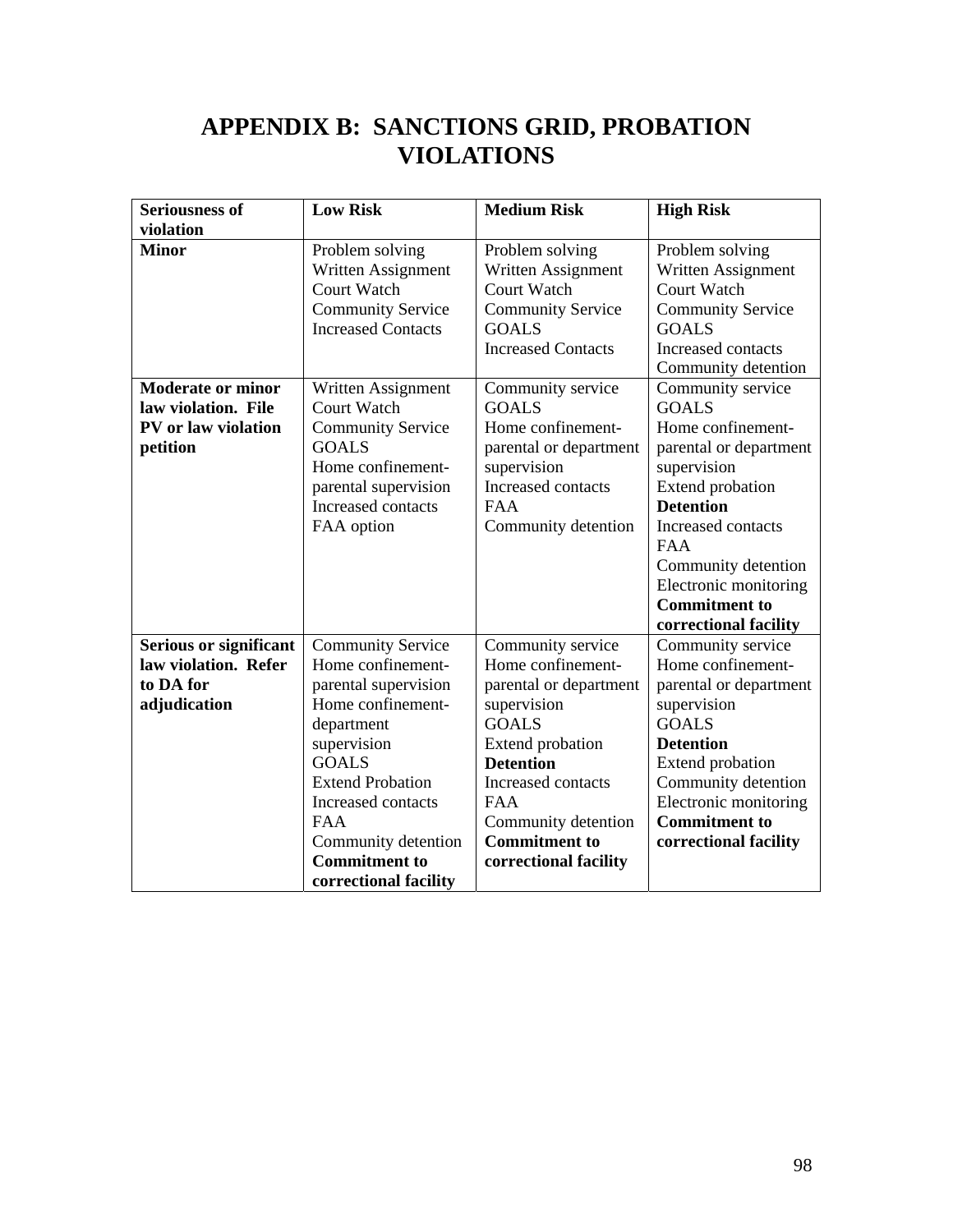# **APPENDIX C: CEOJJC AND CASEY**

On November 18, 2007, a meeting was held in The Dalles with Crime Victims United, and 5 juvenile department directors from the Central and Eastern Oregon Juvenile Justice Consortium (CEOJJC). One director was present by speaker phone.

The directors had been formally told of the concerns of Crime Victims United in August. A first letter sent to all of the counties was ignored. A follow-up letter sent to the District Attorneys and Chairs of the Commission or County Court resulted in a call for the meeting.

During the meeting, the directors made it clear that they represented counties which were very concerned with public safety and that it would be expected that all serious crimes result in the detention of those involved. Further, several said that they would not be able to live in their communities if they didn't detain youth arrested for serious crimes. Although all directors seemed to agree with this sentiment, one director argued that sex offenses, for instance, didn't recidivate at a high level and perhaps they didn't always need to be detained.

Crime Victims United had been given an early version of the CEOJJC Risk Assessment Instrument which was as permissive as the earlier version of the Multnomah County Risk Assessment Instrument. During the meeting, however, a new Risk Assessment Instrument was presented which was an improvement over the version which had been obtained by Crime Victim's United. Most crimes received a higher score which would result in more juveniles being scored for detention than would have been the case with their earlier version.

When discussing their participation with Casey, the directors said that they used the money gained from the grant to hire a consultant and pay for some data services. The Casey money replaced state money which had been cut significantly. One of the directors said "…no one else was offering us the money." Besides money for consultants, the directors also stated that they enjoyed the training and especially the outof-state travel offered by the Casey Foundation which they would never be able to do with their own budgets.

During this discussion, one of the directors made a statement which seemed to accurately assess CEOJJC's embrace of the Casey grant money: "Look, Casey is like the guy you dated in high school because he had a really cool car." That statement represented an attitude of pragmatism by cash and resource-starved rural counties, rather than the philosophical buy-in which is so evident in Multnomah County.

Crime Victims United, however, remains concerned about any system whose intent is to substitute for state law. Rather than seeing which serious crimes should be detained due to risk, it would seem more appropriate to prioritize crimes and probation violations based on available detention space.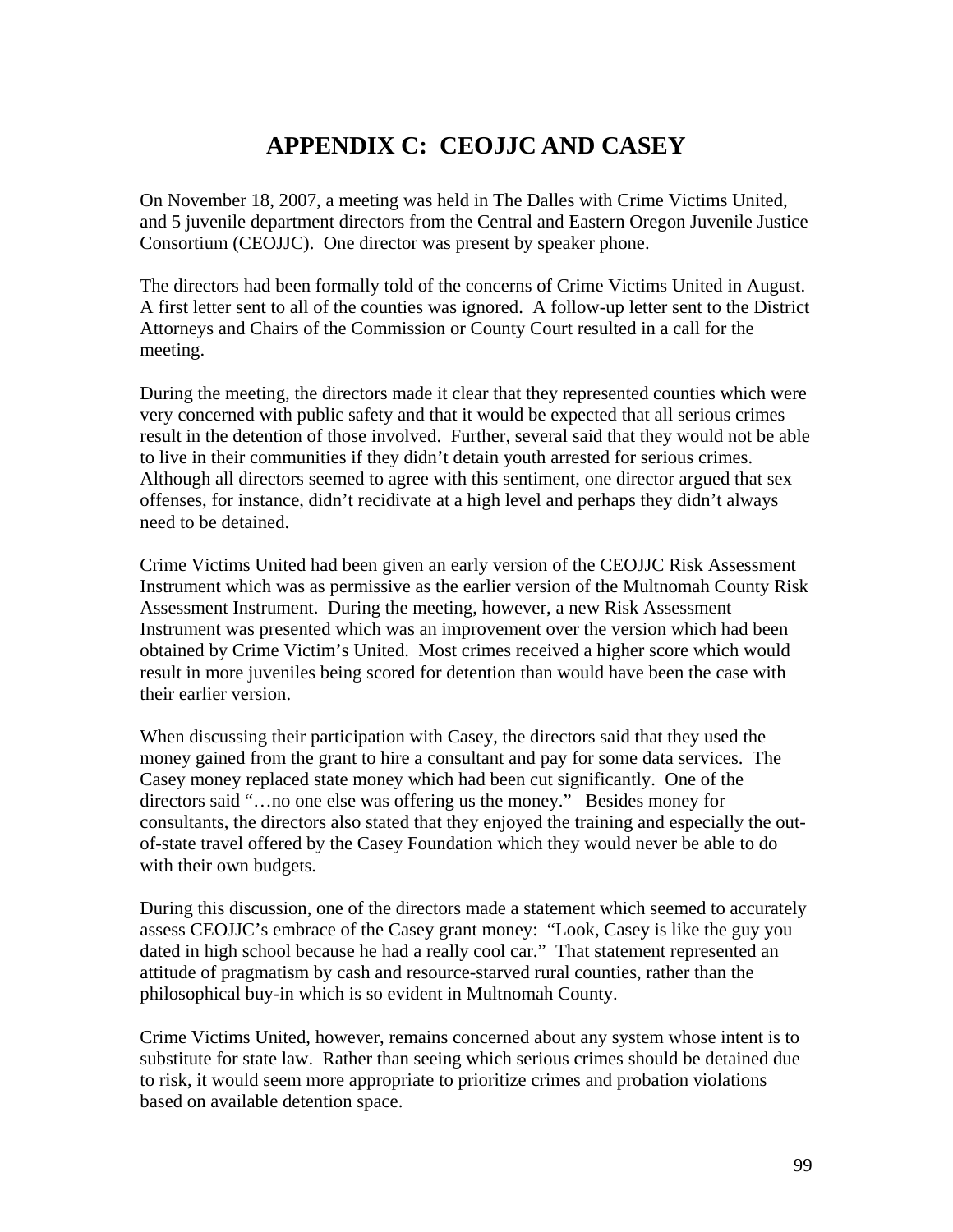Several days after that meeting, we received a document which indicated that accountability might be taking second place to offender welfare. In the minutes from CEOJJC's July meeting, the following quote was noted:

#### **"…. the committee {probation violation incentives and sanctions committee] experienced a paradigm shift after it realized that the reason why a probation violation (PV) occurs is probably because something is not working correctly in the case plan."**

The report of the committee went on to state the importance of incentives, including the statement that they worked on a "full-page table….listing various incentives."

We can think of no clearer illustration of a lack of accountability. Evidently, when a probation violation occurs, instead of holding the youth accountable, the CEOJJC committee saw the need to find the flaws in the probation rules. In looking at the "case plan" as the crucial element in success, rather than the youth's compliance, CEOJJC seems to see treatment rules like a doctor sees medication-- if one doesn't work, try another. Of course, there is absolutely no evidence that any behavioral treatment program is as precise and effective as an approved medical protocol. And the CEOJJC statement appears to view the youth as being responsible for neither his violations, nor, by extension, his progress, since the responsibility is vested in the "case plan." In the CEOJJC statement, the element of personal responsibility seems to be totally forgotten or ignored as irrelevant.

Crime Victims United would look at a probation violation as a common occurrence from a youth whose disregard for rules and laws is the very reason for his court involvement. Probation violations, far from being an indication of a problem with the "case plan" might more appropriately be looked at as an indication that the youth continues his disregard for legal obligations and that consequences must be imposed. Non-compliance must be met with "early and certain sanctions" (ORS 419C.001), rather than an adjustment of the rules. Conversely, rules so unchallenging that they can be easily complied with show nothing other than the desire to dismiss the case as quickly as possible.

The folly involved in the statement of the CEOJJC committee can be seen by anyone who has raised children. If a child disobeys the rules, the parent hardly responds by concluding that the rules aren't meeting the needs of the child and, therefore, must be changed.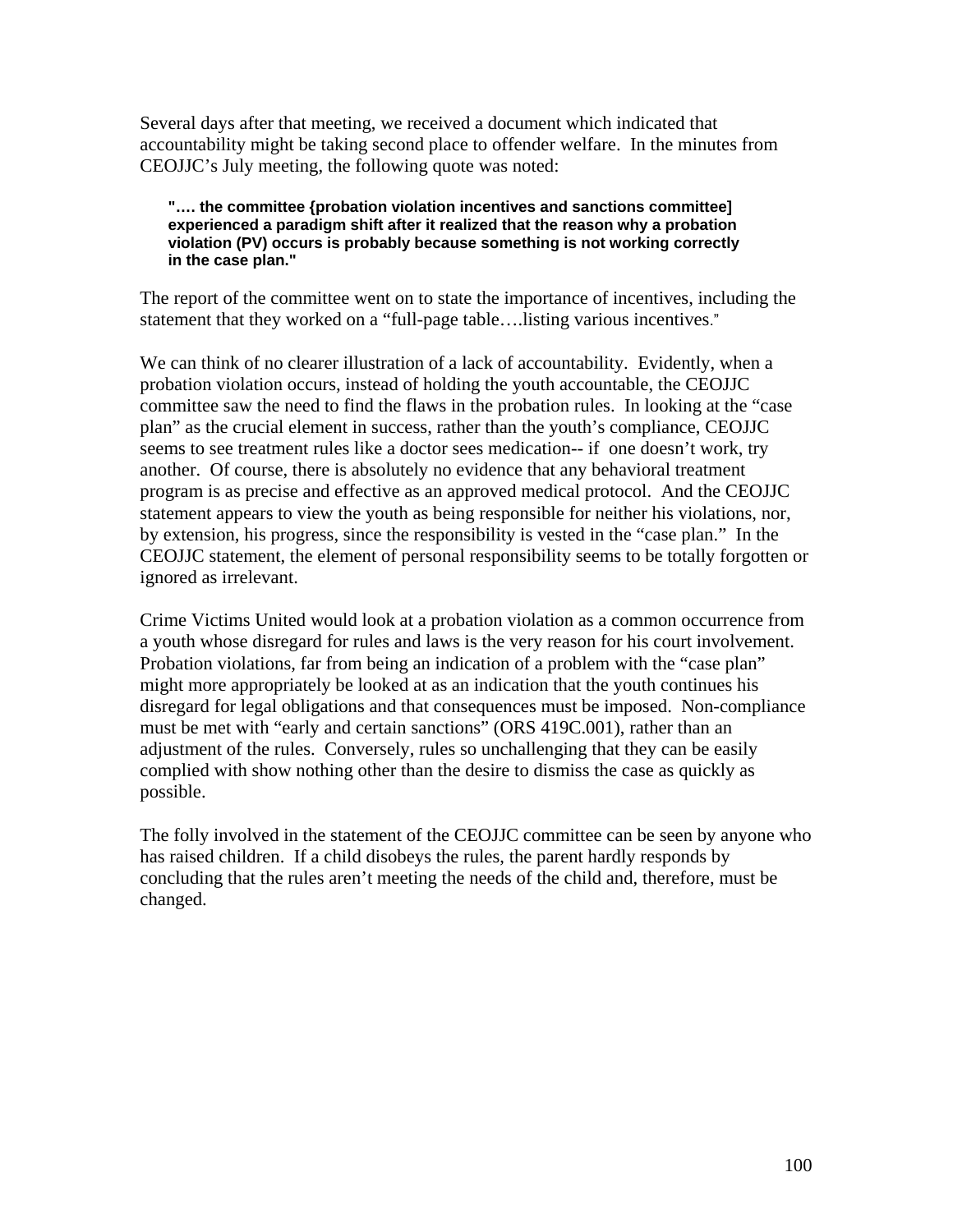### **ACKNOWLEDGEMENTS**

This report began over a year ago at the suggestion of a long-time colleague who suggested that I look in at the connection between the Annie E. Casey Foundation and the Multnomah County Juvenile Services. The initial investigation ended with a relatively short report relying entirely on easily available public information. During the summer of 2007 though, Crime Victims United was contacted by a person working within the juvenile justice system in Multnomah County. This person provided anecdotes which corroborated other information which had been little more than rumor. Every time we got information from this source, it turned out to be totally accurate. This person also provided the names of others in the system who might be willing to provide information for the report. This breakthrough resulted in the present report which is far more comprehensive than the initial report of May, 2007. If this report leads to significant and positive change in the policies and practices of Juvenile Services, this person will be the single most important reason for those changes.

The mother of Davonte Lightfoot, Tammorra Barnes, has shown courage, grace and a willingness to see positive change come from her personal tragedy. She didn't have to talk with us, but she did. I hope that she has been repaid with an accurate narrative about her son.

Many others contributed to this report. Sources working within the juvenile justice system cannot be thanked by name, but they know who they are. This report would not be as comprehensive as it is without their information and suggestions. These sources would often provide specific information, but just as often would suggest areas of inquiry or listen to what I was finding and tell me whether or not it was accurate.

The group that filled out the custody staff survey obviously cannot be thanked individually. They had the task of taking a hard look at how their jobs were structured by policy and answering candidly. Their comments show how seriously they take their jobs. They also work at the police/juvenile system interface, where the unexplainable is communicated to the unbelieving. It is too bad that on a day to day basis, policies which cause so much conflict don't become identified with those who wrote them. Instead, direct-service workers often become associated with policies that they don't support any more than the police do.

There are contributors to this report who can be publicly thanked. Steve Doell, President of Crime Victims United, was made aware of the initial inquiry and suggested that an expanded version would be an important and positive project for Oregon's largest victims' rights association. He used his considerable contacts to help improve the report and encouraged the writing of a report which was candid and unambiguous.

Howard Rodstein, Director of Crime Victims United, spent hours editing several versions of this report and making suggestions that resulted in significant improvements. He is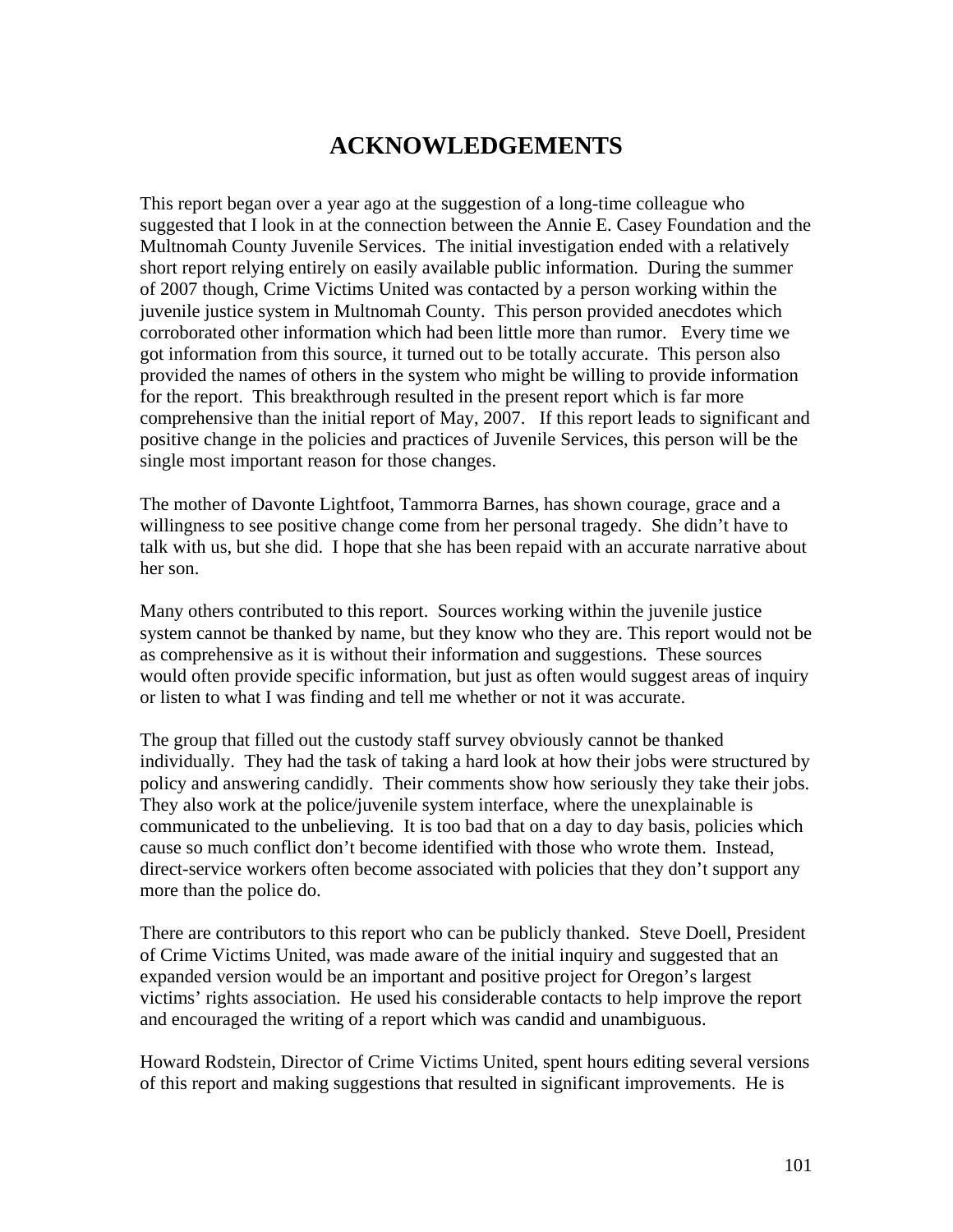also the person who told me that I should look into the case of Davonte Lightfoot. That suggestion helped put a human face on what could have been a mere policy debate.

Jody (Darr) Block, a retired 33 year veteran of Juvenile Services, provided counsel and information for this report. Her 33 year career provided an institutional memory that was invaluable in contrasting the department pre and post Casey. She was motivated by a desire to bring Juvenile Services back to a place where community safety, rehabilitation and victims' rights were dealt with realistically and responsibly.

Marnee Widlund, a former juvenile probation officer who recently relocated to the metro area, was responsible for getting surveys to Troutdale and Gresham police department. She used her considerable interviewing skills with officers from those departments and participated in the tour of the detention facility that was mentioned in this report. It was her perceptive questioning which resulted in the quote which is the title for this report.

Martin Seim and Bob Scheelen also spent hours editing this report. Martin responded to my complaints that I couldn't write a good summary by writing it himself, and Bob edited that product. Their efforts were invaluable in providing a more readable report.

The Portland Police Association and its president and executive board agreed to send our survey to all of their members. This decision gave the report a unique and valuable viewpoint which seems to have been of little interest to the administration of Juvenile Services and is similarly ignored by the Casey Foundation. The Association also put us in touch with officers in the Gresham and Troutdale Police Departments. Due to contacts developed through the Portland Police Association, Marnee Widlund and I have conducted a number of interviews with officers who provided valuable and thoughtful insights into the difficulty of working with a dysfunctional juvenile justice system.

Mitch Copp contacted Crime Victims United after the survey request was presented and offered any help he could give. In the process, he gave us the quote which is on the title page. I couldn't have made up a better quote and a way to put the present system into focus.

Finally, I have to acknowledge all of the 255 officers who took the time to respond to our survey. Making the effort to fill out the surveys and include so many written comments shows a great deal of concern for the community and the youth they come in contact with. The feedback from the officers provides a perspective that will be hard to ignore. I am grateful for their efforts. Hundreds of officer comments couldn't be included in the report, but every one was read by me and every one helped shape the report.

I even appreciate the officer who questioned the survey and my ability to be objective (I'm not, but I hope that I'm fair). Criticism has a humbling effect and made me question and modify some of the statements that I had made.